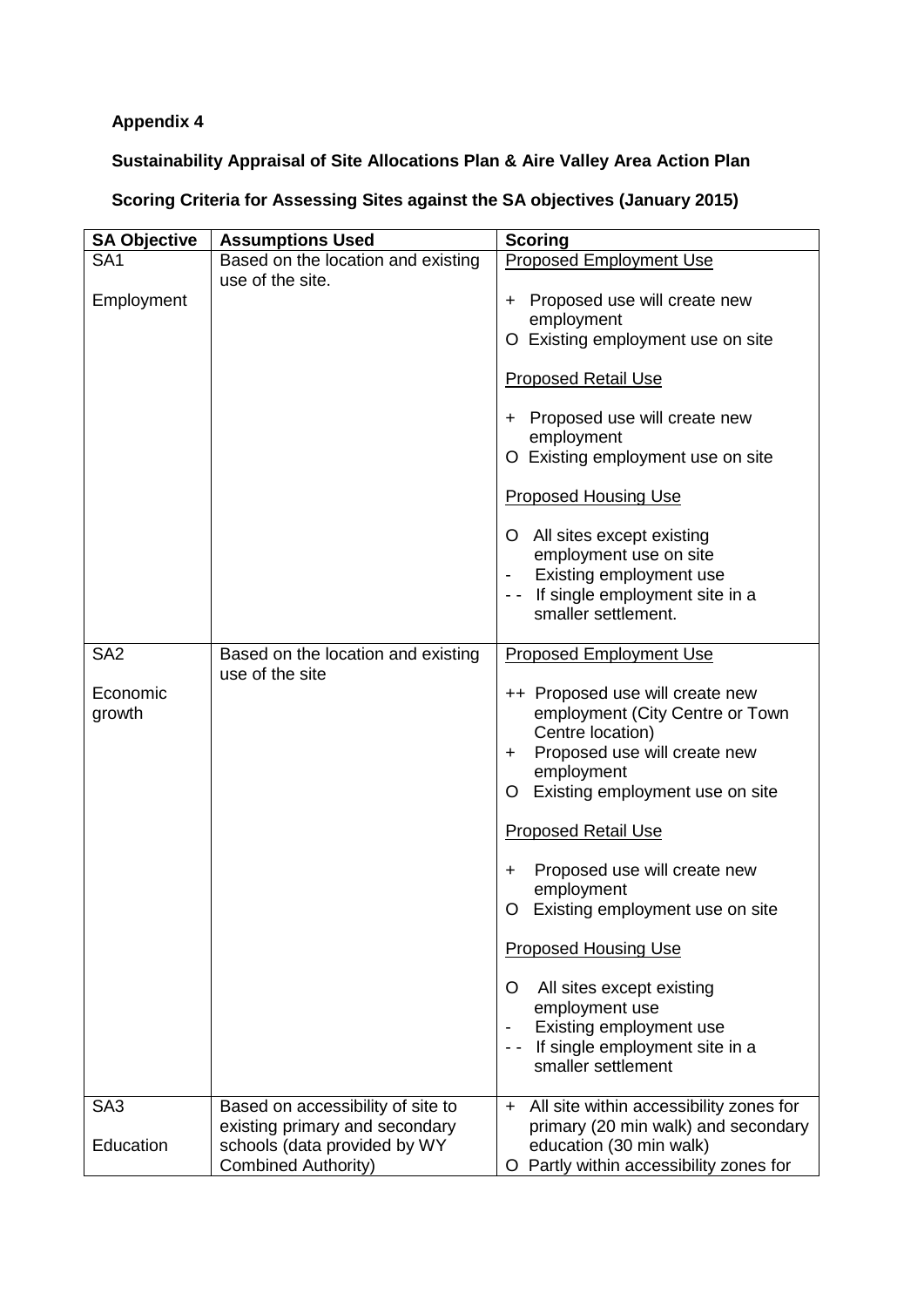|                                                        | The assessment does not consider<br>the capacity of existing schools to<br>accommodate new pupils.<br>Comments will be provided<br>separately by Childrens Services<br>on school capacity.<br>Large sites (800+ units) could<br>accommodate new school on site.                                                              | primary and secondary education.<br>Outside accessibility zones for<br>primary and secondary education<br><b>Proposed Employment or Retail Use</b><br>Employment or retail site<br>O                                                                                                                    |
|--------------------------------------------------------|------------------------------------------------------------------------------------------------------------------------------------------------------------------------------------------------------------------------------------------------------------------------------------------------------------------------------|---------------------------------------------------------------------------------------------------------------------------------------------------------------------------------------------------------------------------------------------------------------------------------------------------------|
| SA4<br>Health                                          | Based on accessibility of site to<br>existing primary health facilities<br>(data provided by WY Combined<br>Authority to LCC highways)<br>The assessment does not consider<br>the capacity of existing health<br>facilities to accommodate new<br>patients. Comments will be<br>provided separately by health<br>consultees. | + All site within accessibility zone for<br>primary health facilities (20 min walk)<br>O Partly within accessibility zone.<br>Outside accessibility zone<br><b>Proposed Employment or Retail Use</b><br>O Employment or retail site                                                                     |
| SA <sub>5</sub><br>Crime                               | Outside of the scope of the Site<br>Allocations document to determine<br>the implications for crime arising<br>from a site's development.                                                                                                                                                                                    | All sites<br>$\circ$                                                                                                                                                                                                                                                                                    |
| SA <sub>6</sub><br>Culture,<br>leisure &<br>recreation | Based on the location in terms of<br>centres and therefore the proximity<br>to cultural and leisure facilities.<br>Consider the size of the site and<br>impact on existing facilities.                                                                                                                                       | ++ Near/in the city centre<br>Near/in a town centre<br>$+$<br>Site not near or in a centre but<br>O<br>reasonably accessible<br>Not near or in a centre<br>Loss of existing leisure facility<br>--<br><b>Proposed Employment or Retail Use</b><br>Employment or retail site<br>O                        |
| SA7<br>Housing                                         | All housing sites will score<br>favourably                                                                                                                                                                                                                                                                                   | All sites considered for housing.<br>$+$<br>Employment or retail site                                                                                                                                                                                                                                   |
| SA <sub>8</sub><br>Community<br>participation          | Outside the scope of the Site<br>Allocations document to determine<br>the implications for social inclusion<br>and community participation.<br>However if large site may be<br>potential to provide new facilities<br>on site                                                                                                | Good access to existing services in<br>$+$<br>the City Centre or Town Centres<br>Remaining sites<br>O.<br>O? Large site which could potentially<br>accommodate new facilities on site<br>Poor access to existing services<br><b>Proposed Employment or Retail Use</b><br>Employment or retail site<br>O |
| SA <sub>9</sub><br>Community                           | Consider the relationship of the site<br>to the existing area, eg scale of site<br>in relation to the scale of the                                                                                                                                                                                                           | Site size considered to be in scale<br>O<br>with settlement scale<br>Site is out of scale with settlement                                                                                                                                                                                               |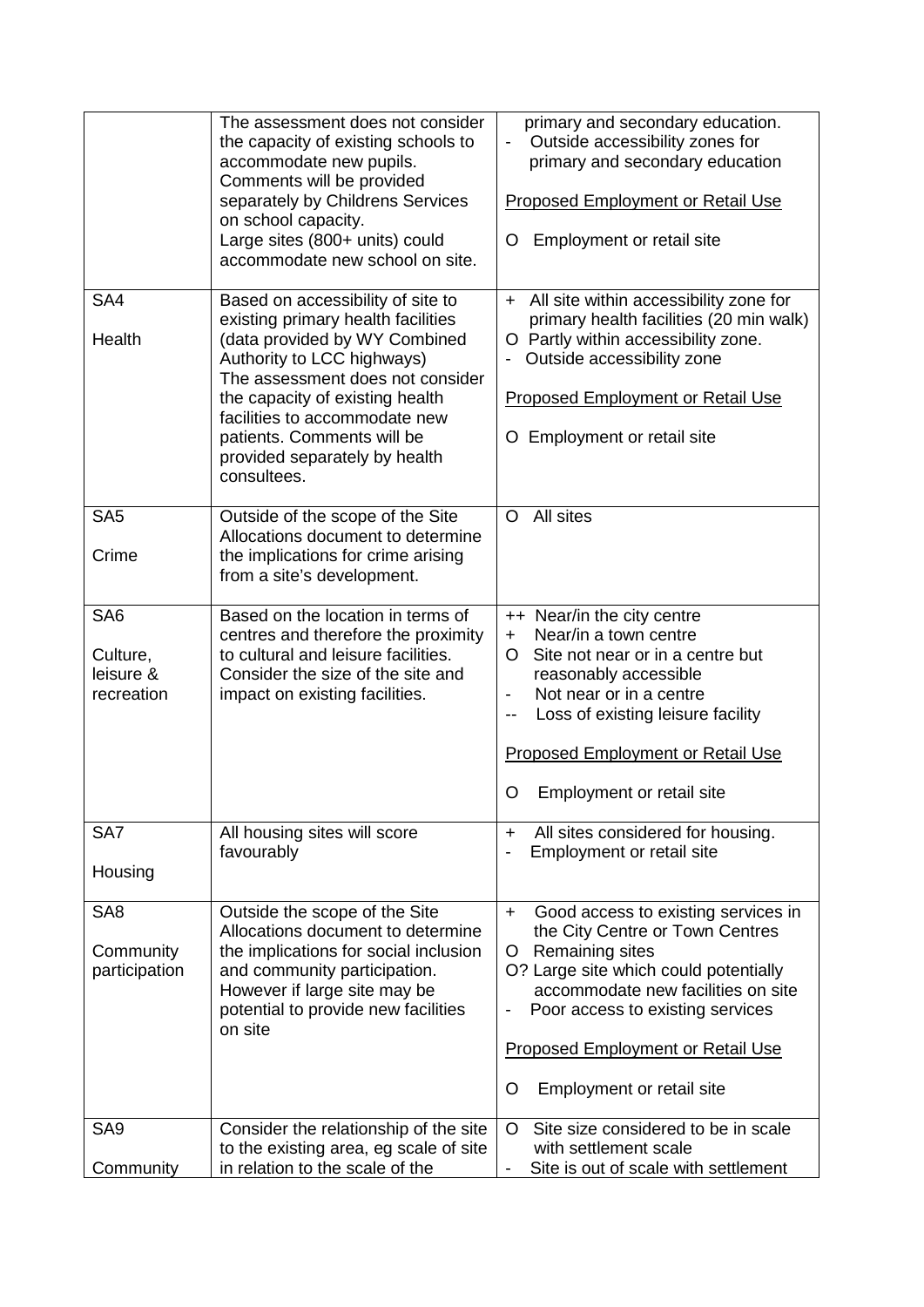| cohesion                                                        | existing settlement                                                                                                                                                                                                                                                                                                                                 | scale or loss of existing community<br>facility (eg sports club, allotments)<br>- - Site size is considered to be<br>significantly out of scale with<br>settlement scale                                                                                                             |
|-----------------------------------------------------------------|-----------------------------------------------------------------------------------------------------------------------------------------------------------------------------------------------------------------------------------------------------------------------------------------------------------------------------------------------------|--------------------------------------------------------------------------------------------------------------------------------------------------------------------------------------------------------------------------------------------------------------------------------------|
| <b>SA10</b><br>Greenspace                                       | SA scoring based on assessment<br>of accessibility of sites to existing<br>greenspace using accessibility<br>standards in Core Strategy (Policy<br>G3). Scores reflect whether a site<br>falls within the accessibility<br>threshold for each greenspace<br>type. The scores are the number of<br>greenspace type thresholds a site<br>falls within | ++ Access to 8-9 typologies<br>Access to 6-7 typologies<br>$+$<br>O Access to 4-5 typologies<br>Access to 2-3 typologies<br>$\blacksquare$<br>- - Access to 0-1 typologies<br>-- Existing greenspace use on site<br>Proposed Employment or Retail Use<br>O Employment or retail site |
| <b>SA11</b><br>Greenfield or<br>brownfield                      | Consider existing greenfield /<br>brownfield status of the site                                                                                                                                                                                                                                                                                     | + + Derelict brownfield site<br>Occupied brownfield site<br>$\pm$<br>Part greenfield and brownfield site<br>Greenfield site                                                                                                                                                          |
| <b>SA12</b><br><b>Biodiversity or</b><br>geological<br>intestes | Based on ecology comments                                                                                                                                                                                                                                                                                                                           | O Support<br>Support with mitigation<br>- - No support                                                                                                                                                                                                                               |
| <b>SA13</b><br>Greenhouse<br>emissions                          | Based on accessibility assessment<br>provided by LCC Highways                                                                                                                                                                                                                                                                                       | $+ +$ Rank 5<br>Rank 4<br>+<br>Rank 3<br>O<br>Rank 2<br>-<br>Rank 1                                                                                                                                                                                                                  |
| <b>SA14</b><br>Flood risk                                       | Data from Leeds Strategic Flood<br><b>Risk Assessment and Environment</b><br>Agency                                                                                                                                                                                                                                                                 | + + Flood Zone 1 and brownfield<br>Flood Zone 1 and greenfield<br>$\ddot{}$<br>Flood Zone 2 and brownfield<br>O<br>Flood Zone 2 and greenfield<br>Flood Zone 3 and brownfield<br>Flood Zone 3 and greenfield                                                                         |
| <b>SA15</b><br>Transport<br>network                             | Based on LCC Highways<br>comments on accessibility, site<br>access and local network capacity                                                                                                                                                                                                                                                       | $+$ + Rank 5<br>Rank 4<br>٠<br>O<br>Rank 3<br>Rank 2<br>-<br>Rank 1                                                                                                                                                                                                                  |
| <b>SA16</b><br>Local needs<br>met locally                       | Based on accessibility assessment<br>provided by LCC Highways (using<br>Core Strategy)<br>NB Where a site is very large<br>potentially scope to accommodate<br>new services on site                                                                                                                                                                 | $+$ + Rank 5<br>Rank 4<br>$\ddot{}$<br>Rank 3<br>O<br>Rank 2<br>Rank 1                                                                                                                                                                                                               |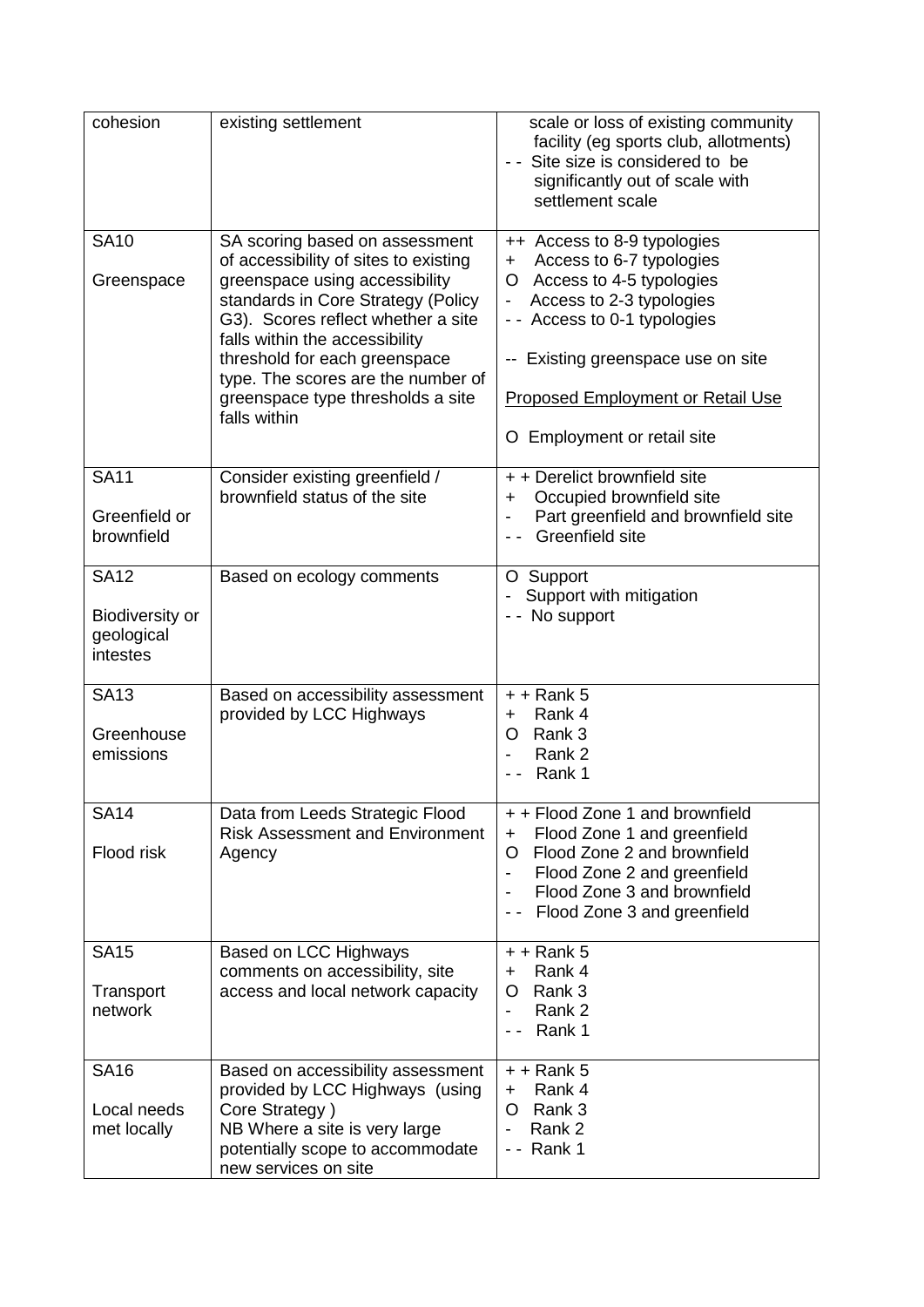| <b>SA17</b><br>Waste                          | Based on waste sites designated in<br>the Natural Resources and Waste<br>DPD.                                                                                                                                                                                                    | O All other sites<br>Site lies within 100m of a designated<br>waste site<br>Designated waste site<br>--                                                                                                                                                                         |
|-----------------------------------------------|----------------------------------------------------------------------------------------------------------------------------------------------------------------------------------------------------------------------------------------------------------------------------------|---------------------------------------------------------------------------------------------------------------------------------------------------------------------------------------------------------------------------------------------------------------------------------|
| <b>SA18</b><br>Pollution                      | Subdivide SA18 into 3 to consider<br>whether site affected by air quality<br>designations, HSE Major Hazard<br>Zone or is a contaminated site                                                                                                                                    |                                                                                                                                                                                                                                                                                 |
| <b>SA18 A</b>                                 | <b>Contaminated Land</b>                                                                                                                                                                                                                                                         | Contaminated site<br>$\ddot{}$<br>Uncontaminated site<br>O                                                                                                                                                                                                                      |
| <b>SA18 B</b>                                 | <b>Air Quality</b>                                                                                                                                                                                                                                                               | O Site not within Air Quality<br>Management Area or Area of<br>Concern<br>Site within Air Quality Management<br>Area or Area of Concern                                                                                                                                         |
| <b>SA18 C</b>                                 | <b>HSE Major Hazard Zone</b>                                                                                                                                                                                                                                                     | O Site not within HSE Major Hazard<br>Zone<br>Site within HSE Major Hazard Zone                                                                                                                                                                                                 |
| <b>SA19</b><br>Landscape                      | Guided by extent of woodland<br>coverage and number of hedges<br>and other landscape features<br>Does the site fall within a Special<br>Landscape Area or include a Tree<br><b>Preservation Order</b>                                                                            | O No existing landscape features or<br>feature could be retained<br>Woodland coverage and hedges or<br>-<br>attractive landscape which would be<br>lost<br>Special Landscape Area / Tree<br><b>Preservation Order</b>                                                           |
| <b>SA20</b><br>Local<br>distinctiveness       | Consider scale of site in relation to<br>existing settlement and whether it<br>would it change the distinctiveness<br>of the settlement.                                                                                                                                         | + Existing unattractive brownfield site.<br>O Brownfield site, but not unattractive;<br>greenfield site in scale with<br>settlement; greenfield site where<br>development could still maintain<br>distinctiveness<br>Large Greenfield site, out of<br>character with settlement |
| <b>SA21</b><br><b>Historic</b><br>environment | Consider if site would affect a<br>heritage asset. Defined by NPPF<br>as Listed Building, Conservation<br>Area, Registered Park & Garden,<br><b>Schedule Ancient Monument</b><br>(Class I and I) and Registered<br>Battlefield. 100m buffer zone from<br>site to heritage asset. | Site does not contain/is not within or<br>$\Omega$<br>adjacent to a heritage asset (100m)<br>Site contains/ is within or adjacent to<br>U<br>a heritage asset (100m) - uncertain<br>effect                                                                                      |
| <b>SA22</b><br>Energy and<br>natural          | Subdivide SA22 into 3 to consider<br>whether site affected by<br>agricultural land classification,<br>Areas of Search for Wind, minerals                                                                                                                                         |                                                                                                                                                                                                                                                                                 |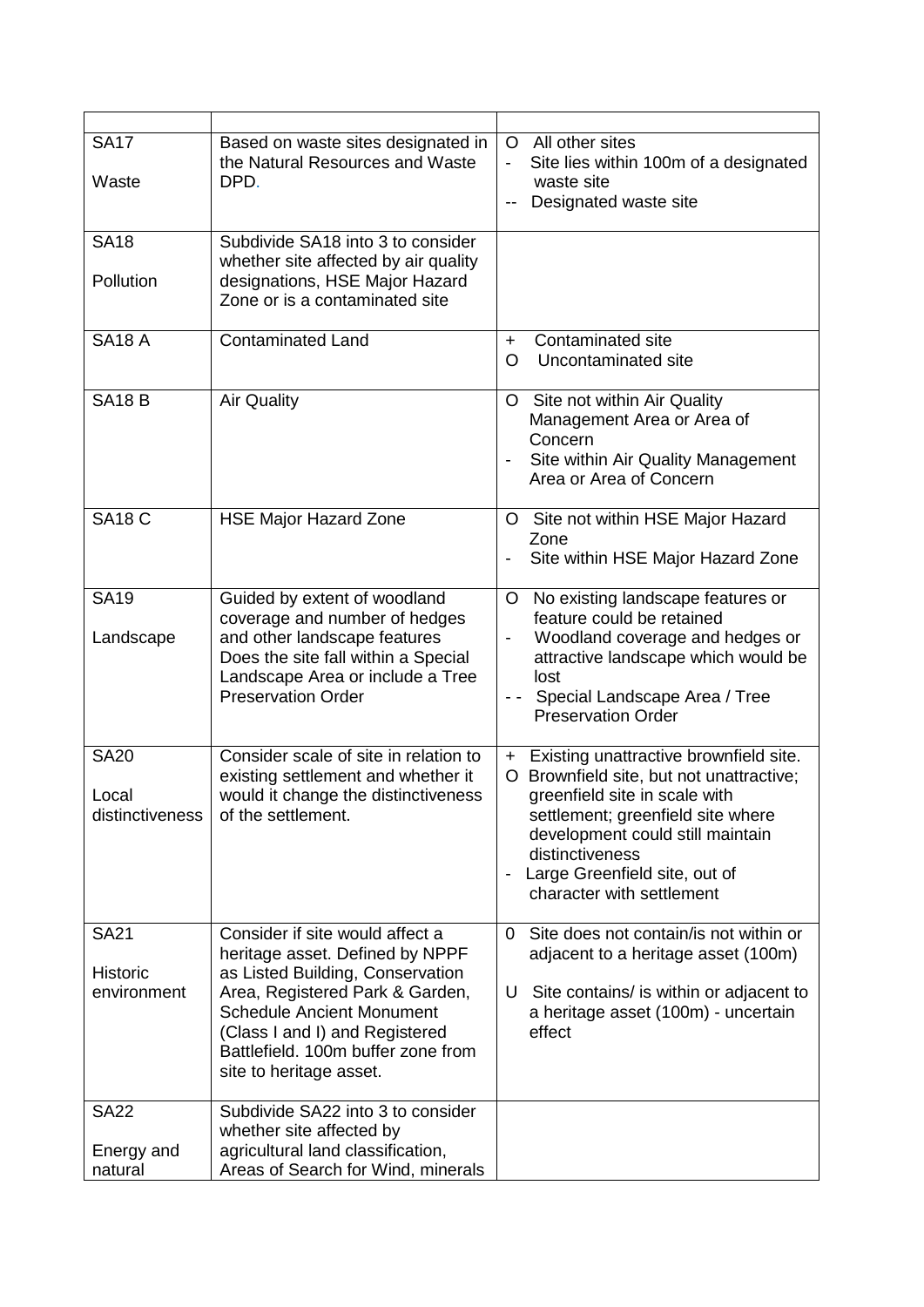| resources     | designation and water resources                                                                                                             |                                                                                                                                                                                                                                                                                                                                                                                                                                                                                                                                                                                  |
|---------------|---------------------------------------------------------------------------------------------------------------------------------------------|----------------------------------------------------------------------------------------------------------------------------------------------------------------------------------------------------------------------------------------------------------------------------------------------------------------------------------------------------------------------------------------------------------------------------------------------------------------------------------------------------------------------------------------------------------------------------------|
| <b>SA22 A</b> | <b>Agricultural Land</b>                                                                                                                    | Non-agricultural land<br>O.<br>Agricultural land Grade 3b or 4<br>Agricultural land Grade 1, 2, 3 or 3a                                                                                                                                                                                                                                                                                                                                                                                                                                                                          |
| <b>SA22 B</b> | Area of Search for Wind Energy                                                                                                              | Site within Area of Search for Wind<br>$+$<br>Energy<br>O Site not within Area of Search for<br>Wind Energy                                                                                                                                                                                                                                                                                                                                                                                                                                                                      |
| <b>SA22 C</b> | <b>Water Resources</b><br>For employment uses,<br>consideration of Environment<br>Agency's information on restricted<br>water availability. | <b>Proposed Retail or Housing Use</b><br>O All retail and housing sites<br><b>Proposed Employment Use</b><br>O All other employment sites<br>Area with restricted water available<br>for licensing for employment use<br>Area where water not available for<br>$\blacksquare$<br>licensing for employment use                                                                                                                                                                                                                                                                    |
| <b>SA22 D</b> | <b>Mineral Resources.</b><br>Based on designated minerals<br>sites in the Natural Resources &<br><b>Waste DPD</b>                           | + Site within the Sand and Gravel<br>Mineral Safeguarding Area; or<br><b>Surface Coal Mineral Safeguarding</b><br>Area, (policy MINERALS 2 & 3)<br>O All other sites<br>Site lies within buffer zone of a<br>designated minerals site<br>Site allocated or safeguarded for<br>mineral extraction; or preferred areas<br>for stone or clay extraction; areas<br>of search for sand and gravel;<br>Safeguarded Minerals Processing<br>sites; or Safeguarded Railway<br><b>Sidings and Canal Wharves</b><br>(policies MINERALS 4-7 and<br>MINERALS 12 and emerging<br>MINERALS 13). |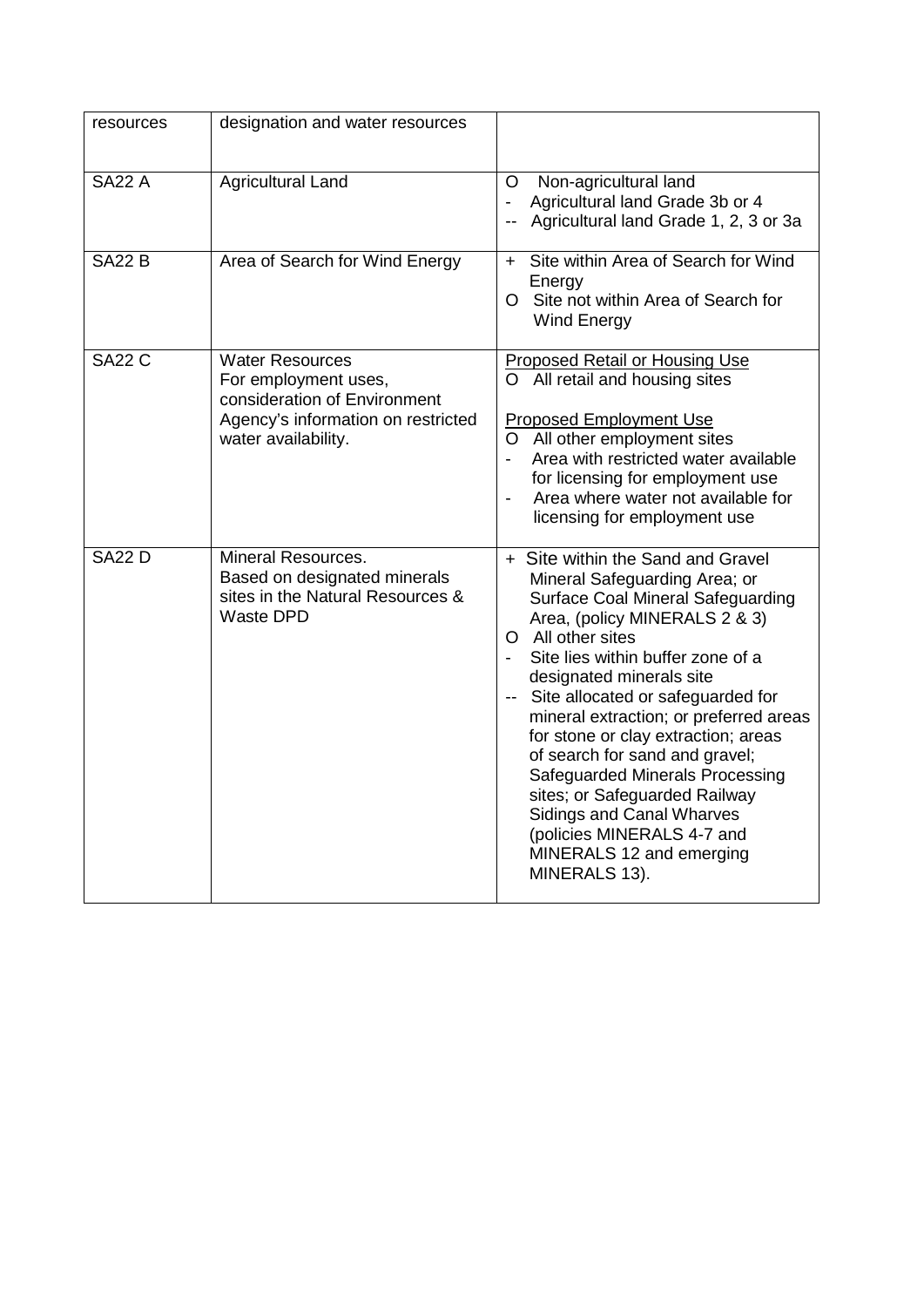**Sites Assessed for Housing in Site Allocations Plan**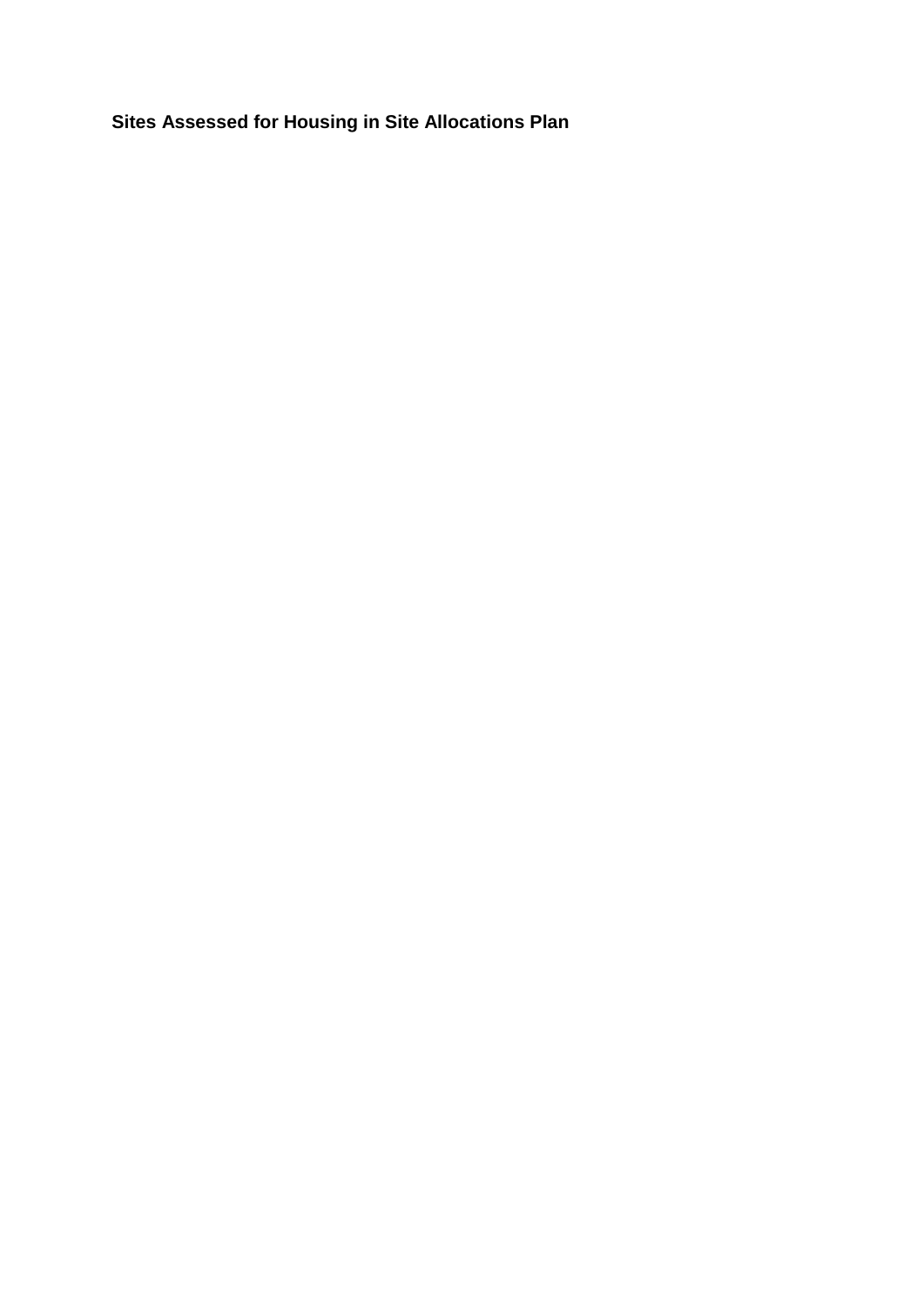| HMCA           | Site Ref | <b>SA01</b>    | SA02                     | SA03           | SA04           | SA05           | SA06           | SA07                           | SA08 SA09      |                | SA10 SA11      |                | <b>SA12</b>    |                |                | SA13 SA14 SA15 |                | SA16 SA17      | SA18a          | SA18b          | SA18c          | SA <sub>19</sub> | <b>SA20</b>    | <b>SA21</b>    | SA22a                   | SA22b                      | SA22c          |                | SA22d SustApprComment                                                         |
|----------------|----------|----------------|--------------------------|----------------|----------------|----------------|----------------|--------------------------------|----------------|----------------|----------------|----------------|----------------|----------------|----------------|----------------|----------------|----------------|----------------|----------------|----------------|------------------|----------------|----------------|-------------------------|----------------------------|----------------|----------------|-------------------------------------------------------------------------------|
|                | 12       | $\overline{0}$ |                          | $\mathbf{1}$   |                | $\overline{0}$ | $\overline{0}$ |                                |                | $\Omega$       |                |                | $\overline{0}$ |                |                | $\overline{0}$ |                | $\Omega$       | $\Omega$       | $\Omega$       | $\Omega$       |                  | $\overline{0}$ | $\Omega$       | $\Omega$                | $\Omega$                   | $\Omega$       |                |                                                                               |
|                |          |                |                          |                |                |                |                |                                |                |                |                |                |                |                |                | $\mathbf{1}$   |                | $\Omega$       |                | $\Omega$       |                |                  |                |                | $\Omega$                | $\Omega$                   |                |                |                                                                               |
|                | 180      | $\overline{0}$ | $\overline{0}$           | $\mathbf{1}$   |                | $\overline{0}$ | $\overline{0}$ | $\mathbf{1}$<br>$\overline{1}$ |                | $\overline{0}$ | $\overline{0}$ |                | $\overline{0}$ |                |                |                |                |                |                |                | $\overline{0}$ | $\overline{0}$   | $\overline{0}$ | $\overline{0}$ |                         |                            | $\overline{0}$ | $\overline{0}$ | SA1&2 & 7 & 8 & 16 negative if in use, neutral if not                         |
|                | 1103     | $\overline{0}$ | $\overline{0}$           | $\overline{1}$ |                | $\overline{0}$ | $\overline{0}$ |                                |                | $\overline{0}$ |                |                | $\overline{0}$ |                |                | $\overline{1}$ |                | $\overline{0}$ |                | $\overline{0}$ | $\overline{0}$ |                  | $\overline{0}$ | $\overline{0}$ | $\overline{0}$          | $\overline{0}$<br>$\Omega$ | $\overline{0}$ | $\overline{0}$ |                                                                               |
| $\overline{1}$ | 1104     | $-1$           | $-1$                     | $\overline{1}$ | $\mathbf{1}$   | $\overline{0}$ | $-1$           |                                |                | $\overline{0}$ | $\overline{1}$ |                | $\overline{0}$ |                | $\overline{2}$ | $\overline{0}$ | $\mathbf{1}$   | $\Omega$       | $\Omega$       | $\overline{0}$ | $\overline{0}$ | $\overline{0}$   | $\overline{0}$ | $\overline{0}$ | $-2$                    |                            | $\overline{0}$ | $\overline{0}$ |                                                                               |
| $\overline{1}$ | 1113     | $\overline{0}$ | $\overline{0}$           | $\mathbf{1}$   |                | $\overline{0}$ | $\overline{0}$ |                                |                | $\Omega$       | $-2$           | $-2$           | $\mathbf{0}$   | $\overline{0}$ |                |                | $\mathbf{0}$   | $\Omega$       |                | $\Omega$       | $\overline{0}$ | $\overline{0}$   | $\overline{0}$ | $\Omega$       | $-2$                    | $\Omega$                   | $\overline{0}$ | $\overline{0}$ | SA6, 8 & 9 Assessment based on current limited use of allotments. SA10        |
|                |          |                |                          |                |                |                |                |                                |                |                |                |                |                |                |                |                |                |                |                |                |                |                  |                |                |                         |                            |                |                | Existing allotments.                                                          |
| $\mathbf{1}$   | 1148     | $\overline{0}$ | $\overline{0}$           | $\overline{0}$ | $\overline{0}$ | $\overline{0}$ | $\overline{0}$ |                                |                | $-1$           | $\overline{0}$ | -2             |                | $-1$           |                | $\overline{0}$ | $-1$           | $\Omega$       | $\overline{0}$ | $\Omega$       | $\Omega$       |                  |                | $\overline{0}$ | $-1$                    | $\Omega$                   | $\overline{0}$ | $\overline{0}$ |                                                                               |
| $\overline{1}$ | 1180A    | $\overline{0}$ | $\overline{0}$           | $\overline{1}$ |                | $\overline{0}$ | $\overline{0}$ |                                | $-1$           | $\overline{0}$ |                | $-2$           | $\overline{0}$ | $-1$           |                | $\overline{0}$ | $-1$           | $\overline{0}$ | $\overline{0}$ | $\overline{0}$ | $\overline{0}$ | $-2$             | $\overline{0}$ | $\overline{0}$ | $-2$                    | $\Omega$                   | $\overline{0}$ | $\overline{0}$ |                                                                               |
| $\overline{1}$ | 1180B    | $\overline{0}$ | $\overline{0}$           | $\overline{0}$ | $\overline{0}$ | $\overline{0}$ | $\overline{0}$ |                                |                | $\overline{0}$ | $\overline{0}$ | $-2$           | $\overline{0}$ |                |                | $-1$           | $-1$           | $\Omega$       | $\overline{0}$ | $\Omega$       | $\overline{0}$ |                  | $\overline{0}$ | $\overline{0}$ | $-2$                    | $\Omega$                   | $\overline{0}$ | $\mathbf{1}$   |                                                                               |
| $\overline{1}$ | 1194     | $\overline{0}$ | $\overline{0}$           | $\overline{0}$ | $-1$           | $\overline{0}$ | $\overline{0}$ |                                | $-1$           | $\overline{0}$ | $-1$           | $-2$           | $\overline{0}$ | $-2$           | $\overline{1}$ | $\overline{0}$ | $-2$           | $\overline{0}$ | $\overline{0}$ | $\overline{0}$ | $\overline{0}$ | $-2$             | $\overline{0}$ | $\overline{0}$ | $-1$                    | $\overline{0}$             | $\overline{0}$ | $\overline{0}$ |                                                                               |
| $\overline{1}$ | 1199     | $\overline{0}$ | $\overline{0}$           | $\overline{0}$ | $-1$           | $\overline{0}$ | $\overline{0}$ |                                | $\overline{0}$ | $\mathbf{0}$   | $\overline{0}$ | $-2$           | $-2$           | $-1$           | -2             | $\overline{0}$ | $-1$           | $\mathbf{0}$   | $\overline{0}$ | $\mathbf{0}$   | $\overline{0}$ |                  | $\overline{0}$ | $\overline{0}$ | $\overline{0}$          | $\overline{0}$             | $\overline{0}$ | $\overline{0}$ | SA12 Moseley beck and grassland. Support with mitigation if area to west of   |
|                |          |                |                          |                |                |                |                |                                |                |                |                |                |                |                |                |                |                |                |                |                |                |                  |                |                |                         |                            |                |                | beck excluded from site.SA14 land next to beck in flood zone 3ai.             |
|                |          |                |                          |                |                |                |                |                                |                |                |                |                |                |                |                |                |                |                |                |                |                |                  |                |                |                         |                            |                |                |                                                                               |
| $\overline{1}$ | 1199     | $\overline{0}$ | $\overline{0}$           | $\overline{0}$ | $-1$           | $\overline{0}$ | $\overline{0}$ |                                |                | $\overline{0}$ | $\overline{0}$ | $-2$           | $-2$           |                | $-2$           | $\overline{0}$ |                | $\overline{0}$ |                | $\overline{0}$ | $\overline{0}$ | $-2$             | $\overline{0}$ | $\Omega$       | $-2$                    | $\overline{0}$             | $\overline{0}$ | $\overline{0}$ | SA12 Moseley beck and grassland. Support with mitigation if area to west of   |
|                |          |                |                          |                |                |                |                |                                |                |                |                |                |                |                |                |                |                |                |                |                |                |                  |                |                |                         |                            |                |                | beck excluded from site.SA14 land next to beck in flood zone 3ai.             |
|                |          |                |                          |                |                |                |                |                                |                |                |                |                |                |                |                |                |                |                |                |                |                |                  |                |                |                         |                            |                |                |                                                                               |
| $\overline{1}$ | 1199     | $\overline{0}$ | $\overline{0}$           | $\overline{0}$ | $-1$           | $\overline{0}$ | $\overline{0}$ |                                | $-1$           | $\overline{0}$ | $\overline{0}$ | $-2$           | $-2$           | $-1$           | $-2$           | $\overline{0}$ | $-1$           | $\overline{0}$ |                | $\Omega$       | $\overline{0}$ | $-2$             | $\overline{0}$ | $\overline{0}$ | $-2$                    | $\Omega$                   | $\overline{0}$ | $\overline{0}$ | SA12 Moseley beck and grassland. Support with mitigation if area to west of   |
|                |          |                |                          |                |                |                |                |                                |                |                |                |                |                |                |                |                |                |                |                |                |                |                  |                |                |                         |                            |                |                | beck excluded from site.SA14 land next to beck in flood zone 3ai.             |
|                |          |                |                          |                |                |                |                |                                |                |                |                |                |                |                |                |                |                |                |                |                |                |                  |                |                |                         |                            |                |                |                                                                               |
| $\overline{1}$ | 1199     | $\overline{0}$ | $\overline{0}$           | $\overline{0}$ | -1.            | $\overline{0}$ | $\mathbf{0}$   |                                | $\mathbf{0}$   | $\mathbf{0}$   | $\overline{0}$ | $-2$           | $-2$           | $-1$           | $-2$           | $\overline{0}$ | -1.            | $\mathbf{0}$   | $\mathbf{0}$   | $\mathbf{0}$   | $\overline{0}$ |                  | $\mathbf{0}$   | $\mathbf{0}$   | $\overline{0}$          | $\Omega$                   | $\overline{0}$ | $\overline{0}$ | SA12 Moseley beck and grassland. Support with mitigation if area to west of   |
|                |          |                |                          |                |                |                |                |                                |                |                |                |                |                |                |                |                |                |                |                |                |                |                  |                |                |                         |                            |                |                | beck excluded from site.SA14 land next to beck in flood zone 3ai.             |
|                |          |                |                          |                |                |                |                |                                |                |                |                |                |                |                |                |                |                |                |                |                |                |                  |                |                |                         |                            |                |                |                                                                               |
| $\overline{1}$ | 1221     | $\overline{0}$ | $\overline{0}$           |                |                | $\Omega$       | $\overline{0}$ |                                |                | $\overline{0}$ |                | $-2$           | $\overline{0}$ |                |                |                |                | $\overline{0}$ | $\overline{0}$ | $\overline{0}$ | $\overline{0}$ |                  | $\overline{0}$ | $\overline{0}$ | $\overline{0}$          | $\Omega$                   | $\overline{0}$ | $\overline{1}$ |                                                                               |
|                | 1255A    | $\overline{0}$ | $\overline{0}$           | $\overline{0}$ |                | $\Omega$       | $\Omega$       |                                |                | $\Omega$       |                | $-2$           |                |                |                | $\overline{0}$ |                | $\Omega$       | $\Omega$       | $\Omega$       | $\Omega$       |                  | $\Omega$       | $\Omega$       | $-1$                    |                            | $\overline{0}$ | $\overline{0}$ |                                                                               |
|                | 1255B    | $\overline{0}$ | $\overline{0}$           | $\overline{0}$ | $\mathbf{1}$   | $\overline{0}$ | $\overline{0}$ |                                |                | $\overline{0}$ | $\overline{1}$ | $-2$           | $-1$           | $\overline{0}$ | $\overline{1}$ | $\overline{0}$ | $\overline{0}$ | $\overline{0}$ | $\overline{0}$ | $\overline{0}$ | $\overline{0}$ | $\overline{0}$   | $\overline{0}$ | $\overline{0}$ | $-1$                    | $\Omega$                   | $\overline{0}$ | $\overline{0}$ |                                                                               |
| $\overline{1}$ | 1256     | $\overline{0}$ | $\overline{0}$           | $\overline{0}$ | $\overline{0}$ | $\overline{0}$ | $\overline{0}$ | $\mathbf{1}$                   | $-1$           | $-1$           | $\overline{0}$ | $-2$           | $-2$           | $-1$           | $\overline{1}$ | $-1$           | $-1$           | $\overline{0}$ | $\overline{0}$ | $\overline{0}$ | $\overline{0}$ | $-1$             | $-1$           | $\overline{0}$ | $-1$                    | $\overline{0}$             | $\overline{0}$ | $\overline{0}$ |                                                                               |
| $\overline{1}$ | 1308     | $-1$           | $-1$                     | $\overline{1}$ |                | $\overline{0}$ | $\overline{0}$ |                                | $-1$           | $\overline{0}$ | $\overline{1}$ |                | $-1$           | $\overline{0}$ | $\overline{2}$ | $\overline{0}$ | $\overline{0}$ | $\overline{0}$ |                | $\overline{0}$ | $\overline{0}$ | $-2$             | $\overline{0}$ | $\overline{0}$ | $\overline{0}$          | $\Omega$                   | $\overline{0}$ | $\mathbf{1}$   |                                                                               |
| $\mathbf{1}$   | 1311A    | $\overline{0}$ | $\overline{0}$           | $\mathbf{1}$   |                | $\overline{0}$ | $\overline{0}$ |                                | $-1$           | $\mathbf{0}$   |                | $-2$           | $\overline{0}$ | $-1$           |                | $\overline{0}$ | $-1$           | $-1$           | $\overline{0}$ | $\overline{0}$ | $\overline{0}$ | $-2$             | $\overline{0}$ | $\mathbf{0}$   | $-2$                    | $\Omega$                   | $\overline{0}$ | $\overline{0}$ |                                                                               |
|                | 1311B    | $\overline{0}$ | $\overline{0}$           | $\overline{1}$ | $\mathbf{1}$   | $\Omega$       | $\Omega$       | $\overline{1}$                 | $-1$           | $\Omega$       | $\overline{1}$ | $-2$           | $\Omega$       | $-1$           | $\overline{1}$ | $\Omega$       | $-1$           | $-1$           | $\overline{0}$ | $\Omega$       | $\Omega$       | $-2$             | $\overline{0}$ | $\overline{0}$ | $\overline{0}$          | $\Omega$                   | $\overline{0}$ | $\mathbf{1}$   |                                                                               |
| $\overline{1}$ | 2038     | $-1$           | $-1$                     | $\overline{0}$ | $\overline{0}$ | $\overline{0}$ | $\overline{0}$ |                                | $-1$           | $\Omega$       |                |                | $-1$           | $-1$           | $-1$           | $-2$           | $-1$           | $-1$           |                | $\overline{0}$ | $\overline{0}$ | $\overline{0}$   | $\overline{0}$ | $\overline{0}$ | $\overline{0}$          | $\overline{0}$             | $\overline{0}$ | $-2$           | SA14 mixed brown/green field. Northern Brown field area is flood risk 3ai the |
|                |          |                |                          |                |                |                |                |                                |                |                |                |                |                |                |                |                |                |                |                |                |                |                  |                |                |                         |                            |                |                | emainder is zone 1                                                            |
| $\overline{1}$ | 2118     | $\overline{0}$ | $\overline{0}$           | $\overline{0}$ | $\overline{0}$ | $\overline{0}$ | $-1$           |                                |                | $-1$           |                | $-2$           | $\overline{0}$ |                |                |                |                | $\overline{0}$ | $\overline{0}$ | $\overline{0}$ | $\overline{0}$ | $\overline{0}$   | $-1$           | $\overline{0}$ | $-1$                    | $\Omega$                   | $\overline{0}$ | $\overline{0}$ |                                                                               |
| $\overline{1}$ | 2119     | $\overline{0}$ | $\overline{0}$           | $\mathbf{1}$   |                | $\overline{0}$ | $\overline{0}$ |                                |                | $\overline{0}$ | $\mathbf{1}$   | $-2$           | $\overline{0}$ |                |                | $-1$           |                | $\overline{0}$ | $\overline{0}$ | $\Omega$       | $\overline{0}$ | $\overline{0}$   | $\overline{0}$ | $\overline{0}$ | $\overline{0}$          | $\Omega$                   | $\overline{0}$ | $\overline{1}$ |                                                                               |
| $\overline{1}$ | 2160     | $\overline{0}$ | $\overline{0}$           | $\overline{0}$ | $-1$           | $\overline{0}$ | $\overline{0}$ | $\overline{1}$                 | $-1$           | $-1$           | $\overline{1}$ | $-2$           |                |                | $-2$           | $-1$           | $-1$           | $\overline{0}$ | $\overline{0}$ | $\overline{0}$ | $\overline{0}$ |                  | $-1$           | $-1$           | $-1$                    | $\Omega$                   | $\overline{0}$ | $\overline{1}$ | SA16 Due to site size could accommodate new uses/self sustaining              |
| $\overline{1}$ | 2160     | $\overline{0}$ | $\overline{0}$           | $\overline{0}$ | $-1$           | $\overline{0}$ | $\overline{0}$ |                                | $-1$           | $-1$           | $-1$           | $-2$           | $-2$           | $-1$           | $-2$           | $-1$           | $-1$           | $\Omega$       | $\Omega$       | $\overline{0}$ | $\overline{0}$ | $-2$             | $-1$           | $-1$           | $-1$                    | $\Omega$                   | $\overline{0}$ |                | SA16 Due to site size could accommodate new uses/self sustaining              |
|                |          |                |                          |                |                |                |                |                                |                |                |                |                |                |                |                |                |                |                |                |                |                |                  |                |                |                         |                            |                |                |                                                                               |
|                |          |                |                          |                |                |                |                |                                |                |                |                |                |                |                |                |                |                |                |                |                |                |                  |                |                |                         |                            |                |                |                                                                               |
|                | 2160     | $\overline{0}$ | $\overline{0}$           | $\overline{0}$ | $-1$           | $\overline{0}$ | $\overline{0}$ |                                | $\overline{0}$ | $-1$           | $-1$           | $-2$           | $-2$           | $-1$           | $\overline{1}$ | $-1$           | $-1$           | $\overline{0}$ | $\overline{0}$ | $\overline{0}$ | $\overline{0}$ |                  | $-1$           | $-1$           | $\overline{\mathbf{0}}$ | $\overline{0}$             | $\overline{0}$ | $\overline{0}$ |                                                                               |
|                | 2160     | $\overline{0}$ | $\overline{0}$           | $\bullet$      | $-1$           | $\overline{0}$ | $\overline{0}$ |                                | $\overline{0}$ |                | $-1$           | $-2$           | $-2$           |                |                | $-1$           | $-1$           | $\overline{0}$ | $\overline{0}$ | $\overline{0}$ | $\overline{0}$ |                  |                | $-1$           | $\overline{0}$          | $\overline{0}$             | $\overline{0}$ | $\overline{0}$ |                                                                               |
| $\overline{1}$ | 2161     | $-1$           | $-1$                     | $\overline{0}$ | $\Omega$       | $\Omega$       | $\Omega$       | $\overline{1}$                 | $-1$           | $\overline{0}$ | $\overline{1}$ | $-2$           | $-2$           | $-1$           | $\overline{1}$ | $\overline{0}$ | $-1$           | $-1$           |                | $\Omega$       | $\Omega$       | $-2$             | $\overline{0}$ | $\Omega$       | $\overline{0}$          | $\overline{0}$             | $\Omega$       | $-2$           | SA12 Part SSSI and SA19 dense woodland                                        |
| $\overline{1}$ | 2162     | $\overline{0}$ | $\overline{0}$           | $\overline{1}$ | $\mathbf{1}$   | $\overline{0}$ | $\overline{0}$ |                                | $-1$           | $\overline{0}$ | $\mathbf{1}$   | $-2$           | $-1$           | $-1$           | $-2$           | $-1$           | $-1$           | $\overline{0}$ | $\overline{0}$ | $\overline{0}$ | $\overline{0}$ | $\overline{0}$   | $\overline{0}$ | $\overline{0}$ | $-2$                    | $\Omega$                   | $\overline{0}$ | $\overline{0}$ | SA14 small incursion into floodzone 2 and 3ai                                 |
| $\overline{1}$ | 2163A    | $\overline{0}$ | $\overline{0}$           | $\overline{0}$ | $\overline{0}$ | $\overline{0}$ | $\overline{0}$ | $\mathbf{1}$                   | $-1$           | $\overline{0}$ | $\overline{1}$ | $-2$           | $-1$           | $\overline{0}$ | $\mathbf{1}$   | $\mathbf{1}$   | $\overline{0}$ | $\overline{0}$ | $\overline{0}$ | $\overline{0}$ | $\overline{0}$ | $-2$             | $\overline{0}$ | $\overline{0}$ | $-2$                    | $\overline{0}$             | $\overline{0}$ | $\overline{0}$ |                                                                               |
| $\overline{1}$ | 2163B    | $\overline{0}$ | $\overline{\mathbf{0}}$  | $\overline{0}$ | $\overline{0}$ | $\overline{0}$ | $\overline{0}$ | $\mathbf{1}$                   |                | $\overline{0}$ | $-1$           | $-2$           |                |                |                | $-1$           | $-2$           | $\overline{0}$ | $\overline{0}$ | $\overline{0}$ | $\overline{0}$ |                  | $\overline{0}$ | $\overline{0}$ | $-2$                    | $\Omega$                   | $\overline{0}$ | $\overline{1}$ |                                                                               |
| $\overline{1}$ | 3026     | $\overline{0}$ | $\overline{0}$           | $\overline{0}$ | $\overline{0}$ | $\overline{0}$ | $\overline{0}$ |                                |                | $\overline{0}$ | $\overline{1}$ | $-2$           |                | $-1$           | $-1$           | $\overline{0}$ | $-1$           | $\overline{0}$ | $\overline{0}$ | $\Omega$       | $\overline{0}$ | $-2$             | $\overline{0}$ | $\overline{0}$ | $-2$                    | $\Omega$                   | $\overline{0}$ | $\Omega$       |                                                                               |
| $\overline{1}$ | 3028     | $\overline{0}$ | $\overline{0}$           | $\overline{0}$ | $\overline{0}$ | $\overline{0}$ | $-2$           |                                | $-1$           | $-1$           | $-2$           | $-2$           | $\overline{0}$ | $-1$           |                | $-1$           | $-1$           | $\overline{0}$ | $\overline{0}$ | $\overline{0}$ | $\overline{0}$ | $-2$             | $-1$           | $\overline{0}$ | $-1$                    | $\overline{0}$             | $\overline{0}$ | $\overline{0}$ | SA6 & SA10 existing greenspace use (Parkinson Park)                           |
| $\overline{1}$ | 3029     | $\overline{0}$ | $\overline{0}$           | $\overline{0}$ | $\overline{0}$ | $\overline{0}$ | $\overline{0}$ | $\mathbf{1}$                   | $-1$           | $\overline{0}$ | $\overline{0}$ | $-2$           | $\overline{0}$ | $\overline{0}$ | $\overline{1}$ | $\overline{0}$ | $\overline{0}$ | $\overline{0}$ | $\overline{0}$ | $\overline{0}$ | $\overline{0}$ | $\overline{0}$   | $-1$           | $\overline{0}$ | $-1$                    | $\Omega$                   | $\overline{0}$ | $\overline{0}$ |                                                                               |
| $\overline{1}$ | 3030     | $\overline{0}$ | $\overline{0}$           | $\overline{0}$ | $\overline{0}$ | $\overline{0}$ | $-1$           | $\mathbf{1}$                   | $-1$           | $-1$           | $\overline{1}$ | $-2$           | $\overline{0}$ | $\overline{0}$ | $\mathbf{1}$   | $\mathbf{1}$   | $\overline{0}$ | $\overline{0}$ | $\overline{0}$ | $\overline{0}$ | $\overline{0}$ | $\overline{0}$   | $-1$           | $\overline{0}$ | $-1$                    | $\Omega$                   | $\overline{0}$ | $\overline{0}$ |                                                                               |
| $\overline{1}$ | 3031     | $\overline{0}$ | $\overline{0}$           | $\overline{1}$ | $-1$           | $\overline{0}$ | $-1$           | $\mathbf{1}$                   |                | $\overline{0}$ | $\overline{1}$ | $-2$           | $\overline{0}$ | ◆              | ◆              | $-1$           | $-2$           | $\overline{0}$ | $\overline{0}$ | $\overline{0}$ | $\overline{0}$ | $\overline{0}$   | $\overline{0}$ | $\overline{0}$ | $-2$                    | $\Omega$                   | $\overline{0}$ | $\overline{1}$ |                                                                               |
| $\overline{1}$ | 3033     | $\overline{0}$ | $\overline{0}$           | $\overline{0}$ | $\overline{0}$ | $\overline{0}$ | $\overline{0}$ |                                |                | $\overline{0}$ | $\overline{1}$ | $-2$           | $\Omega$       | $-2$           | $\overline{1}$ | $-1$           | $-2$           | $\Omega$       | $\overline{0}$ | $\Omega$       | $\overline{0}$ | $-2$             | $\overline{0}$ | $\overline{0}$ | $-2$                    | $\Omega$                   | $\overline{0}$ | $\Omega$       |                                                                               |
| $\overline{1}$ | 3034     | $\overline{0}$ | $\overline{0}$           | $\overline{0}$ | $\overline{0}$ | $\overline{0}$ | $\overline{0}$ |                                | 0?             | $\overline{0}$ | $\overline{0}$ | $-2$           | $\overline{0}$ | $-1$           | $\overline{1}$ | $-1$           | $-1$           | $\overline{0}$ | $\overline{0}$ | $\overline{0}$ | $\overline{0}$ | $\overline{0}$   | $\overline{0}$ | $\overline{0}$ | $-1$                    | $\overline{0}$             | $\overline{0}$ | $\mathbf{1}$   |                                                                               |
| $\overline{1}$ | 3034     | $\overline{0}$ | $\overline{0}$           | $\overline{0}$ | $\overline{0}$ | $\overline{0}$ | $\overline{0}$ |                                | 0?             | $-1$           | $\overline{1}$ | $-2$           | $\overline{0}$ | $-1$           | $\overline{1}$ | $-1$           | $-1$           | $\overline{0}$ | $\overline{0}$ | $\overline{0}$ | $\overline{0}$ | $\overline{0}$   | $-1$           | $\overline{0}$ | $\overline{0}$          | $\Omega$                   | $\overline{0}$ | $\overline{0}$ |                                                                               |
|                | 3034     | $\overline{0}$ | $\overline{0}$           | $\overline{0}$ | $\overline{0}$ | $\overline{0}$ | $\overline{0}$ |                                | 0?             | $\overline{0}$ | $\overline{0}$ | $-2$           | $\Omega$       |                |                | $-1$           | $-1$           | $\Omega$       | $\overline{0}$ | $\overline{0}$ | $\overline{0}$ | $\overline{0}$   | $\overline{0}$ | $\overline{0}$ | $-1$                    | $\Omega$                   | $\overline{0}$ | $\mathbf{1}$   |                                                                               |
| $\overline{1}$ | 3034     | $\overline{0}$ | $\overline{0}$           | $\overline{0}$ | $\overline{0}$ | $\overline{0}$ | $\overline{0}$ | $\overline{1}$                 | 0?             | $-1$           | $\overline{1}$ | $-2$           | $\Omega$       |                |                | $-1$           | $-1$           | $\overline{0}$ | $\overline{0}$ | $\overline{0}$ | $\overline{0}$ | $\overline{0}$   | $-1$           | $\overline{0}$ | $\overline{0}$          | $\overline{0}$             | $\overline{0}$ | $\overline{0}$ |                                                                               |
| $\overline{1}$ | 3326     | $\overline{0}$ | $\overline{0}$           | $\overline{0}$ | $\overline{0}$ | $\overline{0}$ | $\overline{0}$ |                                |                | $\overline{0}$ | $\overline{0}$ | $-2$           | $-2$           | $\overline{0}$ | $\overline{1}$ | $\overline{0}$ | $\overline{0}$ | $\overline{0}$ | $\overline{0}$ | $\overline{0}$ | $\overline{0}$ | $\overline{0}$   | $\overline{0}$ | $\overline{0}$ | $-1$                    | $\overline{0}$             | $\overline{0}$ | $\overline{1}$ | SA11 SEGI designation                                                         |
| $\overline{1}$ | 3329     | $\overline{0}$ | $\overline{0}$           | $\overline{0}$ | $\overline{0}$ | $\overline{0}$ | $\overline{0}$ |                                |                | $\overline{0}$ | $\overline{0}$ | $-2$           | $-1$           |                | $\overline{1}$ | $\overline{1}$ | $\mathbf{1}$   | $\overline{0}$ | $\overline{0}$ | $\overline{0}$ | $\overline{0}$ | $-2$             | $\overline{0}$ | $\overline{0}$ | $-2$                    | $\Omega$                   | $\overline{0}$ | $\mathbf{1}$   |                                                                               |
| $\overline{1}$ | 3331     | $\overline{0}$ | $\overline{\phantom{0}}$ | $\overline{0}$ | $\overline{0}$ | $\overline{0}$ | $\overline{0}$ | $\mathbf{1}$                   |                | $\overline{0}$ | $-1$           | $-2$           | $-1$           |                | $\overline{1}$ | $\mathbf{1}$   | $\overline{2}$ | $\overline{0}$ | $\overline{0}$ | $\overline{0}$ | $\overline{0}$ | $-2$             | $\overline{0}$ | $\overline{0}$ | $-2$                    | $\Omega$                   | $\overline{0}$ | $\overline{1}$ |                                                                               |
|                | 3366     | $\overline{0}$ | $\overline{0}$           | $\overline{0}$ | $\mathbf{1}$   | $\Omega$       | $\overline{0}$ | $\mathbf{1}$                   |                | $\overline{0}$ | $\overline{0}$ | $-2$           | $-1$           | $\overline{0}$ | $\overline{1}$ | $\overline{0}$ | $\overline{0}$ | $\Omega$       | $\bullet$      | $\Omega$       | $\overline{0}$ | $\overline{0}$   | $\overline{0}$ | $\overline{0}$ | $\Omega$                | $\Omega$                   | $\overline{0}$ | $\overline{0}$ |                                                                               |
|                | 4019     | $\overline{0}$ | $\overline{0}$           | $\overline{1}$ | $\mathbf{1}$   | $\overline{0}$ |                |                                |                | $\overline{0}$ | $\overline{1}$ | $\overline{1}$ | $\overline{0}$ |                |                | $\overline{1}$ |                | $\overline{0}$ | $\overline{0}$ | $\overline{0}$ | $\overline{0}$ | $-2$             | $\overline{0}$ | $\overline{0}$ | $\overline{0}$          | $\Omega$                   | $\overline{0}$ | $\overline{0}$ |                                                                               |
|                | 4020     | $\overline{0}$ | $\overline{0}$           | $\overline{0}$ | $\overline{0}$ | $\overline{0}$ | $\overline{0}$ |                                |                | $\overline{0}$ |                | $-2$           | $\Omega$       | $\Omega$       |                | $\overline{0}$ | $\overline{0}$ | $\overline{0}$ | $\overline{0}$ | $\Omega$       | $\overline{0}$ | $-2$             | $\overline{0}$ | $\overline{0}$ | $-2$                    | $\Omega$                   | $\overline{0}$ | $\Omega$       |                                                                               |
|                | 4043     | $\overline{0}$ | $\overline{0}$           | $\overline{0}$ | $\overline{0}$ | $\overline{0}$ | $\overline{0}$ |                                |                | $\overline{0}$ |                | $-2$           | $-2$           | $\Omega$       |                | $\overline{0}$ | $\overline{0}$ | $\overline{0}$ | $\overline{0}$ | $\overline{0}$ | $\overline{0}$ | $\overline{0}$   | $\overline{0}$ | $\overline{0}$ | $-1$                    | $\Omega$                   | $\overline{0}$ | $\overline{0}$ |                                                                               |
|                | 4095     | $\Omega$       | $\Omega$                 |                |                | $\Omega$       | $\overline{0}$ |                                |                | $\Omega$       | $\Omega$       |                |                |                |                | $\Omega$       |                | $\Omega$       | $\Omega$       | $\Omega$       | $\Omega$       |                  | $\Omega$       | $\Omega$       |                         |                            | $\Omega$       |                |                                                                               |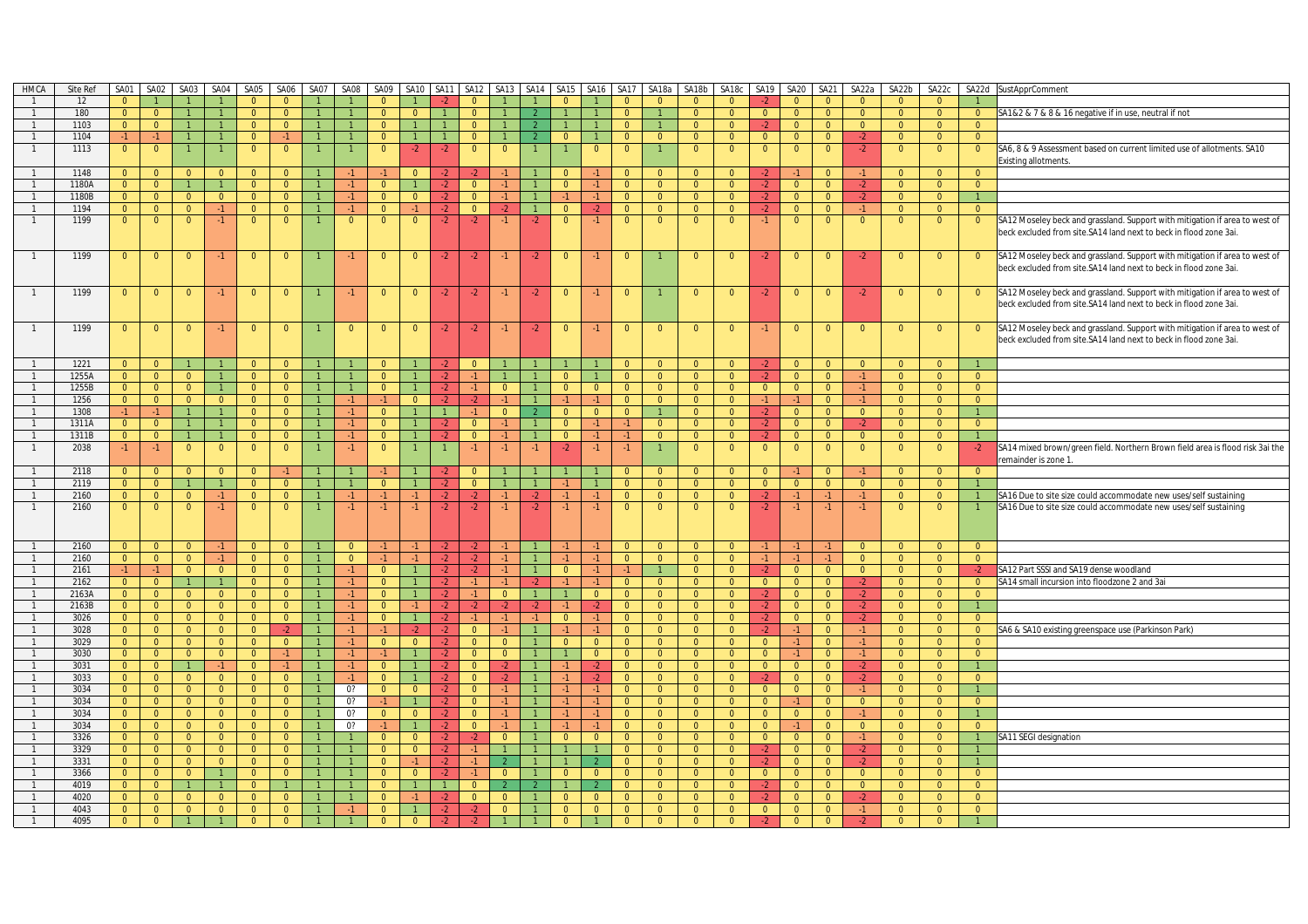| HMCA                             | Site Ref     | SA01                             | SA02                             | SA03                             | SA04                           | SA05                             | SA06                             | SA07                           | SA08           | SA09                       |                           | SA10 SA11      | SA <sub>12</sub>                 | SA13           | SA14           | <b>SA15</b>                    | SA16                           | SA17                             | SA18a                            | SA18b                            | SA18c                            | SA19                             | SA <sub>20</sub>                 | SA21                             | SA22a                            | SA22b                            | SA22c                            | SA22d          | <b>SustApprComment</b>                                                                                                                                        |
|----------------------------------|--------------|----------------------------------|----------------------------------|----------------------------------|--------------------------------|----------------------------------|----------------------------------|--------------------------------|----------------|----------------------------|---------------------------|----------------|----------------------------------|----------------|----------------|--------------------------------|--------------------------------|----------------------------------|----------------------------------|----------------------------------|----------------------------------|----------------------------------|----------------------------------|----------------------------------|----------------------------------|----------------------------------|----------------------------------|----------------|---------------------------------------------------------------------------------------------------------------------------------------------------------------|
|                                  | 4254         | $\overline{0}$                   | $\overline{0}$                   | $\overline{0}$                   | $-1$                           | $\Omega$                         |                                  |                                | $\Omega$       | $\Omega$                   | $\mathsf{x}$              | $-2$           | $-2$                             | $\,$ X         |                | $\mathsf{x}$                   | $\mathbf{x}$                   | $\overline{0}$                   | $\mathbf{0}$                     | $\overline{0}$                   | $\overline{0}$                   | $-2$                             | $\overline{0}$                   | $\overline{0}$                   |                                  | $\Omega$                         | $\overline{0}$                   |                | SA21 in conservation but character could be preserved by retaining trees.                                                                                     |
|                                  |              |                                  |                                  |                                  |                                |                                  |                                  |                                |                |                            |                           |                |                                  |                |                |                                |                                |                                  |                                  |                                  |                                  |                                  |                                  |                                  |                                  |                                  |                                  |                |                                                                                                                                                               |
|                                  | 5145         | $\Omega$                         | $\overline{0}$                   | $\mathbf{x}$                     | $\mathbf{x}$                   | $\Omega$                         | $\Omega$                         |                                |                |                            | $\mathbf{x}$              |                |                                  |                |                | $\mathbf{0}$                   |                                | $\Omega$                         | $\Omega$                         | $\Omega$                         | $\Omega$                         | -2                               | $\Omega$                         | $\mathbf{x}$                     |                                  | $\Omega$                         | $\overline{0}$                   |                |                                                                                                                                                               |
|                                  | 5151         | $\mathbf{0}$                     | $\overline{0}$                   | X                                | $\boldsymbol{X}$               | $\mathbf{0}$                     | $\mathbf{0}$                     |                                | $\mathbf{0}$   | $\mathbf 0$                | $\mathsf{x}$              | $-2$           | $\mathbf{0}$                     | x              |                | X                              | $\,$ X                         | $\mathbf{0}$                     | $\mathbf{0}$                     | $\mathbf{0}$                     | $\mathbf{0}$                     | $-2$                             | $\mathbf{0}$                     | $\mathbf 0$                      | $\Omega$                         | $\mathbf{0}$                     | $\overline{0}$                   | $\overline{0}$ | SA21 the site lies within the Rawdon Cragg Wood Conservation Area and close<br>to a listed building and landmark building identified in the Conservation Area |
|                                  |              |                                  |                                  |                                  |                                |                                  |                                  |                                |                |                            |                           |                |                                  |                |                |                                |                                |                                  |                                  |                                  |                                  |                                  |                                  |                                  |                                  |                                  |                                  |                | Appraisal. The effect of development of the site on the character of the area<br>is uncertain.                                                                |
|                                  | 5152         | $\mathbf{0}$                     | $\overline{0}$                   | $\mathsf{x}$                     | $\mathsf{x}$                   | $\mathbf{0}$                     | $\mathbf{0}$                     |                                | $\overline{0}$ | $\overline{0}$             | X                         | $-2$           | $-2$                             | $\mathsf{X}$   |                | $\mathsf{X}$                   | $\mathbf{x}$                   | $\mathbf{0}$                     | $\mathbf{0}$                     | $\mathbf{0}$                     | $\overline{0}$                   | $-2$                             | $\mathbf{0}$                     | $\mathbf{0}$                     | $\mathbf{0}$                     | $\overline{0}$                   | $\overline{0}$                   | $\overline{0}$ | SA20 Whilst the scale of the site is relatively in scale with the main urban                                                                                  |
|                                  |              |                                  |                                  |                                  |                                |                                  |                                  |                                |                |                            |                           |                |                                  |                |                |                                |                                |                                  |                                  |                                  |                                  |                                  |                                  |                                  |                                  |                                  |                                  |                | areas adjacent, it is insensitive to the scale of the dispersed pattern of                                                                                    |
|                                  |              |                                  |                                  |                                  |                                |                                  |                                  |                                |                |                            |                           |                |                                  |                |                |                                |                                |                                  |                                  |                                  |                                  |                                  |                                  |                                  |                                  |                                  |                                  |                | buildings nearby within the Conservation Area. SA21 the site lies within the                                                                                  |
|                                  |              |                                  |                                  |                                  |                                |                                  |                                  |                                |                |                            |                           |                |                                  |                |                |                                |                                |                                  |                                  |                                  |                                  |                                  |                                  |                                  |                                  |                                  |                                  |                | Rawdon Cragg Wood Conservation Area and close to a listed building and                                                                                        |
|                                  |              |                                  |                                  |                                  |                                |                                  |                                  |                                |                |                            |                           |                |                                  |                |                |                                |                                |                                  |                                  |                                  |                                  |                                  |                                  |                                  |                                  |                                  |                                  |                | landmark building identified in the Conservation Area Appraisal. The effect of                                                                                |
|                                  |              |                                  |                                  |                                  |                                |                                  |                                  |                                |                |                            |                           |                |                                  |                |                |                                |                                |                                  |                                  |                                  |                                  |                                  |                                  |                                  |                                  |                                  |                                  |                | development of the site on the character of the area is uncertai                                                                                              |
|                                  |              |                                  |                                  |                                  |                                |                                  |                                  |                                |                |                            |                           |                |                                  |                |                |                                |                                |                                  |                                  |                                  |                                  |                                  |                                  |                                  |                                  |                                  |                                  |                |                                                                                                                                                               |
| 2                                | 187          | $-1$                             | $-1$                             | $\overline{1}$                   | $\overline{1}$                 | $\Omega$                         |                                  |                                |                | $\Omega$<br>$\Omega$       |                           | $\overline{1}$ | $\Omega$                         |                |                | $\mathcal{P}$                  |                                | $\Omega$                         |                                  | $\Omega$                         | $\overline{0}$                   | $\Omega$                         |                                  | $\Omega$                         | $\Omega$                         | $\Omega$                         | $\Omega$                         | $\overline{1}$ |                                                                                                                                                               |
| 2<br>2                           | 187<br>200   | $-1$<br>$\overline{0}$           | $-1$<br>$\overline{0}$           | $\overline{0}$<br>$\overline{1}$ | $\overline{0}$<br>$\mathbf{1}$ | $\overline{0}$<br>$\overline{0}$ | $\mathbf{0}$<br>2                |                                |                | $\overline{0}$             | $\mathsf{x}$<br>$-1$      |                | $\mathbf{0}$<br>$\overline{0}$   |                | $-1$           | $\mathcal{P}$                  | $\mathcal{P}$                  | $\overline{0}$<br>$\overline{0}$ |                                  | $\overline{0}$<br>$\overline{0}$ | $\overline{0}$<br>$\overline{0}$ | $\mathbf{0}$<br>$\overline{0}$   | $\overline{0}$                   | $\mathbf{0}$<br>$\overline{0}$   | $\overline{0}$<br>$\overline{0}$ | $\overline{0}$<br>$\overline{0}$ | $\overline{0}$<br>$\overline{0}$ |                | Assesseed for employment                                                                                                                                      |
| $\overline{2}$                   | 216          |                                  |                                  |                                  |                                |                                  |                                  |                                |                |                            |                           |                |                                  |                |                |                                |                                |                                  |                                  |                                  |                                  |                                  |                                  |                                  |                                  |                                  |                                  |                |                                                                                                                                                               |
| 2                                | 225          | $-1$                             | $-1$                             | $\overline{0}$                   |                                | $\overline{0}$                   |                                  |                                | 0?             | $\Omega$                   |                           |                | $\Omega$                         |                |                |                                |                                | $\overline{0}$                   |                                  | $\overline{0}$                   | $\overline{0}$                   | $\overline{0}$                   | $\overline{0}$                   | $\Omega$                         | $\Omega$                         | $\overline{0}$                   | $\overline{0}$                   |                |                                                                                                                                                               |
| $\overline{2}$                   | 225          | $-1$                             | $-1$                             | $\overline{0}$                   | $\overline{0}$                 | $\overline{0}$                   | $\mathbf{0}$                     |                                |                | $\overline{0}$             | $\mathsf{x}$              | $\overline{1}$ | $\mathbf{0}$                     |                | $-1$           | -2                             | $\mathcal{P}$                  | $\overline{0}$                   |                                  | $\overline{0}$                   | $\overline{0}$                   | $\overline{0}$                   | $\overline{0}$                   | $\overline{0}$                   | $\mathbf{0}$                     | $\overline{0}$                   | $\overline{0}$                   | $\overline{1}$ | Assesseed for employment                                                                                                                                      |
| 2                                | 230          | $\overline{0}$                   | $\overline{0}$                   | $-1$                             | $\mathbf{1}$                   | $\overline{0}$                   | $\mathcal{L}$                    | $\mathbf{1}$                   |                | $\Omega$                   | $-2$                      | $\mathcal{P}$  | $\overline{0}$                   | $\overline{2}$ | $\overline{0}$ | $\overline{2}$                 | $\overline{2}$                 | $\overline{0}$                   | $\overline{0}$                   | $\overline{0}$                   | $\overline{0}$                   | $\overline{0}$                   | $\mathbf{1}$                     | $\overline{0}$                   | $\overline{0}$                   | $\overline{0}$                   | $\overline{0}$                   |                |                                                                                                                                                               |
| 2                                | 230          |                                  |                                  | $\overline{0}$                   | $\overline{0}$                 | $\overline{0}$                   | $\overline{0}$                   |                                |                | $\Omega$                   | $\mathsf{x}$              |                | $\Omega$                         |                | $\Omega$       | 2                              |                                | $\overline{0}$                   | $\overline{0}$                   | $\overline{0}$                   | $\overline{0}$                   | $\overline{0}$                   |                                  | $\overline{0}$                   | $\Omega$                         | $\overline{0}$                   | $\overline{0}$                   |                | Assesseed for employment                                                                                                                                      |
| 2                                | 231          | $\overline{0}$                   | $\overline{0}$                   | $\mathbf{1}$                     | $\mathbf{1}$                   | $\overline{0}$                   | $\overline{2}$                   |                                | 0?             | $\Omega$                   | $-1$                      | $\mathbf{1}$   | $\Omega$                         |                |                | $\overline{2}$                 |                                | $\overline{0}$                   | $\overline{0}$                   | $\overline{0}$                   | $\overline{0}$                   | $\overline{0}$                   | $\overline{0}$                   | $\Omega$                         | $\Omega$                         | $\overline{0}$                   | $\overline{0}$                   | $\overline{1}$ |                                                                                                                                                               |
| 2                                | 231          | $\overline{1}$                   | $\overline{1}$                   | $\overline{0}$                   | $\overline{0}$                 | $\overline{0}$                   | $\overline{0}$                   |                                |                | $\Omega$                   | $\mathsf{x}$              | $\mathcal{P}$  | $\overline{0}$                   |                |                | $\overline{2}$                 |                                | $\overline{0}$                   | $\overline{0}$                   | $\overline{0}$                   | $\overline{0}$                   | $\overline{0}$                   | $\overline{0}$                   | $\overline{0}$                   | $\overline{0}$                   | $\overline{0}$                   | $\overline{0}$                   | $\overline{1}$ | Assesseed for employment                                                                                                                                      |
| 2                                | 403          | $-1$                             | $-1$                             | $\mathbf{1}$                     | $\mathbf{1}$                   | $\overline{0}$                   | $\overline{2}$                   |                                | 0?             | $\Omega$                   | $-2$                      | $\overline{1}$ | $\overline{0}$                   |                |                | $\mathcal{L}$                  | $\overline{2}$                 | $\overline{0}$                   |                                  | $\overline{0}$                   | $\overline{0}$                   | $\overline{0}$                   | $\overline{0}$                   | $\overline{0}$                   | $\overline{0}$                   | $\overline{0}$                   | $\overline{0}$                   | $\overline{1}$ |                                                                                                                                                               |
| $\overline{2}$                   | 410          | $\overline{0}$                   | $\overline{0}$                   | $\mathbf{1}$                     | $\mathbf{1}$                   | $\overline{0}$                   | $\overline{2}$                   | $\mathbf{1}$                   |                | $\mathbf{0}$               | $\overline{0}$            |                | $\overline{0}$                   |                |                | $\overline{2}$                 |                                | $\overline{0}$                   | $\overline{0}$                   | $\overline{0}$                   | $\overline{0}$                   | $\overline{0}$                   | $\mathbf{1}$                     | $\overline{0}$                   | $\overline{0}$                   | $\overline{0}$                   | $\overline{0}$                   | $\overline{1}$ |                                                                                                                                                               |
| 2                                | 411          | $\mathbf{1}$                     | $\overline{1}$                   | $\overline{0}$<br>$\mathbf{1}$   | $\overline{0}$                 | $\overline{0}$                   | $\Omega$<br>$\mathcal{P}$        | $\mathbf{1}$                   |                | $\Omega$<br>$\Omega$       | $\mathsf{x}$<br>$-1$      | $\mathcal{P}$  | $\Omega$                         |                |                |                                | $\mathcal{P}$                  | $\overline{0}$                   | $\overline{0}$                   | $\overline{0}$                   | $\overline{0}$                   | $\overline{0}$                   | $\overline{0}$                   | $\Omega$                         | $\Omega$                         | $\overline{0}$                   | $\overline{0}$                   |                | Assesseed for employment                                                                                                                                      |
| $\overline{2}$<br>$\overline{2}$ | 411<br>415   | $\overline{0}$<br>$\overline{0}$ | $\overline{0}$<br>$\overline{0}$ | $\overline{1}$                   | 1<br>$\mathbf{1}$              | $\overline{0}$<br>$\overline{0}$ | $\overline{2}$                   |                                | 0?             | $\Omega$                   |                           | $\mathbf{1}$   | $\mathbf{0}$<br>$\overline{0}$   |                |                | -2<br>$\overline{2}$           |                                | $\overline{0}$<br>$\overline{0}$ | $\overline{0}$<br>$\overline{0}$ | $\overline{0}$<br>$\overline{0}$ | $\overline{0}$<br>$\overline{0}$ | $\overline{0}$<br>$\overline{0}$ | $\overline{0}$<br>$\mathbf{1}$   | $\Omega$                         | $\overline{0}$<br>$\Omega$       | $\overline{0}$<br>$\overline{0}$ | $\overline{0}$<br>$\overline{0}$ | $\overline{1}$ |                                                                                                                                                               |
| 2                                | 415          | $\overline{1}$                   | $\overline{1}$                   | $\overline{0}$                   | $\overline{0}$                 | $\overline{0}$                   | $\mathbf{0}$                     |                                |                | $\Omega$                   | $\mathsf{x}$              | $\overline{1}$ | $\overline{0}$                   |                |                | $\overline{2}$                 |                                | $\overline{0}$                   | $\overline{0}$                   | $\overline{0}$                   | $\overline{0}$                   | $\overline{0}$                   |                                  | $\Omega$                         | $\Omega$                         | $\overline{0}$                   | $\overline{0}$                   | $\overline{1}$ | Assesseed for employment                                                                                                                                      |
| 2                                | 420          | $-1$                             | $-1$                             | $\mathbf{1}$                     | $\mathbf{1}$                   | $\Omega$                         | $\overline{2}$                   | $\mathbf{1}$                   |                | $\overline{0}$             | $-1$                      | $\mathbf{1}$   | $\Omega$                         |                |                | $\overline{2}$                 | $\overline{2}$                 | $\Omega$                         | $\overline{0}$                   | $\overline{0}$                   | $\overline{0}$                   | $\Omega$                         | $\overline{0}$                   | $\overline{0}$                   | $\Omega$                         | $\overline{0}$                   | $\Omega$                         | $\overline{1}$ |                                                                                                                                                               |
| 2                                | 420          | $-1$                             | $-1$                             | $\overline{0}$                   | $\overline{0}$                 | $\overline{0}$                   | $\overline{0}$                   | $\overline{1}$                 |                | $\overline{0}$             | $\mathsf{x}$              | $\mathbf{1}$   | $\overline{0}$                   |                |                |                                |                                | $\overline{0}$                   | $\overline{0}$                   | $\overline{0}$                   | $\overline{0}$                   | $\overline{0}$                   | $\overline{0}$                   | $\overline{0}$                   | $\overline{0}$                   | $\overline{0}$                   | $\overline{0}$                   | $\overline{1}$ | Assesseed for employment                                                                                                                                      |
| 2                                | 421          |                                  |                                  |                                  |                                |                                  |                                  |                                |                |                            |                           |                |                                  |                |                |                                |                                |                                  |                                  |                                  |                                  |                                  |                                  |                                  |                                  |                                  |                                  |                |                                                                                                                                                               |
| $\overline{2}$                   | 425          |                                  | $\overline{1}$                   | $\overline{0}$                   | $\overline{0}$                 | $\overline{0}$                   | $\Omega$                         |                                |                | $\Omega$                   | $\boldsymbol{\mathsf{x}}$ | $\mathbf{1}$   | $\mathbf{0}$                     |                |                |                                |                                | $\overline{0}$                   | $\overline{0}$                   | $\overline{0}$                   | $\overline{0}$                   | $\overline{0}$                   | $\overline{0}$                   | $\Omega$                         | $\overline{0}$                   | $\overline{0}$                   | $\overline{0}$                   | $\overline{1}$ | Assesseed for employment                                                                                                                                      |
| 2                                | 425          | $\overline{0}$                   | $\overline{0}$                   | $\overline{1}$                   |                                | $\overline{0}$                   | $\overline{2}$                   |                                | 0?             | $\Omega$                   |                           | $\mathbf{1}$   | $\overline{0}$                   |                |                | $\overline{2}$                 |                                | $\overline{0}$                   | $\overline{0}$                   | $\overline{0}$                   | $\overline{0}$                   | $\overline{0}$                   | $\overline{0}$                   | $\Omega$                         | $\Omega$                         | $\overline{0}$                   | $\overline{0}$                   | $\overline{1}$ |                                                                                                                                                               |
| 2<br>$\overline{2}$              | 426<br>429   | $-1$                             | $-1$<br>$-1$                     | $-1$<br>$\mathbf{1}$             | 1<br>$\mathbf{1}$              | $\overline{0}$<br>$\overline{0}$ | $\mathcal{P}$<br>$\mathcal{P}$   |                                | 0?<br>0?       | $\Omega$<br>$\Omega$       | $-2$<br>$-2$              | $\mathbf{1}$   | $\overline{0}$<br>$\overline{0}$ | $\mathbf{1}$   |                | $\mathcal{L}$<br>$\mathcal{P}$ | $\mathbf{1}$<br>$\overline{2}$ | $\overline{0}$<br>$\overline{0}$ | $\overline{0}$<br>$\overline{0}$ | $\overline{0}$<br>$\overline{0}$ | $\overline{0}$<br>$\overline{0}$ | $\overline{0}$<br>$\overline{0}$ | $\overline{0}$<br>$\overline{0}$ | $\overline{0}$<br>$\overline{0}$ | $\overline{0}$<br>$\overline{0}$ | $\overline{0}$<br>$\overline{0}$ | $\overline{0}$<br>$\overline{0}$ | $\overline{1}$ |                                                                                                                                                               |
| 2                                | 431          | -1.                              | $-1$                             | $\mathbf{1}$                     | $\mathbf{1}$                   | $\overline{0}$                   | -2                               |                                | 0?             | $\Omega$                   | $-1$                      |                | $\Omega$                         |                |                | -2                             |                                | $\mathbf{0}$                     | $\mathbf{0}$                     | $\overline{0}$                   | $\overline{0}$                   | $\overline{0}$                   | $\overline{0}$                   | $\Omega$                         | $\Omega$                         | $\mathbf{0}$                     | $\mathbf{0}$                     |                |                                                                                                                                                               |
| 2                                | 443          | $\overline{1}$                   | $\overline{1}$                   | $\Omega$                         | $\overline{0}$                 | $\overline{0}$                   | $\Omega$                         | $\mathbf{1}$                   |                | $\Omega$                   | $\mathsf{x}$              | $\mathbf{1}$   | $\Omega$                         |                |                | $\mathcal{L}$                  |                                | $\overline{0}$                   | $\overline{0}$                   | $\overline{0}$                   | $\overline{0}$                   | $\overline{0}$                   | 1                                | $\Omega$                         | $\Omega$                         | $\overline{0}$                   | $\Omega$                         | $\overline{1}$ | Assesseed for employment                                                                                                                                      |
| 2                                | 443          | $\overline{0}$                   | $\overline{0}$                   | $\mathbf{1}$                     | $\mathbf{1}$                   | $\overline{0}$                   | $\overline{2}$                   |                                |                | $\Omega$                   | $\overline{0}$            |                | $\overline{0}$                   |                |                |                                |                                | $\overline{0}$                   | $\overline{0}$                   | $\overline{0}$                   | $\overline{0}$                   | $\overline{0}$                   | $\overline{0}$                   | $\overline{0}$                   | $\overline{0}$                   | $\overline{0}$                   | $\overline{0}$                   | $\overline{1}$ |                                                                                                                                                               |
| 2                                | 446          |                                  |                                  |                                  |                                |                                  |                                  |                                |                |                            |                           |                |                                  |                |                |                                |                                |                                  |                                  |                                  |                                  |                                  |                                  |                                  |                                  |                                  |                                  |                |                                                                                                                                                               |
| 2                                | 449          | $-1$                             | $-1$                             | $\overline{0}$                   | $\overline{0}$                 | $\overline{0}$                   | $\Omega$                         |                                |                | $\Omega$                   | $\mathsf{x}$              |                | $\Omega$                         |                |                |                                |                                | $\overline{0}$                   | $\overline{0}$                   | $\overline{0}$                   | $\overline{0}$                   | $\overline{0}$                   | $\overline{0}$                   | $\Omega$                         | $\Omega$                         | $\Omega$                         | $\overline{0}$                   |                | Assesseed for employment                                                                                                                                      |
| $\overline{2}$                   | 449          | -1.                              | $-1$                             | $\overline{1}$                   | $\mathbf{1}$                   | $\overline{0}$                   | $\overline{2}$                   |                                | 0?             | $\Omega$                   |                           |                | $\overline{0}$                   |                |                |                                |                                | $\overline{0}$                   | $\overline{0}$                   | $\overline{0}$                   | $\overline{0}$                   | $\overline{0}$                   | $\overline{0}$                   | $\overline{0}$                   | $\overline{0}$                   | $\overline{0}$                   | $\overline{0}$                   | -1.            |                                                                                                                                                               |
| 2<br>$\overline{2}$              | 456<br>462   | $\overline{0}$                   | $\overline{0}$                   | $\overline{1}$                   | $\mathbf{1}$                   | $\overline{0}$                   |                                  |                                |                | $\Omega$                   |                           |                | $\overline{0}$                   |                |                |                                |                                | $\overline{0}$                   | $\overline{0}$                   | $\overline{0}$                   | $\overline{0}$                   | $\overline{0}$                   | $\mathbf{0}$                     |                                  | $\overline{0}$                   | $\overline{0}$                   | $\overline{0}$                   | $\overline{1}$ |                                                                                                                                                               |
| 2                                | 1009         | $-1$                             | $-1$                             | $\overline{0}$                   | $\mathbf{1}$                   | $\overline{0}$                   | $\mathcal{P}$                    |                                |                | $\Omega$                   | $-1$                      | $\mathbf{1}$   | $\Omega$                         |                | $\mathbf{0}$   | $\overline{1}$                 |                                | $\mathbf{0}$                     |                                  | $\overline{0}$                   | $\overline{0}$                   | $\overline{0}$                   | $\overline{0}$                   | $-1$                             | $\Omega$                         | $\mathbf{0}$                     | $\mathbf{0}$                     |                |                                                                                                                                                               |
| $\overline{2}$                   | 1010         | $-1$                             | $-1$                             | $\Omega$                         | $\overline{0}$                 | $\Omega$                         | $\Omega$                         |                                |                | $\Omega$                   | $\mathbf{x}$              |                | $\Omega$                         |                | $\Omega$       | $\overline{2}$                 |                                | $\Omega$                         |                                  | $\Omega$                         | $\overline{0}$                   | $\Omega$                         | $\overline{0}$                   | $\Omega$                         | $\Omega$                         | $\overline{0}$                   | $\Omega$                         |                | Assesseed for employment                                                                                                                                      |
| 2                                | 1010         | $-1$                             | $-1$                             | $\mathbf{1}$                     | $\mathbf{1}$                   | $\overline{0}$                   | $\overline{2}$                   | $\mathbf{1}$                   | 0?             | $\Omega$                   | $-1$                      |                | $\overline{0}$                   |                | $\Omega$       | $\overline{2}$                 |                                | $\overline{0}$                   |                                  | $\overline{0}$                   | $\overline{0}$                   | $\overline{0}$                   | $\overline{0}$                   | $\overline{0}$                   | $\overline{0}$                   | $\overline{0}$                   | $\overline{0}$                   | $\mathbf{1}$   |                                                                                                                                                               |
| 2                                | 1020         | $\overline{0}$                   | $\overline{0}$                   | $\mathbf{1}$                     | 1                              | $\overline{0}$                   | $\mathcal{P}$                    |                                |                | $\Omega$                   |                           |                | $\Omega$                         |                |                | $\mathcal{P}$                  |                                | $\Omega$                         |                                  | $\overline{0}$                   | $\overline{0}$                   | $\overline{0}$                   | $\overline{0}$                   |                                  | $\Omega$                         | $\overline{0}$                   | $\overline{0}$                   |                |                                                                                                                                                               |
| $\overline{2}$                   | 1082         | $-1$                             | $-1$                             | $\mathbf{1}$                     | $\mathbf{1}$                   | $\overline{0}$                   | $\overline{2}$                   | $\overline{1}$                 |                | $\Omega$                   | $-1$                      | $\overline{1}$ | $\overline{0}$                   | $\overline{2}$ | $-1$           | $\overline{2}$                 |                                | $\overline{0}$                   | $\overline{0}$                   | $\overline{0}$                   | $\overline{0}$                   | $\overline{0}$                   | $\overline{0}$                   | $\overline{0}$                   | $\overline{0}$                   | $\overline{0}$                   | $\overline{0}$                   | $\overline{1}$ |                                                                                                                                                               |
| $\overline{2}$                   | 1140         | $\overline{0}$                   | $\overline{0}$                   | $\mathbf{1}$                     | $\mathbf{1}$                   | $\overline{0}$                   |                                  |                                |                | $\Omega$                   |                           | $\mathbf{1}$   | $\overline{0}$                   |                |                |                                |                                | $\overline{0}$                   |                                  | $\overline{0}$                   | $\overline{0}$                   | $\overline{0}$                   | $\overline{0}$                   | $\Omega$                         | $\Omega$                         | $\overline{0}$                   | $\overline{0}$                   |                | outside city centre                                                                                                                                           |
| 2                                | 1267         | $\overline{1}$                   | $\overline{1}$                   | $\overline{0}$                   | $\overline{0}$                 | $\overline{0}$                   | $\overline{0}$<br>$\overline{2}$ | $\overline{1}$<br>$\mathbf{1}$ | 0?             | $\overline{0}$<br>$\Omega$ | $\mathsf{x}$              | $\overline{1}$ | $\overline{0}$                   | $\overline{2}$ |                | $\overline{1}$                 | $\overline{2}$                 | $\overline{0}$                   | $\mathbf{1}$                     | $\overline{0}$                   | $-1$                             | $\overline{0}$                   | $\mathbf{1}$                     | $\overline{0}$                   | $\overline{0}$                   | $\overline{0}$                   | $\overline{0}$                   | $\overline{1}$ | Assesseed for employment                                                                                                                                      |
| 2<br>2                           | 1267<br>2001 | $\overline{0}$<br>$\overline{0}$ | $\overline{0}$<br>$\overline{0}$ |                                  | 1<br>$\mathbf{1}$              | $\overline{0}$<br>$\overline{0}$ | 2                                |                                |                | $\Omega$                   |                           |                | $\overline{0}$<br>$\Omega$       | $\mathcal{D}$  |                |                                |                                | $\overline{0}$<br>$\overline{0}$ |                                  | $\overline{0}$<br>$\overline{0}$ | $-1$<br>$\overline{0}$           | $\overline{0}$<br>$\overline{0}$ | $\mathbf{0}$                     | $\overline{0}$<br>$\Omega$       | $\overline{0}$<br>$\Omega$       | $\overline{0}$<br>$\overline{0}$ | $\overline{0}$<br>$\overline{0}$ |                |                                                                                                                                                               |
| $\overline{2}$                   | 2002         | $-1$                             | $-1$                             | $\overline{0}$                   | $\overline{0}$                 | $\overline{0}$                   | $\overline{0}$                   |                                |                | $\Omega$                   | $\mathbf{x}$              | $\overline{1}$ | $\overline{0}$                   |                |                | $\overline{2}$                 |                                | $\overline{0}$                   | $\overline{0}$                   | $\Omega$                         | $\overline{0}$                   | $\overline{0}$                   | $\overline{0}$                   | $\overline{0}$                   | $\Omega$                         | $\overline{0}$                   | $\overline{0}$                   | $\overline{1}$ | Assesseed for employment                                                                                                                                      |
| 2                                | 2002         | $-1$                             | $-1$                             | $\mathbf{1}$                     |                                | $\overline{0}$                   | $\mathcal{P}$                    |                                |                | $\Omega$                   |                           |                | $\overline{0}$                   |                |                | $\overline{2}$                 |                                | $\overline{0}$                   | $\overline{0}$                   | $\overline{0}$                   | $\overline{0}$                   | $\overline{0}$                   | $\mathbf{0}$                     | $\overline{0}$                   | $\overline{0}$                   | $\overline{0}$                   | $\overline{0}$                   | $\overline{1}$ |                                                                                                                                                               |
| $\overline{2}$                   | 2004         | $-1$                             | $-1$                             | $\mathbf{1}$                     | $\mathbf{1}$                   | $\overline{0}$                   |                                  |                                | 0?             | $\Omega$                   | $\overline{0}$            | $\mathbf{1}$   | $\Omega$                         |                |                | $\mathcal{L}$                  | $\mathcal{P}$                  | $\overline{0}$                   | $\overline{0}$                   | $\overline{0}$                   | $\overline{0}$                   | $\overline{0}$                   | $\overline{0}$                   | $\overline{0}$                   | $\Omega$                         | $\overline{0}$                   | $\overline{0}$                   |                |                                                                                                                                                               |
| $\overline{2}$                   | 2004         | $-1$                             | $-1$                             | $\overline{0}$                   | $\overline{0}$                 | $\overline{0}$                   | $\overline{0}$                   | $\mathbf{1}$                   |                | $\Omega$                   | $\pmb{\chi}$              |                | $\mathbf{0}$                     |                |                | $\overline{2}$                 | $\mathcal{P}$                  | $\overline{0}$                   | $\overline{0}$                   | $\overline{0}$                   | $\overline{0}$                   | $\overline{0}$                   | $\mathbf{0}$                     | $\overline{0}$                   | $\overline{0}$                   | $\overline{0}$                   | $\overline{0}$                   | $\vert$ 1      | Assesseed for employment                                                                                                                                      |
| 2                                | 2005         | $\overline{0}$                   | $\overline{0}$                   | $\mathbf{1}$                     | 1                              | $\overline{0}$                   | -2                               |                                |                | $\Omega$                   | -1                        |                | $\mathbf{0}$                     |                |                | $\mathcal{P}$                  |                                | $\mathbf{0}$                     |                                  | $\mathbf{0}$                     | $\overline{0}$                   | $\overline{0}$                   | $\overline{0}$                   | $\mathbf{0}$                     | $\Omega$                         | $\overline{0}$                   | $\overline{0}$                   |                |                                                                                                                                                               |
| $\overline{2}$<br>2              | 2006<br>2007 | $\overline{0}$<br>$\overline{0}$ | $\overline{0}$<br>$\overline{0}$ | $\mathbf{1}$                     | $\mathbf{1}$                   | $\overline{0}$<br>$\overline{0}$ | $\overline{2}$                   |                                | 0?             | $\Omega$<br>$\Omega$       | $\overline{0}$            |                | $\overline{0}$<br>$\overline{0}$ |                |                | $\mathcal{P}$                  |                                | $\overline{0}$<br>$\overline{0}$ |                                  | $\overline{0}$<br>$\overline{0}$ | $\overline{0}$<br>$\overline{0}$ | $\overline{0}$<br>$\overline{0}$ | $\mathbf{0}$<br>$\overline{0}$   | $\overline{0}$                   | $\Omega$<br>$\Omega$             | $\overline{0}$<br>$\overline{0}$ | $\overline{0}$<br>$\overline{0}$ | $\mathbf{1}$   |                                                                                                                                                               |
| 2                                | 2008         |                                  |                                  | $\overline{0}$                   | $\Omega$                       | $\Omega$                         | $\Omega$                         |                                |                |                            |                           |                | $\Omega$                         |                |                |                                |                                | $\Omega$                         |                                  | $\Omega$                         | $\Omega$                         | $\Omega$                         |                                  |                                  |                                  | $\overline{0}$                   | $\overline{0}$                   |                | Assesseed for employment                                                                                                                                      |
|                                  |              |                                  |                                  |                                  |                                |                                  |                                  |                                |                |                            |                           |                |                                  |                |                |                                |                                |                                  |                                  |                                  |                                  |                                  |                                  |                                  |                                  |                                  |                                  |                |                                                                                                                                                               |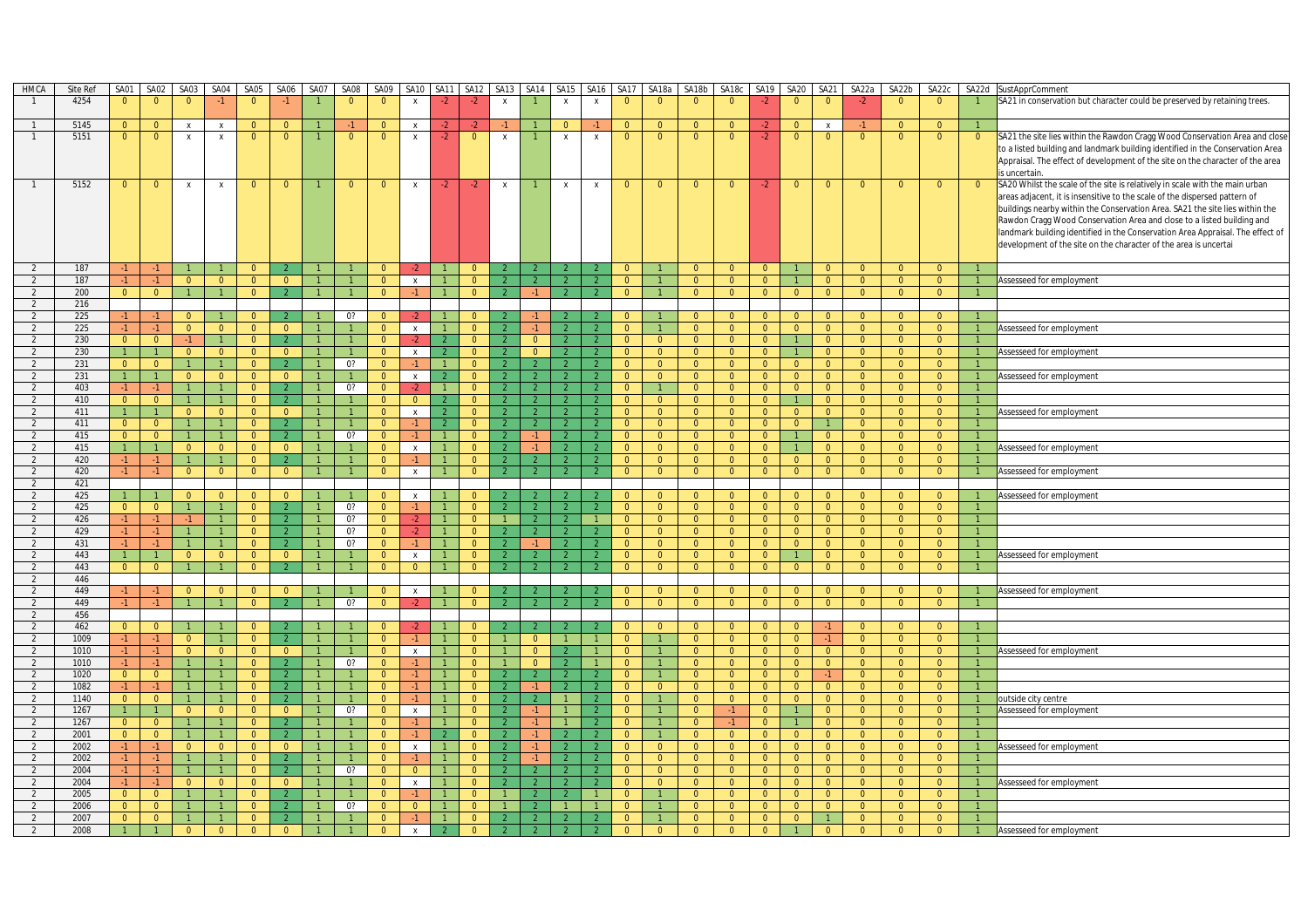| HMCA                    | Site Ref | SA01           | SA02                             | <b>SA03</b>                      | SA04                         | SA05           | SA06                            | SA07           | SA08           | SA09           | SA10 SA11      |                           | SA12                      | <b>SA13</b>               | <b>SA14</b>           | SA <sub>15</sub>                |                          |                | SA16 SA17 SA18a | SA18b          | SA18c          | SA19           | SA <sub>20</sub> | <b>SA21</b>                      | SA22a          | SA22b          | SA22c          |                                | SA22d SustApprComment                                                            |
|-------------------------|----------|----------------|----------------------------------|----------------------------------|------------------------------|----------------|---------------------------------|----------------|----------------|----------------|----------------|---------------------------|---------------------------|---------------------------|-----------------------|---------------------------------|--------------------------|----------------|-----------------|----------------|----------------|----------------|------------------|----------------------------------|----------------|----------------|----------------|--------------------------------|----------------------------------------------------------------------------------|
| 2                       | 2008     | $-1$           | $-1$                             | $\overline{1}$                   |                              | $\overline{0}$ |                                 | $\overline{1}$ | 0?             | $\Omega$       |                |                           | $\Omega$                  |                           |                       |                                 |                          | $\overline{0}$ | $\Omega$        | $\overline{0}$ | $\Omega$       | $\overline{0}$ | $\overline{0}$   | $\overline{0}$                   | $\overline{0}$ | $\overline{0}$ | $\overline{0}$ |                                |                                                                                  |
| 2                       | 2012     | $-1$           | $-1$                             | $\overline{0}$                   |                              | $\overline{0}$ | $\overline{2}$                  | $\mathbf{1}$   |                | $\overline{0}$ | $-1$           |                           | $\overline{0}$            | $\overline{2}$            | $-1$                  | $\mathbf{1}$                    | $\overline{2}$           | $\overline{0}$ |                 | $\Omega$       | $-1$           | $\overline{0}$ | $\overline{0}$   | $\overline{0}$                   | $\overline{0}$ | $\overline{0}$ | $\overline{0}$ |                                |                                                                                  |
| $\overline{2}$          | 2012     | $-1$           | $-1$                             | $\overline{0}$                   | $\overline{0}$               | $\overline{0}$ | $\mathbf{0}$                    |                |                | $\Omega$       | X              |                           | $\Omega$                  |                           |                       |                                 | $\overline{2}$           | $\Omega$       |                 | $\Omega$       | $-1$           | $\Omega$       | $\mathbf{0}$     | $\mathbf{0}$                     | $\mathbf{0}$   | $\overline{0}$ | $\overline{0}$ |                                | Assesseed for employment                                                         |
| 2                       | 2013     | $-1$           | $-1$                             | $\overline{1}$                   | $\mathbf{1}$                 | $\Omega$       |                                 | $\overline{1}$ |                | $\Omega$       |                |                           | $\Omega$                  |                           |                       | $\overline{1}$                  | $\overline{2}$           | $-1$           |                 | $\Omega$       | $-1$           | $\overline{0}$ | $\Omega$         | $\Omega$                         | $\Omega$       | $\overline{0}$ | $\overline{0}$ | $\overline{1}$                 |                                                                                  |
| $\overline{2}$          | 2014     | $\mathbf{1}$   | $\mathbf{1}$                     | $\overline{0}$                   | $\overline{0}$               | $\overline{0}$ | $\overline{0}$                  |                |                | $\overline{0}$ | $\mathbf{x}$   |                           | $\mathbf{0}$              |                           | $\mathbf{0}$          |                                 | $\overline{\phantom{a}}$ |                |                 | $\mathbf{0}$   | $-1$           | $\overline{0}$ | $\overline{0}$   | $\overline{0}$                   | $\overline{0}$ | $\overline{0}$ | $\overline{0}$ | $\mathbf{1}$                   | Assesseed for employment                                                         |
| $\overline{2}$          | 2014     | $\overline{0}$ | $\overline{0}$                   | $\overline{0}$                   |                              | $\overline{0}$ | 2                               |                |                | $\mathbf{0}$   | $-1$           |                           | $\mathbf{0}$              |                           | $\overline{0}$        | $\mathbf{1}$                    |                          | -1.            |                 | $\mathbf{0}$   | $-1$           | $\overline{0}$ | $\mathbf{0}$     | $\overline{0}$                   | $\overline{0}$ | $\overline{0}$ | $\overline{0}$ | $\mathbf{1}$                   |                                                                                  |
| $\overline{2}$          | 2015     | $\overline{0}$ | $\overline{0}$                   | $\overline{0}$                   | 1                            | $\overline{0}$ | $\overline{2}$                  | $\overline{1}$ |                | $\overline{0}$ | $-1$           |                           | $\overline{0}$            |                           | $-1$                  | $\mathbf{1}$                    | $\overline{1}$           | $\overline{0}$ |                 | $\Omega$       | $\overline{0}$ | $\overline{0}$ | $\mathbf{1}$     | $\overline{1}$                   | $\overline{0}$ | $\overline{0}$ | $\overline{0}$ | $\mathbf{1}$                   |                                                                                  |
| $\overline{2}$          | 2016     | $\overline{0}$ | $\overline{0}$                   | $\overline{0}$                   |                              | $\overline{0}$ | $\overline{2}$                  |                |                | $\overline{0}$ | $-2$           |                           | $\overline{0}$            |                           | $-1$                  |                                 | $\overline{1}$           | $\overline{0}$ |                 | $\overline{0}$ | $\overline{0}$ | $\overline{0}$ | $\overline{0}$   | $\overline{1}$                   | $\overline{0}$ | $\overline{0}$ | $\overline{0}$ | $\mathbf{1}$                   |                                                                                  |
| 2                       | 2018     | $-1$           | $-1$                             | $\overline{0}$                   |                              | $\overline{0}$ | $\mathcal{P}$                   |                |                | $\Omega$       | $-2$           |                           | $\overline{0}$            |                           |                       |                                 |                          | $\Omega$       |                 | $\Omega$       | $\overline{0}$ | $\overline{0}$ | $\overline{0}$   |                                  | $\overline{0}$ | $\overline{0}$ | $\overline{0}$ | $\mathbf{1}$                   |                                                                                  |
| 2                       | 2019     | $\overline{0}$ | $\overline{0}$                   | $\overline{0}$                   | $\mathbf{1}$                 | $\overline{0}$ | $\overline{2}$                  | $\overline{1}$ |                | $\Omega$       | $-2$           |                           | $\overline{0}$            |                           |                       | $\mathbf{1}$                    |                          | $\overline{0}$ |                 | $\overline{0}$ | $\overline{0}$ | $\overline{0}$ | $\overline{0}$   | $\overline{0}$                   | $\overline{0}$ | $\overline{0}$ | $\overline{0}$ | $\mathbf{1}$                   |                                                                                  |
| $\overline{2}$          | 2021     | $\overline{0}$ | $\overline{0}$                   | $\overline{1}$                   |                              | $\overline{0}$ |                                 |                |                | $\overline{0}$ | $-2$           |                           | $\Omega$                  |                           | $-1$                  |                                 |                          | $\Omega$       |                 | $\Omega$       | $\overline{0}$ | $\overline{0}$ | $\overline{0}$   | $\overline{0}$                   | $\Omega$       | $\overline{0}$ | $\overline{0}$ |                                |                                                                                  |
| $\overline{2}$          | 2023     | $-1$           | $-1$                             | $\overline{0}$                   | $\mathbf{1}$                 | $\overline{0}$ | $\mathcal{P}$                   |                |                | $\overline{0}$ | $-2$           |                           | $-1$                      |                           | -1                    | $\mathbf{1}$                    | $\mathcal{P}$            | $\overline{0}$ |                 | $\overline{0}$ | $\overline{0}$ | $\overline{0}$ | $\overline{0}$   | $\overline{0}$                   | $\overline{0}$ | $\overline{0}$ | $\overline{0}$ | $\mathbf{1}$                   |                                                                                  |
| $\overline{2}$          | 2024     | $\overline{0}$ | $\overline{0}$                   | $\overline{0}$                   |                              | $\Omega$       | $\mathcal{P}$                   |                |                | $\Omega$       | $-1$           |                           | $\overline{0}$            |                           | $-1$                  |                                 | $\overline{2}$           | $\Omega$       |                 | $\Omega$       | $\overline{0}$ | $\overline{0}$ |                  | $\Omega$                         | $\Omega$       | $\Omega$       | $\overline{0}$ |                                |                                                                                  |
| $\overline{2}$          | 2024     | $\overline{1}$ | $\overline{1}$                   | $\overline{0}$                   | $\overline{0}$               | $\overline{0}$ | $\overline{0}$                  | $\mathbf{1}$   |                | $\Omega$       | $\mathsf{x}$   |                           | $\overline{0}$            |                           | -1                    |                                 | $\overline{2}$           | $\overline{0}$ |                 | $\overline{0}$ | $\overline{0}$ | $\overline{0}$ |                  | $\overline{0}$                   | $\overline{0}$ | $\overline{0}$ | $\overline{0}$ | 1.                             | Assesseed for employment                                                         |
| $\overline{2}$          | 2028A    | $-1$           | $-1$                             | $\overline{0}$                   | $\mathbf{1}$                 | $\overline{0}$ | $\mathcal{P}$                   |                | 0?             | $\overline{0}$ | $-1$           |                           | $\boldsymbol{\mathsf{x}}$ | $\boldsymbol{\mathsf{x}}$ |                       | $\mathsf{x}$                    |                          | $\Omega$       |                 | $\overline{0}$ | $\overline{0}$ | $\overline{0}$ | $\overline{0}$   | $\overline{0}$                   | $\overline{0}$ | $\overline{0}$ | $\overline{0}$ | $\mathbf{1}$                   |                                                                                  |
| $\overline{2}$          | 2028B    | $-1$           | $-1$                             | $\overline{0}$                   | $\mathbf{1}$                 | $\overline{0}$ | 2                               |                | 0?             | $\overline{0}$ | $-1$           |                           |                           |                           | $\overline{2}$        |                                 | $\mathbf{x}$             | $\overline{0}$ |                 | $\overline{0}$ | $\overline{0}$ | $\overline{0}$ | $\overline{0}$   | $\overline{0}$                   | $\overline{0}$ | $\overline{0}$ | $\overline{0}$ | $\mathbf{1}$                   |                                                                                  |
|                         |          |                |                                  |                                  |                              |                |                                 |                |                |                |                |                           | $\mathsf{x}$              | $\mathbf{x}$              |                       | $\mathsf{X}$                    | $\mathsf{X}$             |                |                 |                |                |                |                  |                                  |                |                |                |                                |                                                                                  |
| 2                       | 2031     | $\overline{0}$ | $\overline{0}$<br>$\overline{0}$ | $\overline{0}$<br>$\overline{1}$ | $\mathbf{1}$<br>$\mathbf{1}$ | $\overline{0}$ | $\overline{2}$<br>$\mathcal{P}$ |                | $-1$           | $\Omega$       | $-2$           | $\overline{1}$            | $\overline{0}$            | $-1$                      | $-1$<br>$\mathcal{P}$ | $\overline{0}$<br>$\mathcal{P}$ | -1.                      | $\overline{0}$ |                 | $\overline{0}$ | $\overline{0}$ | $\overline{0}$ |                  | $\overline{1}$<br>$\overline{1}$ | $\overline{0}$ | $\overline{0}$ | $\overline{0}$ | $\mathbf{1}$<br>$\overline{1}$ |                                                                                  |
| $\overline{2}$          | 3157     | $\overline{0}$ |                                  |                                  |                              | $\overline{0}$ |                                 |                |                | $\overline{0}$ | $-2$           |                           | $\overline{0}$            |                           |                       |                                 |                          | $\overline{0}$ |                 | $\overline{0}$ | $\overline{0}$ | $\overline{0}$ |                  |                                  | $\overline{0}$ | $\overline{0}$ | $\overline{0}$ |                                |                                                                                  |
| $\overline{2}$          | 5011     | $\overline{0}$ | $\overline{0}$                   | $\overline{1}$                   |                              | $\overline{0}$ | $\overline{2}$                  |                |                | $\overline{0}$ | $-2$           | $-1$                      | $\overline{0}$            | $\mathcal{P}$             | $\overline{1}$        |                                 | $\overline{2}$           | $\overline{0}$ | $\Omega$        | $\overline{0}$ | $\overline{0}$ | $-2$           | $\overline{0}$   | $\mathbf{0}$                     | $\Omega$       | $\overline{0}$ | $\overline{0}$ | $\mathbf{1}$                   | SA11 - large part of site is greenfield                                          |
| 2                       | 5015     | x              | $\mathsf{x}$                     | $\mathsf{x}$                     | X                            | $\mathbf{0}$   | $\boldsymbol{\mathsf{X}}$       |                | $\overline{0}$ | $\mathsf{x}$   | $\mathsf{x}$   | $\boldsymbol{\mathsf{x}}$ | $\Omega$                  | $\boldsymbol{\mathsf{x}}$ | $\mathsf{x}$          | $\mathsf{x}$                    | x                        | $\overline{0}$ | $\overline{0}$  | $\overline{0}$ | $\Omega$       | $\mathsf{X}$   | $\mathsf{x}$     | $\boldsymbol{\mathsf{x}}$        | $\mathbf{0}$   | $\overline{0}$ | $\mathbf{x}$   |                                |                                                                                  |
| $\overline{2}$          | 5019     | $\mathbf{x}$   | $\mathbf{x}$                     | $\,$ X                           | $\mathbf{x}$                 | $\overline{0}$ | $\mathsf{x}$                    | $\overline{1}$ | $\overline{0}$ | $\pmb{\chi}$   | $\mathbf{x}$   | $\pmb{\chi}$              | $\mathbf{0}$              | $\mathbf{x}$              | $\mathbf x$           | $\,$ X                          | $\pmb{\chi}$             | $\overline{0}$ | $\overline{0}$  | $\overline{0}$ | $\overline{0}$ | $\mathbf{x}$   | $\mathsf{x}$     | $\,$ X                           | $\overline{0}$ | $\overline{0}$ | $\mathbf{x}$   | $\vert$ 1                      |                                                                                  |
| $\overline{2}$          | 5167     |                |                                  |                                  |                              |                |                                 |                |                |                |                |                           |                           |                           |                       |                                 |                          |                |                 |                |                |                |                  |                                  |                |                |                |                                |                                                                                  |
| $\overline{3}$          | 267      | $\overline{0}$ | $\overline{0}$                   | $\overline{1}$                   |                              | $\Omega$       |                                 |                |                | $\overline{0}$ | $\overline{2}$ |                           |                           |                           |                       | $\mathcal{P}$                   |                          | $\Omega$       |                 | $\Omega$       | $\Omega$       | $\overline{0}$ | $\overline{0}$   | $\overline{\mathbf{0}}$          | $\overline{0}$ | $\overline{0}$ | $\Omega$       |                                |                                                                                  |
| $\overline{3}$          | 1094A    | $\overline{0}$ | $\overline{0}$                   | $-1$                             | $-1$                         | $\overline{0}$ | $-1$                            |                | $-1$           | $-1$           | $-2$           | $-2$                      | $\mathsf{X}$              | $-2$                      | $\mathbf{1}$          | $-2$                            | $-2$                     | $\overline{0}$ |                 | $\Omega$       | $\overline{0}$ | $-2$           | $-1$             | $\overline{0}$                   | $-2$           | $-1$           | $\overline{0}$ | $\mathbf{1}$                   |                                                                                  |
| $\overline{3}$          | 1094A    | $\overline{0}$ | $\overline{0}$                   | $-1$                             | $-1$                         | $\overline{0}$ | $-1$                            |                | $-1$           | $-1$           | $-2$           | $-2$                      | $\mathsf{X}$              | $-2$                      | $\overline{1}$        | $-2$                            | $-2$                     | $\overline{0}$ |                 | $\overline{0}$ | $\overline{0}$ | $-2$           | $-1$             | $\overline{0}$                   | $-2$           | $-1$           | $\overline{0}$ | $\mathbf{1}$                   |                                                                                  |
| $\overline{3}$          | 1094B    | $\mathbf{0}$   | $\overline{0}$                   | $-1$                             | $-1$                         | $\overline{0}$ | $\cdot$ 1                       |                | $-1$           | $\Omega$       | $\Omega$       | -2                        | $\mathsf{x}$              | -2                        |                       | $-2$                            | $-2$                     | $\overline{0}$ | $\overline{0}$  | $\Omega$       | $\overline{0}$ | $\overline{0}$ | $\overline{0}$   | $\overline{0}$                   | $-2$           | $-1$           | $\overline{0}$ | $\mathbf{1}$                   |                                                                                  |
| $\overline{3}$          | 1295B    | $\overline{0}$ | $\overline{0}$                   | $-1$                             | $-1$                         | $\overline{0}$ | $-1$                            |                | $-1$           |                | $\overline{0}$ |                           | $\mathsf{x}$              | $-1$                      | $-2$                  | $-1$                            | $-1$                     | $\overline{0}$ |                 | $\overline{0}$ | $\overline{0}$ | $-2$           | $-1$             | $\overline{0}$                   | $\overline{0}$ | $\overline{0}$ | $\overline{0}$ | $\overline{0}$                 |                                                                                  |
| $\overline{3}$          | 1297     | $-1$           | $-1$                             | $\overline{0}$                   | $\overline{0}$               | $\overline{0}$ | $\overline{0}$                  |                |                | $\overline{0}$ | $\overline{1}$ |                           |                           | $\overline{0}$            | $\overline{2}$        | $\overline{0}$                  | $\overline{0}$           | $\overline{0}$ |                 | $\overline{0}$ | $\overline{0}$ | $-2$           | $\overline{0}$   | $\overline{0}$                   | $-2$           | $\overline{0}$ | $\overline{0}$ |                                |                                                                                  |
| $\overline{3}$          | 1359     | $-1$           | $-1$                             | $\overline{0}$                   | $-1$                         | $\overline{0}$ | $\overline{0}$                  |                |                | $\overline{0}$ | $\Omega$       | $-1$                      | $\overline{0}$            |                           | $\overline{1}$        | $\mathbf{1}$                    |                          | $\overline{0}$ | $\Omega$        | $\overline{0}$ | $\overline{0}$ | $\overline{0}$ | $\overline{0}$   | $\overline{0}$                   | $-2$           | $\overline{0}$ | $\overline{0}$ | $\mathbf{1}$                   |                                                                                  |
| $\overline{3}$          | 1359     | $-1$           | $-1$                             | $\overline{0}$                   | $-1$                         | $\overline{0}$ | $\overline{0}$                  | $\mathbf{1}$   |                | $\overline{0}$ | $\overline{0}$ | $-1$                      | $\overline{0}$            |                           | $\overline{1}$        |                                 | $\overline{1}$           | $\overline{0}$ | $\Omega$        | $\Omega$       | $\overline{0}$ | $\overline{0}$ | $\overline{0}$   | $\overline{0}$                   | $-2$           | $\Omega$       | $\overline{0}$ | $\mathbf{1}$                   |                                                                                  |
| $\overline{\mathbf{3}}$ | 1359     | $\overline{0}$ | $\overline{0}$                   | $\overline{0}$                   | $-1$                         | $\overline{0}$ | $\overline{0}$                  | $\mathbf{1}$   | $\overline{0}$ | $\mathbf{0}$   | $\overline{0}$ | $-1$                      | $\mathbf{0}$              |                           | $\mathbf{1}$          |                                 | $\mathbf{1}$             | $\overline{0}$ | $\overline{0}$  | $\mathbf{0}$   | $\mathbf{0}$   | $\overline{0}$ | $\mathbf{0}$     | $\overline{0}$                   | $\overline{0}$ | $\mathbf{0}$   | $\overline{0}$ | $\overline{0}$                 |                                                                                  |
| $\overline{3}$          | 1359     | $\overline{0}$ | $\overline{0}$                   | $\overline{0}$                   | $-1$                         | $\Omega$       | $\overline{0}$                  | $\mathbf{1}$   | $\overline{0}$ | $\overline{0}$ | $\overline{0}$ | $-1$                      | $\Omega$                  | $\overline{1}$            | $\mathbf{1}$          | $\mathbf{1}$                    | $\mathbf{1}$             | $\Omega$       | $\overline{0}$  | $\overline{0}$ | $\Omega$       | $\overline{0}$ | $\Omega$         | $\Omega$                         | $\overline{0}$ | $\overline{0}$ | $\overline{0}$ | $\overline{0}$                 |                                                                                  |
| $\overline{3}$          | 2039     | $-1$           | $-1$                             | $-1$                             | $-1$                         | $\overline{0}$ | $-1$                            |                |                |                | -1             | $-2$                      | $-2$                      | $-1$                      |                       | $\overline{0}$                  | $-1$                     | $\Omega$       | $\overline{0}$  | $\Omega$       | $\overline{0}$ | $-2$           | $\overline{0}$   | $\overline{0}$                   | $-2$           | $\overline{0}$ | $\overline{0}$ |                                |                                                                                  |
| $\overline{3}$          | 2062     | $\overline{0}$ | $\overline{0}$                   | $\overline{0}$                   | $\overline{0}$               | $\mathbf{0}$   |                                 |                | $-1$           | $\mathbf{0}$   | -1             | $-2$                      | $\boldsymbol{\mathsf{x}}$ | $-1$                      |                       | $\overline{0}$                  | -1                       | $-1$           | $\overline{0}$  | $\overline{0}$ | $\overline{0}$ | $-1$           | $\mathbf{0}$     | $-1$                             | $-2$           | $\overline{0}$ | $\overline{0}$ | $\overline{0}$                 | While not near to a centre it is within walking distance of Roundhay Park        |
|                         |          |                |                                  |                                  |                              |                |                                 |                |                |                |                |                           |                           |                           |                       |                                 |                          |                |                 |                |                |                |                  |                                  |                |                |                |                                |                                                                                  |
| $\overline{\mathbf{3}}$ | 2086     | $\overline{0}$ | $\overline{0}$                   | $-1$                             | $-1$                         | $\overline{0}$ | $-1$                            |                | $-1$           | $-1$           | $-2$           | $-2$                      | $\overline{0}$            | -2                        | $\overline{1}$        | -2                              | $-2$                     | $\Omega$       |                 | $\Omega$       | $\overline{0}$ | $\overline{0}$ | $\overline{0}$   | $\overline{0}$                   | $-2$           | $-1$           | $\overline{0}$ |                                |                                                                                  |
| $\overline{\mathbf{3}}$ | 2087     | $\mathbf{0}$   | $\overline{0}$                   | $-1$                             | $-1$                         | $\mathbf{0}$   | $-1$                            | $\mathbf{1}$   | $-1$           | -1             | $-2$           | $-2$                      | $-2$                      | $-2$                      | $\mathbf{1}$          | -1 -                            | $-2$                     | $\overline{0}$ | $\overline{0}$  | $\overline{0}$ | $\mathbf{0}$   | $\overline{0}$ | $\mathbf{0}$     | $\overline{0}$                   | $-2$           | -1             | $\overline{0}$ | $\mathbf{1}$                   |                                                                                  |
| $\overline{3}$          | 2090A    | $\overline{0}$ | $\overline{0}$                   | $-1$                             | $-1$                         | $\overline{0}$ | $\overline{0}$                  |                | $-1$           | $\mathbf{0}$   | $-2$           | $-2$                      | $\mathsf{x}$              | $\overline{0}$            |                       |                                 | $\overline{0}$           | $\overline{0}$ | $\overline{0}$  | $\overline{0}$ | $\overline{0}$ | $-2$           | $\mathbf{0}$     | $\overline{0}$                   | $-2$           | $\overline{0}$ | $\overline{0}$ | $\mathbf{1}$                   | While close to Roundhay park development of the site would lead to a loss of     |
|                         |          |                |                                  |                                  |                              |                |                                 |                |                |                |                |                           |                           |                           |                       |                                 |                          |                |                 |                |                |                |                  |                                  |                |                |                |                                | proposed green space                                                             |
| $\overline{3}$          | 2090B    | $\overline{0}$ | $\overline{0}$                   | $-1$                             | $-1$                         | $\Omega$       | $\Omega$                        |                |                |                | $-2$           | -2                        | $\mathsf{x}$              |                           |                       |                                 |                          | $\Omega$       | $\Omega$        | $\overline{0}$ | $\Omega$       | $-2$           | $-1$             | $\overline{0}$                   | $-2$           | $\overline{0}$ | $\overline{0}$ |                                |                                                                                  |
| $\overline{3}$          | 2144B    | $\overline{0}$ | $\overline{0}$                   | $\overline{0}$                   | $\overline{0}$               | $\Omega$       | $\overline{0}$                  |                | $\overline{0}$ | $\mathsf{x}$   | $-2$           | $-2$                      | $\mathsf{x}$              | $\pmb{\chi}$              | $-2$                  | $\mathbf{x}$                    | $\mathsf X$              | $\Omega$       |                 | $\Omega$       | $\overline{0}$ | $-1$           | $\overline{0}$   | $\mathbf{x}$                     | $-2$           | $\overline{0}$ | $\overline{0}$ | $\mathbf{1}$                   |                                                                                  |
| $\overline{3}$          | 3079     | $\overline{0}$ | $\overline{0}$                   | $-1$                             | $-1$                         | $\overline{0}$ | $\overline{0}$                  | $\mathbf{1}$   |                | $\overline{0}$ | $\overline{0}$ | $-2$                      | $\Omega$                  |                           | $\overline{1}$        | $\Omega$                        | $\mathbf{1}$             | $\overline{0}$ | $\overline{0}$  | $\overline{0}$ | $\overline{0}$ | $\overline{0}$ | $\overline{0}$   | $\overline{0}$                   | $-2$           | $\overline{0}$ | $\mathbf{0}$   | $\mathbf{1}$                   |                                                                                  |
| $\overline{3}$          | 3111     | $\overline{0}$ | $\overline{0}$                   | $-1$                             | $-1$                         | $\overline{0}$ | $-1$                            |                |                | $\overline{0}$ | $\overline{0}$ | $-2$                      | $-1$                      |                           |                       | $\overline{0}$                  | $\mathbf{1}$             | $\overline{0}$ | $\overline{0}$  | $\overline{0}$ | $\overline{0}$ | $\overline{0}$ | $\overline{0}$   | $\overline{0}$                   | $-2$           | $-1$           | $\overline{0}$ | $\mathbf{1}$                   |                                                                                  |
| $\overline{3}$          | 3118     | $\overline{0}$ | $\overline{0}$                   | $\overline{1}$                   | $\mathbf{1}$                 | $\overline{0}$ | $-1$                            |                | $-1$           | $-1$           | $\overline{1}$ | -2                        | $-2$                      | -2                        | $\overline{1}$        | $-2$                            | $-2$                     | $\overline{0}$ | $\Omega$        | $\overline{0}$ | $\overline{0}$ | $-2$           | $\Omega$         | $\overline{0}$                   | $-2$           | $\overline{0}$ | $\overline{0}$ | $\mathbf{1}$                   |                                                                                  |
| $\overline{\mathbf{3}}$ | 3119     | $\overline{0}$ | $\overline{0}$                   | $\overline{0}$                   | $-1$                         | $\overline{0}$ | $-1$                            | 1              | $-1$           | $\overline{0}$ | $-2$           | $-2$                      | -1.                       | $-1$                      | $\overline{1}$        | $\mathbf{1}$                    | $-1$                     | $\overline{0}$ | $\overline{0}$  | $\overline{0}$ | $\overline{0}$ | $-2$           | $\overline{0}$   | $\overline{0}$                   | $-2$           | $-1$           | $\overline{0}$ | $\overline{0}$                 |                                                                                  |
| $\overline{3}$          | 4123     | $-1$           | $-1$                             | $\overline{1}$                   | $\overline{1}$               | $\overline{0}$ | $\overline{0}$                  | $\overline{1}$ |                | $\overline{0}$ | $\overline{1}$ |                           | $-1$                      |                           | $\Omega$              | $\mathcal{P}$                   |                          | $\overline{0}$ | $\Omega$        | $\overline{0}$ | $\overline{0}$ | $\overline{0}$ | $\overline{0}$   | $\overline{0}$                   | $\overline{0}$ | $\overline{0}$ | $\overline{0}$ | $\mathbf{1}$                   |                                                                                  |
| $\overline{3}$          | 4123     | $-1$           | $-1$                             | $\overline{1}$                   |                              | $\overline{0}$ | $\overline{0}$                  |                |                | $\overline{0}$ | $\mathbf{1}$   |                           | $-1$                      | -2                        | $\mathbf{0}$          | $\mathcal{P}$                   | $\mathcal{P}$            | $\overline{0}$ | $\mathbf{0}$    | $\overline{0}$ | $\overline{0}$ | $\overline{0}$ | $\mathbf{0}$     | $\overline{0}$                   | $\overline{0}$ | $\overline{0}$ | $\overline{0}$ | $\mathbf{1}$                   |                                                                                  |
| 3                       | 4170     | $\overline{0}$ | $\overline{0}$                   | $\overline{0}$                   | $-1$                         | $\Omega$       | $-1$                            | $\mathbf{1}$   | $-1$           | $\overline{0}$ | $\mathsf{x}$   | $-2$                      | $-1$                      | -2                        | $\mathbf{1}$          | $-1$                            | $-2$                     | $-1$           | $\overline{0}$  | $\overline{0}$ | $\overline{0}$ | $\overline{0}$ | $\overline{0}$   | $\overline{0}$                   | $-2$           | $-1$           | $\overline{0}$ | $\overline{0}$                 |                                                                                  |
| $\overline{3}$          | 4170     | $\overline{0}$ | $\overline{0}$                   | $\overline{0}$                   | $-1$                         | $\overline{0}$ | $-1$                            | $\mathbf{1}$   | $-1$           | $\overline{0}$ | $\mathsf{x}$   | $\cdot$                   | $-1$                      |                           | $\overline{1}$        | $-1$                            | $-2$                     | $-1$           | $\overline{0}$  | $\overline{0}$ | $\overline{0}$ | $\overline{0}$ | $\overline{0}$   | $\overline{0}$                   | $-2$           | $-1$           | $\overline{0}$ | $\overline{0}$                 |                                                                                  |
| $\overline{3}$          | 4174     | $-1$           | $-1$                             | $\overline{0}$                   | $\mathbf{1}$                 | $\overline{0}$ | $\overline{0}$                  |                |                | $\overline{0}$ | $\mathbf{x}$   |                           | $\mathbf{0}$              | $-1$                      | $\overline{2}$        | $\overline{0}$                  | $-1$                     | $\overline{0}$ | $\overline{0}$  | $\overline{0}$ | $\overline{0}$ | $-2$           | $\overline{0}$   | $\overline{0}$                   | $-2$           | $\overline{0}$ | $\overline{0}$ | $\overline{1}$                 |                                                                                  |
| $\overline{3}$          | 4212     | $-1$           | $-1$                             | $\overline{0}$                   |                              | $\overline{0}$ | $\mathbf{0}$                    |                | $-1$           | $\overline{0}$ | $\mathsf{x}$   |                           | $\overline{0}$            | $-1$                      | $\overline{2}$        | $\overline{0}$                  | $-1$                     | $\overline{0}$ | $\Omega$        | $\overline{0}$ | $\overline{0}$ | $\overline{0}$ | $\overline{0}$   | $\overline{0}$                   | $-2$           | $\overline{0}$ | $\overline{0}$ | $\mathbf{1}$                   |                                                                                  |
| $\overline{3}$          | 4219     | $\mathbf{x}$   | $\mathbf{x}$                     | $\overline{0}$                   | $\mathbf{1}$                 | $\Omega$       | $\mathsf{X}$                    |                |                | $\pmb{\chi}$   | $\mathbf{x}$   | $\mathsf{x}$              | $-1$                      | $\overline{2}$            | $\mathbf{x}$          | $\overline{1}$                  | $\overline{2}$           | $\overline{0}$ | $\overline{0}$  | $\overline{0}$ | $\Omega$       | $-2$           | $\mathsf{x}$     | $\mathbf{x}$                     | $-2$           | $\overline{0}$ | $\overline{0}$ | $\mathbf{1}$                   |                                                                                  |
| $\overline{3}$          | 4258     | $\overline{0}$ | $\overline{0}$                   | $\overline{0}$                   | $\overline{0}$               | $\overline{0}$ | $-1$                            |                | $-1$           | $\mathbf{0}$   | $\mathbf{x}$   | $-2$                      | $-2$                      | $-2$                      |                       | $-1$                            | $-2$                     | $\overline{0}$ | $\overline{0}$  | $\mathbf{0}$   | $\overline{0}$ | $\overline{0}$ | $\overline{0}$   | $\overline{0}$                   | $-2$           | $-1$           | $\overline{0}$ | $\mathbf{1}$                   | SA6 the site falls adjacent to the LT5B:6 leisure designation for Barrowby Hall. |
|                         |          |                |                                  |                                  |                              |                |                                 |                |                |                |                |                           |                           |                           |                       |                                 |                          |                |                 |                |                |                |                  |                                  |                |                |                |                                |                                                                                  |
| $\overline{3}$          | 4258     | $\overline{0}$ | $\overline{0}$                   | $\overline{0}$                   | $\overline{0}$               | $\mathbf{0}$   | $-1$                            |                | $-1$           | $\mathbf{0}$   | $\mathsf{x}$   | $-2$                      | $-2$                      | $-2$                      |                       | $-1$                            | $-2$                     | $\overline{0}$ | $\overline{0}$  | $\overline{0}$ | $\overline{0}$ | $\overline{0}$ | $\mathbf{0}$     | $\overline{0}$                   | $-2$           | $-1$           | $\overline{0}$ |                                | SA6 the site falls adjacent to the LT5B:6 leisure designation for Barrowby Hall. |
|                         |          |                |                                  |                                  |                              |                |                                 |                |                |                |                |                           |                           |                           |                       |                                 |                          |                |                 |                |                |                |                  |                                  |                |                |                |                                |                                                                                  |
| $\overline{3}$          | 5003     | $-1$           |                                  |                                  |                              | $\Omega$       | $\Omega$                        |                |                | $\Omega$       | $\mathsf{x}$   |                           |                           |                           |                       |                                 |                          | $\Omega$       | $\Omega$        | $\Omega$       | $\Omega$       | $\Omega$       | $\Omega$         | $\Omega$                         | $-2$           | $\overline{0}$ | $\overline{0}$ |                                |                                                                                  |
| 3                       | 5012     | $\overline{0}$ | $\overline{0}$                   | $\overline{1}$                   |                              | $\Omega$       | $\overline{0}$                  |                |                | $\mathbf{0}$   | $\mathsf{x}$   |                           | $\overline{0}$            |                           | $\mathbf{1}$          |                                 | $\overline{2}$           | $\overline{0}$ | $\overline{0}$  | $\Omega$       | $\overline{0}$ | $\overline{0}$ | $\overline{0}$   | $\overline{0}$                   | $-2$           | $-1$           | $\overline{0}$ | $\mathbf{1}$                   |                                                                                  |
| 3                       | 5012     | $\mathbf{0}$   | $\overline{0}$                   | -1                               |                              | $\overline{0}$ | $\overline{0}$                  |                |                | $\mathbf{0}$   | $\mathsf{x}$   |                           | $\overline{0}$            |                           |                       |                                 |                          | $\overline{0}$ | $\mathbf{0}$    | $\overline{0}$ | $\overline{0}$ | $\overline{0}$ | $\mathbf{0}$     | $\mathbf{0}$                     | $-2$           | -1             | $\mathbf{0}$   | п.                             |                                                                                  |
| $\overline{4}$          | CFSM049  | $-1$           | $-1$                             | $\overline{0}$                   | $\overline{0}$               | $\overline{0}$ | $\mathbf{1}$                    | $\overline{1}$ |                | $\overline{0}$ | $\overline{0}$ | $\overline{1}$            | $\overline{0}$            | $\overline{1}$            | $\overline{2}$        | $\mathbf{1}$                    | $\overline{1}$           | $\overline{0}$ | $\overline{0}$  | $-1$           | $\overline{0}$ | $\overline{0}$ | $\overline{0}$   | $\overline{0}$                   | $\overline{0}$ | $\overline{0}$ | $\overline{0}$ | $\sim$                         |                                                                                  |
| $\overline{4}$          | 125      | $-1$           | $-1$                             | $\mathbf{1}$                     |                              | $\Omega$       |                                 |                |                | $\Omega$       | $\mathbf{1}$   |                           | $\overline{0}$            |                           |                       |                                 | $\overline{\phantom{a}}$ | $\Omega$       |                 | $\Omega$       | $\overline{0}$ | $\overline{0}$ | $\Omega$         | $\overline{0}$                   | $\overline{0}$ | $\Omega$       | $\overline{0}$ | $\mathbf{1}$                   |                                                                                  |
| $\overline{4}$          | 184      | $\overline{0}$ | $\overline{0}$                   |                                  |                              | $\Omega$       |                                 |                |                |                |                |                           |                           |                           |                       |                                 |                          |                |                 |                |                | $\Omega$       | $\Omega$         | $\overline{0}$                   | $\mathbf{0}$   | $\Omega$       | $\mathbf{0}$   |                                |                                                                                  |
|                         |          |                |                                  |                                  |                              |                |                                 |                |                |                |                |                           |                           |                           |                       |                                 |                          |                |                 |                |                |                |                  |                                  |                |                |                |                                |                                                                                  |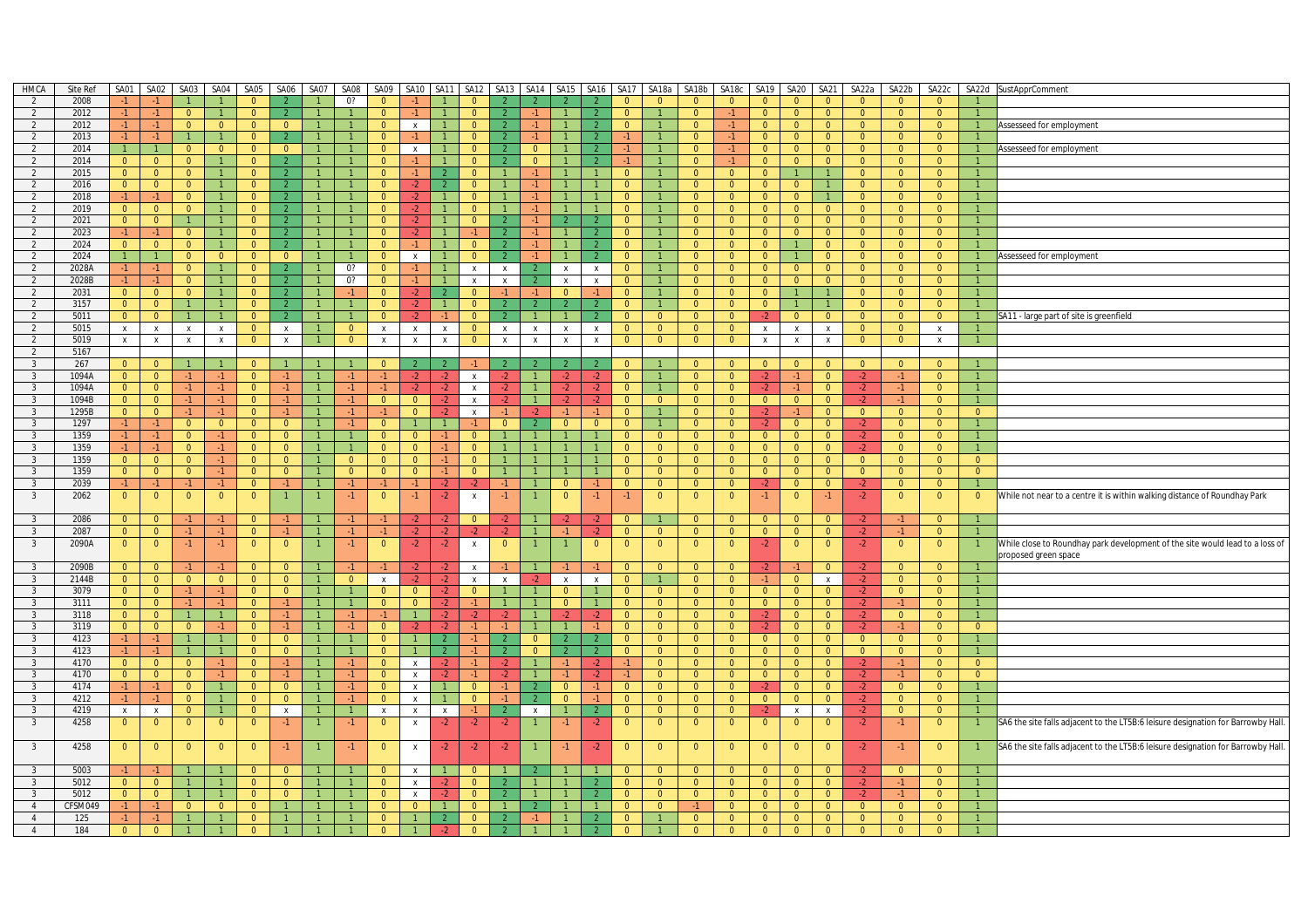| HMCA           | Site Ref | SA01           | SA02                    | SA03           | SA04           | SA05           | SA06           | SA07           | SA08           |                | SA09 SA10      | SA <sub>11</sub> | SA12           | SA <sub>13</sub> | SA14 SA15      |                | SA <sub>16</sub> |                |                | SA17 SA18a SA18b SA18c |                | SA19   SA20   SA21 |                |                | SA22a          | SA22b          | SA22c          |                | SA22d SustApprComment                          |
|----------------|----------|----------------|-------------------------|----------------|----------------|----------------|----------------|----------------|----------------|----------------|----------------|------------------|----------------|------------------|----------------|----------------|------------------|----------------|----------------|------------------------|----------------|--------------------|----------------|----------------|----------------|----------------|----------------|----------------|------------------------------------------------|
| $\overline{4}$ | 198      |                |                         |                |                |                |                |                |                |                |                |                  |                |                  |                |                |                  |                |                |                        |                |                    |                |                |                |                |                |                |                                                |
| $\overline{4}$ | 201      |                | $-1$                    |                | $\mathbf{1}$   | $\overline{0}$ |                |                |                | $\overline{0}$ | $\overline{0}$ | $\overline{2}$   | $\overline{0}$ |                  |                |                |                  | $\overline{0}$ |                | $\overline{0}$         | $\overline{0}$ | $\overline{0}$     | $\overline{0}$ | $\overline{0}$ | $\overline{0}$ | $\overline{0}$ | $\overline{0}$ |                |                                                |
|                |          | $-1$           |                         |                |                |                |                |                |                |                |                |                  |                |                  |                |                |                  |                |                |                        |                |                    |                |                |                |                |                |                |                                                |
| $\overline{4}$ | 210      | $-1$           | $-1$                    | $\overline{1}$ | $\overline{1}$ | $\overline{0}$ | $\overline{1}$ |                | $\overline{1}$ | $\overline{0}$ | $\overline{1}$ | $\overline{2}$   | $\overline{0}$ | <sup>2</sup>     |                | $\overline{2}$ | 2 <sup>7</sup>   | $\overline{0}$ | $\mathbf{1}$   | $\overline{0}$         | $\overline{0}$ | $\overline{0}$     | $\overline{0}$ | $\overline{0}$ | $\overline{0}$ | $\overline{0}$ | $\overline{0}$ | $\overline{1}$ |                                                |
| 4              | 211      | $-1$           | $-1$                    |                |                | $\overline{0}$ |                |                | $\overline{1}$ | $\overline{0}$ |                |                  | $-1$           | $\overline{2}$   |                | $\overline{2}$ | $\overline{2}$   | $\overline{0}$ |                | $\overline{0}$         | $\overline{0}$ | $\overline{0}$     | $\overline{0}$ | $\overline{0}$ | $\overline{0}$ | $\overline{0}$ | $\overline{0}$ |                |                                                |
| $\overline{4}$ | 226      | $-1$           | $-1$                    | $\overline{1}$ | $\mathbf{1}$   | $\overline{0}$ | $\mathbf{1}$   |                |                | $\overline{0}$ | $\overline{0}$ |                  | $\Omega$       |                  |                |                | 2                | $\overline{0}$ |                | $\overline{0}$         | $\overline{0}$ | $\overline{0}$     | $\overline{0}$ | $\overline{0}$ | $\overline{0}$ | $\overline{0}$ | $\overline{0}$ | $\mathbf{1}$   |                                                |
| $\overline{4}$ | 229      | $-1$           | $-1$                    | $\overline{0}$ | $\overline{1}$ | $\overline{0}$ |                |                |                | $\overline{0}$ | $\overline{0}$ |                  | $\overline{0}$ |                  |                |                | $\overline{2}$   | $\overline{0}$ |                | $\overline{0}$         | $\overline{0}$ | $\Omega$           | $\overline{0}$ | $\overline{0}$ | $\overline{0}$ | $\overline{0}$ | $\Omega$       | $\overline{1}$ |                                                |
| $\overline{4}$ | 232      | $-1$           | $-1$                    | $\overline{0}$ | $\overline{1}$ | $\overline{0}$ | $\mathbf{1}$   |                |                | $\overline{0}$ | $\overline{0}$ | $\overline{2}$   | $\overline{0}$ | $\overline{2}$   | $-1$           | $\overline{1}$ |                  | $\overline{0}$ | $\vert$ 1      | $\overline{0}$         | $\overline{0}$ | $\overline{0}$     | $\overline{0}$ | $\overline{0}$ | $\overline{0}$ | $\overline{0}$ | $\mathbf{0}$   |                |                                                |
|                |          |                |                         |                |                |                |                |                |                |                |                |                  |                |                  |                |                |                  |                |                |                        |                |                    |                |                |                |                |                |                |                                                |
| $\overline{4}$ | 252      | $\overline{0}$ | $\overline{0}$          | $\overline{1}$ | $\overline{0}$ | $\overline{0}$ | $\overline{0}$ |                |                | $\overline{0}$ | $-2$           | $-1$             | $\overline{0}$ |                  |                | $\overline{2}$ |                  | $\overline{0}$ | $\overline{0}$ | $\overline{0}$         | $\overline{0}$ | $\overline{0}$     | $\overline{0}$ | $\overline{0}$ | $\overline{0}$ | $\overline{0}$ | $\overline{0}$ | $\overline{1}$ |                                                |
| $\overline{4}$ | 259B     |                |                         |                |                |                |                |                |                |                |                |                  |                |                  |                |                |                  |                |                |                        |                |                    |                |                |                |                |                |                |                                                |
| $\overline{4}$ | 262      | $\overline{0}$ | $\overline{\mathbf{0}}$ | $\overline{1}$ | $\mathbf{1}$   | $\overline{0}$ |                |                |                | $\overline{0}$ | $-2$           | $-1$             | $\overline{0}$ | $\mathcal{P}$    |                | $\overline{2}$ | $\mathcal{P}$    | $\overline{0}$ | $\overline{0}$ | $\overline{0}$         | $\overline{0}$ | $-2$               | $\overline{0}$ | $\overline{0}$ | $\overline{0}$ | $\overline{0}$ | $\overline{0}$ |                |                                                |
| $\overline{4}$ | 263      | $\overline{0}$ | $\overline{0}$          | $\overline{1}$ | $\overline{1}$ | $\overline{0}$ | $\overline{1}$ |                | $\overline{1}$ | $\overline{0}$ | $\overline{2}$ |                  | $\mathbf{0}$   | $\overline{2}$   |                |                | $\overline{2}$   | $\overline{0}$ | $\overline{0}$ | $\overline{0}$         | $\overline{0}$ | $\overline{0}$     | $\overline{0}$ | $\overline{0}$ | $\overline{0}$ | $\overline{0}$ | $\overline{0}$ | $\overline{1}$ |                                                |
| 4              | 264      | $-1$           | $-1$                    | $\overline{1}$ | $\overline{1}$ | $\overline{0}$ | $\overline{1}$ |                | $\overline{1}$ | $\overline{0}$ | $\overline{0}$ | $\overline{2}$   | $\overline{0}$ | 2 <sup>7</sup>   |                | $\overline{1}$ | 2 <sup>7</sup>   | $\overline{0}$ | $\mathbf{1}$   | $\overline{0}$         | $\overline{0}$ | $-2$               | $\overline{0}$ | $\overline{0}$ | $\overline{0}$ | $\overline{0}$ | $\overline{0}$ | $\overline{1}$ |                                                |
|                |          |                |                         |                |                |                |                |                |                |                |                |                  |                |                  |                |                |                  |                |                |                        |                |                    |                |                |                |                |                |                |                                                |
| $\overline{4}$ | 278      | $\overline{0}$ | $\overline{\mathbf{0}}$ | $\vert$ 1      | $\mathbf{1}$   | $\overline{0}$ |                |                |                | $\overline{0}$ |                | $\overline{2}$   | $\overline{0}$ | $\overline{2}$   |                | $\overline{2}$ | $\overline{2}$   | $\overline{0}$ |                | $\overline{0}$         | $\overline{0}$ | $\overline{0}$     | $\overline{0}$ | $\overline{0}$ | $\mathbf{0}$   | $\overline{0}$ | $\mathbf{0}$   | $\mathbf{1}$   |                                                |
| $\overline{4}$ | 285      | $-1$           | $-1$                    | $\overline{1}$ | $\overline{1}$ | $\overline{0}$ | $\overline{1}$ | $\bullet$      | $\overline{1}$ | $\overline{0}$ | $\overline{0}$ | $\overline{2}$   | $\overline{0}$ | 2 <sup>7</sup>   |                | $\overline{2}$ | $\overline{2}$   | $-2$           | $\mathbf{1}$   | $\overline{0}$         | $\overline{0}$ | $\overline{0}$     | $\overline{0}$ | $\overline{0}$ | $\overline{0}$ | $\overline{0}$ | $\overline{0}$ | $\overline{1}$ |                                                |
| 4              | 370      | $\overline{0}$ | $\overline{0}$          | $\overline{1}$ | $\overline{1}$ | $\overline{0}$ | $\mathbf{1}$   |                | $\overline{1}$ | $\overline{0}$ | $-2$           | $-2$             | $\overline{0}$ | $\overline{2}$   |                | $\overline{2}$ | $\mathcal{P}$    | $\overline{0}$ | $\mathbf{1}$   | $\overline{0}$         | $\overline{0}$ | $-1$               | $\overline{0}$ | $\overline{0}$ | $\overline{0}$ | $\overline{0}$ | $\overline{0}$ |                |                                                |
| $\overline{4}$ | 814      | $\overline{0}$ | $\overline{0}$          | $\overline{0}$ | $\overline{1}$ | $\overline{0}$ | $\overline{0}$ |                |                | $\overline{0}$ | 2              |                  | $\overline{0}$ |                  |                |                | $\overline{2}$   | $\overline{0}$ | $\overline{0}$ | $\overline{0}$         | $\overline{0}$ | $\overline{0}$     | $\overline{0}$ | $\overline{0}$ | $\overline{0}$ | $\overline{0}$ | $\overline{0}$ |                |                                                |
| $\overline{4}$ | 816      | $\overline{0}$ | $\overline{0}$          | $\overline{1}$ | $\overline{1}$ | $\overline{0}$ | $\overline{0}$ |                |                | $\overline{0}$ | $-1$           | $-1$             | $\overline{0}$ | $\overline{2}$   |                |                | $\overline{2}$   | $\overline{0}$ | $\overline{0}$ | $\overline{0}$         | $\overline{0}$ | $-2$               | $\overline{0}$ | $\overline{0}$ | $\overline{0}$ | $\overline{0}$ | $\overline{0}$ | $\overline{1}$ |                                                |
| 4              | 1011     | $-1$           | $-1$                    | $\overline{0}$ | $\overline{1}$ | $\overline{0}$ | $1 -$          | $\overline{1}$ |                | $\overline{0}$ | $\sim$ 1       | $\overline{2}$   | $\overline{0}$ | $\mathbf{1}$     |                | $\overline{1}$ | $\mathbf{1}$     | -1.            | $\overline{1}$ | $\overline{0}$         | $\overline{0}$ | $\overline{0}$     | $\overline{0}$ | $\overline{0}$ | $\overline{0}$ | $\overline{0}$ | $\overline{0}$ | $\overline{1}$ |                                                |
|                |          |                |                         |                |                |                |                |                |                |                |                |                  |                |                  |                |                |                  |                |                |                        |                |                    |                |                |                |                |                |                |                                                |
| $\overline{4}$ | 1023     | $\overline{0}$ | $\overline{\mathbf{0}}$ | $\overline{1}$ | $\overline{1}$ | $\overline{0}$ | $\mathbf{1}$   |                | $\mathbf{1}$   | $\overline{0}$ | $-2$           | $-2$             | $\overline{0}$ | $\mathcal{P}$    |                | $\overline{2}$ | $\mathcal{P}$    | $\overline{0}$ | $\mathbf{1}$   | $\overline{0}$         | $\overline{0}$ | $\overline{0}$     | $\overline{0}$ | $\overline{0}$ | $\overline{0}$ | $\overline{0}$ | $\overline{0}$ | $\overline{1}$ |                                                |
| $\overline{4}$ | 1087     | $\overline{0}$ | $\overline{0}$          | $\overline{1}$ | $\mathbf{1}$   | $\overline{0}$ | $\overline{0}$ | $\overline{1}$ | $\mathbf{1}$   | $\overline{0}$ | $\overline{2}$ | $-2$             | $-1$           | 1                | $\overline{1}$ | $\overline{1}$ | $\mathbf{1}$     | $\overline{0}$ | $\overline{0}$ | $\overline{0}$         | $\overline{0}$ | $-2$               | $\overline{0}$ | $-1$           | $\overline{0}$ | $\overline{0}$ | $\overline{0}$ | $\overline{1}$ |                                                |
| 4              | 1098     | $\overline{0}$ | $\overline{0}$          | $\overline{0}$ | $\vert$ 1      | $\overline{0}$ | $\mathbf{1}$   |                | $\mathbf{1}$   | $\overline{0}$ | $-2$           | $-2$             | $-2$           |                  | $-2$           |                | $\mathbf{1}$     | $\overline{0}$ | $\mathbf{1}$   | $\overline{0}$         | $\overline{0}$ | $-2$               | $\overline{0}$ | $\overline{0}$ | $\mathbf{0}$   | $\overline{0}$ | $\mathbf{0}$   | $\mathbf{1}$   |                                                |
| $\overline{4}$ | 1142     | $\overline{0}$ | $\overline{0}$          |                | $\overline{1}$ | $\overline{0}$ | 1              |                |                | $\Omega$       | $\overline{0}$ |                  | $\overline{0}$ | $\overline{2}$   |                |                |                  | $\overline{0}$ |                | $\overline{0}$         | $\overline{0}$ | $\overline{0}$     | $\overline{0}$ | $\overline{0}$ | $\Omega$       | $\overline{0}$ | $\Omega$       | $\mathbf{1}$   |                                                |
| 4              | 1145A    | $-1$           | $-1$                    | $\overline{1}$ | $\mathbf{1}$   | $\overline{0}$ | $1 -$          | $\overline{1}$ | $\overline{1}$ | $\overline{0}$ | $\overline{2}$ | $\overline{1}$   | x              | 2 <sup>7</sup>   |                | $\overline{1}$ | $\mathcal{L}$    | $\overline{0}$ | $\overline{1}$ | $\overline{0}$         | $\overline{0}$ | $\overline{0}$     | $\overline{0}$ | $\overline{0}$ | $\overline{0}$ | $\overline{0}$ | $\overline{0}$ | $\overline{1}$ |                                                |
|                |          |                |                         |                |                |                |                |                |                |                |                |                  |                |                  |                |                |                  |                |                |                        |                |                    |                |                |                |                |                |                |                                                |
| $\overline{4}$ | 1145B    | $-1$           | $-1$                    | $\overline{1}$ | $\overline{1}$ | $\overline{0}$ | $\overline{0}$ |                |                | $\overline{0}$ | $-2$           |                  | $\mathsf{X}$   | 2 <sup>2</sup>   |                | $\overline{1}$ | $\overline{2}$   | $\overline{0}$ | $\mathbf{1}$   | $\overline{0}$         | $\overline{0}$ | $\overline{0}$     | $\overline{0}$ | $\overline{0}$ | $\overline{0}$ | $\overline{0}$ | $\overline{0}$ | $\mathbf{1}$   |                                                |
| $\overline{4}$ | 1146     | $-1$           | $-1$                    | $\vert$ 1      | $\vert$ 1      | $\overline{0}$ | $\overline{2}$ | $\mathbf{1}$   | $\mathbf{1}$   | $\overline{0}$ | $-2$           | $-1$             | $\mathbf{0}$   | 2 <sup>1</sup>   |                | $\overline{2}$ | $\overline{2}$   | $\overline{0}$ | $\mathbf{1}$   | $\overline{0}$         | $\overline{0}$ | $\overline{0}$     | $\overline{0}$ | $\overline{0}$ | $\overline{0}$ | $\overline{0}$ | $\overline{0}$ | $\overline{1}$ |                                                |
| $\overline{4}$ | 1152     | $\overline{0}$ | $\overline{0}$          | $\overline{1}$ | $\mathbf{1}$   | $\overline{0}$ | $\mathbf{1}$   | $\overline{1}$ | $\mathbf{1}$   | $\overline{0}$ | $-2$           | $-2$             | $\overline{0}$ | $\mathcal{L}$    | $-2$           | $\overline{2}$ | $\mathcal{L}$    | $\overline{0}$ | $\overline{0}$ | $\overline{0}$         | $\overline{0}$ | $\overline{0}$     | $\overline{0}$ | $\overline{0}$ | $\overline{0}$ | $\overline{0}$ | $\overline{0}$ | $\mathbf{1}$   |                                                |
| $\overline{4}$ | 1265     | $-1$           | $-1$                    | $\overline{0}$ | $\overline{1}$ | $\overline{0}$ | $\mathbf{1}$   |                | $\overline{1}$ | $\overline{0}$ | $\overline{1}$ |                  | $\overline{0}$ |                  |                | $\overline{0}$ | $\overline{1}$   | $\overline{0}$ |                | $\overline{0}$         | $-1$           | $\overline{0}$     | $\overline{0}$ | $\overline{0}$ | $\overline{0}$ | $\overline{0}$ | $\overline{0}$ | $\overline{1}$ |                                                |
| $\overline{4}$ | 1278     | $-1$           | $-1$                    | $\overline{0}$ | $\overline{0}$ | $\overline{0}$ | $\overline{0}$ |                | $\mathbf{1}$   | $\overline{0}$ | $\overline{1}$ | 2                | $\overline{0}$ | $\overline{1}$   |                | $\overline{0}$ | $\mathbf{1}$     | $-1$           | $\mathbf{1}$   | $\overline{0}$         | $\overline{0}$ | $\overline{0}$     | $\overline{0}$ | $\overline{0}$ | $\overline{0}$ | $\overline{0}$ | $\overline{0}$ | $\mathbf{1}$   |                                                |
|                | 1340     |                | $\overline{0}$          |                | $\overline{1}$ | $\overline{0}$ | $\mathbf{1}$   |                |                | $\overline{0}$ |                | $-2$             | $\overline{0}$ |                  |                | $\overline{1}$ | $\mathbf{1}$     | $\overline{0}$ |                | $\overline{0}$         | $-1$           | $\overline{0}$     | $\overline{0}$ | $\overline{0}$ | $\overline{0}$ | $\overline{0}$ |                | $\mathbf{1}$   |                                                |
| 4              |          | $\overline{0}$ |                         | $\vert$ 1      |                |                |                |                |                |                | $-2$           |                  |                |                  |                |                |                  |                |                |                        |                |                    |                |                |                |                | $\mathbf{0}$   |                |                                                |
| $\overline{4}$ | 2025     | $\overline{0}$ | $\overline{\mathbf{0}}$ | $\overline{0}$ | $\overline{1}$ | $\overline{0}$ | 1              |                | $\overline{1}$ | $\overline{0}$ | $-2$           | $\overline{2}$   | $-1$           | 1                |                | $\overline{1}$ | $\mathbf{1}$     | $\overline{0}$ | $\mathbf{1}$   | $\overline{0}$         | $\overline{0}$ | $-2$               | $\overline{0}$ | $\overline{0}$ | $\Omega$       | $\overline{0}$ | $\Omega$       | $\overline{1}$ |                                                |
| $\overline{4}$ | 2027     | $-1$           | $-1$                    | $\overline{0}$ | $\overline{1}$ | $\overline{0}$ |                |                | $\overline{1}$ | $\overline{0}$ | $\overline{0}$ | $\overline{2}$   | $\overline{0}$ | $\mathbf{1}$     | $\overline{0}$ | $\overline{1}$ |                  | $\overline{0}$ | $\overline{1}$ | $\overline{0}$         | $\overline{0}$ | $\overline{0}$     | $\overline{0}$ | $\overline{0}$ | $\overline{0}$ | $\overline{0}$ | $\overline{0}$ |                |                                                |
| $\overline{4}$ | 2077     | $\overline{0}$ | $\overline{0}$          | $\overline{0}$ | $\mathbf{1}$   | $\overline{0}$ | $\overline{0}$ |                |                | $\overline{0}$ | $-2$           | $-2$             | $-2$           |                  | $-2$           |                | $\mathbf{1}$     | $\overline{0}$ |                | $\overline{0}$         | $\overline{0}$ | $-1$               | $\overline{0}$ | $\overline{0}$ | $\overline{0}$ | $\overline{0}$ | $\overline{0}$ | $\overline{1}$ |                                                |
| $\overline{4}$ | 2079     | $\overline{0}$ | $\overline{0}$          | $\overline{0}$ | $\overline{1}$ | $\overline{0}$ | $\overline{0}$ |                |                | $\overline{0}$ | $-2$           | $-1$             | $\overline{0}$ | $\mathbf{1}$     |                | $\overline{1}$ | $\mathbf{1}$     | $\overline{0}$ | $\mathbf{1}$   | $\overline{0}$         | $\overline{0}$ | $\overline{0}$     | $\overline{0}$ | $\overline{0}$ | $\overline{0}$ | $\overline{0}$ | $\overline{0}$ | $\overline{1}$ |                                                |
| 4              | 2140     | $\overline{0}$ | $\overline{0}$          | $\vert$ 1      | $\overline{1}$ | $\overline{0}$ | $\mathbf{1}$   |                |                | $\overline{0}$ |                | $\overline{2}$   | $\mathbf{0}$   | $\mathcal{L}$    |                |                |                  | $\overline{0}$ | $\overline{0}$ | $\overline{0}$         | $\overline{0}$ | $\overline{0}$     | $\overline{0}$ | $\overline{0}$ | $\overline{0}$ | $\overline{0}$ | $\overline{0}$ |                |                                                |
|                |          |                |                         |                |                |                |                |                |                |                |                |                  |                |                  |                |                |                  |                |                |                        |                |                    |                |                |                |                |                |                |                                                |
| $\overline{4}$ | 2141B    | $\overline{0}$ | $\overline{\mathbf{0}}$ | $\overline{1}$ | $\overline{1}$ | $\overline{0}$ | $\mathsf{x}$   |                | $\overline{0}$ | $\overline{0}$ | $\mathsf{X}$   | $-1$             | $\mathsf{X}$   | $\mathsf{x}$     | $\overline{1}$ | $\mathsf{x}$   | $\mathbf{x}$     | $\overline{0}$ | $\overline{0}$ | $\overline{0}$         | $\overline{0}$ | $\overline{0}$     | $\overline{0}$ | $\mathbf{x}$   | $\overline{0}$ | $\overline{0}$ | $\overline{0}$ | $\overline{1}$ | SA11 and SA20 - majority of site is greenfield |
| $\overline{4}$ | 2142     | $\overline{0}$ | $\overline{0}$          | $\overline{1}$ | $\overline{1}$ | $\overline{0}$ | $\mathbf{1}$   | $\overline{1}$ | $\overline{1}$ | $\overline{0}$ | $\overline{2}$ | $\overline{2}$   | $\overline{0}$ | $\overline{2}$   | $\overline{2}$ | $\overline{1}$ | $\overline{2}$   | $\overline{0}$ | $\overline{0}$ | $\overline{0}$         | $\overline{0}$ | $\overline{0}$     | $\overline{0}$ | $\overline{0}$ | $\overline{0}$ | $\overline{0}$ | $\overline{0}$ |                |                                                |
| $\overline{4}$ | 2143     | $\overline{0}$ | $\overline{0}$          |                | $\overline{0}$ | $\overline{0}$ |                |                |                | $\overline{0}$ | 2              |                  | $\overline{0}$ |                  |                |                | $\overline{2}$   | $\overline{0}$ | $\overline{0}$ | $\overline{0}$         | $\overline{0}$ | $\overline{0}$     | $\overline{0}$ | $\overline{0}$ | $\overline{0}$ | $\overline{0}$ | $\overline{0}$ |                |                                                |
| $\overline{4}$ | 2146     | $\overline{0}$ | $\overline{0}$          | $\overline{1}$ | $\overline{1}$ | $\overline{0}$ | $\mathbf{1}$   |                |                | $\overline{0}$ |                |                  | $\overline{0}$ | $2^{\circ}$      |                |                | $\overline{2}$   | $\overline{0}$ |                | $\overline{0}$         | $\overline{0}$ | $\overline{0}$     | $\overline{0}$ | $\overline{0}$ | $\overline{0}$ | $\overline{0}$ | $\overline{0}$ | $\overline{1}$ |                                                |
| $\overline{4}$ | 2147B    | $\overline{0}$ | $\overline{\mathbf{0}}$ | $\vert$ 1      | $\overline{1}$ | $\overline{0}$ | $1 -$          | $\overline{1}$ | $\overline{1}$ | $\overline{0}$ | $-2$           | $-1$             | $-2$           | 2 <sup>7</sup>   |                | $\overline{1}$ |                  | $\overline{0}$ | $\overline{0}$ | $\overline{0}$         | $\overline{0}$ | $\overline{0}$     | $\overline{0}$ | $\overline{0}$ | $\overline{0}$ | $\overline{0}$ | $\overline{0}$ | $\overline{1}$ |                                                |
| $\overline{4}$ | 2147D    | $\overline{0}$ | $\overline{0}$          | $\overline{1}$ | $\overline{1}$ | $\overline{0}$ |                |                |                | $\overline{0}$ | $-2$           | $-1$             | $-2$           | $\mathcal{P}$    |                |                | $\mathcal{L}$    | $\overline{0}$ | $\overline{0}$ | $\overline{0}$         | $\overline{0}$ | $\overline{0}$     | $\overline{0}$ | $\overline{0}$ | $\overline{0}$ | $\overline{0}$ | $\overline{0}$ | $\overline{1}$ |                                                |
|                |          |                |                         |                |                |                |                |                |                |                |                |                  |                |                  |                |                |                  |                |                |                        |                |                    |                |                |                |                |                |                |                                                |
| $\overline{4}$ | 2148     | $\overline{0}$ | $\overline{0}$          | $\overline{1}$ | $\overline{1}$ | $\overline{0}$ | $\mathbf{1}$   | $\overline{1}$ | $\overline{1}$ | $\overline{0}$ | $\overline{2}$ | $-1$             | $\overline{0}$ | $\overline{2}$   |                | $\overline{1}$ | $\overline{2}$   | $\overline{0}$ | $\overline{0}$ | $\overline{0}$         | $\overline{0}$ | $\overline{0}$     | $\overline{0}$ | $\overline{0}$ | $\overline{0}$ | $\overline{0}$ | $\overline{0}$ | $\overline{1}$ |                                                |
| 4              | 2149     | $\overline{0}$ | $\overline{0}$          |                | $\overline{1}$ | $\bullet$      | $\overline{0}$ |                |                | $\overline{0}$ | $-2$           | $-2$             | $\overline{0}$ | $\overline{2}$   |                |                |                  |                | $\overline{0}$ | $\overline{0}$         | $\overline{0}$ | $\overline{0}$     | $\overline{0}$ | $\overline{0}$ | $\overline{0}$ | $\overline{0}$ | $\overline{0}$ |                |                                                |
| $\overline{4}$ | 2150A    | $\overline{0}$ | $\overline{\mathbf{0}}$ | $\overline{1}$ | $\overline{1}$ | $\overline{0}$ | $\overline{0}$ |                | $\mathbf{1}$   | $\overline{0}$ | $\overline{2}$ | $\overline{2}$   | $\mathsf{x}$   | 2 <sup>7</sup>   |                |                | $\overline{2}$   | $\overline{0}$ | $\overline{0}$ | $\overline{0}$         | $\overline{0}$ | $\overline{0}$     | 1              | $\overline{0}$ | $\overline{0}$ | $\overline{0}$ | $\overline{0}$ | $\overline{1}$ |                                                |
| $\overline{4}$ | 2150C    | $\overline{0}$ | $\overline{\mathbf{0}}$ | $\vert$ 1      | $\overline{1}$ | $\overline{0}$ | $\overline{0}$ | $\overline{1}$ | $\overline{0}$ | $\overline{0}$ | $\overline{2}$ |                  | x              | x                | $-1$           | $\mathsf{X}$   | $\mathbf{x}$     | $\overline{0}$ | $\overline{0}$ | $\overline{0}$         | $\overline{0}$ | $\overline{0}$     | 1              | $\overline{0}$ | $\overline{0}$ | $\overline{0}$ | $\overline{0}$ | $\overline{1}$ |                                                |
| $\overline{4}$ | 3009     | $-1$           | $-1$                    | $\overline{0}$ | $\mathbf{1}$   | $\overline{0}$ | $\overline{0}$ |                | $\mathbf{1}$   | $\overline{0}$ | $\overline{0}$ | $\overline{2}$   | $\overline{0}$ | 2 <sup>7</sup>   |                | $\overline{2}$ | $\mathcal{P}$    | $\overline{0}$ | $\mathbf{1}$   | $\overline{0}$         | $\overline{0}$ | $\overline{0}$     | $\overline{0}$ | $\overline{0}$ | $\overline{0}$ | $\overline{0}$ | $\overline{0}$ | $\overline{1}$ |                                                |
| $\overline{4}$ | 3015     | $-1$           | $-1$                    | $\overline{0}$ | $\overline{1}$ | $\overline{0}$ | $\overline{0}$ |                |                | $\overline{0}$ |                | $\overline{2}$   | $\overline{0}$ | $\mathbf{1}$     |                | $\overline{1}$ | $\mathbf{1}$     | $-1$           |                | $\overline{0}$         | $\overline{0}$ | $\overline{0}$     | $\overline{0}$ | $\overline{0}$ | $\overline{0}$ | $\overline{0}$ | $\overline{0}$ | $\overline{1}$ |                                                |
|                |          |                |                         |                |                |                |                |                |                |                |                |                  |                |                  |                |                |                  |                |                |                        |                |                    |                |                |                |                |                |                |                                                |
| $\overline{4}$ | 3081A    | $\overline{0}$ | $\overline{0}$          | $\overline{0}$ | $-1$           | $\overline{0}$ | $\overline{0}$ |                | $\overline{0}$ | $-1$           |                | $-2$             | $\overline{0}$ | $\overline{0}$   |                |                | $\overline{0}$   | $\overline{0}$ | $\overline{0}$ | $\overline{0}$         | $\overline{0}$ | $\overline{0}$     | $\overline{0}$ | $\overline{0}$ | $\overline{0}$ | $\overline{0}$ | $\overline{0}$ | $\overline{0}$ |                                                |
| $\overline{4}$ | 3081A    | $\overline{0}$ | $\overline{0}$          | $\overline{0}$ | $-1$           | $\overline{0}$ | $\overline{0}$ |                | $\mathbf{1}$   | $-1$           |                | $-2$             | $\overline{0}$ |                  |                |                | $\mathbf{1}$     | $\overline{0}$ | $\overline{0}$ | $\overline{0}$         | $\overline{0}$ | $\overline{0}$     | $\overline{0}$ | $\overline{0}$ | $-2$           | $\overline{0}$ | $\overline{0}$ | $\overline{1}$ |                                                |
| $\overline{4}$ | 3081A    | $\overline{0}$ | $\overline{\mathbf{0}}$ | $\overline{0}$ | $-1$           | $\overline{0}$ | $\overline{0}$ |                |                |                |                |                  | $\overline{0}$ |                  |                |                |                  | $\overline{0}$ | $\overline{0}$ | $\overline{0}$         | $\overline{0}$ | $\overline{0}$     | $\overline{0}$ | $\overline{0}$ |                | $\overline{0}$ | $\Omega$       |                |                                                |
| $\overline{4}$ | 3081A    | $\overline{0}$ | $\overline{0}$          | $\overline{0}$ | $-1$           | $\bullet$      | $\overline{0}$ | $\overline{1}$ | $\overline{0}$ | $-1$           |                | $-2$             | $\overline{0}$ | $\overline{0}$   |                | $\overline{1}$ | $\bullet$        | $\overline{0}$ | $\overline{0}$ | $\overline{0}$         | $\overline{0}$ | $\overline{0}$     | $\overline{0}$ | $\overline{0}$ | $\overline{0}$ | $\overline{0}$ | $\overline{0}$ | $\overline{0}$ |                                                |
| $\overline{4}$ | 3081B    | $\overline{0}$ | $\overline{0}$          | $-1$           | $-1$           | $\overline{0}$ | $\overline{0}$ |                |                | $-1$           | $\overline{1}$ | $-2$             | $\Omega$       | $\overline{0}$   |                |                | $\Omega$         | $\overline{0}$ | $\overline{0}$ | $\overline{0}$         | $\overline{0}$ | $\Omega$           | $\overline{0}$ | $\Omega$       | $-2$           | $\Omega$       | $\Omega$       | $\overline{1}$ |                                                |
| $\overline{4}$ | 3143     | $\overline{0}$ | $\overline{0}$          | $\overline{1}$ |                | $\overline{0}$ |                |                |                | $\overline{0}$ | $-2$           | $-2$             | $\overline{0}$ | $\overline{2}$   |                | $\overline{2}$ | $\overline{2}$   | $\overline{0}$ |                | $\overline{0}$         | $\overline{0}$ | $\overline{0}$     | $\overline{0}$ | $\overline{0}$ | $\overline{0}$ | $\overline{0}$ | $\overline{0}$ |                |                                                |
|                |          |                |                         |                |                |                |                |                |                |                |                |                  |                |                  |                |                |                  |                |                |                        |                |                    |                |                |                |                |                |                |                                                |
| $\overline{4}$ | 3150     | $\overline{0}$ | $\overline{0}$          | $\vert$ 1      | $\overline{1}$ | $\overline{0}$ |                |                | $\mathbf{1}$   | $\overline{0}$ |                | $-2$             | $\overline{0}$ | $\mathcal{P}$    |                | $\overline{2}$ | $\mathcal{P}$    | $\overline{0}$ | $\mathbf{1}$   | $\overline{0}$         | $\overline{0}$ | $\overline{0}$     | $\overline{0}$ | $\overline{0}$ | $\overline{0}$ | $\overline{0}$ | $\mathbf{0}$   | $\mathbf{1}$   |                                                |
| $\overline{4}$ | 3153     | $\overline{0}$ | $\overline{0}$          | $\overline{1}$ | $\overline{1}$ | $\overline{0}$ | 1              |                | $\mathbf{1}$   | $\overline{0}$ | $\overline{0}$ | $-1$             | $\overline{0}$ | 2 <sup>1</sup>   |                | $\overline{1}$ | $\overline{2}$   | $\overline{0}$ | $\mathbf{1}$   | $\overline{0}$         | $\overline{0}$ | $-1$               | $\overline{0}$ | $\overline{0}$ | $\overline{0}$ | $\overline{0}$ | $\overline{0}$ | $\overline{1}$ |                                                |
| $\overline{4}$ | 3191     | $\overline{0}$ | $\overline{\mathbf{0}}$ | $\overline{1}$ | $\mathbf{1}$   | $\overline{0}$ | 1              | $\overline{1}$ | $\mathbf{1}$   | $\overline{0}$ | $\overline{1}$ | $\overline{2}$   | $-1$           |                  |                | $\overline{2}$ |                  | $\overline{0}$ | $\mathbf{1}$   | $\overline{0}$         | $\overline{0}$ | $\overline{0}$     | $\overline{0}$ | $\overline{0}$ | $\overline{0}$ | $\overline{0}$ | $\Omega$       | $\overline{1}$ |                                                |
| $\overline{4}$ | 3197     | $\overline{0}$ | $\overline{0}$          | $\overline{1}$ | $\mathbf{1}$   | $\overline{0}$ |                |                |                | $\overline{0}$ | $-2$           | $-2$             | $\overline{0}$ |                  |                |                | $\mathbf{1}$     | $\overline{0}$ |                | $\overline{0}$         | $\overline{0}$ | $\overline{0}$     | $\overline{0}$ | $\overline{0}$ | $\overline{0}$ | $\overline{0}$ | $\overline{0}$ | $\overline{1}$ |                                                |
| $\overline{4}$ | 3390     | $-1$           | $-1$                    | $\overline{1}$ | $\vert$ 1      | $\overline{0}$ | $\mathbf{1}$   |                | $\mathbf{1}$   | $\overline{0}$ | $\overline{0}$ | $\overline{2}$   | $-1$           | 2 <sup>1</sup>   | $-1$           | $\overline{1}$ | $\overline{2}$   | $\overline{0}$ | $\mathbf{1}$   | $\overline{0}$         | $\overline{0}$ | $\overline{0}$     | $\overline{0}$ | $\overline{0}$ | $\overline{0}$ | $\overline{0}$ | $\overline{0}$ | $\overline{1}$ |                                                |
|                |          |                |                         |                | $\mathbf{1}$   |                |                |                |                | $\overline{0}$ |                |                  |                | $\mathcal{L}$    |                |                | $\mathcal{P}$    |                |                |                        |                |                    |                |                |                |                |                |                |                                                |
| $\overline{4}$ | 3393     | $-1$           | $-1$                    | $\overline{1}$ |                | $\bullet$      |                |                |                |                | $\overline{0}$ | $\overline{2}$   | $-1$           |                  |                |                |                  | $\overline{0}$ |                | $\overline{0}$         | $\overline{0}$ | $\overline{0}$     | $\overline{0}$ | $\overline{0}$ | $\overline{0}$ | $\overline{0}$ | $\overline{0}$ |                |                                                |
| $\overline{4}$ | 3399     | $-1$           | $-1$                    | $\overline{1}$ | $\overline{1}$ | $\overline{0}$ | $\overline{0}$ |                | $\overline{1}$ | $\overline{0}$ | $\overline{0}$ | $\overline{2}$   | $\overline{0}$ |                  |                | $\overline{1}$ | $\overline{1}$   | $\overline{0}$ | $\mathbf{1}$   | $\overline{0}$         | $\overline{0}$ | $\overline{0}$     | $\overline{0}$ | $\overline{0}$ | $\overline{0}$ | $\overline{0}$ | $\overline{0}$ | $\overline{1}$ |                                                |
| 4              | 3408     | $-1$           | $-1$                    | $\overline{1}$ | $\overline{1}$ | $\overline{0}$ | $\mathbf{1}$   | $\mathbf{1}$   | $\overline{1}$ | $\overline{0}$ | $\overline{0}$ |                  | $-2$           | $\overline{2}$   |                | $\overline{1}$ |                  | $\overline{0}$ |                | $\overline{0}$         | $\overline{0}$ | $\overline{0}$     | $\overline{0}$ | $\overline{0}$ | $\overline{0}$ | $\overline{0}$ | $\overline{0}$ |                |                                                |
| 4              | 3411     | $-1$           | $-1$                    | $\overline{1}$ | $\mathbf{1}$   | $\overline{0}$ |                |                |                | $\overline{0}$ | $\overline{2}$ | $\overline{2}$   | $\overline{0}$ | $\overline{2}$   |                | $\overline{1}$ | $\overline{2}$   | $\overline{0}$ |                | $\overline{0}$         | $\overline{0}$ | $\overline{0}$     | $\overline{0}$ | $\overline{0}$ | $\overline{0}$ | $\overline{0}$ | $\overline{0}$ |                |                                                |
| $\overline{4}$ | 3425     | $-1$           | $-1$                    |                | $\mathbf{1}$   | $\overline{0}$ |                |                |                | $\overline{0}$ |                | $\mathcal{L}$    | $\overline{0}$ | $\overline{1}$   |                |                |                  | $\Omega$       |                | $\Omega$               | $\overline{0}$ | $\Omega$           | $\overline{0}$ | $\Omega$       | $\Omega$       | $\overline{0}$ | $\Omega$       |                |                                                |
|                |          |                |                         |                |                |                |                |                |                |                |                |                  |                |                  |                |                |                  |                |                |                        |                |                    |                |                |                |                |                |                |                                                |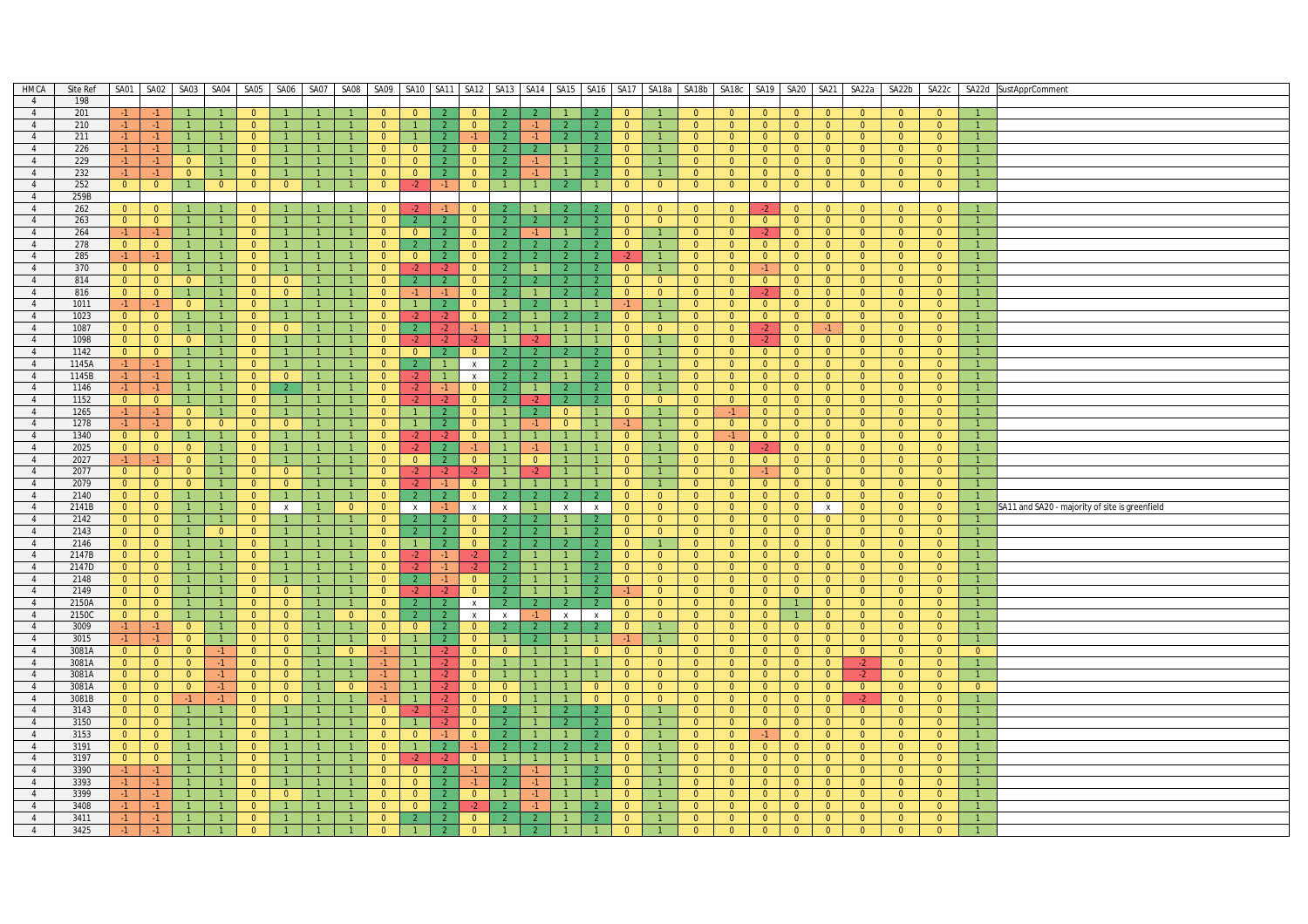| <b>HMCA</b>     | Site Ref | SA01           | SA02           | SA03           | SA04           | SA05           | SA06           | SA07           | SA08 | SA09           | <b>SA10</b>               | <b>SA11</b>    | <b>SA12</b>    | SA <sub>13</sub> | SA14           | SA <sub>15</sub> | SA16           |                | SA17 SA18a     | SA18b          | SA18c          | SA19           | SA20           | <b>SA21</b>    | SA22a          | SA22b          | SA22c          | SA22d          | SustApprComment                                                                  |
|-----------------|----------|----------------|----------------|----------------|----------------|----------------|----------------|----------------|------|----------------|---------------------------|----------------|----------------|------------------|----------------|------------------|----------------|----------------|----------------|----------------|----------------|----------------|----------------|----------------|----------------|----------------|----------------|----------------|----------------------------------------------------------------------------------|
|                 | 3426     | $-1$           |                |                |                |                |                |                |      | $\Omega$       |                           |                | $\Omega$       |                  |                |                  |                |                |                | $\Omega$       |                | $\Omega$       | $\Omega$       | $\Omega$       | $\Omega$       | $\Omega$       | $\Omega$       |                |                                                                                  |
| $\overline{4}$  | 3427     | $-1$           | $-1$           | $\mathbf{1}$   |                | $\overline{0}$ |                |                |      | $\Omega$       |                           | $\overline{2}$ | $-1$           |                  |                | $\overline{1}$   |                | $\overline{0}$ | $\overline{0}$ | $\overline{0}$ | $\overline{0}$ | $-2$           | $\overline{0}$ | $\Omega$       | $\Omega$       | $\overline{0}$ | $\overline{0}$ |                |                                                                                  |
|                 |          |                |                |                |                |                |                |                |      |                |                           |                |                |                  |                |                  |                |                |                |                |                |                |                |                |                |                |                |                |                                                                                  |
| $\overline{4}$  | 3432     | $-1$           | $-1$           | $\mathbf{1}$   | $\mathbf{1}$   | $\overline{0}$ |                | $\mathbf{1}$   |      | $\overline{0}$ |                           | $\overline{1}$ | $\overline{0}$ |                  | $-1$           | $\overline{1}$   | $\overline{2}$ | $\overline{0}$ | $\overline{0}$ | $\overline{0}$ | $\overline{0}$ | $\overline{0}$ | $\overline{0}$ | $\overline{0}$ | $\overline{0}$ | $\overline{0}$ | $\overline{0}$ | $\overline{1}$ |                                                                                  |
| $\overline{4}$  | 3433     | $-1$           | $-1$           | $\mathbf{1}$   | $\mathbf{1}$   | $\overline{0}$ | $\overline{1}$ | $\mathbf{1}$   |      | $\Omega$       |                           | <sup>2</sup>   | $\overline{0}$ |                  |                | $\mathbf{1}$     |                | $\overline{0}$ | $\overline{0}$ | $\overline{0}$ | $\overline{0}$ | $\overline{0}$ | $\overline{0}$ | $\overline{0}$ | $\overline{0}$ | $\overline{0}$ | $\overline{0}$ |                |                                                                                  |
| 4               | 3454     | $\overline{0}$ | $\overline{0}$ | $\mathbf{1}$   |                | $\overline{0}$ | $\Omega$       |                |      | $\Omega$       |                           |                | $\Omega$       |                  |                |                  |                | $\overline{0}$ | $\overline{0}$ | $\overline{0}$ | $\overline{0}$ | $\Omega$       | $\overline{0}$ | $\overline{0}$ | $\Omega$       | $\overline{0}$ | $\overline{0}$ |                |                                                                                  |
| $\overline{4}$  | 4027     | $\overline{0}$ | $\overline{0}$ | $\overline{1}$ | $\mathbf{1}$   | $\Omega$       | $\Omega$       |                |      | $\Omega$       | $-2$                      | $-2$           | $\Omega$       |                  |                |                  |                | $\Omega$       |                | $\Omega$       | $\overline{0}$ | $\Omega$       | $\overline{0}$ | $\Omega$       | $\Omega$       | $\overline{0}$ | $\Omega$       |                | Loss of existing (unallocated green space)                                       |
| $\overline{4}$  | 4060     | $\overline{0}$ | $\overline{0}$ | $\mathbf{1}$   |                | $\overline{0}$ | $\overline{0}$ |                |      | $\Omega$       | $\overline{2}$            | 2 <sup>7</sup> | $\mathbf{0}$   |                  |                | $\overline{1}$   |                | $\overline{0}$ | $\overline{0}$ | $\overline{0}$ | $\overline{0}$ | $-2$           | $\overline{0}$ | $\overline{0}$ | $\overline{0}$ | $\overline{0}$ | $\overline{0}$ |                | Free Preservation Order on site                                                  |
| $\overline{4}$  | 4090     | $\overline{0}$ | $\overline{0}$ | $\overline{0}$ | $\overline{0}$ | $\overline{0}$ | $\overline{0}$ |                |      | $\Omega$       |                           | $\overline{2}$ | $\overline{0}$ |                  |                | $\overline{1}$   |                | $\overline{0}$ | $\overline{0}$ | $\overline{0}$ | $\overline{0}$ | $\overline{0}$ | $\overline{0}$ | $\overline{0}$ | $\overline{0}$ | $\overline{0}$ | $\overline{0}$ | $\overline{1}$ |                                                                                  |
|                 |          |                |                | $\mathbf{1}$   | $\mathbf{1}$   |                |                |                |      |                |                           | $\cdot$        | $\cdot$        |                  |                | $\mathbf{1}$     |                |                |                |                |                |                |                |                |                |                |                | $\overline{1}$ |                                                                                  |
| $\overline{4}$  | 4098     | $\overline{0}$ | $\overline{0}$ |                |                | $\overline{0}$ | $\overline{0}$ | $\mathbf{1}$   |      | $\overline{0}$ | $-2$                      |                |                |                  |                |                  |                | $\overline{0}$ | $\overline{0}$ | $\mathbf{0}$   | $\overline{0}$ | $-1$           | $\overline{0}$ | $\overline{0}$ | $\overline{0}$ | $\overline{0}$ | $\overline{0}$ |                |                                                                                  |
| $\overline{4}$  | 4099     | $\overline{0}$ | $\overline{0}$ | $\mathbf{1}$   | $\mathbf{1}$   | $\Omega$       | $\Omega$       | $\mathbf{1}$   |      | $\Omega$       | $-2$                      | $-2$           | $-2$           |                  |                | $\mathbf{1}$     |                | $-1$           | $\overline{0}$ | $\overline{0}$ | $\overline{0}$ | $-1$           | $\overline{0}$ | $\Omega$       | $\Omega$       | $\overline{0}$ | $\Omega$       | $\overline{0}$ |                                                                                  |
| $\overline{4}$  | 4100     | $\overline{0}$ | $\overline{0}$ | $\mathbf{1}$   | $\mathbf{1}$   | $\overline{0}$ | $\overline{0}$ |                |      | $\Omega$       | $-2$                      | $-2$           | $-2$           |                  |                |                  |                | $-1$           | $\overline{0}$ | $\overline{0}$ | $\overline{0}$ | $-1$           | $\overline{0}$ | $\overline{0}$ | $\overline{0}$ | $\overline{0}$ | $\overline{0}$ | $\overline{0}$ |                                                                                  |
| $\overline{4}$  | 4101     | $\overline{0}$ | $\overline{0}$ | $\overline{1}$ | $\mathbf{1}$   | $\overline{0}$ | $\overline{0}$ | $\mathbf{1}$   |      | $\Omega$       |                           | $-2$           | $-2$           |                  |                | $\overline{1}$   |                | $-1$           | $\overline{0}$ | $\overline{0}$ | $\overline{0}$ | $-1$           | $\overline{0}$ | $\overline{0}$ | $\mathbf{0}$   | $\overline{0}$ | $\Omega$       | $\overline{0}$ |                                                                                  |
| $\overline{4}$  | 4102     | $\overline{0}$ | $\overline{0}$ | $\mathbf{1}$   | 1              | $\overline{0}$ | $\overline{0}$ |                |      | $\overline{0}$ | $-2$                      | $-2$           | $\overline{0}$ | $\mathcal{P}$    |                | $\overline{1}$   | $\overline{2}$ | $\overline{0}$ | $\overline{0}$ | $\overline{0}$ | $\overline{0}$ | $\overline{0}$ | $\overline{0}$ | $\overline{0}$ | $\Omega$       | $\overline{0}$ | $\mathbf{0}$   |                |                                                                                  |
| $\overline{4}$  | 4107     | $\overline{0}$ | $\overline{0}$ | $\mathbf{1}$   | $\mathbf{1}$   | $\overline{0}$ | $\overline{0}$ | $\mathbf{1}$   |      | $\Omega$       | $-2$                      | $-2$           | $-2$           |                  |                | $\overline{2}$   | $\overline{2}$ | $\overline{0}$ | $\overline{0}$ | $\overline{0}$ | $\overline{0}$ | $\overline{0}$ | $\overline{0}$ | $\overline{0}$ | $\overline{0}$ | $\overline{0}$ | $\overline{0}$ | $\mathbf{1}$   |                                                                                  |
| $\overline{4}$  | 4110     | $-1$           | $-1$           | $\mathbf{1}$   |                | $\overline{0}$ | $\overline{0}$ | $\mathbf{1}$   |      | $\Omega$       | $\overline{1}$            | 2 <sup>7</sup> | $\overline{0}$ | $\overline{2}$   |                | $\mathbf{1}$     | $\overline{2}$ | $\overline{0}$ | $\overline{0}$ | $\overline{0}$ | $\overline{0}$ | $\overline{0}$ | $\overline{0}$ | $\overline{0}$ | $\overline{0}$ | $\overline{0}$ | $\overline{0}$ |                |                                                                                  |
|                 |          |                |                |                |                |                |                |                |      |                |                           |                |                |                  |                |                  |                |                |                |                |                |                |                |                |                |                |                |                |                                                                                  |
| 4               | 4113     | $\overline{0}$ | $\overline{0}$ | $\mathbf{1}$   | $\mathbf{1}$   | $\overline{0}$ | $\Omega$       |                |      | $\Omega$       | $-2$                      | $-2$           |                | -2               |                | $\mathbf{0}$     | $\overline{2}$ | $\mathbf{0}$   | $\overline{0}$ | $\overline{0}$ | $\overline{0}$ | $\overline{0}$ | $\overline{0}$ | $\overline{0}$ | $\Omega$       | $\overline{0}$ | $\mathbf{0}$   |                |                                                                                  |
| $\overline{4}$  | 4114     | $\overline{0}$ | $\overline{0}$ | $\mathbf{1}$   | $\mathbf{1}$   | $\overline{0}$ | $\Omega$       | $\mathbf{1}$   |      | $\Omega$       |                           | $-2$           | $\overline{0}$ | $\overline{2}$   |                | $\overline{2}$   |                | $\overline{0}$ | $\overline{0}$ | $\overline{0}$ | $\overline{0}$ | $\overline{0}$ | $\overline{0}$ | $\overline{0}$ | $\Omega$       | $\overline{0}$ | $\Omega$       |                |                                                                                  |
| $\overline{4}$  | 4115     | $\overline{0}$ | $\overline{0}$ | $\mathbf{1}$   |                | $\overline{0}$ | $\overline{0}$ |                |      | $\Omega$       | $-2$                      | $-2$           | $\overline{0}$ |                  |                | $\overline{2}$   |                | $\overline{0}$ | $\overline{0}$ | $\overline{0}$ | $\overline{0}$ | $\overline{0}$ | $\overline{0}$ | $\overline{0}$ | $\Omega$       | $\overline{0}$ | $\overline{0}$ |                |                                                                                  |
| $\overline{4}$  | 4117     | $\overline{0}$ | $\overline{0}$ | $\mathbf{1}$   | $\mathbf{1}$   | $\overline{0}$ | $\Omega$       | $\mathbf{1}$   |      | $\overline{0}$ |                           | $\overline{2}$ | $\Omega$       | $\overline{2}$   |                | $\mathcal{L}$    | $\overline{2}$ | $\overline{0}$ | $\overline{0}$ | $\overline{0}$ | $\overline{0}$ | $\overline{0}$ | $\overline{0}$ | $\overline{0}$ | $\Omega$       | $\overline{0}$ | $\overline{0}$ |                |                                                                                  |
| $\overline{4}$  | 4120     | $\overline{0}$ | $\overline{0}$ | $\mathbf{1}$   | $\mathbf{1}$   | $\overline{0}$ | $\overline{0}$ | $\overline{1}$ |      | $\mathbf{0}$   |                           | $\overline{2}$ | $\overline{0}$ | 2                |                | $\overline{2}$   | $\overline{2}$ | $\overline{0}$ | $\overline{0}$ | $\overline{0}$ | $\overline{0}$ | $\overline{0}$ | $\overline{0}$ | $\overline{0}$ | $\overline{0}$ | $\overline{0}$ | $\Omega$       |                |                                                                                  |
| $\overline{4}$  | 4122     | $\mathbf{0}$   | $\overline{0}$ | $\mathbf{1}$   |                | $\overline{0}$ | $\overline{0}$ |                |      | $\Omega$       | -2                        | -2.            | $\mathbf{0}$   | $\overline{2}$   |                | $\overline{2}$   |                | $\mathbf{0}$   | $\overline{0}$ | $\mathbf{0}$   | $\overline{0}$ | -2             | $\overline{0}$ | $\overline{0}$ | $\Omega$       | $\overline{0}$ | $\mathbf{0}$   |                |                                                                                  |
| $\overline{4}$  | 4123     | $-1$           | $-1$           | $\mathbf{1}$   | $\mathbf{1}$   | $\overline{0}$ | $\overline{0}$ | $\mathbf{1}$   |      | $\Omega$       |                           | 2              | $-1$           |                  | $\overline{0}$ | <sup>2</sup>     |                | $\overline{0}$ | $\overline{0}$ | $\overline{0}$ | $\overline{0}$ | $\overline{0}$ | $\overline{0}$ | $\overline{0}$ | $\overline{0}$ | $\overline{0}$ | $\overline{0}$ | $\mathbf{1}$   |                                                                                  |
|                 |          |                |                | $\mathbf{1}$   | $\mathbf{1}$   |                |                | $\mathbf{1}$   |      | $\Omega$       |                           |                |                |                  |                |                  |                |                |                |                |                |                |                |                |                |                |                |                |                                                                                  |
| $\overline{4}$  | 4123     | $-1$           | $-1$           |                |                | $\overline{0}$ | $\overline{0}$ |                |      |                |                           | $\mathcal{L}$  | $-1$           |                  | $\Omega$       | $\overline{2}$   | -2             | $\overline{0}$ | $\overline{0}$ | $\overline{0}$ | $\overline{0}$ | $\overline{0}$ | $\overline{0}$ | $\overline{0}$ | $\overline{0}$ | $\overline{0}$ | $\Omega$       |                |                                                                                  |
| $\overline{4}$  | 4124     | $\overline{0}$ | $\overline{0}$ | $\mathbf{1}$   | $-1$           | $\overline{0}$ | $\overline{0}$ | $\mathbf{1}$   |      | $\Omega$       | $-2$                      | $-2$           | $-2$           | $\overline{0}$   |                | $\overline{1}$   | $\overline{0}$ | $\overline{0}$ | $\overline{0}$ | $\overline{0}$ | $\overline{0}$ | $\overline{0}$ | $\overline{0}$ | $\overline{0}$ | $\overline{0}$ | $\overline{0}$ | $\overline{0}$ |                |                                                                                  |
| $\overline{4}$  | 4125     | $\overline{0}$ | $\overline{0}$ | $\mathbf{1}$   | $\mathbf{1}$   | $\overline{0}$ | $\overline{0}$ | $\overline{1}$ |      | $\Omega$       | $-2$                      | $-2$           | $\overline{0}$ |                  |                | $\overline{2}$   |                | $\overline{0}$ | $\overline{0}$ | $\overline{0}$ | $\overline{0}$ | $\overline{0}$ | $\overline{0}$ | $\Omega$       | $\Omega$       | $\overline{0}$ | $\overline{0}$ |                |                                                                                  |
| $\overline{4}$  | 4225     | $-1$           | $-1$           | $\overline{0}$ |                | $\overline{0}$ |                |                |      | $\Omega$       | $\pmb{\chi}$              | $\mathbf{1}$   | $\overline{0}$ |                  | $-1$           |                  |                | $\overline{0}$ | $\overline{0}$ | $\overline{0}$ | $\overline{0}$ | $\overline{0}$ | $\overline{0}$ | $\overline{0}$ | $\overline{0}$ | $\overline{0}$ | $\overline{0}$ |                | SA6 & SA8 - site is relatively near the city centre but unattractive and         |
|                 |          |                |                |                |                |                |                |                |      |                |                           |                |                |                  |                |                  |                |                |                |                |                |                |                |                |                |                |                |                | potentially unsafe walking route                                                 |
| $\overline{4}$  | 5007     | $\Omega$       | $\overline{0}$ | $\mathbf{1}$   |                | $\overline{0}$ | $\Omega$       |                |      | $\Omega$       | $\boldsymbol{\mathsf{X}}$ |                | $\overline{0}$ |                  |                |                  |                | $\overline{0}$ | $\Omega$       | $\overline{0}$ | $\overline{0}$ | $\Omega$       | $\overline{0}$ | $\Omega$       | $\Omega$       | $\Omega$       | $\overline{0}$ | $\overline{1}$ | SA1 & SA2 former employment use, now derelict                                    |
| $\overline{4}$  | 5014     | $\overline{0}$ | $\overline{0}$ |                |                | $\overline{0}$ | $\overline{0}$ |                |      | $\Omega$       | $\pmb{\chi}$              | $\mathbf{1}$   | $\overline{0}$ |                  |                | $\overline{2}$   |                | $\overline{0}$ | $\overline{0}$ | $\overline{0}$ | $\overline{0}$ | $\overline{0}$ | $\overline{0}$ | $\Omega$       | $\Omega$       | $\overline{0}$ | $\overline{0}$ |                |                                                                                  |
| $\overline{4}$  | 5017     |                | $\overline{0}$ | $\mathbf{1}$   |                | $\overline{0}$ | $\overline{0}$ |                |      | $-1$           |                           | $\overline{2}$ | $\overline{0}$ | 2                |                | $\overline{2}$   | $\overline{2}$ | $\overline{0}$ | $\overline{0}$ | $\overline{0}$ | $\overline{0}$ | $\overline{0}$ |                | $\overline{0}$ | $\overline{0}$ | $\overline{0}$ | $\overline{0}$ |                |                                                                                  |
|                 |          | $\overline{0}$ |                |                |                |                |                |                |      |                | X                         |                |                |                  |                |                  |                |                |                |                |                |                | $\overline{0}$ |                |                |                |                |                | SA9 - existing home for older people. Closure of the facility could result in    |
|                 |          |                |                |                |                |                |                |                |      |                |                           |                |                |                  |                |                  |                |                |                |                |                |                |                |                |                |                |                |                | dislocation and disassociation with existing communities for residents of        |
|                 |          |                |                |                |                |                |                |                |      |                |                           |                |                |                  |                |                  |                |                |                |                |                |                |                |                |                |                |                |                | facility.                                                                        |
| $\overline{4}$  | 5018     | $\overline{0}$ | $\overline{0}$ | $\overline{1}$ |                | $\overline{0}$ | $\mathbf{x}$   |                |      | $\overline{0}$ | $\mathbf{x}$              | $-1$           | $\Omega$       |                  | $-2$           | $-1$             | $-2$           | $\Omega$       | $\Omega$       | $\overline{0}$ | $\overline{0}$ | $\Omega$       | $\Omega$       | $\Omega$       | $\Omega$       | $\overline{0}$ | $\Omega$       |                | SA11 - majority greenfield                                                       |
| $\overline{4}$  | 5020     | $\overline{0}$ | $\overline{0}$ |                |                | $\overline{0}$ | $\overline{0}$ |                |      | $-1$           | X                         | $\overline{2}$ | $\mathbf{0}$   | $\overline{2}$   | $-1$           | $\overline{2}$   | $\overline{2}$ | $\mathbf{0}$   | $\overline{0}$ | $\overline{0}$ | $\overline{0}$ | $\overline{0}$ | $\mathbf{0}$   | $\overline{0}$ | $\overline{0}$ | $\overline{0}$ | $\overline{0}$ |                | SA9 - former home for older people. Creating dissassociation and                 |
|                 |          |                |                |                |                |                |                |                |      |                |                           |                |                |                  |                |                  |                |                |                |                |                |                |                |                |                |                |                |                | disconnection with existing community through closure of facility.               |
| 5               | 16       | $\overline{0}$ | $\overline{0}$ | $\mathbf{1}$   | $\mathbf{1}$   | $\overline{0}$ | $\overline{0}$ |                |      | $\mathbf{0}$   |                           | $-1$           | $\mathbf{0}$   |                  |                | $\overline{2}$   |                | $\overline{0}$ |                | $\overline{0}$ | $\overline{0}$ | $-2$           | $\overline{0}$ | $\overline{0}$ | $\overline{0}$ | $\overline{0}$ | $\overline{0}$ | $\overline{0}$ |                                                                                  |
| 5               | 37       | $-1$           | $-1$           | $\mathbf{1}$   |                | $\overline{0}$ | $\Omega$       |                |      | $\Omega$       |                           | 4              | $\overline{0}$ | $\mathcal{L}$    |                | $\overline{2}$   | $\overline{2}$ | $\overline{0}$ | $\overline{0}$ | $\overline{0}$ | $\overline{0}$ | $-2$           |                | $\Omega$       | $\Omega$       | $\overline{0}$ | $\overline{0}$ | $\overline{0}$ |                                                                                  |
|                 |          |                |                |                |                | $\overline{0}$ |                | $\overline{1}$ |      |                | $\overline{1}$            |                |                | $\overline{2}$   |                |                  | $\overline{2}$ |                |                |                | $\overline{0}$ |                |                |                |                | $\overline{0}$ |                |                |                                                                                  |
| $5\overline{)}$ | 81       | $\overline{0}$ | $\overline{0}$ | $\overline{1}$ | $\mathbf{1}$   |                | $\overline{0}$ |                |      | $\overline{0}$ |                           | $-2$           | $\overline{0}$ |                  |                | <sup>2</sup>     |                | $\overline{0}$ | $\overline{0}$ | $\overline{0}$ |                | $-2$           | $\overline{0}$ | $\overline{0}$ | $\overline{0}$ |                | $\overline{0}$ | $\overline{1}$ |                                                                                  |
| - 5             | 82       | $\overline{0}$ | $\overline{0}$ | $\mathbf{1}$   | $\mathbf{1}$   | $\overline{0}$ | $\overline{1}$ | $\mathbf{1}$   |      | $\overline{0}$ | $\mathbf{1}$              | 1              | $\overline{0}$ | -2.              |                | $\mathbf{1}$     |                | $\overline{0}$ | $\overline{0}$ | $\overline{0}$ | $\overline{0}$ | $-2$           | $\overline{0}$ | $\overline{0}$ | $\overline{0}$ | $\overline{0}$ | $\overline{0}$ | $\overline{1}$ |                                                                                  |
| 5               | 84       |                |                |                |                |                |                |                |      |                |                           |                |                |                  |                |                  |                |                |                |                |                |                |                |                |                |                |                |                |                                                                                  |
| 5               | 94       | $\Omega$       | $\overline{0}$ | $\mathbf{1}$   |                | $\Omega$       | $\Omega$       |                |      | $\Omega$       |                           |                | $\Omega$       |                  |                | $\mathcal{P}$    |                | $\Omega$       | $\Omega$       | $\Omega$       | $\overline{0}$ | $-2$           | $\Omega$       | $\Omega$       | $\Omega$       | $\Omega$       | $\Omega$       | $\Omega$       |                                                                                  |
| 5               | 97       | $\overline{0}$ | $\overline{0}$ | $\mathbf{1}$   |                | $\overline{0}$ | $\overline{1}$ | $\mathbf{1}$   |      | $\Omega$       | $\overline{2}$            |                | $\overline{0}$ |                  |                | $\mathbf{1}$     |                | $\overline{0}$ | $\overline{0}$ | $\overline{0}$ | $\overline{0}$ | $-2$           | $\overline{0}$ | $\overline{0}$ | $\overline{0}$ | $\overline{0}$ | $\overline{0}$ |                |                                                                                  |
| - 5             | 118      | $\overline{0}$ | $\overline{0}$ | $\mathbf{1}$   | $\mathbf{1}$   | $\overline{0}$ | $\mathbf{0}$   |                |      | $\Omega$       | -2                        |                | $\mathbf{0}$   | $\overline{0}$   |                |                  | $\mathbf{0}$   | $\mathbf{0}$   |                | $\mathbf{0}$   | $\overline{0}$ | $\overline{0}$ | $\overline{0}$ | $\overline{0}$ | $\mathbf{0}$   | $\overline{0}$ | $\mathbf{0}$   | $\overline{0}$ |                                                                                  |
| 5               | 120      | $-1$           | $-1$           | $\mathbf{1}$   | $\mathbf{1}$   | $\overline{0}$ |                | $\overline{1}$ |      | $\overline{0}$ |                           | $\overline{2}$ | $\overline{0}$ |                  |                | $\overline{1}$   |                | $\overline{0}$ |                | $\overline{0}$ | $\overline{0}$ | $\overline{0}$ | $\mathbf{1}$   |                | $\overline{0}$ | $\overline{0}$ | $\Omega$       | $\overline{1}$ |                                                                                  |
| 5               | 177      | $\overline{0}$ | $\overline{0}$ | $\mathbf{1}$   |                | $\overline{0}$ | $\overline{0}$ |                |      | $\Omega$       |                           | $-1$           | $\overline{0}$ |                  |                | $\overline{2}$   |                | $\overline{0}$ |                | $\overline{0}$ | $\overline{0}$ | $-2$           | $\overline{0}$ | $\overline{0}$ | $\Omega$       | $\overline{0}$ | $\overline{0}$ | $\overline{0}$ |                                                                                  |
|                 |          |                |                |                |                |                |                | $\mathbf{1}$   |      |                |                           |                |                |                  |                |                  |                |                |                |                |                |                |                |                |                |                |                |                |                                                                                  |
| 5               | 235      | $-1$           | $-1$           | $\mathbf{1}$   | $\mathbf{1}$   | $\overline{0}$ |                |                | 0?   | $\overline{0}$ | $\overline{1}$            | $\overline{1}$ | $\overline{0}$ | $\overline{2}$   |                | $\overline{1}$   | $\overline{2}$ | $\overline{0}$ | $\overline{0}$ | $\overline{0}$ | $\overline{0}$ | $-2$           | $\overline{0}$ | $\overline{0}$ | $\Omega$       | $\overline{0}$ | $\overline{0}$ | $\Omega$       |                                                                                  |
| 5               | 1014     | $\overline{0}$ | $\overline{0}$ | $\overline{1}$ |                | $\overline{0}$ |                |                |      | $\mathbf{0}$   | $-2$                      | $-2$           | $-1$           | $\overline{2}$   |                | $\overline{0}$   | $\overline{2}$ | $\overline{0}$ | $\overline{0}$ | $\overline{0}$ | $\overline{0}$ | $\overline{0}$ | $\overline{0}$ | $\overline{0}$ | -1             | $\overline{0}$ | $\overline{0}$ |                | SA10 existing proposed greenspace N5 and SA12 unknown impact. Site               |
|                 |          |                |                |                |                |                |                |                |      |                |                           |                |                |                  |                |                  |                |                |                |                |                |                |                |                |                |                |                |                | assessment needed.                                                               |
| 5               | 1015     | $\overline{0}$ | $\overline{0}$ | $\overline{1}$ | $\overline{0}$ | $\overline{0}$ |                |                | $-1$ | $-1$           |                           | $-2$           | $-1$           |                  |                |                  | $-1$           | $\overline{0}$ | $\overline{0}$ | $\overline{0}$ | $\overline{0}$ |                |                | $\Omega$       | $-2$           | $\overline{0}$ | $\Omega$       | $\overline{1}$ | SA12 subject to retention of woodland and buffer planting.                       |
| - 5             | 1016     | $\overline{0}$ | $\overline{0}$ | $\overline{1}$ | $\mathbf{1}$   | $\overline{0}$ | $\overline{0}$ |                |      | $\Omega$       |                           | $-2$           | $\overline{0}$ |                  |                | $\overline{2}$   | $\overline{2}$ | $\overline{0}$ | $\overline{0}$ | $\overline{0}$ | $\overline{0}$ | $\overline{0}$ | $\overline{0}$ | $\overline{0}$ | $\cdot$        | $\overline{0}$ | $\overline{0}$ | $\Omega$       |                                                                                  |
| 5               | 1019     | $\overline{0}$ | $\overline{0}$ | $\overline{1}$ | $\mathbf{1}$   | $\overline{0}$ | $\mathbf{0}$   |                | $-1$ | $-1$           | $-2$                      | $-2$           | $-1$           | $-1$             |                |                  | $-1$           | $\overline{0}$ | $\overline{0}$ | $\overline{0}$ | $\overline{0}$ | $-2$           | $\overline{0}$ | $-1$           | $\overline{0}$ | $\overline{0}$ | $\overline{0}$ |                | SA9 & SA10 loss of allotments. SA14 south east corner in flood zone 3            |
|                 |          |                |                |                |                |                |                |                |      |                |                           |                |                |                  |                |                  |                |                |                |                |                |                |                |                |                |                |                |                | only.SA21 loss of trees                                                          |
|                 |          |                |                |                |                | $\overline{0}$ |                |                |      | $\overline{0}$ | $\overline{2}$            | $\mathbf{1}$   | $\mathbf{0}$   |                  | $-1$           |                  | $\overline{2}$ |                |                | $\overline{0}$ |                | $\overline{0}$ |                | $\overline{0}$ | $\overline{0}$ | $\overline{0}$ |                |                |                                                                                  |
| 5               | 1026     | $-1$           | $-1$           | $\overline{0}$ |                |                |                |                |      |                |                           |                |                |                  |                |                  |                | $-1$           |                |                | $\overline{0}$ |                |                |                |                |                | $\overline{0}$ |                | SA14 majority of site in flood zone 3ai. Small area north west corner of site in |
|                 |          |                |                |                |                |                |                |                |      |                |                           |                |                |                  |                |                  |                |                |                |                |                |                |                |                |                |                |                |                | flood zone 3aii. SA17 within 100 of safeguarded site                             |
| -5              | 1062     | $\overline{0}$ | $\overline{0}$ | $\overline{1}$ |                | $\overline{0}$ | $\Omega$       |                |      | $\Omega$       |                           | $-2$           | $-2$           |                  |                | $\overline{0}$   |                | $\overline{0}$ |                | $\overline{0}$ | $\overline{0}$ | $-2$           | $\overline{0}$ | $\overline{0}$ | $\overline{0}$ | $\overline{0}$ | $\overline{0}$ | $\overline{0}$ |                                                                                  |
| 5               | 1079     | $\overline{0}$ | $\overline{0}$ | $\overline{0}$ | $\mathbf{1}$   | $\overline{0}$ | $\overline{0}$ |                |      | $\Omega$       |                           | $-2$           | -1.            | -2               |                | $-1$             | -2             | $\mathbf{0}$   | $\overline{0}$ | $\overline{0}$ | $\overline{0}$ |                | $\overline{0}$ | $\overline{0}$ | $\Omega$       | $\overline{0}$ | $\overline{0}$ | $\overline{0}$ |                                                                                  |
| 5               | 1120     | $\overline{0}$ | $\overline{0}$ | $\overline{1}$ | $\mathbf{1}$   | $\Omega$       | $\mathbf{1}$   | $\mathbf{1}$   |      | $\Omega$       |                           | $-2$           | $-1$           |                  |                | $\overline{0}$   | $\overline{2}$ | $\Omega$       | $\overline{0}$ | $\Omega$       | $\Omega$       | $\Omega$       | $\overline{0}$ | $\cdot$ 1      | $\Omega$       | $\overline{0}$ | $\Omega$       | $\mathbf{1}$   |                                                                                  |
| 5               | 1138     | $\overline{0}$ | $\overline{0}$ | $\overline{0}$ |                | $\overline{0}$ | $-1$           |                |      | $\Omega$       |                           | $-2$           | $-2$           | $-1$             |                | $-1$             |                | $\overline{0}$ | $\overline{0}$ | $\overline{0}$ | $\overline{0}$ | $-2$           | $\overline{0}$ |                | $-2$           | $-1$           | $\overline{0}$ |                |                                                                                  |
| 5               | 1151     | $\overline{0}$ | $\overline{0}$ | $\mathbf{1}$   | $-1$           | $\overline{0}$ | $\overline{0}$ |                |      | $\overline{0}$ | $\overline{0}$            | $-2$           | $\overline{0}$ |                  |                | $\Omega$         |                | $\overline{0}$ | $\overline{0}$ | $\overline{0}$ | $\overline{0}$ | $\overline{0}$ | $\overline{0}$ | $\overline{0}$ | $\overline{0}$ | $\overline{0}$ | $\overline{0}$ | $\overline{0}$ |                                                                                  |
| 5               | 1170     | $\overline{0}$ | $\overline{0}$ | $\mathbf{1}$   | $\mathbf{1}$   | $\overline{0}$ | $-2$           |                |      |                |                           | $-2$           |                |                  |                | $\overline{0}$   |                | $\overline{0}$ | $\mathbf{1}$   | $\overline{0}$ | $\overline{0}$ | $-2$           | $\overline{0}$ |                | $\Omega$       | $\overline{0}$ | $\Omega$       | $\overline{1}$ | SA6, SA9 & SA10 cricket pitch N6                                                 |
| 5               | 1178A    | $\overline{0}$ | $\overline{0}$ | $\Omega$       |                | $\Omega$       | $\Omega$       |                |      | $\Omega$       |                           | $-2$           | $\mathsf{x}$   | $-1$             |                | $-1$             | $-1$           | $\overline{0}$ | $\overline{0}$ | $\Omega$       | $\Omega$       |                | $\overline{0}$ | $\Omega$       | $\Omega$       | $\overline{0}$ | $\Omega$       | $\overline{0}$ |                                                                                  |
|                 |          |                |                |                |                |                |                |                |      |                |                           |                |                |                  |                |                  |                |                |                |                |                | $-2$           |                |                |                |                |                |                |                                                                                  |
| 5               | 1178B    | $\overline{0}$ | $\Omega$       | $\overline{0}$ | $\overline{0}$ | $\overline{0}$ | $\Omega$       |                |      |                |                           | $-2$           | $\mathsf{x}$   |                  |                |                  |                | $\Omega$       | $\Omega$       | $\Omega$       | $\Omega$       | $\overline{0}$ | $\overline{0}$ |                |                | $\Omega$       | $\overline{0}$ | $\overline{0}$ |                                                                                  |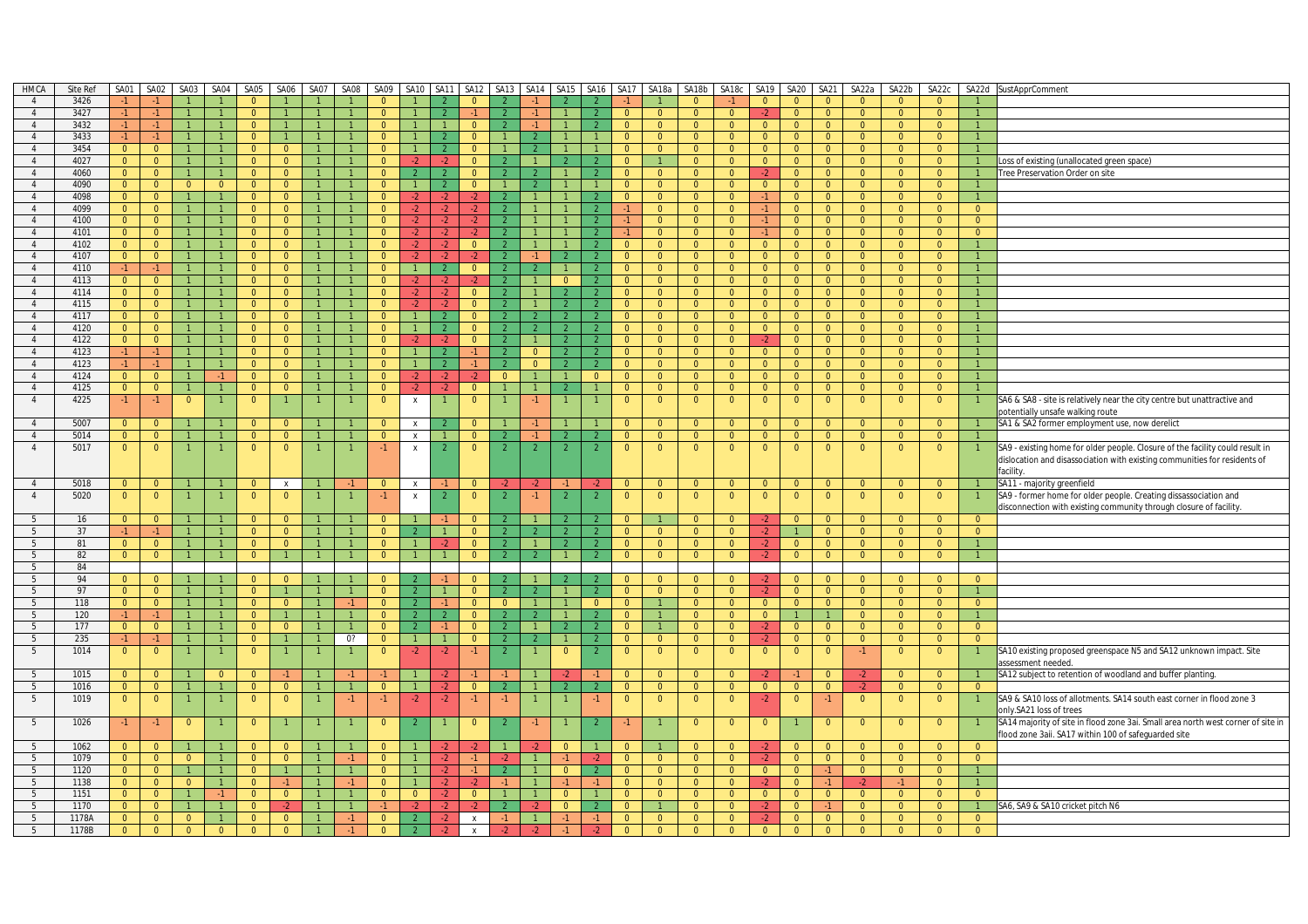| <b>HMCA</b>     | Site Ref | SA01           | SA02                    | SA03           | SA04           | SA05           | SA06           | SA07           | SA08           | SA09           | SA10           | SA <sub>11</sub> | SA12           | SA13           |      |                | SA14 SA15 SA16 | SA17           | SA18a          | SA18b          | SA18c          | SA19           | <b>SA20</b>             | SA21           | SA22a          | SA22b          | SA22c          |                | SA22d SustApprComment                                                       |
|-----------------|----------|----------------|-------------------------|----------------|----------------|----------------|----------------|----------------|----------------|----------------|----------------|------------------|----------------|----------------|------|----------------|----------------|----------------|----------------|----------------|----------------|----------------|-------------------------|----------------|----------------|----------------|----------------|----------------|-----------------------------------------------------------------------------|
| -5              | 1190     | $\Omega$       | $\Omega$                |                | $\Omega$       | $\Omega$       | $\Omega$       |                |                | $\overline{0}$ |                | $-2$             | $-2$           |                |      |                |                | $\Omega$       | $\Omega$       | $\Omega$       | $\Omega$       | $\Omega$       | $\Omega$                | $\Omega$       | $-2$           |                | $\overline{0}$ |                | SA12 eastern part of site includes beck and woodland within Wyke Beck       |
|                 |          |                |                         |                |                |                |                |                |                |                |                |                  |                |                |      |                |                |                |                |                |                |                |                         |                |                |                |                |                | wildlife corridor. Support with mitigation if this area excluded from site. |
|                 |          |                |                         |                |                |                |                |                |                |                |                |                  |                |                |      |                |                |                |                |                |                |                |                         |                |                |                |                |                |                                                                             |
| 5               | 1199     | $\overline{0}$ | $\overline{0}$          | $\mathbf{0}$   | $-1$           | $\overline{0}$ | $\mathbf{0}$   |                | -1             | $\bullet$      | $\overline{0}$ | $-2$             | $-2$           | $-1$           | $-2$ | $\overline{0}$ | $-1$           | $\mathbf{0}$   |                | $\mathbf{0}$   | $\mathbf{0}$   | $-2$           | $\overline{\mathbf{0}}$ | $\mathbf{0}$   | $-2$           | $\mathbf{0}$   | $\mathbf{0}$   | $\overline{0}$ | SA12 Moseley beck and grassland. Support with mitigation if area to west of |
|                 |          |                |                         |                |                |                |                |                |                |                |                |                  |                |                |      |                |                |                |                |                |                |                |                         |                |                |                |                |                |                                                                             |
|                 |          |                |                         |                |                |                |                |                |                |                |                |                  |                |                |      |                |                |                |                |                |                |                |                         |                |                |                |                |                | beck excluded from site.SA14 land next to beck in flood zone 3ai.           |
|                 |          |                |                         |                |                |                |                |                |                |                |                |                  |                |                |      |                |                |                |                |                |                |                |                         |                |                |                |                |                |                                                                             |
| 5               | 1199     | $\mathbf{0}$   | $\overline{0}$          | $\Omega$       | $-1$           | $\mathbf{0}$   | $\Omega$       |                | -1             | $\overline{0}$ | $\overline{0}$ | $-2$             | $-2$           | $-1$           | $-2$ | $\overline{0}$ | $-1$           | $\mathbf{0}$   |                | $\mathbf{0}$   | $\overline{0}$ | $-2$           | -0                      | $\mathbf{0}$   | $-2$           | $\Omega$       | $\overline{0}$ | $\overline{0}$ | SA12 Moseley beck and grassland. Support with mitigation if area to west of |
|                 |          |                |                         |                |                |                |                |                |                |                |                |                  |                |                |      |                |                |                |                |                |                |                |                         |                |                |                |                |                | beck excluded from site.SA14 land next to beck in flood zone 3ai.           |
|                 |          |                |                         |                |                |                |                |                |                |                |                |                  |                |                |      |                |                |                |                |                |                |                |                         |                |                |                |                |                |                                                                             |
| 5               | 1199     | $\overline{0}$ | $\overline{0}$          | $\overline{0}$ | $-1$           | $\overline{0}$ | $\mathbf{0}$   |                | $\Omega$       | $\overline{0}$ | $\Omega$       | $-2$             | $-2$           | $-1$           | $-2$ | $\overline{0}$ | $-1$           | $\mathbf{0}$   | $\overline{0}$ | $\mathbf{0}$   | $\overline{0}$ | $-1$           | $\Omega$                | $\overline{0}$ | $\Omega$       | $\mathbf{0}$   | $\overline{0}$ | $\overline{0}$ | SA12 Moseley beck and grassland. Support with mitigation if area to west of |
|                 |          |                |                         |                |                |                |                |                |                |                |                |                  |                |                |      |                |                |                |                |                |                |                |                         |                |                |                |                |                | beck excluded from site.SA14 land next to beck in flood zone 3ai.           |
|                 |          |                |                         |                |                |                |                |                |                |                |                |                  |                |                |      |                |                |                |                |                |                |                |                         |                |                |                |                |                |                                                                             |
|                 |          |                |                         |                |                |                |                |                |                |                |                |                  |                |                |      |                |                |                |                |                |                |                |                         |                |                |                |                |                |                                                                             |
| 5               | 1199     | $\overline{0}$ | $\overline{0}$          | $\overline{0}$ | $-1$           | $\overline{0}$ | $\mathbf{0}$   |                | $\overline{0}$ | $\overline{0}$ | $\overline{0}$ | $-2$             | $-2$           | $-1$           | $-2$ | $\overline{0}$ | $-1$           | $\mathbf{0}$   | $\overline{0}$ | $\mathbf{0}$   | $\mathbf{0}$   | -1             | $\mathbf{0}$            | $\overline{0}$ | $\overline{0}$ | $\overline{0}$ | $\overline{0}$ | $\mathbf{0}$   | SA12 Moseley beck and grassland. Support with mitigation if area to west of |
|                 |          |                |                         |                |                |                |                |                |                |                |                |                  |                |                |      |                |                |                |                |                |                |                |                         |                |                |                |                |                | beck excluded from site. SA14 land next to beck in flood zone 3ai.          |
|                 |          |                |                         |                |                |                |                |                |                |                |                |                  |                |                |      |                |                |                |                |                |                |                |                         |                |                |                |                |                |                                                                             |
| 5               | 1202     | $\Omega$       | $\overline{0}$          | $\overline{0}$ | $\overline{0}$ | $\overline{0}$ | $\overline{0}$ |                |                | $\Omega$       |                | -2               |                | $\Omega$       |      | $\overline{0}$ | $\Omega$       | $\overline{0}$ | $\overline{0}$ | $\overline{0}$ | $\overline{0}$ | $\overline{0}$ | $\Omega$                | $\Omega$       | $-2$           | $\overline{0}$ | $\overline{0}$ |                |                                                                             |
| 5               | 1238     | $\overline{0}$ | $\Omega$                |                | $\overline{1}$ | $\overline{0}$ | $\overline{0}$ |                |                | $\Omega$       |                |                  | $-1$           |                |      | $\Omega$       |                | $\Omega$       |                | $\overline{0}$ | $\overline{0}$ | $\overline{0}$ | $\Omega$                | $\overline{0}$ |                | $\overline{0}$ | $\overline{0}$ | $\overline{0}$ | <b>SA10 N5</b>                                                              |
| 5               | 1242     | $\overline{0}$ | $\overline{0}$          |                | $\overline{1}$ | $\overline{0}$ | $\mathbf{1}$   |                | 0?             | $\overline{0}$ |                | $-2$             | $-1$           | $\overline{2}$ |      | $\overline{2}$ | 2 <sup>1</sup> | $\overline{0}$ | $\overline{0}$ | $\overline{0}$ | $\overline{0}$ | $-2$           | $\overline{0}$          | $\overline{0}$ | $\overline{0}$ | $\overline{0}$ | $\overline{0}$ | $\overline{1}$ | SA12 unknown impact. Site assessment needed.                                |
|                 |          |                |                         |                |                |                |                |                |                |                |                |                  |                |                |      |                |                |                |                |                |                |                |                         |                |                |                |                |                |                                                                             |
| 5               | 1243     | $\overline{0}$ | $\overline{0}$          | $\overline{0}$ | $\mathbf{1}$   | $\overline{0}$ | $\overline{0}$ |                | $-1$           | $\overline{0}$ |                | $-2$             | $\overline{0}$ | $-2$           |      | $-1$           | $-2$           | $\overline{0}$ | $\overline{0}$ | $\overline{0}$ | $\overline{0}$ | $-2$           | $\overline{0}$          | $\overline{0}$ | $-2$           | $\overline{0}$ | $\overline{0}$ | $\mathbf{0}$   |                                                                             |
| 5               | 1246     | $\Omega$       | $\overline{0}$          | $-1$           | $-1$           | $\overline{0}$ | $\overline{0}$ | $\mathbf{1}$   | $-1$           | $\Omega$       | $\overline{1}$ | $-2$             | $\Omega$       | $-2$           |      | $-1$           | $-2$           | $\Omega$       | $\Omega$       | $\overline{0}$ | $\overline{0}$ | $-2$           | $\Omega$                | $-1$           | $-2$           | $\overline{0}$ | $\Omega$       | $\Omega$       |                                                                             |
| 5               | 1299B    | $\overline{0}$ | $\overline{0}$          | $\overline{0}$ | $\overline{0}$ | $\overline{0}$ | $-2$           |                | $\overline{1}$ |                | $-2$           | $-2$             | $\mathsf{x}$   | $\mathcal{L}$  |      | $\mathbf{1}$   | $\mathcal{L}$  | $\overline{0}$ | $\overline{0}$ | $\overline{0}$ | $\overline{0}$ | $-2$           | $\overline{0}$          | $\overline{0}$ | $\overline{0}$ | $\overline{0}$ | $\overline{0}$ | $\overline{0}$ | SA6, SA9 & SA10 loss of playing pitches                                     |
| 5               | 1310     | $\overline{0}$ | $\Omega$                |                | 1              | $\overline{0}$ | $\mathbf{0}$   |                | -1             | $\Omega$       | $-2$           | -2               | $-2$           | -2             |      |                | $-2$           | $\Omega$       |                | $\mathbf{0}$   | $\overline{0}$ | $-2$           | $\Omega$                |                | $\Omega$       | $\mathbf{0}$   | $\overline{0}$ | $\mathbf{0}$   | SA10 existing proposed greenspace N5                                        |
| 5               | 2046     | $\overline{0}$ | $\overline{0}$          | $\overline{0}$ | $\overline{0}$ | $\overline{0}$ | $\overline{0}$ |                |                | $\overline{0}$ |                |                  | $-2$           | $\overline{0}$ |      | $\overline{0}$ | $\overline{0}$ | $\overline{0}$ | $\overline{0}$ | $\mathbf{0}$   | $\overline{0}$ | $-2$           | $\Omega$                | $\overline{0}$ |                | $\overline{0}$ | $\overline{0}$ | $\overline{1}$ | SA10 existing proposed greenspace N5                                        |
| 5               | 2049     | $\Omega$       | $\overline{0}$          | $\overline{0}$ | $\mathbf{1}$   | $\overline{0}$ | $-1$           | $\mathbf{1}$   |                | $\Omega$       |                | $-1$             | $\overline{0}$ | $\mathcal{L}$  |      | $\overline{1}$ | $\mathcal{L}$  | $\overline{0}$ | $\overline{0}$ | $\overline{0}$ | $\overline{0}$ | $-2$           | $\overline{0}$          | $\overline{0}$ | $\overline{0}$ | $\overline{0}$ | $\overline{0}$ | $\overline{0}$ |                                                                             |
|                 |          |                |                         |                |                |                |                |                | $-1$           | $-2$           | $-1$           | $-2$             |                |                |      | $-1$           |                |                |                |                |                |                | $-1$                    |                |                |                |                |                |                                                                             |
| 5               | 2051A    | $\overline{0}$ | $\overline{0}$          | $-1$           | $\overline{0}$ | $\overline{0}$ | $-1$           |                |                |                |                |                  | $-2$           | $-1$           | $-2$ |                | $-1$           | $\overline{0}$ | $\overline{0}$ | $\overline{0}$ | $\overline{0}$ | $-2$           |                         | $\overline{0}$ | $-2$           | $-1$           | $\overline{0}$ | $\overline{0}$ |                                                                             |
| 5               | 2051A    | $\overline{0}$ | $\overline{0}$          | $-1$           | $\overline{0}$ | $\overline{0}$ | $-1$           | $\mathbf{1}$   | $-1$           | $-2$           | $-1$           | $-2$             | $-2$           | $-1$           | $-2$ | $-1$           | $-1$           | $\overline{0}$ | $\overline{0}$ | $\overline{0}$ | $\overline{0}$ | $-2$           | $-1$                    | $\overline{0}$ | $-2$           | $-1$           | $\overline{0}$ | $\overline{0}$ |                                                                             |
| 5               | 2051A    | $\overline{0}$ | $\overline{0}$          | $-1$           | $-1$           | $\overline{0}$ | $\overline{0}$ |                | $\Omega$       | $-2$           | $\Omega$       | $-2$             | $-2$           | $-1$           |      | -1             | $-1$           | $\overline{0}$ | $\overline{0}$ | $\overline{0}$ | $\overline{0}$ | $-2$           | $-1$                    | $\overline{0}$ | $\overline{0}$ | $\overline{0}$ | $\overline{0}$ | $\Omega$       | SA3 & 4 mostly outside accessible zone for education and health             |
| 5               | 2051A    | $\overline{0}$ | $\overline{0}$          | $-1$           | $-1$           | $\overline{0}$ | $\overline{0}$ |                | $\overline{0}$ | $-2$           | $\overline{0}$ | $-2$             | $-2$           | $-1$           |      | $\cdot$ 1      | $-1$           | $\overline{0}$ | $\overline{0}$ | $\overline{0}$ | $\overline{0}$ | $-2$           | $-1$                    | $\overline{0}$ | $\overline{0}$ | $\overline{0}$ | $\overline{0}$ | $\overline{0}$ | SA3 & 4 mostly outside accessible zone for education and health.            |
| 5               | 2051B    | $\overline{0}$ | $\overline{0}$          | $\overline{0}$ | $\overline{1}$ | $\overline{0}$ | $-1$           |                | $-1$           | $\cdot$        |                | $-2$             | $-2$           | $-1$           |      |                | $-1$           | $\overline{0}$ | $\overline{0}$ | $\overline{0}$ | $\overline{0}$ | $-2$           | $-1$                    | $\overline{0}$ | $-2$           | $\overline{0}$ | $\overline{0}$ | $\overline{0}$ |                                                                             |
| 5               | 2051B    | $\overline{0}$ | $\overline{0}$          | $\overline{0}$ | $\overline{1}$ | $\overline{0}$ | $-1$           |                | $-1$           | $-2$           |                | $-2$             | $-2$           | $-1$           |      |                | $-1$           | $\overline{0}$ | $\overline{0}$ | $\overline{0}$ | $\overline{0}$ | $-2$           | $-1$                    | $\overline{0}$ | $-2$           | $\overline{0}$ | $\overline{0}$ | $\overline{0}$ |                                                                             |
| 5               | 2051B    | $\overline{0}$ | $\overline{0}$          | $-1$           | $-1$           | $\overline{0}$ | $\overline{0}$ |                | $\overline{0}$ | $-2$           |                | $-2$             | $-2$           | $-1$           |      | $-1$           | $-1$           | $\overline{0}$ | $\overline{0}$ | $\overline{0}$ | $\overline{0}$ | $-2$           | $-1$                    | $\overline{0}$ | $\Omega$       | $\overline{0}$ | $\overline{0}$ | $\Omega$       | SA3 & 4 mostly outside accessible zone for education and health.            |
|                 |          |                |                         |                |                |                |                |                |                |                |                |                  |                |                |      |                |                |                |                |                |                |                | $-1$                    |                | $\Omega$       |                |                | $\Omega$       |                                                                             |
| 5               | 2051B    | $\overline{0}$ | $\overline{0}$          | $-1$           | $-1$           | $\overline{0}$ | $\overline{0}$ |                | $\overline{0}$ |                |                | -2               | $-2$           | $-1$           |      | $-1$           | $-1$           | $\overline{0}$ | $\overline{0}$ | $\overline{0}$ | $\overline{0}$ | $-2$           |                         | $\overline{0}$ |                | $\overline{0}$ | $\overline{0}$ |                | SA3 & 4 mostly outside accessible zone for education and health.            |
| 5               | 2052     | $\overline{0}$ | $\overline{0}$          | $\overline{0}$ | $\overline{1}$ | $\overline{0}$ | $\overline{0}$ |                | $-1$           | $\mathbf{0}$   |                | $-2$             | $-2$           | $-2$           | $-2$ | $-1$           | $-2$           | $\overline{0}$ | $\overline{0}$ | $\overline{0}$ | $\overline{0}$ | $-2$           | $\overline{0}$          | $\overline{0}$ | $\overline{0}$ | $\overline{0}$ | $\overline{0}$ | $\overline{0}$ | SA12 within Meanwood Valley SEGI and includes Meanwood Beck                 |
| 5               | 2053A    | $\overline{0}$ | $\overline{\mathbf{0}}$ | $-1$           | $-1$           | $\overline{0}$ | $\overline{0}$ |                | $-1$           | $\overline{0}$ |                | $-2$             | $\mathsf{x}$   | $\overline{0}$ |      |                | $\overline{0}$ | $\overline{0}$ | $\overline{0}$ | $\overline{0}$ | $\overline{0}$ | $-2$           | $\overline{0}$          | $\overline{0}$ | $-2$           | $-1$           | $\overline{0}$ | $\overline{0}$ | SA12 proximity to Eccup Reservoir SSSI                                      |
| $5\phantom{.0}$ | 2053B    | $\overline{0}$ | $\overline{0}$          | $\overline{0}$ | $\overline{0}$ | $\overline{0}$ | $\overline{0}$ |                | -1             | $\Omega$       | $-1$           | $-2$             | $-2$           | $\overline{0}$ |      |                | $\overline{0}$ | $\overline{0}$ | $\overline{0}$ | $\overline{0}$ | $\overline{0}$ | $-2$           | $\overline{0}$          | $\overline{0}$ | -2             | $-1$           | $\mathbf{0}$   | $\Omega$       |                                                                             |
| 5               | 2055     | $-1$           | $-1$                    | $\overline{1}$ | $\mathbf{1}$   | $\overline{0}$ | $\overline{0}$ |                |                | $\Omega$       | $-2$           | $-1$             | $\Omega$       |                |      |                | $\mathbf{1}$   | $\Omega$       | $\overline{0}$ | $\overline{0}$ | $\overline{0}$ | $-1$           | $\overline{0}$          | $-1$           | $\Omega$       | $\overline{0}$ | $\overline{0}$ |                | SA10 part of site includes allotments                                       |
| 5               | 2058     | $\overline{0}$ | $\overline{0}$          |                | $\overline{1}$ | $\overline{0}$ | $-2$           |                |                |                | $-2$           | $-2$             | $\mathbf{0}$   | $\mathcal{P}$  |      |                | $\mathcal{L}$  | $\overline{0}$ |                | $\overline{0}$ | $\overline{0}$ | $\overline{0}$ | $\overline{0}$          | $\overline{0}$ | $\overline{0}$ | $\overline{0}$ | $\overline{0}$ |                | SA6, SA9 & SA10 loss of school playing pitch (N6)                           |
| 5               | 2063     | $\overline{0}$ | $\overline{0}$          | $\overline{0}$ | $-1$           | $\overline{0}$ | $-1$           |                | $-1$           | $\overline{0}$ | $\overline{0}$ | $-2$             | $-1$           | $-2$           |      | $-1$           | $-2$           | $\overline{0}$ | $\overline{0}$ | $\overline{0}$ | $\overline{0}$ | $\overline{0}$ | $\overline{0}$          | $\overline{0}$ | $-2$           | $-1$           | $\overline{0}$ |                |                                                                             |
|                 |          | $\overline{0}$ | $\overline{0}$          | $\overline{0}$ | $-1$           | $\overline{0}$ | $\overline{0}$ |                | $\cdot$ 1      |                | $-1$           |                  | $-2$           | $-1$           |      | $-1$           | $-1$           | $\overline{0}$ | $\overline{0}$ | $\overline{0}$ | $\overline{0}$ | $-2$           | $-1$                    | $-1$           |                | $\overline{0}$ | $\overline{0}$ | $\overline{1}$ |                                                                             |
| 5               | 2160     |                |                         |                |                |                |                |                |                |                |                |                  |                |                |      |                |                |                |                |                |                |                |                         |                |                |                |                |                | SA16 Due to site size could accommodate new uses/self sustaining            |
| 5               | 2160     | $\overline{0}$ | $\overline{0}$          | $\overline{0}$ | $-1$           | $\overline{0}$ | $\overline{0}$ |                | $\overline{0}$ | $-1$           | $-1$           | $-2$             | $-2$           | $-1$           |      | $-1$           | $-1$           | $\overline{0}$ | $\overline{0}$ | $\overline{0}$ | $\overline{0}$ | $-1$           | $-1$                    | $-1$           | $\Omega$       | $\overline{0}$ | $\overline{0}$ | $\Omega$       |                                                                             |
| 5               | 2160     | $\overline{0}$ | $\overline{0}$          | $\overline{0}$ | $-1$           | $\overline{0}$ | $\overline{0}$ |                | $-1$           | $-1$           | $-1$           | $-2$             | $-2$           | $-1$           | $-2$ | $-1$           | $-1$           | $\overline{0}$ | $\overline{0}$ | $\overline{0}$ | $\overline{0}$ | $-2$           | $-1$                    | $-1$           |                | $\overline{0}$ | $\overline{0}$ | $\overline{1}$ | SA16 Due to site size could accommodate new uses/self sustaining            |
| 5               | 2160     | $\overline{0}$ | $\overline{0}$          | $\overline{0}$ | $-1$           | $\overline{0}$ | $\overline{0}$ |                | $\overline{0}$ | $-1$           | $-1$           | $-2$             | $-2$           | $-1$           |      | $-1$           | $-1$           | $\overline{0}$ | $\overline{0}$ | $\overline{0}$ | $\overline{0}$ | $-1$           | $-1$                    | $-1$           | $\Omega$       | $\overline{0}$ | $\overline{0}$ | $\overline{0}$ |                                                                             |
| 5               | 3008     | $\overline{0}$ | $\overline{0}$          | $-1$           | $-1$           | $\overline{0}$ | $-1$           |                | $-1$           | $\overline{0}$ |                | $-2$             |                | -2             |      |                | $-2$           | $\overline{0}$ |                | $\overline{0}$ | $\bullet$      | $\overline{0}$ | $\overline{0}$          |                | $-2$           | $-1$           | $\overline{0}$ |                |                                                                             |
| 5               | 3010B    | $\overline{0}$ | $\overline{0}$          | $\mathsf{x}$   | $\mathsf{x}$   | $\overline{0}$ | $\mathbf{1}$   |                | $\Omega$       | $\Omega$       | $\mathsf{x}$   | $\overline{2}$   | $\mathsf{x}$   | $\mathsf{x}$   |      | $\mathsf{x}$   | $\mathsf{x}$   | $\Omega$       | $\overline{0}$ | $\overline{0}$ | $\overline{0}$ | $-2$           |                         | $\mathbf{x}$   | $-2$           | $\overline{0}$ | $\Omega$       | $\overline{0}$ |                                                                             |
| 5               | 3014     | $\overline{0}$ | $\overline{0}$          | $\overline{0}$ | $\overline{1}$ | $\overline{0}$ | $\mathbf{1}$   |                |                | $\overline{0}$ |                |                  | $\mathbf{0}$   |                |      |                |                | $\overline{0}$ |                | $\overline{0}$ | $\overline{0}$ | $\overline{0}$ |                         | $\mathbf{0}$   | $\overline{0}$ | $\overline{0}$ | $\overline{0}$ |                |                                                                             |
| 5               | 3034     | $\overline{0}$ | $\overline{0}$          | $\overline{0}$ | $\overline{0}$ | $\overline{0}$ | $\overline{0}$ |                | 0?             | $\overline{0}$ | $\overline{0}$ | $-2$             | $\overline{0}$ | $-1$           |      | $-1$           | $-1$           | $\overline{0}$ | $\overline{0}$ | $\overline{0}$ | $\overline{0}$ | $\overline{0}$ | $\overline{0}$          | $\overline{0}$ | $-1$           | $\overline{0}$ | $\overline{0}$ |                |                                                                             |
|                 |          |                |                         |                |                |                |                |                |                |                |                |                  |                |                |      |                |                |                |                |                |                |                |                         |                |                |                |                | $\Omega$       |                                                                             |
| 5               | 3034     | $\overline{0}$ | $\overline{0}$          | $\overline{0}$ | $\overline{0}$ | $\overline{0}$ | $\overline{0}$ |                | 0?             |                |                | $-2$             | $\overline{0}$ | $-1$           |      | $-1$           | $-1$           | $\overline{0}$ | $\overline{0}$ | $\overline{0}$ | $\overline{0}$ | $\overline{0}$ | $-1$                    | $\overline{0}$ | $\Omega$       | $\overline{0}$ | $\Omega$       |                |                                                                             |
| 5               | 3034     | $\Omega$       | $\overline{0}$          | $\Omega$       | $\overline{0}$ | $\Omega$       | $\overline{0}$ | $\overline{1}$ | 0?             |                |                | $-2$             | $\Omega$       | $-1$           |      | $-1$           | $-1$           | $\Omega$       | $\Omega$       | $\overline{0}$ | $\overline{0}$ | $\Omega$       | $-1$                    | $\overline{0}$ | $\Omega$       | $\overline{0}$ | $\Omega$       | $\Omega$       |                                                                             |
| 5               | 3034     | $\overline{0}$ | $\overline{0}$          | $\overline{0}$ | $\overline{0}$ | $\overline{0}$ | $\overline{0}$ |                | 0?             | $\Omega$       | $\overline{0}$ | $-2$             | $\overline{0}$ | $-1$           |      |                | $-1$           | $\overline{0}$ | $\overline{0}$ | $\overline{0}$ | $\overline{0}$ | $\overline{0}$ | $\overline{0}$          | $\overline{0}$ | $-1$           | $\overline{0}$ | $\overline{0}$ |                |                                                                             |
| -5              | 3044A    | $\overline{0}$ | $\overline{0}$          | $\overline{0}$ | $\overline{0}$ | $\overline{0}$ | $\mathsf{x}$   | $\mathbf{1}$   | $\overline{0}$ | $\overline{0}$ | $\mathsf{x}$   | $-2$             | X              | $\mathsf{X}$   |      | $\mathbf{x}$   | $\mathsf{x}$   | $\overline{0}$ | $\overline{0}$ | $\overline{0}$ | $\overline{0}$ | $\overline{0}$ | $\overline{0}$          | $\mathsf{x}$   | $-2$           | $\overline{0}$ | $\overline{0}$ | $\overline{0}$ |                                                                             |
| 5               | 3044B    | $\overline{0}$ | $\overline{0}$          | $\overline{0}$ | $\overline{0}$ | $\overline{0}$ | $-2$           |                | $\overline{0}$ | $\overline{0}$ | $\mathsf{x}$   | $-2$             | X              | $\mathsf{x}$   |      | $\pmb{\chi}$   | $\mathsf{x}$   | $\overline{0}$ | $\overline{0}$ | $\overline{0}$ | $\overline{0}$ | $\overline{0}$ | $\overline{0}$          | $\mathsf{x}$   | $-2$           | $\overline{0}$ | $\overline{0}$ | $\Omega$       |                                                                             |
| 5               | 3315A    | $\Omega$       | $\mathbf{0}$            | $\Omega$       | $\overline{0}$ | $\overline{0}$ | X              |                | $\mathbf{0}$   | $\overline{0}$ | $\mathbf{x}$   | -2               | x              | $\,$ X         |      | $\,$ X         | x              | $\mathbf{0}$   | $\mathbf{0}$   | $\overline{0}$ | $\mathbf{0}$   | $-2$           | $\mathbf{0}$            | $\pmb{\chi}$   | $-2$           | $-1$           | $\overline{0}$ |                | SA19 - large area of woodland on site but as on site periphery could be     |
|                 |          |                |                         |                |                |                |                |                |                |                |                |                  |                |                |      |                |                |                |                |                |                |                |                         |                |                |                |                |                | incorporated into scheme design. SA20 affect on Conservation Area and       |
|                 |          |                |                         |                |                |                |                |                |                |                |                |                  |                |                |      |                |                |                |                |                |                |                |                         |                |                |                |                |                |                                                                             |
|                 |          |                |                         |                |                |                |                |                |                |                |                |                  |                |                |      |                |                |                |                |                |                |                |                         |                |                |                |                |                | proximity to Roundhay Park.                                                 |
| 5               | 3315B    | $\Omega$       | $\overline{0}$          | $\overline{0}$ | $\overline{0}$ | $\overline{0}$ | $\mathbf{x}$   |                | $\overline{0}$ | $\Omega$       | $\mathsf{x}$   |                  | $\mathsf{x}$   | $\pmb{\chi}$   |      | $\mathbf{x}$   | $\mathbf{x}$   | $\overline{0}$ | $\overline{0}$ | $\overline{0}$ | $\overline{0}$ | $-2$           | $\Omega$                | $\mathsf{x}$   |                | $-1$           | $\Omega$       |                | SA20 affect on Conservation Area and proximity to Roundhay Park.            |
| 5               | 3327     | $\overline{0}$ | $\overline{0}$          |                |                | $\overline{0}$ | $\overline{0}$ |                |                | $\Omega$       |                | $-2$             | $-1$           | $\mathbf{0}$   |      | $\overline{0}$ | $\Omega$       | $\overline{0}$ | $\overline{0}$ | $\overline{0}$ | $\overline{0}$ | $-2$           | $\Omega$                | $\overline{0}$ |                | $\overline{0}$ | $\overline{0}$ |                |                                                                             |
| 5               | 3328     | $\overline{0}$ | $\overline{0}$          | $\overline{1}$ | $\overline{1}$ | $\overline{0}$ | $\overline{0}$ |                |                | $\Omega$       | $\overline{0}$ | $-2$             | $\cdot$        | $\Omega$       |      |                | $\overline{0}$ | $\overline{0}$ | $\overline{0}$ | $\overline{0}$ | $\overline{0}$ | $-2$           | $\overline{0}$          | $\overline{0}$ | $-1$           | $\overline{0}$ | $\overline{0}$ |                |                                                                             |
| 5               | 3330     | $\overline{0}$ | $\overline{0}$          | $\overline{0}$ | $\overline{0}$ | $\overline{0}$ | $\overline{0}$ | $\mathbf{1}$   | $-1$           | $\overline{0}$ | $\overline{1}$ | $-2$             | $-1$           | $-1$           |      | $\overline{0}$ | $-1$           | $\overline{0}$ | $\overline{0}$ | $\overline{0}$ | $\overline{0}$ | $-2$           | $\overline{0}$          | $\overline{0}$ |                | $\overline{0}$ | $\overline{0}$ |                |                                                                             |
| 5,7             | 3360B    |                |                         |                |                |                |                |                |                |                |                |                  |                |                |      |                |                |                |                |                |                |                |                         |                |                |                |                |                |                                                                             |
| 5               | 3360A    |                |                         |                |                |                |                |                |                |                |                |                  |                |                |      |                |                |                |                |                |                |                |                         |                |                |                |                |                |                                                                             |
| 5               | 3376     |                | $\Omega$                |                | $\Omega$       | $\Omega$       |                |                |                |                |                |                  |                |                |      | $\Omega$       |                | $\Omega$       |                | $\Omega$       | $\Omega$       |                |                         |                |                |                | $\Omega$       |                | SA6 &9 existing greenspace and pitch                                        |
|                 | 3381     |                |                         |                |                | $\overline{0}$ | $\Omega$       |                |                |                |                |                  |                | $\Omega$       |      |                |                |                |                |                | $\Omega$       |                |                         |                |                |                | $\Omega$       |                |                                                                             |
| 5               |          |                |                         |                |                |                |                |                |                |                |                |                  |                |                |      |                |                |                |                |                |                |                |                         |                |                |                |                |                |                                                                             |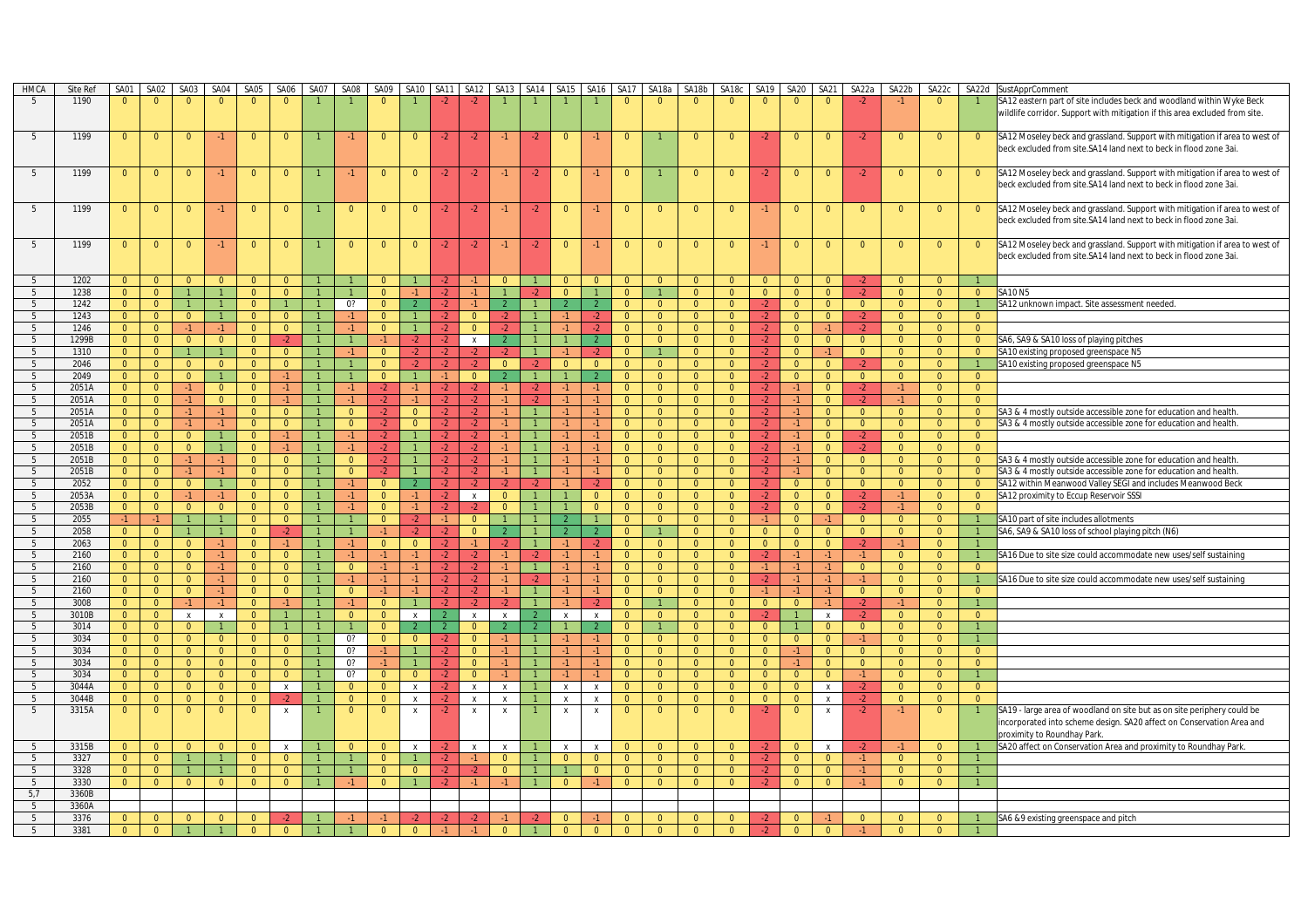| HMCA   | Site Ref      | SA01                             | SA02                             | SA03                             | SA04                             | SA05                             |                                | SA06 SA07      | SA08           | SA09                       |                                |                | SA10   SA11   SA12        |                           |                | SA13 SA14 SA15 SA16              |                                  | SA17                             |                                  | SA18a SA18b                      |                                  | SA18c SA19                 | SA20 SA21                  |                                  | SA22a          | SA22b                      | SA22c                            |                                  | SA22d SustApprComment                                                        |
|--------|---------------|----------------------------------|----------------------------------|----------------------------------|----------------------------------|----------------------------------|--------------------------------|----------------|----------------|----------------------------|--------------------------------|----------------|---------------------------|---------------------------|----------------|----------------------------------|----------------------------------|----------------------------------|----------------------------------|----------------------------------|----------------------------------|----------------------------|----------------------------|----------------------------------|----------------|----------------------------|----------------------------------|----------------------------------|------------------------------------------------------------------------------|
| 5      | 3384          | $\overline{0}$                   | $\overline{0}$                   |                                  |                                  | $\overline{0}$                   | $\mathbf{0}$                   |                |                |                            | $\Omega$                       |                | $\overline{0}$            | $\Omega$                  |                | $\Omega$                         | $\mathbf{0}$                     | $\Omega$                         | $\Omega$                         | $\Omega$                         | $\Omega$                         |                            | $\Omega$                   | $\mathbf{0}$                     |                | $\Omega$                   | $\Omega$                         |                                  |                                                                              |
| 5      | 3402          | $-1$                             | $-1$                             | $\mathbf{1}$                     |                                  | $\overline{0}$                   | $\overline{0}$                 |                |                | $\Omega$                   |                                | $\mathbf{1}$   | $\Omega$                  |                           |                |                                  |                                  | $\Omega$                         |                                  | $\Omega$                         | $\overline{0}$                   | $\overline{0}$             | $\overline{0}$             | $\Omega$                         | $\overline{0}$ | $\mathbf{0}$               | $\overline{0}$                   | $\overline{0}$                   |                                                                              |
| 5      | 3457          | $\overline{0}$                   | $\overline{0}$                   | $\overline{1}$                   |                                  | $\Omega$                         | $\overline{0}$                 |                |                | $\Omega$                   |                                | $-2$           | $\Omega$                  |                           |                | $\overline{0}$                   |                                  | $\Omega$                         |                                  | $\Omega$                         | $\overline{0}$                   | $-1$                       | $\overline{0}$             | $\overline{0}$                   | $\overline{0}$ | $\Omega$                   | $\overline{0}$                   | $\overline{0}$                   |                                                                              |
| 5      | 4000          | $\overline{0}$                   | $\overline{0}$                   | $\overline{1}$                   | $\overline{1}$                   | $\overline{0}$                   | $\mathbf{1}$                   |                |                | $\overline{0}$             | $\overline{1}$                 | $\cdot$        | $\overline{0}$            | $\overline{2}$            |                | 2                                | $\mathcal{P}$                    | $\overline{0}$                   | $\overline{0}$                   | $\overline{0}$                   | $\overline{0}$                   | $-2$                       | $\overline{0}$             | $\overline{0}$                   | $-2$           | $\overline{0}$             | $\overline{0}$                   | $\overline{0}$                   |                                                                              |
| 5      | 4013          | $\overline{0}$                   | $\overline{0}$                   | $-1$                             | $-1$                             | $\overline{0}$                   | $\mathbf{0}$                   |                |                | $\Omega$                   | $\mathbf{1}$                   | -2.            | $\mathbf{0}$              | $-2$                      |                | -2.                              | -2.                              | $\overline{0}$                   | $\overline{0}$                   | $\overline{0}$                   | $\overline{0}$                   | $\overline{0}$             | $\overline{0}$             | $\mathbf{0}$                     | $-2$           | $-1$                       | $\mathbf{0}$                     | $\mathbf{1}$                     |                                                                              |
| 5      | 4021          | $-1$                             | $-1$                             | $\overline{1}$                   |                                  | $\Omega$                         | $\overline{0}$                 |                |                | $\Omega$                   |                                |                |                           |                           | $-1$           | $\overline{0}$                   |                                  | $\overline{0}$                   |                                  | $\Omega$                         | $\overline{0}$                   | $\overline{0}$             | $\overline{0}$             | $\Omega$                         | $-2$           | $\Omega$                   | $\overline{0}$                   | $\overline{0}$                   |                                                                              |
| 5      | 4056          | $\overline{0}$                   | $\overline{0}$                   | $\overline{1}$                   |                                  | $\overline{0}$                   | $\overline{0}$                 |                |                | $\overline{0}$             | $\overline{2}$                 |                | $\overline{0}$            |                           |                |                                  | $\mathcal{P}$                    | $\overline{0}$                   | $\overline{0}$                   | $\overline{0}$                   | $\overline{0}$                   | $\overline{0}$             | $\overline{0}$             | $\overline{0}$                   | $\overline{0}$ | $\overline{0}$             | $\overline{0}$                   | $\mathbf{1}$                     |                                                                              |
| 5      | 4057          | $\overline{0}$                   | $\overline{0}$                   | $\overline{1}$                   |                                  | $\overline{0}$                   |                                |                |                | $\Omega$                   |                                |                | $\Omega$                  |                           |                | $\mathcal{P}$                    | $\mathcal{P}$                    | $\overline{0}$                   | $\overline{0}$                   | $\overline{0}$                   | $\overline{0}$                   | $-2$                       | $\overline{0}$             | $-1$                             | $\mathbf{0}$   | $\Omega$                   | $\mathbf{0}$                     | $\overline{0}$                   |                                                                              |
| 5      | 4058B         | $\overline{0}$                   | $\overline{0}$                   | $\overline{1}$                   |                                  | $\overline{0}$                   | $\bullet$                      |                | $\Omega$       |                            | $\boldsymbol{\mathsf{x}}$      |                | $\mathsf{x}$              | $\boldsymbol{\mathsf{x}}$ |                | X                                | x                                | $\overline{0}$                   | $\overline{0}$                   | $\Omega$                         | $\overline{0}$                   | $\overline{0}$             | $\overline{0}$             | $\boldsymbol{\mathsf{x}}$        | $\Omega$       | $\Omega$                   | $\overline{0}$                   | $\mathbf{1}$                     |                                                                              |
| 5      | 4092          | $-1$                             | $-1$                             | $\overline{0}$                   |                                  | $\overline{0}$                   | 1                              |                |                | $\overline{0}$             | $\overline{2}$                 | 1              | $-2$                      |                           | $-1$           | $\overline{0}$                   | $\mathbf{1}$                     | $\Omega$                         | $\overline{0}$                   | $\Omega$                         | $\overline{0}$                   | $\overline{0}$             | $\overline{0}$             | $\overline{0}$                   | $\overline{0}$ | $\overline{0}$             | $\overline{0}$                   |                                  |                                                                              |
| 5      | 4094          | $\overline{0}$                   | $\overline{0}$                   | $\overline{0}$                   |                                  | $\overline{0}$                   | $-2$                           |                |                |                            | $-2$                           | $-2$           | $-2$                      |                           | $-2$           | $\mathbf{1}$                     |                                  | $\Omega$                         | $\Omega$                         | $\Omega$                         | $\overline{0}$                   | $\overline{0}$             | $\overline{0}$             | $\overline{0}$                   | $\overline{0}$ | $\overline{0}$             | $\overline{0}$                   | $\mathbf{1}$                     | SA6 & SA10 loss of pitches. SA14 east part of site crosses wyke beck         |
| 5      | 4157          | $\overline{0}$                   | $\overline{0}$                   | $\overline{0}$                   | $-1$                             | $\overline{0}$                   | $-2$                           |                | $-1$           | $-1$                       | $\pmb{\mathsf{X}}$             | $\mathbf{x}$   | $-1$                      | $\overline{0}$            | $\mathbf{x}$   | $-1$                             | $\mathbf{0}$                     | $\overline{0}$                   | $\overline{0}$                   | $\overline{0}$                   | $\overline{0}$                   | $-2$                       | $-1$                       | $-1$                             | $-2$           | $\mathbf{0}$               | $\overline{0}$                   | $\overline{0}$                   |                                                                              |
| 5      | 4158          | $\overline{0}$                   | $\overline{0}$                   | $\overline{0}$                   |                                  | $\Omega$                         | $\overline{0}$                 |                |                | $\Omega$                   | X                              | -2             | -2                        |                           | - 2            | $-1$                             |                                  | $\overline{0}$                   | $\overline{0}$                   | $\Omega$                         | $\overline{0}$                   | $-1$                       | $\overline{0}$             | $\mathbf{0}$                     | $-2$           | $\Omega$                   | $\mathbf{0}$                     | $\overline{0}$                   |                                                                              |
| 5      | 4172          | $\overline{0}$                   | $\overline{0}$                   | $\overline{1}$                   | $\overline{0}$<br>$\overline{1}$ | $\overline{0}$                   | $-2$                           |                |                | $\Omega$                   | $\mathsf{x}$                   | $-2$           | $-1$                      |                           |                |                                  | $\overline{2}$                   | $\overline{0}$                   | $\overline{0}$                   | $\overline{0}$                   | $\overline{0}$                   | $-2$                       | $\overline{0}$             | $\overline{0}$                   | $\overline{0}$ | $\overline{0}$             | $\overline{0}$                   | $\overline{0}$                   |                                                                              |
| 5      | 4215          | $\overline{0}$                   | $\overline{0}$                   | $\overline{1}$<br>$\mathbf{1}$   |                                  | $\overline{0}$                   | $-2$                           |                |                |                            | $\mathsf{x}$                   | $-2$           | $\overline{0}$            |                           |                | $\mathcal{L}$<br>$\mathcal{P}$   | $\overline{2}$<br>$\overline{2}$ | $\overline{0}$<br>$\overline{0}$ | $\overline{0}$                   | $\overline{0}$<br>$\overline{0}$ | $\overline{0}$                   | $-2$                       | $\overline{0}$             | $\overline{0}$                   | $-2$           | $\overline{0}$<br>$\Omega$ | $\overline{0}$                   | $\overline{0}$                   |                                                                              |
| 5<br>5 | 4216<br>4217  | $\overline{0}$<br>$-1$           | $\overline{0}$<br>$-1$           | $\overline{1}$                   | $\overline{1}$                   | $\mathbf{0}$<br>$\overline{0}$   | $\mathbf{0}$<br>$\overline{0}$ |                |                | $\Omega$<br>$\overline{0}$ | $\mathsf{x}$<br>$\mathbf{x}$   | 1              | -2<br>$\overline{0}$      |                           | $\overline{2}$ | $\overline{2}$                   | $\overline{2}$                   | $\overline{0}$                   | $\overline{0}$<br>$\overline{0}$ | $\overline{0}$                   | $\overline{0}$<br>$\overline{0}$ | $-2$<br>$-2$               | $\overline{0}$             | $\mathbf{0}$<br>$\overline{0}$   | $-2$<br>$-2$   | $\overline{0}$             | $\mathbf{0}$<br>$\overline{0}$   | $\overline{0}$<br>$\overline{0}$ |                                                                              |
| 5      | 4232          | $\overline{0}$                   | $\overline{0}$                   | $\overline{1}$                   |                                  | $\overline{0}$                   | $\overline{0}$                 | $\mathbf{1}$   | $\overline{0}$ | $\overline{0}$             | $\mathsf{x}$                   | $\mathbf{1}$   | $\overline{0}$            | $\mathsf{x}$              | $\overline{2}$ | $\mathsf{x}$                     | $\mathsf{x}$                     | $\overline{0}$                   | $\overline{0}$                   | $\overline{0}$                   | $\overline{0}$                   | $\overline{0}$             | $\overline{0}$             | $\overline{0}$                   | $-2$           | $\Omega$                   | $\overline{0}$                   | $\overline{0}$                   |                                                                              |
| 5      | 4232          | $\overline{0}$                   | $\overline{0}$                   | $\mathbf{1}$                     |                                  | $\Omega$                         | $\overline{0}$                 |                | $\overline{0}$ | $\Omega$                   | $\mathsf{x}$                   | 1.             | $\overline{0}$            | $\mathsf{x}$              |                | X                                | x                                | $\Omega$                         | $\overline{0}$                   | $\Omega$                         | $\overline{0}$                   | $\overline{0}$             | $\overline{0}$             | $\mathbf{0}$                     | $-2$           | $\Omega$                   | $\mathbf{0}$                     | $\mathbf{0}$                     |                                                                              |
| 5      | 4233          | $\overline{0}$                   | $\overline{0}$                   | $\overline{1}$                   | $\overline{1}$                   | $\overline{0}$                   | $\overline{0}$                 |                |                | $\Omega$                   | $\mathbf{x}$                   | $\overline{1}$ | $\overline{0}$            |                           |                |                                  | $\overline{2}$                   | $\overline{0}$                   | $\overline{0}$                   | $\overline{0}$                   | $\overline{0}$                   | $-2$                       | $\overline{0}$             | $\overline{0}$                   | $-2$           | $\Omega$                   | $\overline{0}$                   | $\overline{0}$                   |                                                                              |
| 5      | 4239          | $\overline{0}$                   | $\overline{0}$                   | $\overline{1}$                   | $-1$                             | $\overline{0}$                   | $\overline{0}$                 |                |                | $\overline{0}$             | $\mathsf{x}$                   | $-2$           | $\overline{0}$            |                           |                | $\overline{0}$                   | $\mathbf{1}$                     | $\overline{0}$                   | $\overline{0}$                   | $\overline{0}$                   | $\overline{0}$                   | $-2$                       | $\overline{0}$             | $\overline{0}$                   | $-2$           | $\Omega$                   | $\overline{0}$                   | $\mathbf{1}$                     |                                                                              |
| 5      | 4240          | $\overline{0}$                   | $\overline{0}$                   | $\overline{0}$                   | $\overline{0}$                   | $\overline{0}$                   | $\mathsf{X}$                   |                |                |                            | $\mathsf{x}$                   | $-2$           | $-2$                      |                           |                | $\mathbf{1}$                     | $\overline{2}$                   | $\overline{0}$                   | $\overline{0}$                   | $\overline{0}$                   | $\overline{0}$                   | $-2$                       | $-1$                       | $-1$                             | $-2$           | $\overline{0}$             | $\overline{0}$                   | $\mathbf{1}$                     |                                                                              |
| 5      | 4244          | $\overline{0}$                   | $\overline{0}$                   | $\mathbf{1}$                     | $\overline{0}$                   | $\overline{0}$                   | $\overline{0}$                 |                | $\overline{1}$ | $\overline{0}$             | $\mathsf X$                    | $-2$           | $\overline{0}$            | $\overline{2}$            |                |                                  | $\mathcal{L}$                    | $\Omega$                         | $\overline{0}$                   | $\Omega$                         | $\overline{0}$                   | $-1$                       | $\overline{0}$             | $\overline{0}$                   | $\overline{0}$ | $\overline{0}$             | $\overline{0}$                   | $\mathbf{1}$                     |                                                                              |
| 5      | 4246          | $\overline{0}$                   | $\overline{0}$                   | $-1$                             | $-1$                             | $\overline{0}$                   | $-1$                           |                | $-1$           | $\overline{0}$             | $\mathsf{x}$                   | $\overline{2}$ | $-2$                      | $-1$                      | $\overline{2}$ | $\overline{0}$                   | $-1$                             | $\overline{0}$                   | $\overline{0}$                   | $\overline{0}$                   | $\overline{0}$                   | $-2$                       |                            | $\overline{0}$                   | $-2$           | $\overline{0}$             | $\overline{0}$                   | $\mathbf{1}$                     | SA1 cleared employment use with proposed new employment                      |
| 5      | 4247          | $\overline{0}$                   | $\overline{0}$                   | $\mathbf{1}$                     | $-1$                             | $\overline{0}$                   | $-2$                           |                | -1.            |                            | $\mathbf{x}$                   | $-2$           | $\overline{0}$            | -2                        |                | $-2$                             | $-2$                             | $\overline{0}$                   | $\overline{0}$                   | $\overline{0}$                   | $\overline{0}$                   | $\overline{0}$             | $\overline{0}$             | $\overline{0}$                   | $-1$           | $\overline{0}$             | $\overline{0}$                   | $\overline{1}$                   | SA9 existing playing pitch within college grounds. Loss of facility          |
| 5      | 4255          | $\overline{0}$                   | $\overline{0}$                   | $\overline{1}$                   | $\mathbf{1}$                     | $\overline{0}$                   | $-1$                           | $\overline{1}$ | $\overline{1}$ | $\overline{0}$             | $\mathbf{x}$                   | $-2$           | $-2$                      |                           | $\overline{1}$ | $\overline{0}$                   | 2 <sup>7</sup>                   | $\overline{0}$                   | $\overline{0}$                   | $\Omega$                         | $\overline{0}$                   | $-2$                       | $\overline{0}$             | $\overline{0}$                   | $-2$           | $\overline{0}$             | $\overline{0}$                   | $\overline{1}$                   | SA20 should be greenfield in scale                                           |
| 5      | 5009          | $\overline{0}$                   | $\overline{0}$                   | $\overline{0}$                   | $\overline{0}$                   | $\overline{0}$                   | $\overline{0}$                 | $\mathbf{1}$   | $\overline{1}$ | $\mathbf{0}$               | $\,$ X                         | $-1$           | $-2$                      | $\overline{0}$            |                | $\overline{0}$                   | $\overline{0}$                   | $\overline{0}$                   | $\overline{0}$                   | $\overline{0}$                   | $\overline{0}$                   | $-2$                       | $\overline{0}$             | $\overline{0}$                   | $-2$           | $\overline{0}$             | $\overline{0}$                   | $\mathbf{1}$                     | SA1 & 2 whilst not B class uses, the site does provide employment associated |
|        |               |                                  |                                  |                                  |                                  |                                  |                                |                |                |                            |                                |                |                           |                           |                |                                  |                                  |                                  |                                  |                                  |                                  |                            |                            |                                  |                |                            |                                  |                                  | with the college use.                                                        |
| 6      | 15            |                                  |                                  |                                  |                                  |                                  |                                |                |                |                            |                                |                |                           |                           |                |                                  |                                  |                                  |                                  |                                  |                                  |                            |                            |                                  |                |                            |                                  |                                  |                                                                              |
| 6      | 361           | $\overline{0}$                   | $\overline{0}$                   |                                  |                                  | $\overline{0}$                   |                                |                |                | $\Omega$                   | $\overline{0}$                 |                | $\overline{0}$            | $\Omega$                  |                |                                  | $\overline{0}$                   | $\overline{0}$                   | $\overline{0}$                   | $\Omega$                         | $\Omega$                         |                            | $\overline{0}$             | $\overline{0}$                   | $\overline{0}$ | $\Omega$                   | $\overline{0}$                   | $\overline{0}$                   |                                                                              |
| 6      | 789           |                                  |                                  |                                  |                                  |                                  |                                |                |                |                            |                                |                |                           |                           |                |                                  |                                  |                                  |                                  |                                  |                                  |                            |                            |                                  |                |                            |                                  |                                  |                                                                              |
| 6      | 1008          | $\overline{0}$                   | $\overline{0}$                   | $\overline{1}$                   |                                  | $\mathbf{0}$                     | $\overline{0}$                 |                | $-1$           | $\overline{0}$             | $-1$                           | $-2$           | $\mathbf{0}$              |                           |                | $\overline{0}$                   | $-1$                             | $\overline{0}$                   |                                  | $\mathbf{0}$                     | $\overline{0}$                   |                            | $\overline{0}$             | $\mathbf{0}$                     | $-2$           | $\mathbf{0}$               | $\mathbf{0}$                     | $\overline{0}$                   | SA22 grade 2 agric land                                                      |
| 6      | 1027          | $\overline{0}$                   | $\overline{0}$                   | $\overline{0}$                   | -1.                              | $\overline{0}$                   | $\overline{0}$                 | $\mathbf{1}$   | $-1$           |                            | $-1$                           | $-2$           | $-1$                      |                           | $-2$           | $\overline{0}$                   | $-1$                             | $\Omega$                         | $\overline{0}$                   | $\overline{0}$                   | $\overline{0}$                   | $-2$                       |                            | $\Omega$                         | -2.            | -1.                        | $\overline{0}$                   | $\overline{0}$                   | SA14 northern side of site in Zone 2. SA22 grade 3 agric land.               |
| 6      | 1046          | $\overline{0}$                   | $\overline{0}$                   | $\overline{0}$                   | $\overline{0}$                   | $\overline{0}$                   | $\mathbf{1}$                   |                | $-1$           | $\overline{0}$             | $\overline{0}$                 | $-2$           | $-1$                      |                           | $\overline{1}$ | $\overline{0}$                   | $-1$                             | $\overline{0}$                   |                                  | $\Omega$                         | $\Omega$                         | $-2$                       | $\Omega$                   | $\overline{0}$                   | $-2$           | $\overline{0}$             | $\overline{0}$                   | $\overline{0}$                   |                                                                              |
| 6      | 1055A         |                                  |                                  |                                  |                                  |                                  |                                |                |                |                            |                                |                |                           |                           |                |                                  |                                  |                                  |                                  |                                  |                                  |                            |                            |                                  |                |                            |                                  |                                  |                                                                              |
| 6      | 1055B<br>1057 | $\overline{0}$                   | $\overline{0}$                   | $\overline{0}$                   |                                  | $\overline{0}$                   | $\Omega$                       |                |                |                            |                                | -2             | $\Omega$                  |                           |                |                                  | $\overline{0}$                   | $\overline{0}$                   | $\overline{0}$                   | $\Omega$                         | $\Omega$                         | $\overline{0}$             | $\Omega$                   | $\Omega$                         | $-1$           |                            | $\overline{0}$                   |                                  |                                                                              |
| 6<br>6 | 1061          | $\overline{0}$                   | $\overline{0}$                   | $\overline{0}$                   | $\overline{0}$                   | $\overline{0}$                   | $\overline{0}$                 |                |                | $\Omega$                   | $\overline{0}$                 | $-2$           | $-1$                      | $\overline{0}$            |                | $\overline{0}$                   | $\overline{0}$                   | $\overline{0}$                   |                                  | $\overline{0}$                   | $\overline{0}$                   | $\overline{0}$             | $\overline{0}$             | $\overline{0}$                   | $-2$           | $\Omega$                   | $\overline{0}$                   |                                  | SA22 grade 3 and 3b agric land                                               |
| 6      | 1070          | $\overline{0}$                   | $\overline{0}$                   | $\vert$ 1                        | $\mathbf{1}$                     | $\mathbf{0}$                     | 1.                             |                | -1.            | - 0                        | $-1$                           | -1 -           | $\overline{0}$            | $-1$                      | -1             | $\overline{0}$                   | -1.                              | $\overline{0}$                   |                                  | $\Omega$                         | $\overline{0}$                   | -2                         | $\overline{0}$             | $\mathbf{0}$                     | $-2$           | $-1$                       | $\overline{0}$                   | $\overline{0}$                   | SA14 east side of site in Zone 2.                                            |
| 6      | 1089          | $-1$                             | $-1$                             | $\overline{0}$                   | $-1$                             | $\Omega$                         | $\Omega$                       |                | $-1$           | $\Omega$                   | $-2$                           | $\mathbf{1}$   | $\overline{0}$            | $-1$                      | $\overline{2}$ | $\Omega$                         | $-1$                             | $\Omega$                         | $\mathbf{1}$                     | $\Omega$                         | $\Omega$                         | $\Omega$                   |                            | $\Omega$                         | $-2$           | $-1$                       | $\Omega$                         | $\mathbf{1}$                     |                                                                              |
| 6      | 1094A         | $\overline{0}$                   | $\overline{0}$                   | $-1$                             | $-1$                             | $\overline{0}$                   | $-1$                           |                | $-1$           | $-1$                       | $-2$                           | -2             | $\boldsymbol{\mathsf{X}}$ | $-2$                      | $\mathbf{1}$   |                                  | $-2$                             | $\overline{0}$                   | $\mathbf{1}$                     | $\overline{0}$                   | $\overline{0}$                   | $-2$                       | $-1$                       | $\overline{0}$                   | $-2$           | $-1$                       | $\overline{0}$                   | $\mathbf{1}$                     |                                                                              |
| 6      | 1094A         | $\overline{0}$                   | $\overline{0}$                   | $-1$                             | $-1$                             | $\Omega$                         | -1 -                           |                | $-1$           |                            | $-2$                           | $-2$           | $\mathsf{x}$              | $-2$                      |                | $-2$                             | $-2$                             | $\Omega$                         |                                  | $\Omega$                         | $\overline{0}$                   | $-2$                       | -1                         | $\mathbf{0}$                     | $-2$           | $-1$                       | $\overline{0}$                   | $\mathbf{1}$                     |                                                                              |
| 6      | 1106          | $\overline{0}$                   | $\overline{0}$                   | $\overline{0}$                   | $-1$                             | $\overline{0}$                   | $\overline{0}$                 |                | $-1$           | $\overline{0}$             | $\overline{0}$                 | $-2$           |                           |                           |                | $\overline{1}$                   | $-1$                             | $\overline{0}$                   | $\overline{0}$                   | $\overline{0}$                   | $\overline{0}$                   | $-2$                       | $\overline{0}$             | $\overline{0}$                   | $-2$           | $-1$                       | $\overline{0}$                   | $\overline{0}$                   | SA22 grade 3 land                                                            |
| 6      | 1107          | $\overline{0}$                   | $\overline{0}$                   | $\overline{0}$                   | $\overline{0}$                   | $\overline{0}$                   | $\overline{0}$                 |                | $-1$           | $\overline{0}$             | $-1$                           | $-2$           | $-1$                      | $-2$                      |                | $\Omega$                         | $-2$                             | $\overline{0}$                   | $\overline{0}$                   | $\overline{0}$                   | $\overline{0}$                   | $\overline{0}$             | $\overline{0}$             | $\overline{0}$                   | $-2$           | $-1$                       | $\overline{0}$                   | $\overline{0}$                   | SA14 small area Zone 3b. SA22 grade 2 and 3 agric land                       |
| 6      | 1134          | $\overline{0}$                   | $\overline{0}$                   | $\overline{0}$                   | $-1$                             | $\overline{0}$                   | $\overline{0}$                 |                |                | $\Omega$                   | $\overline{0}$                 | $-2$           | $\overline{0}$            | $\overline{0}$            | $\overline{1}$ | $\mathbf{1}$                     | $\mathbf{0}$                     | $\overline{0}$                   | $\overline{0}$                   | $\overline{0}$                   | $\overline{0}$                   | $-2$                       | $\overline{0}$             | $\mathbf{0}$                     | $-2$           | $-1$                       | $\overline{0}$                   | $\overline{0}$                   | SA22 grade 2 agric land                                                      |
| 6      | 1139          | $\overline{0}$                   | $\overline{0}$                   | $\overline{0}$                   | $\overline{0}$                   | $\overline{0}$                   | $\overline{0}$                 |                | $-1$           | $\Omega$                   | $-1$                           | $-2$           | -2                        |                           | $\overline{1}$ | $\overline{0}$                   | $-1$                             | $\overline{0}$                   | $\Omega$                         | $\Omega$                         | $\overline{0}$                   | $-2$                       | $\overline{0}$             | $\overline{0}$                   | $-2$           | $-1$                       | $\overline{0}$                   |                                  | SA22 grade 3 and 3b agric land                                               |
| 6      | 1153          | $\overline{0}$                   | $\overline{0}$                   | $\overline{0}$                   | $-1$                             | $\overline{0}$                   | $\overline{0}$                 |                |                | $\overline{0}$             | $\overline{0}$                 | $-1$           | $\overline{0}$            | $\overline{0}$            | $\overline{1}$ |                                  | $\overline{0}$                   | $\overline{0}$                   | $\overline{0}$                   | $\overline{0}$                   | $\overline{0}$                   | $-2$                       | $\overline{0}$             | $\overline{0}$                   | $-2$           | $-1$                       | $\mathbf{0}$                     | $\overline{0}$                   |                                                                              |
| 6      | 1154          | $\overline{0}$                   | $\overline{0}$                   | $\overline{1}$                   |                                  | $\overline{0}$                   | $\mathbf{1}$                   |                |                | $\Omega$                   | $\overline{0}$                 | $-2$           | $\overline{0}$            |                           |                | $\overline{0}$                   |                                  | $\overline{0}$                   | $\overline{0}$                   | $\overline{0}$                   | $\overline{0}$                   | $\overline{0}$             | $\overline{0}$             | $-1$                             | $-2$           | $\overline{0}$             | $\overline{0}$                   | $\overline{0}$                   |                                                                              |
| 6      | 1155          | $\overline{0}$                   | $\overline{0}$                   | $\overline{0}$                   | $\overline{0}$                   | $\overline{0}$                   | $\overline{0}$                 |                |                |                            |                                | $-2$           | $\Omega$                  | $\Omega$                  |                | $\mathbf{1}$                     | $\overline{0}$                   | $\overline{0}$                   | $\overline{0}$                   | $\Omega$                         | $\overline{0}$                   | $\overline{0}$             | $\overline{0}$             | $\overline{0}$                   | $\cdot$        | $-1$                       | $\overline{0}$                   | $\overline{0}$                   | SA22 grade 2 agric land                                                      |
| 6      | 1164          | $\overline{0}$                   | $\overline{0}$                   | $\overline{0}$                   | $-1$                             | $\overline{0}$                   | $\overline{0}$                 |                | $-1$           | $\overline{0}$             | $\overline{0}$                 | $-2$           | $-1$                      |                           |                | $-1$                             | $-1$                             | $\overline{0}$                   | $\overline{0}$                   | $\overline{0}$                   | $\overline{0}$                   | $-2$                       | $\overline{0}$             | $\overline{0}$                   | $-2$           | $-1$                       | $\overline{0}$                   | $\overline{1}$                   |                                                                              |
| 6      | 1165          | $\overline{0}$                   | $\overline{0}$                   | $\overline{0}$                   | $\overline{0}$                   | $\overline{0}$                   | $\overline{0}$                 |                | $-1$           | $\Omega$                   | $-1$                           | $-2$           | $-2$                      | $\overline{0}$            |                | $\overline{0}$                   | $\overline{0}$                   | $\overline{0}$                   | $\overline{0}$                   | $\overline{0}$                   | $\overline{0}$                   | $\overline{0}$             | $\overline{0}$             | $\overline{0}$                   | $-1$           | $-1$                       | $\mathbf{0}$                     | $\mathbf{1}$                     | SA22 grade 3 and 3b agric land                                               |
| 6      | 1165          | $\overline{0}$                   | $\overline{0}$                   | $-1$                             | $-1$                             | $\overline{0}$                   | $-1$                           |                | $\overline{0}$ | $\Omega$                   | $-1$                           | $\cdot$        | $-2$                      | -1                        |                | $-1$                             | $-1$                             | $\overline{0}$                   | $\overline{0}$                   | $\overline{0}$                   | $\overline{0}$                   | $\overline{0}$             | $\overline{0}$             | $\overline{0}$                   | $\overline{0}$ | $\overline{0}$             | $\overline{0}$                   | $\overline{0}$                   |                                                                              |
| 6      | 1165          | $\overline{0}$                   | $\overline{0}$                   | $-1$                             | $-1$                             | $\Omega$                         | $-1$                           |                | $\overline{0}$ | $\overline{0}$             | $-1$                           | $\cdot$        | $-2$                      |                           |                | $-1$                             | $-1$                             | $\Omega$                         | $\bullet$                        | $\Omega$                         | $\overline{0}$                   | $\overline{0}$             | $\overline{0}$             | $\overline{0}$                   | $\overline{0}$ | $\overline{0}$             | $\overline{0}$                   | $\overline{0}$                   |                                                                              |
| 6      | 1165          | $\overline{0}$                   | $\overline{0}$                   | $\overline{0}$                   | $\overline{0}$                   | $\overline{0}$                   | $\mathbf{0}$                   |                | $-1$           | $\Omega$                   | $-1$                           | -2.            | -2                        | $\Omega$                  |                | $\mathbf{0}$                     | $\overline{0}$                   | $\overline{0}$                   | $\overline{0}$                   | $\Omega$                         | $\overline{0}$                   | $\overline{0}$             | $\overline{0}$             | $\mathbf{0}$                     | $-1$           | $-1$                       | $\overline{0}$                   | $\mathbf{1}$                     | SA22 grade 3 and 3b agric land                                               |
| 6      | 1167          |                                  |                                  |                                  |                                  |                                  |                                |                | $\Omega$       |                            |                                |                |                           |                           |                |                                  |                                  | $\Omega$                         |                                  |                                  |                                  |                            |                            |                                  |                |                            |                                  |                                  |                                                                              |
| 6      | 1226<br>1226  | $\overline{0}$<br>$\overline{0}$ | $\overline{0}$<br>$\overline{0}$ | $\overline{0}$<br>$\overline{0}$ | $\overline{0}$<br>$\overline{0}$ | $\overline{0}$<br>$\overline{0}$ | $\mathbf{1}$                   |                | $\overline{0}$ | $\overline{0}$             | $\mathbf{0}$<br>$\overline{0}$ | -2.<br>$-2$    | $-1$                      | $\Omega$<br>$\Omega$      | $\overline{1}$ | $\overline{0}$<br>$\overline{0}$ | $\overline{0}$<br>$\overline{0}$ | $\overline{0}$                   | $\mathbf{1}$                     | $\Omega$                         | $\overline{0}$<br>$\overline{0}$ | $\Omega$<br>$\overline{0}$ | $\Omega$<br>$\overline{0}$ | $\overline{0}$<br>$\overline{0}$ | $-2$<br>$-2$   | $-1$                       | $\overline{0}$<br>$\overline{0}$ | $\overline{0}$<br>$\overline{0}$ | SA22 grade 2 and 3 agric land                                                |
| 6<br>6 | 1226          | $\overline{0}$                   | $\overline{0}$                   | $-1$                             | $-1$                             | $\overline{0}$                   | $\overline{0}$                 |                | $\overline{0}$ | $\overline{0}$             | $-1$                           | $-2$           | $-1$                      | $\overline{0}$            |                | $-1$                             | $\overline{0}$                   | $\overline{0}$                   | $\overline{0}$                   | $\overline{0}$                   | $\overline{0}$                   | $\overline{0}$             | $\overline{0}$             | $\overline{0}$                   | $\overline{0}$ | $\overline{0}$             | $\overline{0}$                   | $\overline{0}$                   | SA22 grade 2 and 3 agric land                                                |
| 6      | 1226          | $\mathbf{0}$                     | $\mathbf{0}$                     | $-1$                             | $-1$                             | $\overline{0}$                   | $\mathbf{0}$                   |                | $\mathbf{0}$   | $\Omega$                   | -1                             | -2             | -1.                       | $\Omega$                  |                | $-1$                             | $\mathbf{0}$                     | $\Omega$                         | $\Omega$                         | $\Omega$                         | $\mathbf{0}$                     | $\overline{0}$             | $\Omega$                   | $\Omega$                         | $\Omega$       | $\Omega$                   | $\mathbf{0}$                     | $\overline{0}$                   |                                                                              |
| 6      | 1233          | $\overline{0}$                   | $\overline{0}$                   | $\overline{0}$                   | $\overline{0}$                   | $\overline{0}$                   | $\overline{0}$                 | $\overline{1}$ | $-1$           | $\overline{0}$             | $-2$                           | $-2$           | $\overline{0}$            | $-2$                      | $-2$           | $\overline{0}$                   | $-2$                             | $\overline{0}$                   | $\overline{0}$                   | $\overline{0}$                   | $\overline{0}$                   | $-2$                       | $\overline{0}$             | $\overline{0}$                   | $-2$           | $-1$                       | $\overline{0}$                   | $\overline{0}$                   | SA22 grade 2, 3a and 3b agric land                                           |
| 6      | 1251          | $\overline{0}$                   | $\overline{0}$                   | $\overline{0}$                   | $\overline{0}$                   | $\overline{0}$                   | $\overline{0}$                 |                | $-1$           | $\Omega$                   | $-2$                           | $\cdot$        | $-1$                      |                           |                | $\overline{0}$                   | $-1$                             | $\overline{0}$                   |                                  | $\Omega$                         | $\Omega$                         | $-2$                       | $\Omega$                   | $\mathbf{0}$                     | $-2$           | $-1$                       | $\overline{0}$                   | $\overline{0}$                   | SA14 part of site in Zone 3b, 3ai and 2. SA22 grade 2, 3 and 3b land         |
| 6      | 1262          | $\overline{0}$                   | $\overline{0}$                   | $\Omega$                         | $\Omega$                         | $\overline{0}$                   | $\overline{0}$                 |                | 0?             |                            |                                |                | $\Omega$                  | $\Omega$                  |                |                                  | $\overline{0}$                   | $\Omega$                         |                                  | $\Omega$                         | $\mathbf{0}$                     | $\mathbf{x}$               | $\Omega$                   | $\Omega$                         | $\Omega$       | $-1$                       | $\overline{0}$                   | $\overline{0}$                   |                                                                              |
|        |               |                                  |                                  |                                  |                                  |                                  |                                |                |                |                            |                                |                |                           |                           |                |                                  |                                  |                                  |                                  |                                  |                                  |                            |                            |                                  |                |                            |                                  |                                  |                                                                              |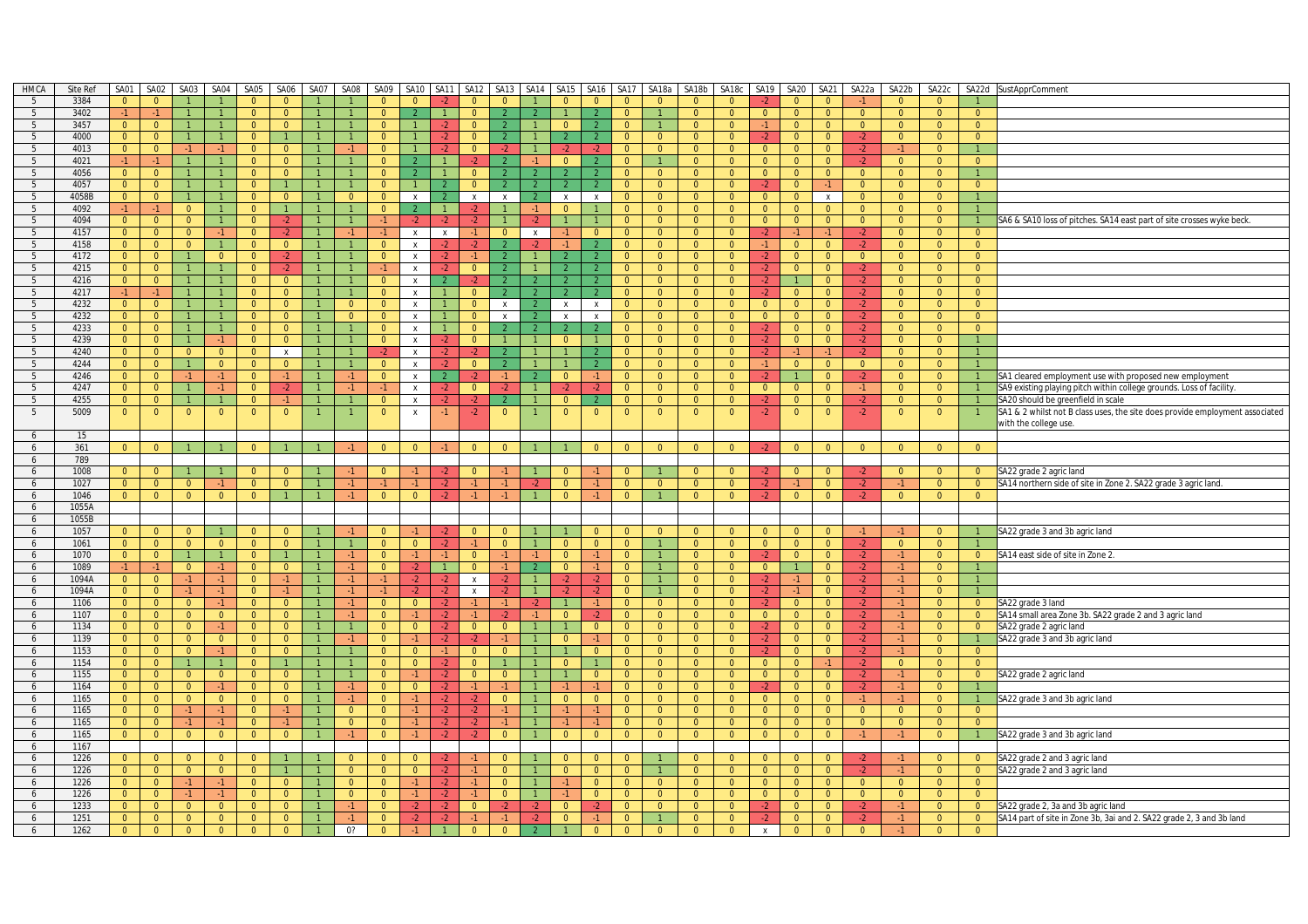| <b>HMCA</b>     | Site Ref     | SA01           | SA02                             | SA03           | SA04                 | SA05           | <b>SA06</b>          | SA07 | SA08 | SA09           | <b>SA10</b>      | <b>SA11</b>  | <b>SA12</b>               | SA13           | <b>SA14</b>    | SA15           | <b>SA16</b>                | SA <sub>17</sub> | SA18a          | SA18b          | SA18c                | SA19           | SA <sub>20</sub> | SA21           | SA22a          | SA22b          | SA22c                | SA22d          | SustApprComment                                                                   |
|-----------------|--------------|----------------|----------------------------------|----------------|----------------------|----------------|----------------------|------|------|----------------|------------------|--------------|---------------------------|----------------|----------------|----------------|----------------------------|------------------|----------------|----------------|----------------------|----------------|------------------|----------------|----------------|----------------|----------------------|----------------|-----------------------------------------------------------------------------------|
| 6               | 1271         | $\Omega$       | $\Omega$                         | $\overline{0}$ | $\Omega$             | $\Omega$       |                      |      |      |                |                  |              |                           |                |                |                |                            | $\Omega$         |                | $\Omega$       |                      |                |                  |                |                |                | $\cap$               |                | SA22 grade 2, 3 and 3b agric land                                                 |
| 6               | 1291         | $\overline{0}$ | $\overline{0}$                   | $\overline{0}$ | $\overline{0}$       | $\overline{0}$ | $\Omega$             |      | $-1$ | $\Omega$       | $\Omega$         | $-2$         | $\Omega$                  |                | $\overline{1}$ | $\Omega$       | $-1$                       | $\overline{0}$   | $\overline{0}$ | $\Omega$       | $\Omega$             | $-2$           | $\overline{0}$   | $\overline{0}$ | $-2$           |                | $\Omega$             | $\overline{0}$ | SA14 east side of site in Zone 3ai. SA22 grade 2 agric land                       |
| 6               | 1292         | $\overline{0}$ | $\overline{0}$                   | $\overline{0}$ | $\overline{0}$       | $\overline{0}$ | $\Omega$             |      | $-1$ | $\overline{0}$ | $\overline{0}$   | $-1$         |                           | $-1$           | $\mathbf{1}$   | $-1$           | $-1$                       | $\overline{0}$   |                | $\overline{0}$ | $\Omega$             | $-2$           | $\overline{0}$   | $\overline{0}$ | $-2$           | $\overline{0}$ | $\overline{0}$       | $\overline{0}$ |                                                                                   |
| 6               | 1293         | $\overline{0}$ | $\overline{0}$                   | $\overline{0}$ | $\overline{0}$       | $\overline{0}$ | $\Omega$             |      | $-1$ | $\overline{0}$ | $-2$             | $-2$         | $\overline{0}$            | $-1$           |                | $\overline{0}$ | $-1$                       | $\overline{0}$   | $\Omega$       | $\Omega$       | $\Omega$             | $-2$           | $\Omega$         | $\overline{0}$ | $-1$           | $-1$           | $\Omega$             | $\overline{0}$ | SA22 grade 2, 3 and 3b agric land SA6 site on edge of Collingham centre which     |
|                 |              |                |                                  |                |                      |                |                      |      |      |                |                  |              |                           |                |                |                |                            |                  |                |                |                      |                |                  |                |                |                |                      |                | does provide some facilities                                                      |
| 6               | 1294         | $\overline{0}$ | $\Omega$                         | $\overline{0}$ | $\Omega$             | $\Omega$       | $\Omega$             |      | $-1$ | $\Omega$       | $\Omega$         | $-2$         | $\overline{0}$            | $\cdot$ 1      | $-2$           | $\Omega$       | $-1$                       | $\Omega$         | $\Omega$       | $\Omega$       | $\Omega$             | $-2$           | $\Omega$         | $\Omega$       | $-2$           | $-1$           | $\Omega$             | $\overline{0}$ | SA22 grade 3 agric land                                                           |
| 6               | 1301         | $\mathbf{0}$   | $\overline{0}$                   | $\mathbf{1}$   |                      | $\overline{0}$ | $-1$                 |      |      |                | $-1$             |              | $\overline{0}$            |                | $\overline{0}$ | $\overline{0}$ | $-1$                       | $\overline{0}$   | $\overline{0}$ | $\Omega$       | $\Omega$             | $-2$           | $\Omega$         | $\overline{0}$ |                |                | $\Omega$             | $\overline{0}$ |                                                                                   |
| 6               | 1324         |                |                                  |                |                      |                |                      |      |      |                |                  |              |                           |                |                |                |                            |                  |                |                |                      |                |                  |                |                |                |                      |                |                                                                                   |
| 6               | 1367         | $\overline{0}$ | $\overline{0}$                   | $\overline{0}$ | $\overline{0}$       | $\overline{0}$ | $\Omega$             |      |      | $\Omega$       | $\Omega$         |              |                           | $\overline{0}$ |                |                | $\Omega$                   | $\overline{0}$   | $\Omega$       | $\Omega$       | $\Omega$             | $\overline{0}$ | $\overline{0}$   | $\overline{0}$ | $-2$           |                | $\overline{0}$       |                | SA22 grade 3 and 4 agric land                                                     |
| 6               | 1368         | $\overline{0}$ | $\overline{0}$                   | $\overline{0}$ |                      | $\overline{0}$ | $\overline{0}$       |      |      | $\Omega$       |                  |              | $\overline{0}$            | $\overline{0}$ |                |                | $\overline{0}$             | $\overline{0}$   | $\overline{0}$ | $\Omega$       | $\Omega$             | $\Omega$       | $\Omega$         |                |                |                | $\overline{0}$       |                | SA21 Adjoins but outside conservation area                                        |
| 6               | 5162         |                |                                  |                |                      |                |                      |      |      |                |                  |              |                           |                |                |                |                            |                  |                |                |                      |                |                  |                |                |                |                      |                |                                                                                   |
| 6               | 5163         |                |                                  |                |                      |                |                      |      |      |                |                  |              |                           |                |                |                |                            |                  |                |                |                      |                |                  |                |                |                |                      |                |                                                                                   |
| 6               | 5166         |                |                                  |                |                      |                |                      |      |      |                |                  |              |                           |                |                |                |                            |                  |                |                |                      |                |                  |                |                |                |                      |                |                                                                                   |
| 6               | 2059         | $\mathbf{0}$   | $\overline{0}$                   | $-1$           | $\Omega$             | $\Omega$       |                      |      |      |                |                  | -2           | $\Omega$                  |                |                |                |                            |                  | $\Omega$       | $\Omega$       |                      |                |                  | $\overline{0}$ | $-2$           |                | $\Omega$             | $\overline{0}$ | SA22 grade 3 and 4 agric land                                                     |
| 6               | 2067         | $\overline{0}$ | $\overline{0}$                   | $\overline{0}$ | $-1$                 | $\overline{0}$ | $\overline{0}$       |      | $-1$ | $\mathbf{0}$   |                  | $-2$         | $\overline{0}$            | $\overline{0}$ |                |                | $\overline{0}$             | $\overline{0}$   | $\overline{0}$ | $\Omega$       | $\Omega$             | $\overline{0}$ | $\mathbf{0}$     | $\overline{0}$ | $\overline{0}$ | $\overline{0}$ | $\Omega$             | $\overline{0}$ |                                                                                   |
| 6               | 2134         | $\overline{0}$ | $\overline{0}$                   | $\overline{0}$ | $\overline{0}$       | $\overline{0}$ | $\Omega$             |      | $-1$ | $\overline{0}$ | $\Omega$         | -2.          |                           |                | $\overline{1}$ | -1.            | $-1$                       | $\overline{0}$   |                | $\mathbf{0}$   | $\Omega$             | $-1$           | $\Omega$         | $-1$           | $-2$           | $\mathbf{0}$   | $\overline{0}$       |                | SA22 grade 3 agric land                                                           |
| 6               | 2135         | $\mathbf{0}$   | $\overline{0}$                   | $\overline{0}$ | $\mathbf{0}$         | $\mathbf{0}$   | $\overline{0}$       |      | $-1$ | $\mathbf{0}$   | $-1$             | $-2$         | -1                        | $-1$           | $-2$           |                | $-1$                       | $\overline{0}$   |                | $\mathbf{0}$   | $\overline{0}$       | $-2$           | $\mathbf 0$      | $\overline{0}$ | $-2$           | $\overline{0}$ | $\mathbf{0}$         | $\mathbf{0}$   | SA14 south side of site in Zone 3b, 3ai and 2. SA22 grade 2, 3 and 3b agric land  |
|                 |              |                |                                  |                |                      |                |                      |      |      |                |                  |              |                           |                |                |                |                            |                  |                |                |                      |                |                  |                |                |                |                      |                |                                                                                   |
| 6               | 2136         |                |                                  |                |                      |                |                      |      |      |                |                  |              |                           |                |                |                |                            |                  |                |                |                      |                |                  |                |                |                |                      |                |                                                                                   |
| 6               | 2137         | $\overline{0}$ | $\overline{0}$                   | $\overline{0}$ | $\overline{0}$       | $\overline{0}$ | $\Omega$             |      | $-1$ | $\Omega$       | $\Omega$         |              |                           |                |                |                |                            | $\mathbf{0}$     | $\Omega$       | $\Omega$       | $\Omega$             | -2             | $\Omega$         | $-1$           | $-2$           | $\Omega$       | $\Omega$             | $\mathbf{0}$   | SA22 grade 3 agric land                                                           |
| 6               | 2158         | $\mathbf{0}$   | $\overline{0}$                   | $\overline{0}$ | $-1$                 | $\Omega$       | $\Omega$             |      | $-1$ | $\mathbf{0}$   | $-2$             | $-2$         | $\overline{0}$            |                | $-2$           | $-1$           | $-1$                       | $\overline{0}$   | $\Omega$       | $\Omega$       | $\Omega$             | $-2$           | $\overline{0}$   | $\overline{0}$ | $-2$           |                | $\Omega$             | $\overline{0}$ | SA14 eastern edge of site within Zone 3ai and 2. SA22 grade 2 and 3b agric        |
|                 |              |                |                                  |                |                      |                |                      |      |      |                |                  |              |                           |                |                |                |                            |                  |                |                |                      |                |                  |                |                |                |                      |                | land                                                                              |
| 6               | 3114         | $\overline{0}$ | $\overline{0}$                   | $\mathbf{1}$   |                      | $\Omega$       |                      |      | $-1$ | $\overline{0}$ |                  | $-2$         | $\Omega$                  | $\overline{0}$ |                | $\Omega$       | $\Omega$                   | $\overline{0}$   | $\overline{0}$ | $\overline{0}$ | $\Omega$             | $\overline{0}$ | $\Omega$         | $\overline{0}$ | $-2$           | $-1$           | $\Omega$             |                |                                                                                   |
| 6               | 3125         |                |                                  | $\mathbf{0}$   | $\mathbf{0}$         | $\mathbf{0}$   | $\mathbf{0}$         |      | $-1$ | $\mathbf{0}$   |                  |              | $\mathbf{0}$              |                |                | -1             | -1                         | $\overline{0}$   | $\Omega$       | - 0            | $\Omega$             | $\overline{0}$ | 0                | $\overline{0}$ |                | -1             | $\mathbf{0}$         |                | SA14 southern site boundary in Zone 2. SA22 grade 3 and 3b agric land             |
|                 |              | $\overline{0}$ | $\mathbf{0}$                     |                |                      |                |                      |      |      |                | -1               | $-2$         |                           |                | -1             |                |                            |                  |                |                |                      |                |                  |                | $-2$           |                |                      | $\overline{0}$ |                                                                                   |
|                 |              |                |                                  |                |                      | $\Omega$       |                      |      |      |                |                  | $\cdot$      |                           |                |                |                |                            |                  | $\Omega$       | $\Omega$       |                      |                | $\Omega$         |                | $-2$           |                | $\Omega$             |                |                                                                                   |
| 6               | 3128<br>3129 | $\mathbf{0}$   | $\overline{0}$                   |                |                      |                | $\Omega$             |      |      | $\mathbf{0}$   | $\overline{0}$   |              | $\Omega$                  | $\overline{0}$ |                |                | $\Omega$                   | $\overline{0}$   |                |                | $\Omega$<br>$\Omega$ | $-2$           |                  |                |                |                |                      | $\overline{0}$ | SA22 grade 3 agric land                                                           |
| 6               |              | $\overline{0}$ | $\overline{0}$<br>$\overline{0}$ | $\mathbf{1}$   | $-1$<br>$\mathbf{1}$ | $\mathbf{0}$   | $\Omega$<br>$\Omega$ |      | $-1$ | $\mathbf{0}$   | $-1$<br>$\Omega$ | $-2$         | $\mathbf{0}$              | $\mathbf{0}$   | $\overline{1}$ | $\mathbf{0}$   | $\overline{0}$<br>$\Omega$ | $\overline{0}$   | $\mathbf{0}$   | $\overline{0}$ | $\Omega$             | $\overline{0}$ | $\mathbf{0}$     | $\overline{0}$ | $-2$<br>$-2$   | -1<br>$-1$     | $\Omega$<br>$\Omega$ | $\overline{0}$ | SA22 grade 2 agric land                                                           |
| 6               | 3130         | $\overline{0}$ |                                  | $\mathbf{1}$   |                      | $\overline{0}$ |                      |      |      | $\overline{0}$ |                  | $-2$         | $\overline{0}$            | $\overline{0}$ |                |                |                            | $\overline{0}$   | $\overline{0}$ | $\overline{0}$ |                      | $-2$           | $\overline{0}$   | $\overline{0}$ |                |                |                      | $\overline{0}$ | SA22 grade 2 agric land                                                           |
| 6               | 3131         | $\overline{0}$ | $\overline{0}$                   | $\mathbf{1}$   | $\mathbf{1}$         | $\overline{0}$ | $\overline{0}$       |      | $-1$ | $\overline{0}$ | $\overline{0}$   | $-2$         | $\overline{0}$            | $-1$           | $\overline{1}$ | $\overline{0}$ | $-1$                       | $\overline{0}$   | $\overline{0}$ | $\overline{0}$ | $\overline{0}$       | $-2$           | $\overline{0}$   | $\overline{0}$ | $-2$           | $-1$           | $\overline{0}$       | $\overline{0}$ | SA22 grade 2 agric land                                                           |
| 6               | 3132         | $\overline{0}$ | $\overline{0}$                   | 1              | $\mathbf{1}$         | $\Omega$       | $\Omega$             |      | $-1$ | $\overline{0}$ | $\Omega$         | $-2$         | $\Omega$                  | $\overline{0}$ | $\overline{1}$ |                | $\Omega$                   | $\overline{0}$   | $\Omega$       | $\overline{0}$ | $\Omega$             | $-2$           | $\overline{0}$   | $-1$           | $-2$           | $\overline{0}$ | $\Omega$             | $\Omega$       |                                                                                   |
| 6               | 3133         | $\overline{0}$ | $\overline{0}$                   | $\overline{0}$ | $-1$                 | $\overline{0}$ | $\overline{0}$       |      | $-1$ | $\mathbf{0}$   |                  | $-2$         | $-1$                      | $-1$           | $\overline{1}$ | $\overline{0}$ | $-1$                       | $\overline{0}$   |                | $\overline{0}$ | $\Omega$             | $-2$           | $\overline{0}$   | $\overline{0}$ | $-2$           | $-1$           | $\overline{0}$       | $\overline{0}$ | SA22 grade 3 agric land                                                           |
| 6               | 3134         | $\mathbf{0}$   | $\overline{0}$                   | $\overline{0}$ | $-1$                 | $\overline{0}$ | $\Omega$             |      | $-1$ | $\Omega$       |                  | $-2$         |                           |                | $-2$           | $\Omega$       | -1                         | $\overline{0}$   | $\Omega$       | $\Omega$       | $\Omega$             | $-2$           | $\Omega$         | $-1$           | $-2$           |                | $\Omega$             | $\overline{0}$ | SA14 eastern site boundary in Zone 2. SA21 attractive site in conservation        |
|                 |              |                |                                  |                |                      |                |                      |      |      |                |                  |              |                           |                |                |                |                            |                  |                |                |                      |                |                  |                |                |                |                      |                | area. SA22 grade 3 agric land                                                     |
| 6               | 3135         | $\overline{0}$ | $\overline{0}$                   | $-1$           | $-1$                 | $\Omega$       | $\overline{0}$       |      |      | $\overline{0}$ | $-2$             | $-2$         |                           |                |                | $\overline{0}$ | $-1$                       | $\overline{0}$   | $\overline{0}$ | $\Omega$       | $\Omega$             |                | $\overline{0}$   | $\overline{0}$ | $\overline{0}$ | $-1$           | $\Omega$             | $\overline{0}$ |                                                                                   |
| 6               | 3136         | $\overline{0}$ | $\overline{0}$                   | $\overline{0}$ | $\overline{0}$       | $\overline{0}$ | $\overline{0}$       |      | $-1$ | $\overline{0}$ | $-1$             | $-2$         |                           |                | $\overline{1}$ | $\Omega$       | -1                         | $\overline{0}$   | $\overline{0}$ | $\mathbf{0}$   | $\Omega$             | $\overline{0}$ | $\mathbf{0}$     | $\overline{0}$ | $-2$           | -1             | $\Omega$             | $\overline{0}$ |                                                                                   |
| 6               | 3310         | $\mathbf{0}$   | $\overline{0}$                   | $\overline{0}$ |                      | $\mathbf{0}$   | $-2$                 |      |      | $\overline{0}$ | $-2$             | $-2$         | $-1$                      |                | $-2$           |                |                            | $\overline{0}$   | $\Omega$       | $\Omega$       | $\Omega$             | $-2$           | $\overline{0}$   | $-1$           | $-2$           | $\overline{0}$ | $\overline{0}$       | $\overline{0}$ | SA6, SA9 & SA10 loss of greenspace. SA14 site within Zone 3b, 3ai and 2. SA21     |
|                 |              |                |                                  |                |                      |                |                      |      |      |                |                  |              |                           |                |                |                |                            |                  |                |                |                      |                |                  |                |                |                |                      |                | attractive site in conservation area                                              |
| 6               | 3317         | $\Omega$       | $\Omega$                         | $-1$           |                      | $\Omega$       |                      |      | $-1$ | $\overline{0}$ | $-1$             | -2           |                           |                |                |                | -2                         | $\overline{0}$   | $\Omega$       | $\Omega$       | $\Omega$             | $-2$           | $-1$             | $\overline{0}$ | $-2$           | $-1$           | $\Omega$             | $\overline{1}$ |                                                                                   |
| 6               | 3322         | $\overline{0}$ | $\overline{0}$                   | $\overline{0}$ | $\overline{0}$       | $\overline{0}$ | $\Omega$             |      |      | $\Omega$       | $-1$             | $-2$         | $\Omega$                  | $\overline{0}$ | $\overline{1}$ |                | $\Omega$                   | $\overline{0}$   | $\overline{0}$ | $\overline{0}$ | $\Omega$             | $\overline{0}$ | $\Omega$         | $\Omega$       | $-2$           | $-1$           | $\overline{0}$       | $\overline{0}$ |                                                                                   |
| 6               | 3325         | $\overline{0}$ | $\overline{0}$                   | $\mathbf{1}$   |                      | $\overline{0}$ | $\Omega$             |      |      | $\overline{0}$ | $-1$             | $-2$         | $\Omega$                  | $\overline{0}$ | $\overline{1}$ |                | $\overline{0}$             | $\overline{0}$   | $\overline{0}$ | $\overline{0}$ | $\Omega$             | $\overline{0}$ | $\overline{0}$   | $\overline{0}$ | $-2$           | $-1$           | $\overline{0}$       |                | SA22 grade 3 agric land                                                           |
| 6               | 3332         | $\overline{0}$ | $\overline{0}$                   |                |                      | $\mathbf{0}$   | $\Omega$             |      | $-1$ | $\mathbf{0}$   | $-2$             | $-2$         | $\mathbf{0}$              |                |                | $\Omega$       | $-1$                       | $\overline{0}$   | $\Omega$       | $\Omega$       | $\Omega$             | $-2$           | $\mathbf{0}$     | $\mathbf{0}$   | $-2$           | $-1$           | $\mathbf{0}$         | $\mathbf{0}$   | SA10 Part of site within protected playing pitch. SA22 grade 2 agric land         |
|                 |              |                |                                  |                |                      |                |                      |      |      |                |                  |              |                           |                |                |                |                            |                  |                |                |                      |                |                  |                |                |                |                      |                |                                                                                   |
| 6               | 3334         | $\Omega$       | $\Omega$                         | $\overline{0}$ | $\Omega$             | $\Omega$       | $\Omega$             |      |      | $\Omega$       |                  |              |                           |                |                | $\Omega$       |                            | $\mathbf{0}$     | $\Omega$       | $\Omega$       | $\Omega$             | -2             | $\Omega$         | $\mathbf{0}$   | $-2$           |                | $\Omega$             | $\overline{0}$ | SA22 grade 3 agric land                                                           |
| 6               | 3371         | $\Omega$       | $\Omega$                         | $\overline{0}$ | $\Omega$             | $\Omega$       | $\Omega$             |      | $-1$ | $\Omega$       | $-1$             | $-2$         | $\Omega$                  | $-1$           | $\overline{1}$ | $\Omega$       | $-1$                       | $\Omega$         | $\Omega$       | $\Omega$       | $\Omega$             | $-2$           | $\Omega$         | $\Omega$       | $-2$           | $-1$           | $\Omega$             | $\overline{0}$ | SA22 grade 2 agric land                                                           |
| 6               | 3375         | $\mathbf{0}$   | $\overline{0}$                   | $\mathbf{1}$   |                      | $\Omega$       | $\overline{0}$       |      |      | $\Omega$       |                  | $-2$         | $\Omega$                  |                |                |                |                            | $\overline{0}$   | $\Omega$       | $\Omega$       | $\Omega$             | $-2$           | $\Omega$         | $\overline{0}$ | $-2$           |                | $\Omega$             | $\overline{0}$ | SA22 grade 2 agric land                                                           |
| 6               | 3391         | $\Omega$       | $\mathbf{0}$                     | $-1$           | $-1$                 | $\Omega$       | $-1$                 |      | 0?   | $\Omega$       | -2               | $-2$         | $\boldsymbol{\mathsf{x}}$ | $\Omega$       |                | $\Omega$       | $\mathbf{0}$               | $\mathbf{0}$     | $\Omega$       | $\Omega$       | $\Omega$             | $-2$           |                  | $\Omega$       | $-2$           | -1             | $\Omega$             | $\overline{0}$ | SA8 size of site could provide new facilities. SA9 the site would create a new    |
|                 |              |                |                                  |                |                      |                |                      |      |      |                |                  |              |                           |                |                |                |                            |                  |                |                |                      |                |                  |                |                |                |                      |                | settlement. Impact on neighbouring settlements unknown at this stage,             |
|                 |              |                |                                  |                |                      |                |                      |      |      |                |                  |              |                           |                |                |                |                            |                  |                |                |                      |                |                  |                |                |                |                      |                | subject to detailed assessment. SA11 given size of site, would need to provide    |
|                 |              |                |                                  |                |                      |                |                      |      |      |                |                  |              |                           |                |                |                |                            |                  |                |                |                      |                |                  |                |                |                |                      |                | a significant area of new greenspace. SA22 all site agric land including grade 1. |
|                 |              |                |                                  |                |                      |                |                      |      |      |                |                  |              |                           |                |                |                |                            |                  |                |                |                      |                |                  |                |                |                |                      |                | SA22 grade 1, 2, 3, 3a and 3b agric land                                          |
|                 |              |                |                                  |                |                      |                |                      |      |      |                |                  |              |                           |                |                |                |                            |                  |                |                |                      |                |                  |                |                |                |                      |                |                                                                                   |
| 6               | 4018         | $\overline{0}$ | $\overline{0}$                   |                |                      |                |                      |      |      | $\Omega$       | $\overline{0}$   |              |                           |                |                |                |                            | $\Omega$         | $\Omega$       | $\Omega$       |                      |                | $\overline{0}$   | $\overline{0}$ | $-1$           | $-1$           | $\Omega$             | $\overline{0}$ | SA22 grade 4 agric land                                                           |
| 6               | 4065         | $\overline{0}$ | $\overline{0}$                   | $\overline{0}$ |                      | $\overline{0}$ | $\overline{0}$       |      | $-1$ | $\mathbf{0}$   |                  | $\mathbf{1}$ | $\overline{0}$            |                |                | $\overline{0}$ | $-1$                       | $\overline{0}$   | $\overline{0}$ | $\mathbf{0}$   | $\Omega$             | $\overline{0}$ | $\overline{0}$   | $\overline{0}$ | $-2$           | $\overline{0}$ | $\Omega$             | $\overline{0}$ |                                                                                   |
| 6               | 4068         | $\overline{0}$ | $\overline{0}$                   | $\overline{0}$ |                      | $\overline{0}$ | $\Omega$             |      | $-1$ | $\Omega$       | $\Omega$         |              | $\Omega$                  | $\Omega$       |                |                | $\overline{0}$             | $\overline{0}$   | $\Omega$       | $\Omega$       | $\Omega$             | $\overline{0}$ | $\Omega$         | $\overline{0}$ | $-2$           | $\mathbf{0}$   | $\Omega$             | $\mathbf{1}$   |                                                                                   |
| 6               | 4074         | $-1$           | $-1$                             | $\mathbf{1}$   |                      | $\Omega$       |                      |      |      | $\Omega$       | $-1$             |              | $\Omega$                  | $\overline{0}$ |                |                | $\overline{0}$             | $\overline{0}$   | $\overline{0}$ | $\overline{0}$ | $\Omega$             | $\cdot$        | $\Omega$         | $\overline{0}$ | $\Omega$       | $\overline{0}$ | $\Omega$             | $\overline{0}$ |                                                                                   |
| 6               | 4075         | $\overline{0}$ | $\overline{0}$                   | $\mathbf{1}$   |                      | $\Omega$       |                      |      |      | $\Omega$       | $\overline{0}$   |              | $\overline{0}$            |                | $\mathcal{P}$  |                |                            | $\overline{0}$   | $\overline{0}$ | $\overline{0}$ | $\Omega$             | $-2$           | $\overline{0}$   | $\overline{0}$ | $-2$           | $\overline{0}$ | $\overline{0}$       | $\overline{0}$ |                                                                                   |
| 6               | 4076         | $-1$           | $-1$                             | $\mathbf{1}$   |                      | $\Omega$       |                      |      |      | $\overline{0}$ | $\overline{0}$   |              | $\Omega$                  |                | $\mathcal{P}$  |                |                            | $\overline{0}$   | $\overline{0}$ | $\overline{0}$ | $\Omega$             | $\overline{0}$ | $\overline{1}$   | $\overline{0}$ | $\overline{0}$ | $\overline{0}$ | $\Omega$             | $\overline{0}$ |                                                                                   |
| $6\overline{6}$ | 4079         | $\overline{0}$ | $\overline{0}$                   | $-1$           | $-1$                 | $\overline{0}$ | $\Omega$             |      | $-1$ | $-1$           | $-1$             | $-1$         | $\mathbf{0}$              |                |                |                | $-1$                       | $\overline{0}$   | $\overline{0}$ | $\overline{0}$ | $\Omega$             | $\overline{0}$ |                  | $\overline{0}$ | $\overline{0}$ | $\overline{0}$ | $\Omega$             | $\overline{0}$ |                                                                                   |
| 6               | 4096         | $-1$           | $-1$                             | $\overline{0}$ | $-1$                 | $\overline{0}$ | $\Omega$             |      |      | $\overline{0}$ | $\overline{0}$   |              | $\Omega$                  | $\overline{0}$ |                |                | $\overline{0}$             | $\overline{0}$   | $\overline{0}$ | $\Omega$       | $\Omega$             | $\overline{0}$ | $\Omega$         | $\Omega$       | $\overline{0}$ | $\overline{0}$ | $\overline{0}$       | $\overline{0}$ |                                                                                   |
| 6               | 4150         | $\mathbf{0}$   | $\mathbf{0}$                     | $\overline{0}$ |                      | $\mathbf{0}$   | $-1$                 |      | $-1$ | $\mathbf{0}$   | X                | $-1$         | $\mathbf{0}$              |                |                | $\Omega$       | -1.                        | $\mathbf{0}$     | $\Omega$       | $\Omega$       | $\mathbf{0}$         | $-1$           | $\mathbf 0$      | $\mathbf{0}$   | $-2$           | $-1$           | $\mathbf{0}$         | $\mathbf{0}$   | SA6 whilst on edge of Bramham village there is no direct access. SA20 existing    |
|                 |              |                |                                  |                |                      |                |                      |      |      |                |                  |              |                           |                |                |                |                            |                  |                |                |                      |                |                  |                |                |                |                      |                | residential site (part green and brownfield)                                      |
| 6               | 4151         |                |                                  |                |                      |                |                      |      |      |                |                  |              |                           |                |                |                |                            |                  |                |                |                      |                |                  |                |                |                |                      |                |                                                                                   |
|                 |              |                |                                  |                |                      |                |                      |      |      |                |                  |              |                           |                |                |                |                            |                  |                |                |                      |                |                  |                |                |                |                      |                |                                                                                   |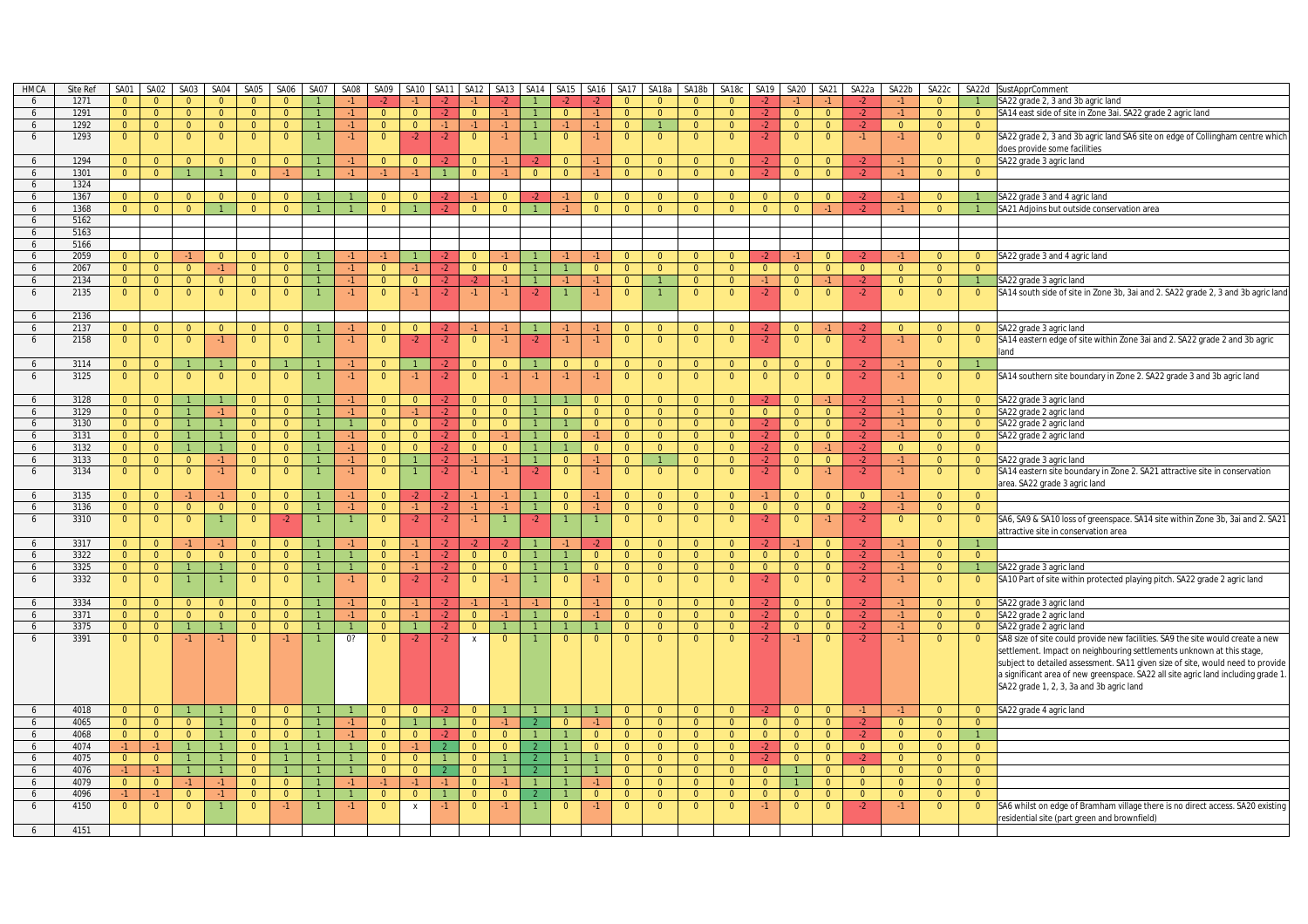| <b>HMCA</b>    | Site Ref | SA01                             | SA02                             | SA03                             | SA04                 | SA05                             | SA06                   | SA07           | SA08           | SA09                             | SA10                         | SA <sub>11</sub> | SA12           |                        | SA13 SA14      | SA15                   | SA <sub>16</sub> | SA17                    | SA18a                          | SA18b                          | SA18c                            | SA <sub>19</sub>       | SA20                             | <b>SA21</b>                      | SA22a          | SA22b          | SA22c                            |                | SA22d SustApprComment                                                         |
|----------------|----------|----------------------------------|----------------------------------|----------------------------------|----------------------|----------------------------------|------------------------|----------------|----------------|----------------------------------|------------------------------|------------------|----------------|------------------------|----------------|------------------------|------------------|-------------------------|--------------------------------|--------------------------------|----------------------------------|------------------------|----------------------------------|----------------------------------|----------------|----------------|----------------------------------|----------------|-------------------------------------------------------------------------------|
| 6              | 4152     | $-1$                             |                                  | $\overline{0}$                   |                      | $\Omega$                         | $\Omega$               |                |                | $\Omega$                         | $\pmb{\chi}$                 |                  | $\Omega$       |                        |                |                        | $\cdot$ 1        | $\overline{0}$          | $\Omega$                       | $\Omega$                       | $\Omega$                         | $-1$                   | $\Omega$                         | $\Omega$                         |                | $\overline{0}$ | $\Omega$                         | $\Omega$       |                                                                               |
| 6              | 4154     | $\overline{0}$                   | $\overline{0}$                   | $\Omega$                         | $-1$                 | $\Omega$                         | $-1$                   |                |                | $\overline{0}$                   | $\mathsf{x}$                 | $-2$             | $-1$           | $-2$                   |                | $\Omega$               | $-2$             | $\Omega$                | $\Omega$                       | $\Omega$                       | $\Omega$                         | $-2$                   | $\overline{0}$                   | $\overline{0}$                   | $-1$           | $-1$           | $\overline{0}$                   | $\overline{0}$ |                                                                               |
| 6              | 4155     | $\overline{0}$                   | $\overline{0}$                   | $\overline{0}$                   | $-1$                 | $\overline{0}$                   | $\mathbf{0}$           |                |                | $\Omega$                         | $\mathsf{x}$                 | $-2$             | $\overline{0}$ | $-2$                   |                | $\overline{0}$         | -2.              | $\overline{0}$          | $\overline{0}$                 | $\overline{0}$                 | $\Omega$                         | $-2$                   | $\Omega$                         | $\Omega$                         | $-2$           |                | $\mathbf{0}$                     | $\overline{0}$ |                                                                               |
| 6              | 4162     |                                  |                                  |                                  |                      |                                  |                        |                |                |                                  |                              |                  |                |                        |                |                        |                  |                         |                                |                                |                                  |                        |                                  |                                  |                |                |                                  |                |                                                                               |
| 6              | 4163     |                                  |                                  |                                  |                      |                                  |                        |                |                |                                  |                              |                  |                |                        |                |                        |                  |                         |                                |                                |                                  |                        |                                  |                                  |                |                |                                  |                |                                                                               |
| 6              | 4165     |                                  |                                  |                                  |                      |                                  |                        |                |                |                                  |                              |                  |                |                        |                |                        |                  |                         |                                |                                |                                  |                        |                                  |                                  |                |                |                                  |                |                                                                               |
| 6              | 4166     | $\overline{0}$                   | $\overline{\mathbf{0}}$          | $-1$                             | $-1$                 | $\mathbf{0}$                     | -1 -                   |                |                | $\overline{0}$                   | $\mathsf{X}$                 |                  | $\Omega$       |                        |                | $\overline{0}$         | -2.              | $\overline{0}$          | $\mathbf{0}$                   | $\Omega$                       | $\Omega$                         |                        | $\overline{0}$                   | $\overline{0}$                   | $-1$           |                | $\overline{0}$                   | $\Omega$       |                                                                               |
|                |          |                                  |                                  |                                  |                      |                                  |                        |                |                |                                  |                              |                  |                |                        |                |                        |                  |                         |                                |                                |                                  | $\Omega$               |                                  |                                  |                |                |                                  |                |                                                                               |
| 6              | 4167     | $\mathbf{0}$                     | $\overline{0}$                   | $-1$                             | $-1$                 | $\overline{0}$                   | $-1$                   |                | -1.            | $\overline{0}$                   | $\mathsf{X}$                 | $-2$             | $\overline{0}$ | $-2$                   |                | $-1$                   | $-2$             | $\overline{0}$          | - 0                            | $\Omega$                       | $\overline{0}$                   |                        | $\mathbf{0}$                     | $\overline{0}$                   | $-2$           | -1             | $\overline{0}$                   | $\overline{0}$ | SA9 & SA20 site does not relate to any settlement therefore the impact is     |
|                |          |                                  |                                  |                                  |                      |                                  |                        |                |                |                                  |                              |                  |                |                        |                |                        |                  |                         |                                |                                |                                  |                        |                                  |                                  |                |                |                                  |                | uncertain.                                                                    |
| 6              | 4170     | $\Omega$                         | $\overline{0}$                   | $\Omega$                         |                      | $\overline{0}$                   |                        |                |                | $\Omega$                         | $\mathsf{x}$                 |                  |                | $-2$                   |                |                        | -2               |                         | $\overline{0}$                 | $\Omega$                       | $\overline{0}$                   | $\Omega$               | $\overline{0}$                   | $\overline{0}$                   | $-2$           |                | $\overline{0}$                   | $\overline{0}$ |                                                                               |
| 6              | 4170     | $\overline{0}$<br>$\overline{0}$ | $\overline{0}$<br>$\overline{0}$ | $\overline{0}$<br>$\overline{1}$ | $-1$<br>$\mathbf{1}$ | $\overline{0}$<br>$\overline{0}$ | $-1$<br>$\overline{1}$ | $\mathbf{1}$   |                | $\overline{0}$<br>$\overline{0}$ | $\mathsf{X}$<br>$\mathsf{x}$ | $-2$<br>$\cdot$  | $-1$<br>$-2$   | $-2$<br>$\overline{0}$ | $-1$           | $-1$<br>$\overline{0}$ | -2               | -1                      | $\mathbf{0}$<br>$\overline{0}$ | $\mathbf{0}$<br>$\overline{0}$ | $\overline{0}$<br>$\overline{0}$ | $\overline{0}$<br>$-1$ | $\overline{0}$<br>$\overline{0}$ | $\overline{0}$<br>$\overline{0}$ | $-2$<br>$-2$   | -1<br>$-1$     | $\overline{0}$<br>$\overline{0}$ | $\overline{0}$ |                                                                               |
| 6              | 4176     |                                  |                                  |                                  |                      |                                  |                        |                |                |                                  |                              |                  |                |                        |                |                        | $\overline{0}$   | $\overline{0}$          |                                |                                |                                  |                        |                                  |                                  |                |                |                                  | $\overline{0}$ | SA21 Boston Spa conservation area                                             |
| 6              | 4201     |                                  |                                  |                                  |                      |                                  |                        |                |                |                                  |                              |                  |                |                        |                |                        |                  |                         |                                |                                |                                  |                        |                                  |                                  |                |                |                                  |                |                                                                               |
| 6              | 4218     |                                  |                                  |                                  |                      |                                  |                        |                |                |                                  |                              |                  |                |                        |                |                        |                  |                         |                                |                                |                                  |                        |                                  |                                  | $-2$           |                |                                  |                |                                                                               |
| 6              | 4221     |                                  |                                  | $\overline{0}$                   |                      |                                  |                        |                |                |                                  | x                            |                  |                |                        |                | $\Omega$               |                  | $\Omega$                |                                |                                |                                  |                        |                                  | - 0                              |                | $\Omega$       |                                  | $\mathbf{1}$   |                                                                               |
| 6              | 4229     | $\overline{0}$                   | $\overline{0}$                   | $\overline{0}$                   | $\mathbf{1}$         | $\overline{0}$                   | $-1$                   |                |                | $\overline{0}$                   | $\mathsf{x}$                 | $-2$             | $\overline{0}$ | $-1$                   | $\overline{1}$ | $\overline{0}$         | $-1$             | $\overline{0}$          | $\overline{0}$                 | $\overline{0}$                 | $\overline{0}$                   | $\overline{0}$         | $\overline{0}$                   | $\overline{0}$                   | $-2$           | $-1$           | $\overline{0}$                   | $\mathbf{1}$   |                                                                               |
| 6              | 4234     | $\overline{0}$                   | $\overline{0}$                   | $\overline{1}$                   |                      | $\overline{0}$                   | $\overline{0}$         |                |                | $\overline{0}$                   | $\boldsymbol{\mathsf{x}}$    | $-2$             | $\overline{0}$ | $-1$                   |                |                        | $-1$             | $\overline{0}$          | $\overline{0}$                 | $\overline{0}$                 | $\overline{0}$                   | $-2$                   | $\overline{0}$                   | $\Omega$                         | $-2$           | $\overline{0}$ | $\mathbf{0}$                     | $\overline{0}$ |                                                                               |
| 6              | 5001     |                                  |                                  |                                  |                      |                                  |                        |                |                |                                  |                              |                  |                |                        |                |                        |                  |                         |                                |                                |                                  |                        |                                  |                                  |                |                |                                  |                |                                                                               |
| 6              | 5022     |                                  |                                  |                                  |                      |                                  |                        |                |                |                                  |                              |                  |                |                        |                |                        |                  |                         |                                |                                |                                  |                        |                                  |                                  |                |                |                                  |                |                                                                               |
| 6              | 5134     |                                  |                                  |                                  |                      |                                  |                        |                |                |                                  |                              |                  |                |                        |                |                        |                  |                         |                                |                                |                                  |                        |                                  |                                  |                |                |                                  |                |                                                                               |
| 6              | 5142     | $\mathbf{0}$                     | $\overline{0}$                   | $\mathsf{x}$                     | X                    | $\overline{0}$                   | $\mathsf{X}$           |                |                | $\overline{0}$                   | $\mathsf{x}$                 |                  |                | $-2$                   |                | $\overline{0}$         | -2               | $\overline{0}$          | $\overline{0}$                 | $\overline{0}$                 | $\Omega$                         | $-2$                   | $\mathbf{0}$                     | $\mathsf{x}$                     | $-2$           | $-1$           | $\overline{0}$                   | $\overline{1}$ |                                                                               |
| 6              | 5154     | $\mathbf{x}$                     | $\mathbf{x}$                     | $\mathsf{X}$                     | x                    | $\overline{0}$                   | $\mathsf{x}$           |                | $\overline{0}$ | $\mathsf{x}$                     | $\mathbf{x}$                 | $\mathbf{x}$     | $\overline{0}$ | $\mathsf{x}$           | $\mathsf{X}$   | $\mathsf{X}$           | $\mathbf{x}$     | $\overline{0}$          | $\overline{0}$                 | $\overline{0}$                 | $\overline{0}$                   | $-2$                   | $\mathsf{x}$                     | $\mathbf{x}$                     | $-2$           | $-1$           | $\mathbf{x}$                     | $\overline{0}$ |                                                                               |
| 6              | 5158     | $\overline{0}$                   | $\overline{0}$                   | $\mathbf{x}$                     | x                    | $\overline{0}$                   | $\mathsf{X}$           | $\overline{1}$ | $\overline{0}$ | $\overline{0}$                   | $\mathsf{X}$                 | $-1$             |                | $\mathsf{x}$           | $\cdot$        | $\mathbf{x}$           | $\mathsf{X}$     | $\overline{0}$          | $\overline{0}$                 | $\overline{0}$                 | $\overline{0}$                   | $-2$                   | $\overline{0}$                   | $\mathsf{x}$                     | $-2$           | $-1$           | $\overline{0}$                   | $\overline{0}$ |                                                                               |
| $\overline{7}$ | 313      | $-1$                             | $-1$                             | $\overline{1}$                   |                      | $\overline{0}$                   |                        |                |                | $\overline{0}$                   | $\overline{2}$               |                  | $\overline{0}$ | $\overline{2}$         | $\overline{2}$ | $\overline{2}$         | $\overline{2}$   | $\overline{0}$          |                                | $\mathbf{0}$                   | $\overline{0}$                   | $\overline{0}$         |                                  |                                  | $\overline{0}$ | $\mathbf{0}$   | $\overline{0}$                   | $\overline{0}$ | SA21 unattractive brownfield site would improve the character of the          |
|                |          |                                  |                                  |                                  |                      |                                  |                        |                |                |                                  |                              |                  |                |                        |                |                        |                  |                         |                                |                                |                                  |                        |                                  |                                  |                |                |                                  |                | conservation area                                                             |
| $\overline{7}$ | 320      | $-1$                             | $-1$                             | $\overline{1}$                   |                      | $\overline{0}$                   |                        |                |                | $\overline{0}$                   | $\overline{2}$               |                  | $-1$           | $\overline{2}$         | $-1$           | $\overline{1}$         |                  | $\overline{\mathbf{0}}$ |                                | $\overline{0}$                 | $\overline{0}$                   | $-2$                   |                                  |                                  | $\overline{0}$ | $\overline{0}$ | $\overline{0}$                   | $\overline{0}$ | SA14 part opf site in flood zone 2. SA21 unattractive brownfield site would   |
|                |          |                                  |                                  |                                  |                      |                                  |                        |                |                |                                  |                              |                  |                |                        |                |                        |                  |                         |                                |                                |                                  |                        |                                  |                                  |                |                |                                  |                | improve the character of the conservation area.                               |
|                | 1002     | $\mathbf{0}$                     | $\overline{0}$                   | $\overline{0}$                   | $\mathbf{0}$         | $\overline{0}$                   | $\mathbf{0}$           |                | $\mathbf{0}$   | $\mathbf{0}$                     | $\overline{0}$               | -1               |                | $\mathbf{0}$           |                |                        | $\mathbf{0}$     | $\overline{0}$          | $\mathbf{0}$                   | $\mathbf{0}$                   | $\Omega$                         |                        | $\mathbf{0}$                     | $\overline{0}$                   | $-2$           | $\mathbf{0}$   | $\mathbf{0}$                     | $\overline{0}$ |                                                                               |
| $\overline{7}$ | 1080     | $\overline{0}$                   | $\overline{0}$                   | $\overline{0}$                   | $\Omega$             | $\overline{0}$                   | $\Omega$               | $\mathbf{1}$   | $-1$           | $\overline{0}$                   | $-1$                         | $-2$             | $-1$           | $-1$                   |                | $\overline{0}$         | $-1$             | $\overline{0}$          |                                | $\overline{0}$                 | $\Omega$                         | $\overline{0}$         | $\overline{0}$                   | $\overline{0}$                   | $-2$           | $\overline{0}$ | $\overline{0}$                   | $\Omega$       |                                                                               |
| $\overline{7}$ | 1095A    | $\overline{0}$                   | $\overline{0}$                   | $\overline{0}$                   | $-1$                 | $\overline{0}$                   | $\overline{0}$         |                |                | $\overline{0}$                   | $\Omega$                     |                  |                |                        |                |                        | $-2$             | $\overline{0}$          | $\Omega$                       | $\Omega$                       | $\Omega$                         | $-2$                   | $\overline{0}$                   | $\Omega$                         | $-2$           | $\Omega$       | $\Omega$                         |                |                                                                               |
| $\overline{7}$ | 1095B    | $\overline{0}$                   | $\overline{0}$                   | $\overline{0}$                   | $-1$                 | $\overline{0}$                   | $\overline{0}$         |                | $-1$           | $\overline{0}$                   | $\overline{0}$               | $-2$             | $-2$           | $-2$                   |                | $-1$                   | $-2$             | $\overline{0}$          | $\overline{0}$                 | $\overline{0}$                 | $\overline{0}$                   | $\overline{0}$         | $\overline{0}$                   | $\mathbf{0}$                     | $-2$           | $\overline{0}$ | $\overline{0}$                   | $\overline{0}$ |                                                                               |
|                | 1095C    | $\overline{0}$                   | $\overline{0}$                   | $\mathbf{1}$                     | $\mathbf{1}$         | $\overline{0}$                   | $\overline{0}$         |                |                | $\Omega$                         | $\overline{1}$               |                  | X              |                        |                | $-2$                   | $\cdot$          | $\overline{0}$          | $\overline{0}$                 | $\overline{0}$                 | $\Omega$                         | -2                     | $\Omega$                         | $\overline{0}$                   | $-2$           | $\overline{0}$ | $\overline{0}$                   | $\Omega$       |                                                                               |
| $\overline{7}$ | 1095D    | $\overline{0}$                   | $\overline{0}$                   | $\overline{0}$                   | $\overline{0}$       | $\overline{0}$                   | $\overline{0}$         |                |                | $\overline{0}$                   | $\overline{1}$               | $\overline{1}$   | $\mathsf{x}$   | $-2$                   | -2             | $-2$                   | $-2$             | $\overline{0}$          |                                | $\overline{0}$                 | $\overline{0}$                   | $\overline{0}$         | $\overline{0}$                   | $\overline{0}$                   | $-2$           | $\overline{0}$ | $\overline{0}$                   | $\overline{0}$ |                                                                               |
| $\overline{7}$ | 1101     | $\overline{0}$                   | $\overline{0}$                   | $\overline{0}$                   | $\overline{0}$       | $\overline{0}$                   | $\overline{0}$         |                | $-1$           | $\overline{0}$                   | $\mathbf{1}$                 | $-2$             | $\overline{0}$ | $-1$                   |                | $\overline{0}$         | $-1$             | $\overline{0}$          | $\overline{0}$                 | $\overline{0}$                 | $\overline{0}$                   | $-2$                   | $\overline{0}$                   | $\overline{0}$                   | $\overline{0}$ | $\overline{0}$ | $\overline{0}$                   | $\overline{0}$ |                                                                               |
| $\overline{7}$ | 1179     | $\overline{0}$                   | $\overline{0}$                   | $\overline{0}$                   | $\overline{0}$       | $\overline{0}$                   | $\overline{0}$         | $\mathbf{1}$   | $\overline{1}$ | $\overline{0}$                   | $\mathbf{1}$                 | $-2$             | $\overline{0}$ | $-1$                   | $\overline{1}$ | $-1$                   | $-1$             | $\overline{0}$          | $\overline{0}$                 | $\overline{0}$                 | $\overline{0}$                   | $-2$                   | $\overline{0}$                   | $\overline{0}$                   | $-1$           | $\overline{0}$ | $\overline{0}$                   | $\overline{0}$ |                                                                               |
| $\overline{7}$ | 1181A    | $\overline{0}$                   | $\overline{0}$                   | $\overline{0}$                   | $\overline{0}$       | $\overline{0}$                   | $\Omega$               |                | $-1$           | $\overline{0}$                   | $\overline{0}$               | $-2$             | $\overline{0}$ | $-1$                   | $\mathbf{1}$   | $\Omega$               | $-1$             | $\Omega$                | $\overline{0}$                 | $\Omega$                       | $\Omega$                         | $-2$                   | $\overline{0}$                   | $\overline{0}$                   | $-1$           | $\overline{0}$ | $\overline{0}$                   | $\Omega$       |                                                                               |
| $\overline{7}$ | 1181B    | $\overline{0}$                   | $\overline{0}$                   | $\overline{0}$                   | $\overline{0}$       | $\overline{0}$                   | $\overline{0}$         |                | -1             | $\overline{0}$                   | $\overline{0}$               | $-2$             | $\overline{0}$ | $-1$                   |                | $\overline{0}$         | $-1$             | $\overline{0}$          | $\overline{0}$                 | $\overline{0}$                 | $\overline{0}$                   | $-2$                   | $\overline{0}$                   | $\Omega$                         | $-1$           | $\overline{0}$ | $\overline{0}$                   | $\overline{0}$ |                                                                               |
| $\overline{7}$ | 1196     | $\overline{0}$                   | $\overline{0}$                   | $\overline{0}$                   | $\overline{0}$       | $\overline{0}$                   | $\overline{0}$         |                |                | $\overline{0}$                   | $\overline{1}$               | $-2$             |                | $-1$                   | $-2$           | $\overline{0}$         | $-1$             | $\overline{0}$          | $\overline{0}$                 | $\overline{0}$                 | $\overline{0}$                   | $\overline{0}$         | $\overline{0}$                   | $\overline{0}$                   | $-2$           | $\overline{0}$ | $\overline{0}$                   | $\mathbf{1}$   | SA14 part of site in flood zone 2.                                            |
| $\overline{7}$ | 1197     | $\mathbf{0}$                     | $\overline{0}$                   | $\overline{0}$                   | $\mathbf{0}$         | $\overline{0}$                   | $-2$                   |                |                | -11                              | -2                           | -1               | $\mathbf{0}$   | $\overline{0}$         | -1             |                        | $\mathbf{0}$     | $\overline{0}$          | - 0                            | $\Omega$                       | $\overline{0}$                   | $\mathbf{0}$           |                                  | 0                                | $\mathbf{0}$   | $\mathbf{0}$   | $\overline{0}$                   | $\overline{0}$ | SA6 & SA9 loss of leisure facility (rugby ground). SA11 Loss of existing      |
|                |          |                                  |                                  |                                  |                      |                                  |                        |                |                |                                  |                              |                  |                |                        |                |                        |                  |                         |                                |                                |                                  |                        |                                  |                                  |                |                |                                  |                | community facilities (rugby ground and allotment). SA14 part of site in flood |
|                |          |                                  |                                  |                                  |                      |                                  |                        |                |                |                                  |                              |                  |                |                        |                |                        |                  |                         |                                |                                |                                  |                        |                                  |                                  |                |                |                                  |                | zone 2 and 3ai. SA10 Loss of allotments and playing pitch.                    |
|                |          |                                  |                                  |                                  |                      |                                  |                        |                |                |                                  |                              |                  |                |                        |                |                        |                  |                         |                                |                                |                                  |                        |                                  |                                  |                |                |                                  |                |                                                                               |
| $\overline{7}$ | 1204     | $\overline{0}$                   | $\overline{0}$                   | $\overline{0}$                   | $\overline{0}$       | $\overline{0}$                   | $\overline{0}$         | $\overline{1}$ | $-1$           | $-1$                             | $\overline{0}$               | $-2$             | $\overline{0}$ | $-2$                   | $\overline{1}$ | $-1$                   | $-2$             | $\overline{0}$          | $\overline{0}$                 | $\overline{0}$                 | $\overline{0}$                   | $-2$                   | $-1$                             | $-1$                             | $-1$           | $\overline{0}$ | $\overline{0}$                   | $\overline{0}$ |                                                                               |
| $\overline{7}$ | 1317     | $\overline{0}$                   | $\overline{0}$                   | $\overline{0}$                   | $\mathbf{1}$         | $\overline{0}$                   | $\overline{0}$         |                |                | $\overline{0}$                   | $\overline{1}$               | $-1$             | $-2$           | $-1$                   | $-2$           | $\overline{0}$         | $-1$             | $\overline{0}$          |                                | $\overline{0}$                 | $\overline{0}$                   | $\overline{0}$         | $\overline{0}$                   | $\overline{0}$                   | $\overline{0}$ | $\overline{0}$ | $\overline{0}$                   | $\overline{0}$ |                                                                               |
| $\overline{7}$ | 1369     | $\overline{0}$                   | $\overline{0}$                   | $\overline{0}$                   | $-1$                 | $\overline{0}$                   | $\overline{0}$         |                |                | $-1$                             | $\overline{0}$               | -2               | $\overline{0}$ |                        |                | $-1$                   |                  | $\overline{0}$          | $\mathbf{0}$                   | $\overline{0}$                 | $\overline{0}$                   | $\overline{0}$         | $-1$                             | $\overline{0}$                   | $-2$           | $\overline{0}$ | $\overline{0}$                   | $\overline{0}$ |                                                                               |
| $\overline{7}$ | 2035     | $-1$                             | $-1$                             | $\overline{1}$                   | 1 <sup>1</sup>       | $\Omega$                         | $\mathbf{1}$           |                |                | $\overline{0}$                   | $\overline{0}$               | $\overline{1}$   | $\Omega$       |                        |                | $\mathcal{L}$          | $\mathcal{D}$    | $\Omega$                | $\Omega$                       | $\Omega$                       | $\Omega$                         | $\Omega$               |                                  | $\overline{1}$                   | $-1$           | $\overline{0}$ | $\Omega$                         | $\Omega$       |                                                                               |
| $\overline{7}$ | 2051A    | $\overline{0}$                   | $\overline{0}$                   | $-1$                             | $-1$                 | $\overline{0}$                   | $\overline{0}$         |                | $\Omega$       | $-2$                             | $\Omega$                     | -2               | $-2$           |                        |                |                        |                  | $\overline{0}$          | $\overline{0}$                 | $\Omega$                       | $\Omega$                         | $-2$                   |                                  | $\overline{0}$                   | $\mathbf{0}$   | $\mathbf{0}$   | $\mathbf{0}$                     | $\overline{0}$ | SA3 & 4 mostly outside accessible zone for education and health.              |
| $\overline{7}$ | 2051A    | $\overline{0}$                   | $\overline{0}$                   | $-1$                             | $-1$                 | $\overline{0}$                   | $\overline{0}$         |                | $\overline{0}$ | $-2$                             | $\overline{0}$               | $-2$             | $-2$           | -1                     |                | $-1$                   | $-1$             | $\overline{0}$          | $\overline{0}$                 | $\overline{0}$                 | $\overline{0}$                   | $-2$                   | $-1$                             | $\mathbf{0}$                     | $\overline{0}$ | $\overline{0}$ | $\overline{0}$                   | $\overline{0}$ | SA3 & 4 mostly outside accessible zone for education and health.              |
|                | 2051A    | $\overline{0}$                   | $\overline{0}$                   | $-1$                             | $\overline{0}$       | $\overline{0}$                   | $-1$                   |                |                |                                  | $-1$                         |                  |                |                        |                |                        |                  | $\overline{0}$          | $\overline{0}$                 | $\overline{0}$                 | $\Omega$                         | $-2$                   |                                  | $\overline{0}$                   | $-2$           |                | $\overline{0}$                   | $\overline{0}$ |                                                                               |
| $\overline{7}$ | 2051A    | $\overline{0}$                   | $\overline{0}$                   | $-1$                             | $\overline{0}$       | $\overline{0}$                   | $-1$                   |                |                | $-2$                             | $-1$                         | $-2$             | $-2$           |                        | $-2$           | $-1$                   | $-1$             | $\overline{0}$          | $\overline{0}$                 | $\overline{0}$                 | $\overline{0}$                   | $-2$                   | $-1$                             | $\overline{0}$                   | $-2$           | $-1$           | $\overline{0}$                   | $\overline{0}$ |                                                                               |
| $\overline{7}$ | 2051B    | $\overline{0}$                   | $\overline{0}$                   | $\overline{0}$                   | $\mathbf{1}$         | $\overline{0}$                   | $-1$                   |                | $-1$           | $-2$                             | $\overline{1}$               | $-2$             | $-2$           | $-1$                   |                | $-1$                   | $-1$             | $\overline{0}$          | $\overline{0}$                 | $\overline{0}$                 | $\overline{0}$                   | $-2$                   | $-1$                             | $\overline{0}$                   | $-2$           | $\overline{0}$ | $\overline{0}$                   | $\overline{0}$ |                                                                               |
| $\overline{7}$ | 2051B    | $\overline{0}$                   | $\overline{0}$                   | $\overline{0}$                   | $\mathbf{1}$         | $\overline{0}$                   | $-1$                   |                |                | $-2$                             | $\mathbf{1}$                 | $-2$             | $\cdot$        | $-1$                   | $\overline{1}$ | $-1$                   | $-1$             | $\overline{0}$          | $\overline{0}$                 | $\overline{0}$                 | $\overline{0}$                   | $-2$                   | $-1$                             | $\overline{0}$                   | $-2$           | $\mathbf{0}$   | $\overline{0}$                   | $\overline{0}$ |                                                                               |
| $\overline{7}$ | 2051B    | $\overline{0}$                   | $\overline{0}$                   | $-1$                             | $-1$                 | $\Omega$                         | $\Omega$               | 1              | $\Omega$       | $-2$                             | $\mathbf{1}$                 | $-2$             | $-2$           | $-1$                   |                | $-1$                   | $-1$             | $\Omega$                | $\Omega$                       | $\Omega$                       | $\Omega$                         | $-2$                   | $-1$                             | $\overline{0}$                   | $\overline{0}$ | $\overline{0}$ | $\overline{0}$                   | $\overline{0}$ | SA3 & 4 mostly outside accessible zone for education and health.              |
| $\overline{7}$ | 2051B    | $\overline{0}$                   | $\overline{0}$                   | $-1$                             | $-1$                 | $\overline{0}$                   | $\overline{0}$         |                | $\overline{0}$ | $-2$                             |                              | $-2$             | $-2$           |                        |                | -1                     | $-1$             | $\overline{0}$          | $\overline{0}$                 | $\overline{0}$                 | $\overline{0}$                   | $-2$                   | $-1$                             | $\overline{0}$                   | $\overline{0}$ | $\overline{0}$ | $\overline{0}$                   | $\overline{0}$ | SA3 & 4 mostly outside accessible zone for education and health               |
| $\overline{7}$ | 2054     | $\overline{0}$                   | $\overline{0}$                   | $-1$                             | $-1$                 | $\overline{0}$                   | $\overline{0}$         |                | $-1$           | $\overline{0}$                   | $-1$                         | $-2$             |                | $\overline{0}$         | $\overline{1}$ | $-1$                   | $\overline{0}$   | $\overline{0}$          | $\overline{0}$                 | $\mathbf{0}$                   | $\overline{0}$                   | $-2$                   | $\overline{0}$                   | $\overline{0}$                   | $-2$           | $-1$           | $\overline{0}$                   | $\overline{0}$ |                                                                               |
|                | 2130     | $\mathbf{0}$                     | $\overline{0}$                   | $\bullet$                        | -1.                  | $\overline{0}$                   | $\mathbf{0}$           |                | 0?             | $\mathbf{0}$                     |                              | $-2$             | $\overline{0}$ | $\Omega$               |                | $\overline{0}$         | $\mathbf{0}$     | $\overline{0}$          |                                | $\Omega$                       | $\overline{0}$                   | $-2$                   | $\mathbf{0}$                     | $\overline{0}$                   | $-2$           | $\mathbf{0}$   | $\overline{0}$                   | $\overline{0}$ | SA21 relationship to Listed building and Conservation Area dependent on       |
|                |          |                                  |                                  |                                  |                      |                                  |                        |                |                |                                  |                              |                  |                |                        |                |                        |                  |                         |                                |                                |                                  |                        |                                  |                                  |                |                |                                  |                | detailed design                                                               |
| $\overline{7}$ | 3002     | $\overline{0}$                   | $\overline{0}$                   | $-1$                             | $-1$                 | $\overline{0}$                   | $\mathbf{0}$           |                |                | $\overline{0}$                   | $\overline{0}$               |                  |                |                        |                | $-1$                   | -2               | $\overline{0}$          | $\mathbf{0}$                   | $\Omega$                       | $\Omega$                         | $-2$                   | $\overline{0}$                   | $\overline{0}$                   | $-2$           | $\overline{0}$ | $\overline{0}$                   | $\overline{0}$ |                                                                               |
|                | 3025     | $\mathbf{0}$                     | $\overline{0}$                   | $-1$                             | $-1$                 | $\overline{0}$                   | $\overline{0}$         |                |                | $\mathbf{0}$                     |                              |                  |                |                        |                | $\overline{0}$         |                  | $\overline{0}$          |                                | $\Omega$                       | $\mathbf{0}$                     | $-2$                   | $\overline{0}$                   | $\overline{0}$                   | $-1$           | $\mathbf{0}$   | $\bullet$                        | $\overline{0}$ |                                                                               |
|                | 3367A    | $\overline{0}$                   | $\overline{0}$                   | $\overline{1}$                   | $\mathbf{1}$         | $\overline{0}$                   | $\overline{0}$         | $\overline{1}$ | $\overline{1}$ | $\overline{0}$                   | $\overline{0}$               | $-2$             | $-1$           | $\overline{0}$         |                | $\overline{1}$         | $\overline{0}$   | $\overline{0}$          |                                | $\overline{0}$                 | $\overline{0}$                   | $\overline{0}$         | $\overline{0}$                   | $\overline{0}$                   | $-2$           | $\overline{0}$ | $\overline{0}$                   | $\overline{0}$ |                                                                               |
| $\overline{7}$ | 3367B    | $\overline{0}$                   | $\overline{0}$                   | $-1$                             | $-1$                 | $\overline{0}$                   | $\overline{0}$         |                |                | $\overline{0}$                   | $\overline{0}$               | $-2$             | $-2$           | $-2$                   |                | $-2$                   | $-2$             | $\overline{0}$          | $\overline{0}$                 | $\Omega$                       | $\overline{0}$                   | $-2$                   | $\overline{0}$                   | $\overline{0}$                   | $-2$           | $\overline{0}$ | $\overline{0}$                   | $\overline{0}$ |                                                                               |
|                | 3400     | $\overline{0}$                   | $\overline{0}$                   | $\Omega$                         |                      | $\Omega$                         | $\Omega$               |                |                | $\Omega$                         | $\Omega$                     |                  |                |                        |                | $\Omega$               |                  | $\Omega$                | $\Omega$                       |                                |                                  |                        |                                  | $\overline{0}$                   |                | $\Omega$       | $\Omega$                         | $\overline{0}$ |                                                                               |
|                |          |                                  |                                  |                                  |                      |                                  |                        |                |                |                                  |                              |                  |                |                        |                |                        |                  |                         |                                |                                |                                  |                        |                                  |                                  |                |                |                                  |                |                                                                               |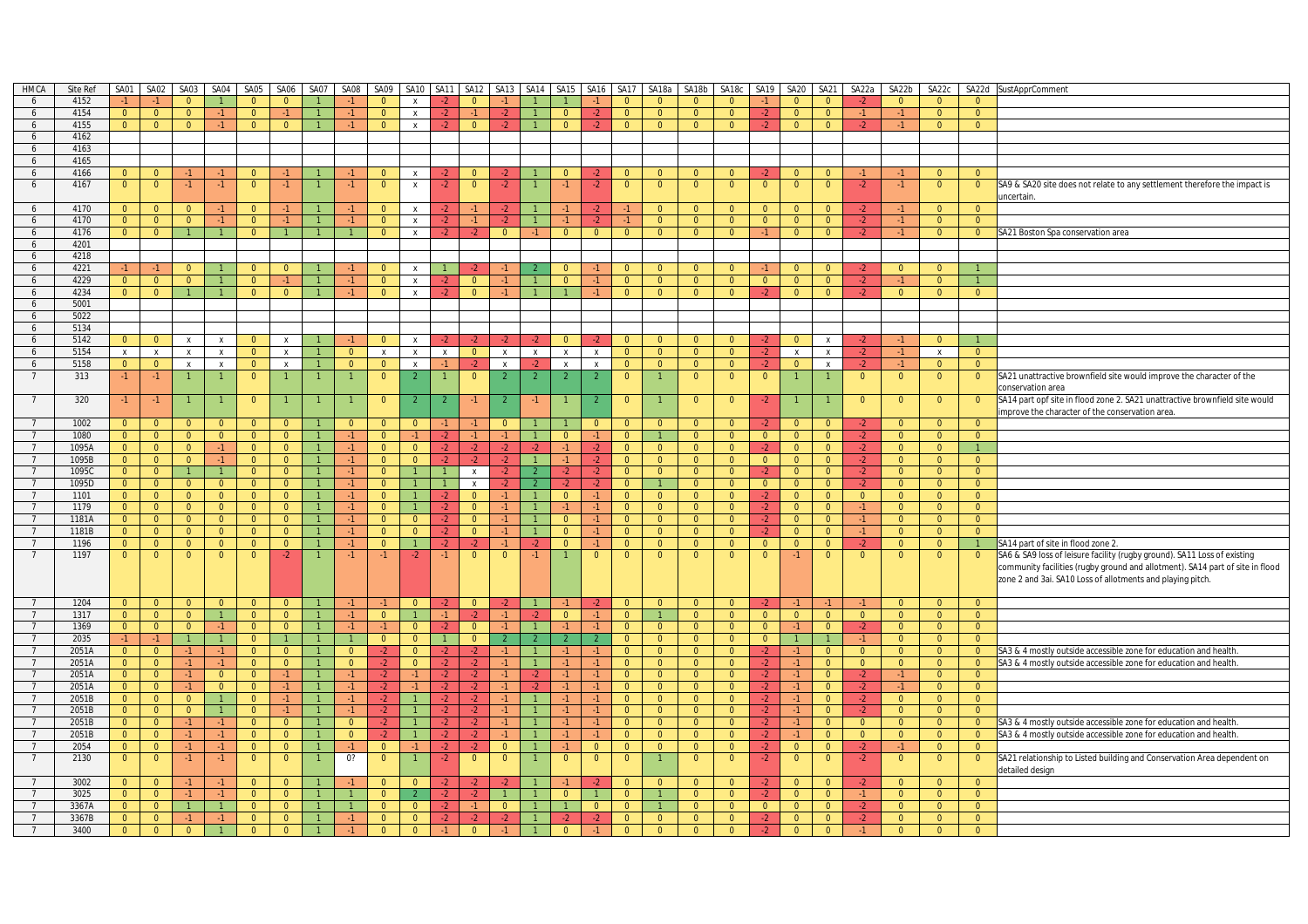| <b>HMCA</b>     | Site Ref | SA01           | SA02           | SA03           | SA04           | SA05           | SA06           | SA07           | SA08           | SA09           | SA10 SA11                 |                | SA12           |                           | SA13 SA14      | SA <sub>15</sub> |                | SA16 SA17      | SA18a          | SA18b          | SA18c          | SA <sub>19</sub> | SA <sub>20</sub> | SA21           | SA22a          | SA22b          | SA22c          |                | SA22d SustApprComment                                                |
|-----------------|----------|----------------|----------------|----------------|----------------|----------------|----------------|----------------|----------------|----------------|---------------------------|----------------|----------------|---------------------------|----------------|------------------|----------------|----------------|----------------|----------------|----------------|------------------|------------------|----------------|----------------|----------------|----------------|----------------|----------------------------------------------------------------------|
|                 | 3434     | $\Omega$       | $\Omega$       |                | $\overline{0}$ | $\Omega$       | $\Omega$       |                |                |                |                           |                | $\Omega$       |                           |                | $\Omega$         |                | $\overline{0}$ | $\overline{0}$ | $\Omega$       | $\Omega$       |                  | $-1$             | $\Omega$       |                | $\Omega$       | $\Omega$       | $\Omega$       | SA9 & SA20 out of scale and character of the settlement              |
| $\overline{7}$  | 4153     | $\overline{0}$ | $\overline{0}$ | $-1$           | $\bullet$      | $\overline{0}$ | $-1$           |                | $-1$           | $\overline{0}$ | $\mathsf{x}$              | $-2$           | $-2$           | $-2$                      |                | $\overline{0}$   | $-2$           | $\overline{0}$ | $\overline{0}$ | $\overline{0}$ | $\overline{0}$ | $-2$             | $-1$             | $\overline{0}$ | $-2$           | $\overline{0}$ | $\overline{0}$ | $\overline{0}$ |                                                                      |
| 7               | 4159     | $\overline{0}$ | $\overline{0}$ | $\overline{0}$ | $-1$           | $\overline{0}$ | $\overline{0}$ | $\overline{1}$ | $-1$           | $\overline{0}$ | $\mathbf{x}$              | $-2$           | $-2$           | $-2$                      | $\overline{1}$ | $\overline{0}$   | $-2$           | $\overline{0}$ | $\overline{0}$ | $\overline{0}$ | $\overline{0}$ | $-2$             | $\overline{0}$   | $\overline{0}$ | $-2$           | $\overline{0}$ | $\overline{0}$ | $\overline{0}$ |                                                                      |
| $\overline{7}$  | 4160     | $\overline{0}$ | $\overline{0}$ | $\overline{0}$ | $\overline{0}$ | $\overline{0}$ | $-1$           |                | $-1$           | $\overline{0}$ | $\mathsf{x}$              | $-2$           | $-2$           | $-1$                      | $-2$           | $\overline{0}$   | $-1$           | $\overline{0}$ | $\overline{0}$ | $\overline{0}$ | $\overline{0}$ | $-2$             | $-1$             | $\overline{0}$ | $-2$           | $\overline{0}$ | $\overline{0}$ | $\overline{0}$ | SA21 next to Adel Mill conservation area?/LB so impacts on character |
|                 |          |                |                |                |                |                |                |                |                |                |                           |                |                |                           |                |                  |                |                |                |                |                |                  |                  |                |                |                |                |                |                                                                      |
|                 |          |                |                |                |                |                |                |                |                |                |                           |                |                |                           |                |                  |                |                |                |                |                |                  |                  |                |                |                |                |                |                                                                      |
| $\overline{7}$  | 4161     | $\overline{0}$ | $\overline{0}$ | $\overline{0}$ | $\overline{0}$ | $\overline{0}$ | $\overline{0}$ |                | $-1$           | $\overline{0}$ | $\mathbf{x}$              | $-2$           | $-2$           |                           |                | $\Omega$         | $-2$           | $\overline{0}$ | $\overline{0}$ | $\overline{0}$ | $\overline{0}$ | $-2$             | $\overline{0}$   | $\overline{0}$ | $-2$           | $\Omega$       | $\Omega$       | $\Omega$       |                                                                      |
| $\overline{7}$  | 4173     | $\mathbf{x}$   | $\mathbf{x}$   | $\mathsf{X}$   | $\mathsf{X}$   | $\overline{0}$ | $\mathsf{X}$   | $\mathbf{1}$   | $-1$           | $\mathsf{X}$   | $\mathsf{x}$              | $\mathsf{X}$   | $-2$           | $-2$                      | $\mathbf{x}$   | $\overline{0}$   | $-2$           | $\overline{0}$ | $\overline{0}$ | $\overline{0}$ | $\overline{0}$ | $\mathsf{x}$     | $\mathsf{X}$     | $\mathbf{x}$   | $-2$           | $\overline{0}$ | $\overline{0}$ | $\overline{0}$ |                                                                      |
| $\overline{7}$  | 4173     | $-2$           | $-2$           | $\overline{0}$ | $-1$           | $\overline{0}$ | $-1$           |                | $-1$           | $\overline{0}$ | $\boldsymbol{\mathsf{x}}$ | $-1$           | $-2$           | $-2$                      |                | $\Omega$         | $-2$           | $\overline{0}$ | $\overline{0}$ | $\overline{0}$ | $\overline{0}$ | $\overline{0}$   |                  | $\overline{0}$ | $-2$           | $\overline{0}$ | $\overline{0}$ | $\overline{0}$ | SA19 mature trees on site boundaries could be retained               |
| $7^{\circ}$     | 4230     |                |                |                |                |                |                |                |                |                |                           |                |                |                           |                |                  |                |                |                |                |                |                  |                  |                |                |                |                |                |                                                                      |
| $7\overline{ }$ | 4232     | $\overline{0}$ | $\overline{0}$ | $\mathbf{1}$   |                | $\overline{0}$ | $\overline{0}$ |                | $\overline{0}$ | $\Omega$       | $\mathsf{x}$              |                | $\overline{0}$ | $\mathsf{x}$              |                | $\mathsf X$      | $\mathsf{x}$   | $\overline{0}$ | $\overline{0}$ | $\overline{0}$ | $\overline{0}$ | $\overline{0}$   | $\overline{0}$   | $\overline{0}$ | $-2$           | $\overline{0}$ | $\overline{0}$ | $\overline{0}$ |                                                                      |
| $\overline{7}$  | 4232     | $\overline{0}$ | $\overline{0}$ | $\overline{1}$ | $\overline{1}$ | $\overline{0}$ | $\mathbf{0}$   | $\mathbf{1}$   | $\overline{0}$ | $\overline{0}$ | $\pmb{\chi}$              |                | $\overline{0}$ | $\mathsf{x}$              |                | $\mathbf{x}$     | $\mathbf{x}$   | $\overline{0}$ | $\overline{0}$ | $\overline{0}$ | $\overline{0}$ | $\overline{0}$   | $\overline{0}$   | $\overline{0}$ | $-2$           | $\overline{0}$ | $\overline{0}$ | $\overline{0}$ |                                                                      |
| $\overline{7}$  | 4236     |                |                |                |                |                |                |                |                |                |                           |                |                |                           |                |                  |                |                |                |                |                |                  |                  |                |                |                |                |                |                                                                      |
| 7               | 4251     | $\overline{0}$ | $\overline{0}$ | $-1$           | -1 -           | $\overline{0}$ | $-1$           |                | $-1$           | $\Omega$       | $\mathsf{x}$              | -2.            |                | $-2$                      |                |                  | $-2$           | $\mathbf{0}$   | $\mathbf{0}$   | $\mathbf{0}$   | $\overline{0}$ | $-2$             | $\mathbf{0}$     | $\Omega$       | $-2$           | $\overline{0}$ | $\overline{0}$ | $\Omega$       |                                                                      |
| $\overline{7}$  | 4259     | $\overline{0}$ | $\overline{0}$ | $\mathbf{1}$   | 1              | $\overline{0}$ | $\mathbf{1}$   | $\mathbf{1}$   | $\Omega$       | $\overline{0}$ | $\mathsf{x}$              | $\sim$         | $\overline{0}$ | $\mathsf{x}$              |                | $\mathsf{x}$     | $\mathbf{x}$   | $\overline{0}$ | $\overline{0}$ | $\overline{0}$ | $\overline{0}$ | $-2$             | $\overline{0}$   | $\Omega$       | $-1$           | $\overline{0}$ | $\Omega$       | $\overline{0}$ | SA11 vacant brownfield site                                          |
| $\overline{7}$  | 5006     | $\overline{0}$ | $\overline{0}$ | $\overline{0}$ | $\overline{0}$ | $\overline{0}$ | $-1$           | $\mathbf{1}$   | $-1$           | $-1$           | $\mathbf{x}$              | -2             |                | $-1$                      |                |                  | $-1$           | $\overline{0}$ | $\overline{0}$ | $\overline{0}$ | $\overline{0}$ | $-2$             | $-1$             | $\overline{0}$ | $-2$           | $\overline{0}$ | $\overline{0}$ | $\overline{0}$ |                                                                      |
| $\overline{7}$  | 5155     |                |                |                |                |                |                |                | $\overline{0}$ | $\overline{0}$ |                           | $-2$           | $\overline{0}$ |                           |                |                  |                |                |                | $\overline{0}$ |                |                  |                  |                | $-1$           |                | $\overline{0}$ |                |                                                                      |
|                 |          | $\overline{0}$ | $\overline{0}$ | $\mathsf{x}$   | $\mathsf{x}$   | $\overline{0}$ | $\mathsf{x}$   |                |                |                | $\mathsf{x}$              |                |                | $\boldsymbol{\mathsf{x}}$ |                | $\mathsf{x}$     | $\mathsf{x}$   | $\overline{0}$ | $\overline{0}$ |                | $\overline{0}$ | $-2$             | $\overline{0}$   | $\mathbf{x}$   |                | $\overline{0}$ |                | $\overline{0}$ |                                                                      |
| 8               | 129A     | $-1$           | $-1$           | $\mathbf{1}$   | $\mathbf{1}$   | $\overline{0}$ | $-1$           | $\mathbf{1}$   | $\mathbf{1}$   | $\overline{0}$ |                           |                | $\mathsf{x}$   | $\overline{0}$            |                | $\overline{0}$   | $\overline{0}$ | $\overline{0}$ | $\overline{0}$ | $\overline{0}$ | $\overline{0}$ | $\overline{0}$   | $\mathsf{X}$     | $\mathbf{0}$   | $-2$           | $\overline{0}$ | $\overline{0}$ | $\overline{1}$ |                                                                      |
| 8               | 129B     | $\overline{0}$ | $\overline{0}$ | $\mathbf{1}$   | $\mathbf{1}$   | $\overline{0}$ | $-1$           | $\mathbf{1}$   | $\mathbf{1}$   | $-1$           | $\overline{1}$            | -2.            | $\mathsf{x}$   | $\overline{0}$            |                | $\bullet$        | $\overline{0}$ | $\overline{0}$ | $\overline{0}$ | $\overline{0}$ | $\overline{0}$ | $\overline{0}$   | -1.              | $\overline{0}$ | -2             | $\overline{0}$ | $\overline{0}$ | $\overline{1}$ |                                                                      |
| 8               | 130      | $-1$           | $-1$           | $\overline{1}$ | $\overline{1}$ | $\overline{0}$ | $\overline{0}$ | $\mathbf{1}$   | $\mathbf{1}$   | $\Omega$       |                           | $\overline{1}$ | $\overline{0}$ |                           |                | $\mathcal{P}$    | $\overline{2}$ | $\overline{0}$ | $\mathbf{1}$   | $\overline{0}$ | $\overline{0}$ | $\overline{0}$   | $\mathbf{1}$     | $\overline{0}$ | $\overline{0}$ | $\overline{0}$ | $\overline{0}$ | $\overline{1}$ |                                                                      |
| 8               | 130      | $-1$           | $-1$           | $\overline{0}$ | $\overline{0}$ | $\overline{0}$ | $\overline{0}$ | $\mathbf{1}$   |                | $\Omega$       | $\mathsf{x}$              |                | $\overline{0}$ | $\overline{2}$            | $\overline{2}$ | $\mathcal{P}$    | $\overline{2}$ | $\overline{0}$ | $\mathbf{1}$   | $\overline{0}$ | $\overline{0}$ | $\overline{0}$   | $\overline{0}$   | $\overline{0}$ | $\overline{0}$ | $\overline{0}$ | $\overline{0}$ |                | Assessed for employment                                              |
| 8               | 136      | $\overline{0}$ | $\overline{0}$ | $\overline{0}$ | 1              | $\overline{0}$ | $\mathbf{1}$   | 1              |                | $\overline{0}$ |                           | $-2$           | $\mathbf{0}$   |                           | $-2$           | $\mathbf{0}$     |                | $\overline{0}$ | $\overline{0}$ | $\mathbf{0}$   | $\overline{0}$ | $-2$             | 1                | $\mathbf{0}$   | $\overline{0}$ | $\overline{0}$ | $\overline{0}$ |                |                                                                      |
| 8               | 143      | $\overline{0}$ | $\overline{0}$ | $\overline{0}$ | $\overline{1}$ | $\overline{0}$ | $\overline{1}$ | $\mathbf{1}$   | $\overline{1}$ | $\overline{0}$ |                           |                | $-1$           | $\overline{1}$            | $-1$           | $\overline{1}$   | $\overline{1}$ | $\overline{0}$ | $\mathbf{1}$   | $\overline{0}$ | $\overline{0}$ | $\Omega$         | 1                | $\Omega$       | $-2$           | $\overline{0}$ | $\Omega$       | $\overline{1}$ | SA14 site in flood zone 2 and 3a                                     |
| 8               | 143      | $\overline{1}$ | $\overline{1}$ | $\overline{0}$ | $\overline{0}$ | $\overline{0}$ | $\overline{0}$ | $\mathbf{1}$   | $\mathbf{1}$   | $\overline{0}$ | $\mathsf{x}$              |                | $-1$           |                           |                | $\overline{1}$   |                | $\overline{0}$ | $\mathbf{1}$   | $\overline{0}$ | $\overline{0}$ | $\overline{0}$   | $\mathbf{1}$     | $\overline{0}$ | $-2$           | $\overline{0}$ | $\overline{0}$ | $\overline{1}$ | Employment                                                           |
| 8               | 289      | $-1$           | $-1$           | $-1$           | $\overline{0}$ | $\overline{0}$ |                |                |                | $\Omega$       |                           |                |                |                           |                |                  |                | $\overline{0}$ |                | $\overline{0}$ | $\overline{0}$ | $\overline{0}$   |                  | $\overline{0}$ | $-2$           | $\overline{0}$ | $\overline{0}$ | $\mathbf{1}$   | SA6 transpennine trail. SA14 Site in flood zone 2 and 3a             |
| 8               | 1030     | $\overline{0}$ | $\overline{0}$ | $\mathbf{1}$   | $\mathbf{1}$   | $\overline{0}$ | $\overline{0}$ | $\mathbf{1}$   | $-1$           | $\overline{0}$ |                           | $-2$           | $-1$           | $\overline{0}$            |                | $\mathbf{1}$     | $\overline{0}$ | $\overline{0}$ | $\overline{0}$ | $\overline{0}$ | $\overline{0}$ | $\overline{0}$   | $\overline{0}$   | $\overline{0}$ | $-2$           | $\overline{0}$ | $\overline{0}$ | $\overline{1}$ |                                                                      |
| 8               | 1035     | $\overline{0}$ | $\overline{0}$ | $\overline{0}$ | $\mathbf{1}$   | $\overline{0}$ | $\mathbf{1}$   | $\mathbf{1}$   | $\mathbf{1}$   | $\Omega$       |                           | -2             | $\overline{0}$ |                           |                |                  |                | $\overline{0}$ | 1.             | $\mathbf{0}$   | $\overline{0}$ | $\overline{0}$   | $\overline{0}$   | $\overline{0}$ | $-2$           | $\overline{0}$ | $\overline{0}$ | $\mathbf{1}$   |                                                                      |
| 8               | 1049     | $\overline{0}$ | $\overline{0}$ | $\overline{0}$ | $\overline{0}$ | $\overline{0}$ | $\overline{0}$ | $\overline{1}$ | $-1$           | $-1$           | $\overline{0}$            | $-2$           | $\overline{0}$ | $\overline{0}$            |                |                  | $\overline{0}$ | $\overline{0}$ | $\overline{0}$ | $\overline{0}$ | $\overline{0}$ | $-2$             | $\overline{0}$   | $\overline{0}$ | $-2$           | $\overline{0}$ | $\overline{0}$ | $\overline{1}$ |                                                                      |
|                 |          |                |                |                |                |                |                |                | $\mathbf{1}$   | $-1$           |                           |                |                |                           |                | $\mathbf{1}$     | $\mathbf{1}$   |                |                | $\overline{0}$ |                | $\overline{0}$   |                  |                |                | $\overline{0}$ |                | $\overline{1}$ |                                                                      |
| 8               | 1050     | $\overline{0}$ | $\overline{0}$ | $\overline{1}$ | $-1$           | $\overline{0}$ | $\overline{0}$ | $\overline{1}$ |                |                |                           | $-2$           | $\overline{0}$ | $\overline{1}$            | -2             |                  |                | $\overline{0}$ | $\overline{0}$ |                | $\overline{0}$ |                  | $-1$             | $\overline{0}$ | $-1$           |                | $\overline{0}$ |                | SA14 small element of site in 3ai flood zone.                        |
| 8               | 1058     | $\overline{0}$ | $\overline{0}$ | $\overline{0}$ | $-1$           | $\overline{0}$ | $\mathbf{0}$   | $\mathbf{1}$   | $\mathbf{1}$   | $-1$           |                           | $-2$           | $-1$           |                           |                | $\overline{1}$   | $\mathbf{1}$   | $\mathbf{0}$   | $\overline{0}$ | $\overline{0}$ | $\overline{0}$ | $\overline{0}$   | $\overline{0}$   | $\overline{0}$ | $-2$           | $\overline{0}$ | $\overline{0}$ | $\overline{1}$ |                                                                      |
| 8               | 1223     | $-1$           | $\Omega$       | $-1$           | $-1$           | $\Omega$       | $-1$           | $\mathbf{1}$   | $-1$           | $-1$           |                           | $\cdot$        | $\Omega$       |                           | $\cdot$        |                  | $-2$           | $\Omega$       | $\overline{0}$ | $\Omega$       | $\Omega$       |                  | $\overline{0}$   | $\Omega$       | $\cdot$        | $\Omega$       | $\Omega$       | $-2$           |                                                                      |
| 8               | 1224     | $\overline{0}$ | $\overline{0}$ | $\overline{0}$ | 1              | $\overline{0}$ | $\overline{0}$ | $\overline{1}$ | $\mathbf{1}$   | $\overline{0}$ | $\overline{1}$            | $-2$           | $\overline{0}$ | $\mathbf{1}$              | $-2$           | $\overline{1}$   | $\overline{1}$ | $\overline{0}$ | $\overline{0}$ | $\overline{0}$ | $\overline{0}$ | $\overline{0}$   | $\overline{0}$   | $\overline{0}$ | $-2$           | $\overline{0}$ | $\overline{0}$ | $-2$           |                                                                      |
| 8               | 1225A    | $\overline{0}$ | $\overline{0}$ | $\overline{0}$ | $\mathbf{1}$   | $\overline{0}$ | $\overline{0}$ | $\mathbf{1}$   | $\overline{0}$ | $-1$           |                           | $-2$           | $\mathsf{x}$   | $\mathsf{x}$              | $-2$           | $\mathsf{x}$     | $\mathbf{x}$   | $\overline{0}$ | $\overline{0}$ | $\overline{0}$ | $\overline{0}$ | $\overline{0}$   | $\overline{0}$   | $\overline{0}$ | $-2$           | $\overline{0}$ | $\overline{0}$ | $-2$           | SA14 all of site in flood zone 3ai                                   |
| 8               | 1225B    | $\overline{0}$ | $\overline{0}$ | $\overline{0}$ | $\overline{1}$ | $\overline{0}$ | $\overline{0}$ | $\mathbf{1}$   | $\overline{0}$ | $-2$           |                           | $-2$           | $\mathsf{x}$   | X                         | $-2$           | $\,$ X           | $\mathbf{x}$   | $\overline{0}$ | $\overline{0}$ | $\overline{0}$ | $\overline{0}$ | $\overline{0}$   | $-1$             | $\overline{0}$ | $-2$           | $\overline{0}$ | $\overline{0}$ | $-2$           | SA14 all of site in flood zone 3ai                                   |
| 8               | 12250    | $\overline{0}$ | $\overline{0}$ | $\overline{0}$ | 1              | $\overline{0}$ | $\overline{0}$ | $\mathbf{1}$   | $\overline{0}$ | $\overline{0}$ |                           | $-2$           | $\mathsf{x}$   | X                         |                | $\mathbf{x}$     | $\mathsf{X}$   | $\overline{0}$ |                | $\overline{0}$ | $\overline{0}$ | $\overline{0}$   | $\overline{0}$   | $\overline{0}$ | $-2$           | $\overline{0}$ | $\overline{0}$ | $-2$           | SA14 all of site in flood zone 3ai                                   |
| 8               | 1259A    | $\overline{0}$ | $\overline{0}$ | $\overline{0}$ | $\overline{0}$ | $\overline{0}$ | $\overline{1}$ | $\mathbf{1}$   |                | $\Omega$       | $\overline{1}$            | $-2$           | $\mathbf{x}$   | $\overline{1}$            | $\overline{1}$ | $\overline{1}$   | $\overline{1}$ | $\overline{0}$ | $\overline{0}$ | $\overline{0}$ | $\overline{0}$ | $\overline{0}$   | $\overline{0}$   | $\overline{0}$ | $-2$           | $\overline{0}$ | $\overline{0}$ | $\overline{1}$ |                                                                      |
| 8               | 1259B    | $\overline{0}$ | $\overline{0}$ | $\overline{0}$ | $\overline{0}$ | $\overline{0}$ |                |                |                | $\Omega$       |                           | $-2$           | $\mathsf{x}$   |                           |                |                  |                | $\overline{0}$ | $\overline{0}$ | $\overline{0}$ | $\overline{0}$ | $\overline{0}$   | $\overline{0}$   | $\overline{0}$ | $\overline{0}$ | $\overline{0}$ | $\overline{0}$ |                |                                                                      |
| 8               | 1261     | $\mathbf{0}$   | $\overline{0}$ | $\overline{0}$ | $\overline{0}$ | $\overline{0}$ | $\mathbf{0}$   | $\mathbf{1}$   | $-1$           | $\Omega$       |                           | -2.            | $\mathbf{0}$   | $\mathbf{0}$              |                | $\mathbf{0}$     | $\overline{0}$ | $\mathbf{0}$   | $\overline{0}$ | $\overline{0}$ | $\overline{0}$ | $-2$             | $\overline{0}$   | $\mathbf{0}$   | $-2$           | $\overline{0}$ | $\overline{0}$ |                |                                                                      |
| 8               | 1335     | $\overline{0}$ | $\overline{0}$ | $\overline{0}$ | $\overline{0}$ | $\overline{0}$ | $\overline{0}$ | $\mathbf{1}$   | $\mathbf{1}$   | $\overline{0}$ | $\overline{0}$            | $-2$           | $\overline{0}$ |                           |                |                  |                | $\overline{0}$ | $\overline{0}$ | $\overline{0}$ | $\overline{0}$ | $\overline{0}$   | $\overline{0}$   | $\overline{0}$ | $\overline{0}$ | $\overline{0}$ | $\overline{0}$ | $\overline{1}$ |                                                                      |
| 8               | 1355     |                |                |                |                |                |                |                |                |                |                           |                |                |                           |                |                  |                |                |                |                |                |                  |                  |                |                |                |                |                |                                                                      |
| 8               | 1359     | $\overline{0}$ | $\overline{0}$ | $\overline{0}$ | $-1$           | $\overline{0}$ | $\Omega$       |                | $\Omega$       | $\Omega$       | $\Omega$                  | $-1$           | $\Omega$       |                           |                |                  |                | $\Omega$       | $\Omega$       | $\Omega$       | $\overline{0}$ | $\overline{0}$   | $\mathbf{0}$     | $\Omega$       | $\Omega$       | $\overline{0}$ | $\Omega$       | $\Omega$       |                                                                      |
| 8               | 1359     | $-1$           | $-1$           | $\overline{0}$ | $-1$           | $\overline{0}$ | $\overline{0}$ | $\mathbf{1}$   |                | $\Omega$       | $\overline{0}$            | $-1$           | $\overline{0}$ |                           |                |                  |                | $\overline{0}$ | $\overline{0}$ | $\overline{0}$ | $\overline{0}$ | $\overline{0}$   | $\overline{0}$   | $\overline{0}$ | $-2$           | $\overline{0}$ | $\Omega$       | $\overline{1}$ |                                                                      |
| 8               | 1359     | $-1$           | $-1$           | $\overline{0}$ | $-1$           | $\overline{0}$ | $\overline{0}$ | $\mathbf{1}$   |                | $\Omega$       | $\Omega$                  | -1             | $\Omega$       |                           |                |                  |                | $\overline{0}$ | $\overline{0}$ | $\overline{0}$ | $\overline{0}$ | $\Omega$         | $\overline{0}$   | $\overline{0}$ | $-2$           | $\overline{0}$ | $\Omega$       |                |                                                                      |
| 8               | 1359     | $\overline{0}$ | $\overline{0}$ | $\overline{0}$ | $-1$           | $\overline{0}$ | $\overline{0}$ | $\mathbf{1}$   | $\overline{0}$ | $\overline{0}$ | $\overline{0}$            | $-1$           | $\overline{0}$ |                           |                |                  |                | $\overline{0}$ | $\overline{0}$ | $\overline{0}$ | $\overline{0}$ | $\overline{0}$   | $\overline{0}$   | $\overline{0}$ | $\overline{0}$ | $\overline{0}$ | $\Omega$       | $\overline{0}$ |                                                                      |
|                 | 1365A    |                | $\overline{0}$ | $\overline{0}$ | $\overline{0}$ | $\overline{0}$ |                | $\overline{1}$ | $\mathbf{1}$   | $\Omega$       |                           |                |                | $\overline{0}$            |                |                  | $\overline{0}$ | $\overline{0}$ | $\mathbf{1}$   | $\overline{0}$ | $\overline{0}$ | $\overline{0}$   | $\overline{0}$   |                |                | $\overline{0}$ | $\overline{0}$ |                |                                                                      |
| 8               |          | $\overline{0}$ |                |                |                |                | $\overline{0}$ |                |                |                |                           | $-2$           | $\mathsf{x}$   |                           |                |                  |                |                |                |                |                |                  |                  | $\overline{0}$ | $-2$           |                |                |                |                                                                      |
| 8               | 1365B    | $\overline{0}$ | $\overline{0}$ | $\overline{0}$ | $\overline{0}$ | $\overline{0}$ | $\overline{0}$ | $\mathbf{1}$   |                | $\overline{0}$ | $\overline{0}$            | $-2$           | $\mathsf{x}$   | $\overline{0}$            |                | -1               | $\overline{0}$ | $\overline{0}$ | $\mathbf{1}$   | $\overline{0}$ | $\overline{0}$ | $\overline{0}$   | $\overline{0}$   | $\overline{0}$ | $-2$           | $\overline{0}$ | $\overline{0}$ |                |                                                                      |
| 8               | 2103     | $\overline{0}$ | $\overline{0}$ | $\overline{1}$ | $-1$           | $\overline{0}$ | $\overline{0}$ | $\overline{1}$ |                | $\Omega$       |                           | $-2$           | $\overline{0}$ |                           |                | $\overline{0}$   |                | $\overline{0}$ | $\overline{0}$ | $\overline{0}$ | $\overline{0}$ | $\Omega$         | $\overline{0}$   | $\overline{0}$ | $-2$           | $\overline{0}$ | $\Omega$       | $\overline{1}$ | SA10 allotments                                                      |
| 8               | 2104     | $\overline{0}$ | $\overline{0}$ | $\mathbf{1}$   | $-1$           | $\overline{0}$ | $\overline{0}$ | $\mathbf{1}$   | $\mathbf{1}$   | $-1$           | $\mathbf{1}$              | $\cdot$        |                |                           |                | $\overline{0}$   | $\overline{1}$ | $\overline{0}$ | $\overline{0}$ | $\overline{0}$ | $\overline{0}$ | $\overline{0}$   | $\overline{0}$   | $\overline{0}$ | $-2$           | $\overline{0}$ | $\overline{0}$ |                |                                                                      |
| 8               | 2104     | $\overline{0}$ | $\overline{0}$ | $\mathbf{1}$   | $-1$           | $\overline{0}$ | $\overline{0}$ | $\mathbf{1}$   | $\overline{0}$ | $\overline{0}$ |                           | $-2$           | $-2$           |                           |                |                  | $\mathbf{1}$   | $\overline{0}$ | $\overline{0}$ | $\overline{0}$ | $\overline{0}$ | $-2$             | $\overline{0}$   | $\overline{0}$ | $\overline{0}$ | $\overline{0}$ | $\overline{0}$ | $\overline{0}$ | Local Nature Area                                                    |
| 8               | 2104     | $\overline{0}$ | $\overline{0}$ | $\mathbf{1}$   | $-1$           | $\overline{0}$ | $\overline{0}$ | $\mathbf{1}$   |                |                |                           |                |                |                           |                | $\Omega$         |                | $\overline{0}$ | $\overline{0}$ | $\overline{0}$ | $\overline{0}$ | $\Omega$         | $\overline{0}$   | $\overline{0}$ |                | $\Omega$       | $\Omega$       |                |                                                                      |
| 8               | 2104     | $\overline{0}$ | $\overline{0}$ | $\mathbf{1}$   | $-1$           | $\overline{0}$ | $\overline{0}$ | $\mathbf{1}$   | $\overline{0}$ | $\overline{0}$ |                           | $-2$           |                | $\overline{1}$            |                | $-1$             | $\overline{1}$ | $\overline{0}$ | $\overline{0}$ | $\overline{0}$ | $\overline{0}$ | $-2$             | $\overline{0}$   | $\overline{0}$ | $\overline{0}$ | $\overline{0}$ | $\overline{0}$ | $\overline{0}$ | Local Nature Area                                                    |
| 8               | 2107A    | $\overline{0}$ | $\overline{0}$ | $-1$           | $-1$           | $\Omega$       | $\mathbf{1}$   | $\mathbf{1}$   | $-1$           | $\overline{0}$ | $\overline{0}$            | $-2$           | $\mathsf{X}$   | $-2$                      | $-2$           | $-1$             | $-2$           | $\Omega$       | $\overline{0}$ | $\Omega$       | $\overline{0}$ | $\Omega$         | $\overline{0}$   | $\Omega$       | $-2$           | $\Omega$       | $\Omega$       |                |                                                                      |
| 8               | 2107B    | $\overline{0}$ | $\overline{0}$ | $-1$           | $-1$           | $\overline{0}$ | $\mathbf{1}$   |                | $-1$           | $\overline{0}$ |                           | $-2$           | $\mathsf{x}$   | $-2$                      | $-2$           | $-1$             | $-2$           | $\overline{0}$ | $\overline{0}$ | $\overline{0}$ | $\overline{0}$ | $-2$             | $\overline{0}$   | $\overline{0}$ | $-2$           | $\overline{0}$ | $\overline{0}$ |                | SA19 tree coverage significant.                                      |
| 8               | 2129B    | $\mathbf{0}$   | $\overline{0}$ | $\overline{0}$ | $\overline{0}$ | $\overline{0}$ | $\mathsf{X}$   | $\mathbf{1}$   | $\overline{0}$ | $\overline{0}$ | $\mathsf{x}$              | $-2$           | $\mathsf{x}$   | $\mathsf{x}$              | $-1$           | $\mathsf{x}$     | $\mathsf{X}$   | $\mathbf{0}$   | $\overline{0}$ | $\mathbf{0}$   | $\overline{0}$ | $-2$             | $\overline{0}$   | $\mathsf{X}$   | $-2$           | $\overline{0}$ | $\overline{0}$ | $\overline{1}$ |                                                                      |
| 8               | 3080     | $\overline{0}$ | $\overline{0}$ | $\overline{0}$ | $\overline{0}$ | $\overline{0}$ | $\overline{0}$ | $\overline{1}$ | $\mathbf{1}$   | $\overline{0}$ | $\overline{0}$            | $-2$           | $\overline{0}$ |                           |                | $\overline{0}$   | $\mathbf{1}$   | $\overline{0}$ | $\overline{0}$ | $\overline{0}$ | $\overline{0}$ | $\overline{0}$   | $\overline{0}$   | $\overline{0}$ | $-2$           | $\overline{0}$ | $\Omega$       | $\overline{1}$ |                                                                      |
| 8               | 3081A    | $\overline{0}$ | $\overline{0}$ | $\overline{0}$ | $-1$           | $\overline{0}$ | $\Omega$       | $\overline{1}$ | $\overline{0}$ | $-1$           | $\overline{1}$            | $-2$           | $\overline{0}$ | $\overline{0}$            |                | $\overline{1}$   | $\overline{0}$ | $\overline{0}$ | $\overline{0}$ | $\overline{0}$ | $\overline{0}$ | $\Omega$         | $\overline{0}$   | $\overline{0}$ | $\Omega$       | $\overline{0}$ | $\Omega$       | $\overline{0}$ |                                                                      |
| 8               | 3081A    | $\overline{0}$ | $\overline{0}$ | $\overline{0}$ | $-1$           | $\overline{0}$ | $\overline{0}$ | $\mathbf{1}$   | $\overline{0}$ | $-1$           |                           | $-2$           | $\overline{0}$ | $\overline{0}$            |                | $\mathbf{1}$     | $\overline{0}$ | $\overline{0}$ | $\overline{0}$ | $\overline{0}$ | $\overline{0}$ | $\overline{0}$   | $\overline{0}$   | $\overline{0}$ | $\overline{0}$ | $\overline{0}$ | $\overline{0}$ | $\overline{0}$ |                                                                      |
|                 |          |                |                |                |                |                |                |                |                |                |                           |                |                |                           |                |                  | $\mathbf{1}$   |                |                |                |                |                  |                  |                |                |                |                |                |                                                                      |
| 8               | 3081A    | $\overline{0}$ | $\overline{0}$ | $\overline{0}$ | $-1$           | $\overline{0}$ | $\overline{0}$ | $\mathbf{1}$   | $\mathbf{1}$   | $-1$           |                           | $-2$           | $\overline{0}$ | $\mathbf{1}$              |                | $\overline{1}$   |                | $\overline{0}$ | $\overline{0}$ | $\overline{0}$ | $\overline{0}$ | $\overline{0}$   | $\overline{0}$   | $\overline{0}$ | $-2$           | $\overline{0}$ | $\overline{0}$ |                |                                                                      |
| 8               | 3081A    | $\mathbf{0}$   | $\overline{0}$ | $\overline{0}$ | $-1$           | $\overline{0}$ | $\overline{0}$ | $\mathbf{1}$   |                | $-1$           |                           | $-2$           | $\overline{0}$ |                           |                |                  |                | $\overline{0}$ | $\overline{0}$ | $\overline{0}$ | $\overline{0}$ | $\overline{0}$   | $\overline{0}$   | $\overline{0}$ | $-2$           | $\overline{0}$ | -0             |                |                                                                      |
| 8               | 3084     | $\overline{0}$ | $\overline{0}$ | $\overline{0}$ | $\overline{0}$ | $\overline{0}$ | $\overline{0}$ | $\overline{1}$ | $\overline{1}$ | $-1$           |                           | $-2$           | $-1$           |                           |                | $\overline{0}$   | $\overline{1}$ | $\overline{0}$ | $\overline{0}$ | $\overline{0}$ | $\overline{0}$ | $\overline{0}$   | $\overline{0}$   | $\overline{0}$ | $-2$           | $\overline{0}$ | $\overline{0}$ | $\overline{1}$ |                                                                      |
| 8               | 3085     | $\overline{0}$ | $\overline{0}$ | $\mathbf{1}$   | $\overline{0}$ | $\overline{0}$ | $\overline{0}$ | $\mathbf{1}$   | $\mathbf{1}$   |                |                           |                | $\overline{0}$ |                           |                |                  | $\mathbf{1}$   | $\overline{0}$ | $\overline{0}$ | $\overline{0}$ | $\overline{0}$ | $-2$             | $\overline{0}$   | $\overline{0}$ |                | $\overline{0}$ | $\overline{0}$ |                |                                                                      |
| 8               | 3088     | $\overline{0}$ | $\overline{0}$ | $\overline{0}$ | $\mathbf{1}$   | $\overline{0}$ | $-1$           | 1              | $-1$           | $\mathbf{0}$   | $\overline{0}$            | $-2$           | $\mathbf{0}$   | $-1$                      |                |                  | $-1$           | $\mathbf{0}$   | $\overline{0}$ | $\mathbf{0}$   | $\overline{0}$ | $\overline{0}$   | $\overline{0}$   | $\overline{0}$ | $-2$           | $\overline{0}$ | $\overline{0}$ |                |                                                                      |
| $\mathbf{R}$    | 3093     | $\Omega$       | $\Omega$       | $\Omega$       | $\Omega$       | $\Omega$       |                |                |                | $\Omega$       |                           | $-2$           | $\Omega$       |                           |                |                  |                | $\Omega$       |                | $\Omega$       | $\Omega$       | $-1$             | $\overline{0}$   | $\Omega$       | $-2$           | $\Omega$       | $\Omega$       |                |                                                                      |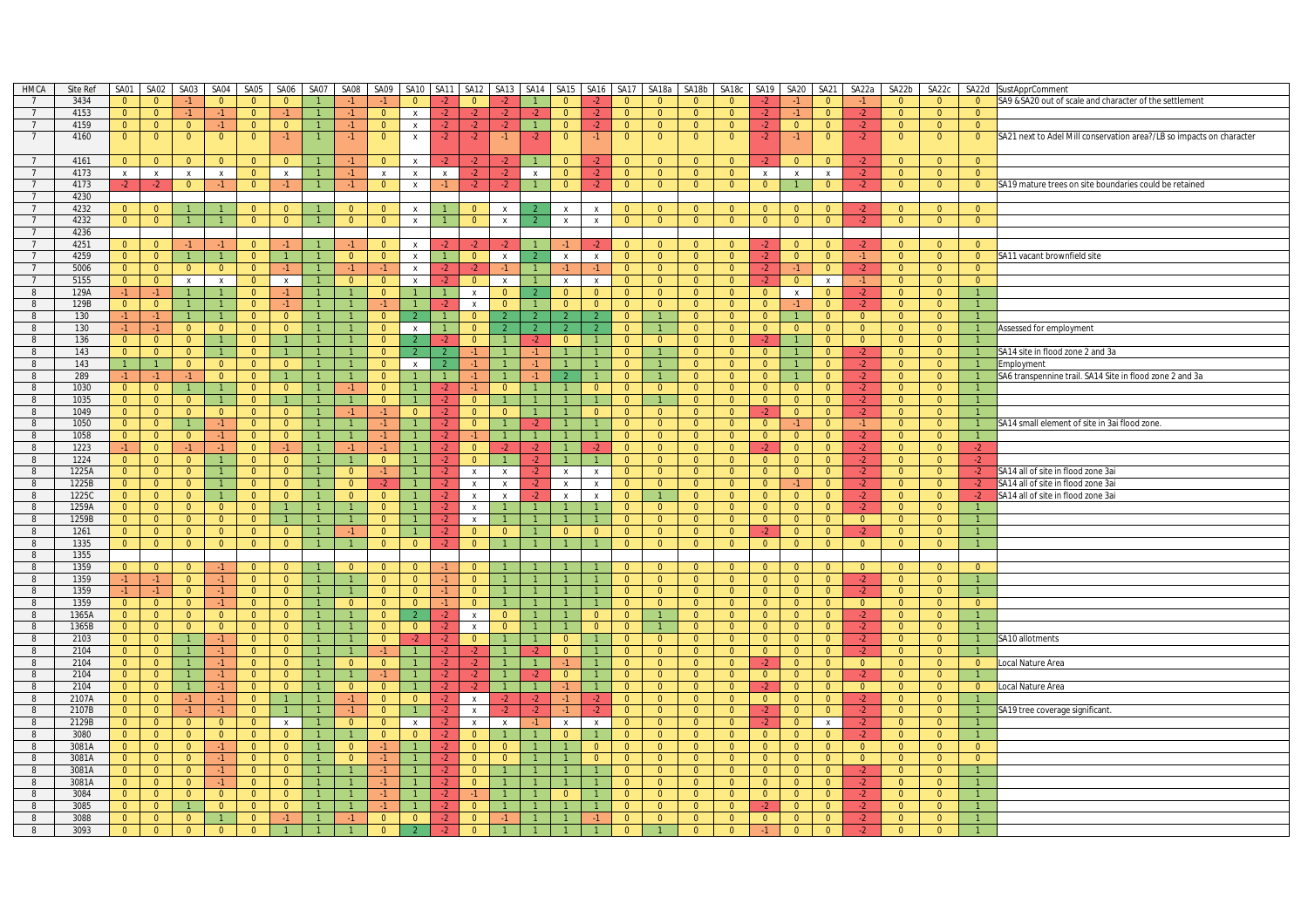| HMCA           | Site Ref | SA01           | SA02                    | SA03           | SA04           | SA05           | SA06           | SA07           | SA08           | SA09           | <b>SA10</b>    | SA11           | SA12                      | <b>SA13</b>    | SA14           | SA <sub>15</sub>        | <b>SA16</b>    | <b>SA17</b>    | SA18a          | SA18b          | SA18c          | SA19           | SA <sub>20</sub> | SA21           | SA22a          | SA22b          | SA22c          |                | SA22d SustApprComment                 |
|----------------|----------|----------------|-------------------------|----------------|----------------|----------------|----------------|----------------|----------------|----------------|----------------|----------------|---------------------------|----------------|----------------|-------------------------|----------------|----------------|----------------|----------------|----------------|----------------|------------------|----------------|----------------|----------------|----------------|----------------|---------------------------------------|
| 8              | 3318     | $\overline{0}$ | $\overline{0}$          | $\overline{1}$ | $\overline{1}$ | $\overline{0}$ | $\overline{0}$ |                |                | $\overline{0}$ |                | $\cdot$        | $\overline{0}$            |                | $\overline{1}$ |                         |                | $\overline{0}$ | $\overline{0}$ | $\overline{0}$ | $\overline{0}$ | $\overline{0}$ | $\overline{0}$   | $\overline{0}$ | $\Omega$       | $\overline{0}$ | $\Omega$       |                | SA10 allotments                       |
| 8              | 3444     | $\overline{0}$ | $\overline{0}$          | $\overline{1}$ | $\overline{1}$ | $\overline{0}$ | $\overline{0}$ | $\overline{1}$ |                | $\overline{0}$ | $-2$           | $-2$           | $\overline{0}$            | $\overline{1}$ | $\overline{1}$ | $\overline{1}$          | $\mathbf{1}$   | $\overline{0}$ | $\overline{0}$ | $\overline{0}$ | $\overline{0}$ | $\overline{0}$ | $\overline{0}$   | $\overline{0}$ | $\overline{0}$ | $\overline{0}$ | $\overline{0}$ | $\overline{1}$ | SA10 allotments                       |
| 8              | 3445A    | $\overline{0}$ | $\overline{0}$          | $\mathbf{1}$   | $\overline{1}$ | $\overline{0}$ | $\overline{0}$ |                |                | $\overline{0}$ |                | $-2$           | $\mathsf{x}$              |                |                |                         | $\mathbf{1}$   | $\overline{0}$ | $\overline{0}$ | $\overline{0}$ | $\overline{0}$ | $\overline{0}$ | $\overline{0}$   | $\overline{0}$ | $-2$           | $\overline{0}$ | $\overline{0}$ |                |                                       |
| 8              | 3445B    | $\overline{0}$ | $\overline{0}$          | $\overline{0}$ | $\overline{0}$ | $\overline{0}$ | $\overline{0}$ | 1              | $\overline{0}$ | $\overline{0}$ |                | $-2$           | $\overline{0}$            | $\bullet$      | $\vert$ 1      | $\overline{0}$          | $-1$           | $\overline{0}$ | $\overline{0}$ | $\overline{0}$ | $\overline{0}$ | $\overline{0}$ | $\overline{0}$   | $\overline{0}$ | $\overline{0}$ | $\overline{0}$ | $\overline{0}$ | $\overline{0}$ |                                       |
|                | 3445B    | $\overline{0}$ |                         |                | $-1$           |                |                |                |                | $\Omega$       |                |                |                           | $\Omega$       |                | $\overline{0}$          | $\Omega$       | $\overline{0}$ | $\overline{0}$ |                | $\overline{0}$ |                |                  | $\overline{0}$ |                |                |                |                |                                       |
| 8              |          |                | $\overline{0}$          | $-1$           |                | $\mathbf{0}$   | $\overline{0}$ |                |                |                |                | $-2$           | $\mathsf{x}$              |                |                |                         |                |                |                | $\overline{0}$ |                | $\overline{0}$ | $\bullet$        |                | $-2$           | $\overline{0}$ | $\overline{0}$ |                |                                       |
| 8              | 4082     | $\overline{0}$ | $\overline{0}$          | $\overline{0}$ | $\overline{1}$ | $\overline{0}$ | $\overline{0}$ |                |                | $\overline{0}$ |                | $\overline{1}$ |                           |                |                |                         | $\mathbf{1}$   | $\overline{0}$ | $\overline{0}$ | $\overline{0}$ | $\overline{0}$ | $-2$           | $\overline{0}$   | $\overline{0}$ | $\overline{0}$ | $\overline{0}$ | $\overline{0}$ | $\overline{1}$ |                                       |
| 8              | 4171     |                |                         |                |                |                |                |                |                |                |                |                |                           |                |                |                         |                |                |                |                |                |                |                  |                |                |                |                |                |                                       |
| 8              | 4220     | $-1$           | $-1$                    | $\overline{1}$ | $\mathbf{1}$   | $\overline{0}$ | $\mathbf{0}$   |                | $-1$           | $\mathbf{0}$   | $\mathsf{x}$   | $-1$           | $\mathbf{0}$              | $-1$           | $-2$           | $\mathsf{x}$            | $-1$           | $\overline{0}$ | $\mathbf{0}$   | $\overline{0}$ | $\overline{0}$ | $-2$           |                  | $\mathbf{0}$   | $-2$           | $\overline{0}$ | $\overline{0}$ | $\vert$ 1      | SA1 & SA2 vacant employment buildings |
| 8              | 4222A    | $\overline{0}$ | $\overline{0}$          | $\Omega$       | $\overline{0}$ | $\overline{0}$ | $\mathsf{x}$   |                | $\Omega$       | $\mathbf{x}$   | $\pmb{\chi}$   |                | $\mathbf{x}$              | $\mathsf{x}$   | $\overline{1}$ | $\mathbf{x}$            | $\pmb{\chi}$   | $\Omega$       | $\overline{0}$ | $\Omega$       | $\overline{0}$ | $-2$           | $\overline{0}$   | $\mathbf{x}$   | $-2$           | $\overline{0}$ | $\Omega$       |                |                                       |
| 8              | 4222B    | $\overline{0}$ | $\overline{0}$          | $-1$           | $-1$           | $\overline{0}$ | $\mathsf{X}$   | $\overline{1}$ | $\overline{0}$ | $\mathbf{x}$   | $\mathsf{x}$   | $-2$           | $\boldsymbol{\mathsf{x}}$ | $\mathsf{x}$   | $-2$           | $\mathbf{x}$            | $\mathbf{x}$   | $\overline{0}$ | $\overline{0}$ | $\overline{0}$ | $\overline{0}$ | $-2$           | $\overline{0}$   | $\mathbf{x}$   | $-2$           | $\overline{0}$ | $\overline{0}$ |                |                                       |
| 8              | 4222C    | $\overline{0}$ | $\overline{0}$          | $\overline{0}$ | $\overline{0}$ | $\overline{0}$ | X              |                | $\overline{0}$ | $\mathbf{x}$   | $\mathsf{x}$   | $-2$           | $\boldsymbol{\mathsf{X}}$ | $\mathsf{X}$   | $-2$           | $\mathsf{x}$            | $\mathbf{x}$   | $\overline{0}$ | $\overline{0}$ | $\overline{0}$ | $\overline{0}$ | $-2$           | $\overline{0}$   | $\mathsf{X}$   | $-2$           | $\overline{0}$ | $\overline{0}$ |                |                                       |
| 8              | 4222D    | $\overline{0}$ |                         |                | $-1$           | $\overline{0}$ |                | $\overline{1}$ |                |                |                |                |                           |                | $-2$           |                         |                |                | $\overline{0}$ | $\overline{0}$ | $\overline{0}$ | $-2$           |                  |                |                | $\overline{0}$ | $\overline{0}$ | $\overline{1}$ |                                       |
|                |          |                | $\overline{0}$          | $-1$           |                |                | $\mathsf{x}$   |                | $\overline{0}$ | $\overline{0}$ | $\mathsf{x}$   | $-2$           | $\boldsymbol{\mathsf{X}}$ | $\mathsf{X}$   |                | $\mathsf{x}$            | x              | $\overline{0}$ |                |                |                |                | $\overline{0}$   | $\mathsf{X}$   | $-2$           |                |                |                |                                       |
| 8              | 4231     |                |                         |                |                |                |                |                |                |                |                |                |                           |                |                |                         |                |                |                |                |                |                |                  |                |                |                |                |                |                                       |
| 8              | 5153     | $\mathbf{x}$   | $\mathbf{x}$            | $\mathsf{x}$   | $\mathbf{x}$   | $\overline{0}$ | $\mathsf{x}$   |                | $\Omega$       | $\mathbf{x}$   | $\mathsf{x}$   | $\mathsf{x}$   |                           | $\mathsf{x}$   | $\mathbf x$    | $\mathbf{x}$            | $\mathsf{x}$   | $\overline{0}$ | $\mathbf{0}$   | $\overline{0}$ | $\overline{0}$ | $\pmb{\chi}$   | $\mathsf{x}$     | $\mathsf{x}$   |                | $\overline{0}$ | $\mathbf{x}$   | $-2$           |                                       |
| 9              | 265      |                |                         |                |                |                |                |                |                |                |                |                |                           |                |                |                         |                |                |                |                |                |                |                  |                |                |                |                |                |                                       |
| 9              | 310      | $-1$           | $-1$                    | $\overline{0}$ | $\overline{1}$ | $\overline{0}$ | $\overline{0}$ |                |                | $\Omega$       |                |                | -1.                       |                | -1.            | $\mathbf{1}$            | $\mathbf{1}$   | $\overline{0}$ |                | $\overline{0}$ | $\overline{0}$ | $\overline{0}$ | $\overline{0}$   | $\mathbf{0}$   | $-1$           | $\overline{0}$ | $\overline{0}$ |                |                                       |
| 9              | 352      | $\overline{0}$ | $\overline{0}$          | $\overline{0}$ | $\overline{0}$ | $\overline{0}$ | $-1$           |                | $-1$           | $\overline{0}$ | $\overline{0}$ |                | $\overline{0}$            | $-1$           |                |                         | $-1$           | $\overline{0}$ | $\overline{0}$ | $\overline{0}$ | $\overline{0}$ | $\overline{0}$ | $\overline{0}$   | $\overline{0}$ | $-2$           | $\overline{0}$ | $\Omega$       | $\overline{1}$ |                                       |
| 9              | 827      | $\overline{0}$ | $\overline{0}$          | $\overline{0}$ | $\overline{0}$ | $\overline{0}$ | $\overline{0}$ | $\overline{1}$ |                | $\overline{0}$ | $\overline{1}$ | $-2$           | $\overline{0}$            | $\overline{1}$ | $\overline{1}$ | $\overline{1}$          | $\mathbf{1}$   | $\overline{0}$ | $\overline{0}$ | $\overline{0}$ | $\overline{0}$ | $-2$           | $\overline{0}$   | $\overline{0}$ | $-2$           | $\overline{0}$ | $\overline{0}$ | $\overline{1}$ | ree Preservation Order on site        |
| 9              | 1004     | $\overline{0}$ | $\overline{0}$          | $\overline{0}$ | $\vert$ 1      | $\overline{0}$ | $-1$           |                |                | $\overline{0}$ | $-1$           | $-2$           | $-2$                      | $\mathcal{P}$  |                | $\overline{2}$          | $\mathcal{P}$  | $\overline{0}$ | $\overline{0}$ | $\overline{0}$ | $\overline{0}$ | $\overline{0}$ | $\overline{0}$   | $\overline{0}$ | $\overline{0}$ | $\overline{0}$ | $\overline{0}$ | $\overline{1}$ |                                       |
|                |          |                |                         |                |                |                |                |                |                |                |                |                |                           |                |                |                         |                |                |                |                |                |                |                  |                |                |                | $\overline{0}$ |                |                                       |
| $\overline{9}$ | 1007     | $\overline{0}$ | $\overline{0}$          | $-1$           | $-1$           | $\overline{0}$ | $-1$           |                |                | $\overline{0}$ | $-1$           | $-2$           | $-1$                      | $\overline{0}$ | $-2$           | $\overline{0}$          | $\overline{0}$ | $\overline{0}$ | $\overline{0}$ | $\overline{0}$ | $\overline{0}$ | $\overline{0}$ | $\overline{0}$   | $\overline{0}$ | $-2$           | $\overline{0}$ |                |                |                                       |
| 9              | 1013     | $\overline{0}$ | $\overline{0}$          | $\overline{0}$ | $\mathbf{1}$   | $\overline{0}$ | $\overline{0}$ |                |                | $\overline{0}$ |                | $-2$           | $-1$                      | $\overline{0}$ | $\overline{1}$ | $\overline{0}$          | $\overline{0}$ | $\overline{0}$ | $\overline{0}$ | $\overline{0}$ | $\overline{0}$ | $\overline{0}$ | $\overline{0}$   | $\overline{0}$ | $-2$           | $\overline{0}$ | $\overline{0}$ |                |                                       |
| 9              | 1044     | $\overline{0}$ | $\overline{0}$          | $-1$           | $\overline{0}$ | $\overline{0}$ | $\mathbf{1}$   | $\overline{1}$ | $\overline{1}$ | $\overline{0}$ | $\mathbf{1}$   | $-2$           | $\overline{0}$            | $\mathbf{1}$   | $\overline{1}$ |                         | $\mathbf{1}$   | $\overline{0}$ | $\overline{0}$ | $\overline{0}$ | $\overline{0}$ | $\overline{0}$ | $\overline{0}$   | $\overline{0}$ | $-2$           | $-1$           | $\overline{0}$ | $\overline{1}$ |                                       |
| 9              | 1100     | $\overline{0}$ | $\overline{0}$          | $\overline{0}$ | $\overline{0}$ | $\overline{0}$ | $\overline{0}$ | $\overline{1}$ |                | $\overline{0}$ |                | $-2$           | $-2$                      | $\mathbf{1}$   | $\overline{1}$ | $\overline{0}$          | $\mathbf{1}$   | $\overline{0}$ | $\overline{0}$ | $\overline{0}$ | $\overline{0}$ | $\overline{0}$ | $\overline{0}$   | $\overline{0}$ | $-2$           | $-1$           | $\overline{0}$ | $\overline{1}$ |                                       |
| 9              | 1149A    |                |                         |                |                |                |                |                |                |                |                |                |                           |                |                |                         |                |                |                |                |                |                |                  |                |                |                |                |                |                                       |
| 9              | 1149B    |                |                         |                |                |                |                |                |                |                |                |                |                           |                |                |                         |                |                |                |                |                |                |                  |                |                |                |                |                |                                       |
| 9              | 1165     | $\overline{0}$ | $\overline{\mathbf{0}}$ | $\overline{0}$ | $\overline{0}$ | $\overline{0}$ | $\overline{0}$ | $\overline{1}$ | $-1$           | $\overline{0}$ | $-1$           | $-2$           | $-2$                      | $\overline{0}$ | $\mathbf{1}$   | $\overline{0}$          | $\overline{0}$ | $\overline{0}$ | $\overline{0}$ | $\overline{0}$ | $\overline{0}$ | $\overline{0}$ | $\overline{0}$   | $\overline{0}$ | $-1$           | $-1$           | $\overline{0}$ | $\overline{1}$ | SA22 grade 3 and 3b agric land        |
| 9              | 1165     | $\overline{0}$ | $\overline{0}$          | $\overline{0}$ | $\overline{0}$ | $\overline{0}$ | $\overline{0}$ |                | $-1$           | $\overline{0}$ | $-1$           | $-2$           | $-2$                      | $\overline{0}$ | $\overline{1}$ | $\overline{0}$          | $\overline{0}$ | $\overline{0}$ | $\overline{0}$ | $\overline{0}$ | $\overline{0}$ | $\overline{0}$ | $\overline{0}$   | $\overline{0}$ | $-1$           | $-1$           | $\overline{0}$ |                |                                       |
|                |          |                |                         |                |                |                | $-1$           |                |                |                |                |                |                           |                |                |                         |                |                |                |                |                |                |                  |                |                | $\overline{0}$ | $\Omega$       |                | SA22 grade 3 and 3b agric land        |
| 9              | 1165     | $\overline{0}$ | $\overline{0}$          | $-1$           | $-1$           | $\overline{0}$ |                | $\mathbf{1}$   | $\overline{0}$ | $\overline{0}$ | $-1$           | $-2$           | $-2$                      | $-1$           | $\overline{1}$ | $-1$                    | $-1$           | $\overline{0}$ | $\overline{0}$ | $\overline{0}$ | $\overline{0}$ | $\overline{0}$ | $\overline{0}$   | $\overline{0}$ | $\overline{0}$ |                |                | $\overline{0}$ |                                       |
| 9              | 1165     | $\overline{0}$ | $\overline{0}$          | $-1$           | $-1$           | $\overline{0}$ | $-1$           | $\overline{1}$ | $\overline{0}$ | $\overline{0}$ | $-1$           | $-2$           | $-2$                      | $-1$           |                | $-1$                    | $-1$           | $\overline{0}$ | $\overline{0}$ | $\overline{0}$ | $\overline{0}$ | $\overline{0}$ | $\overline{0}$   | $\overline{0}$ | $\overline{0}$ | $\overline{0}$ | $\overline{0}$ | $\overline{0}$ |                                       |
| 9              | 1169     | $\overline{0}$ | $\overline{\mathbf{0}}$ | $-1$           | $-1$           | $\Omega$       | $-1$           |                | $-1$           | $\Omega$       | $-2$           | $-2$           | $\Omega$                  | $-1$           | $\overline{1}$ | $\overline{1}$          | $-1$           | $\Omega$       | $\overline{0}$ | $\overline{0}$ | $\overline{0}$ | $\Omega$       | $\overline{0}$   | $\Omega$       | $-2$           | $\Omega$       | $\Omega$       | $\Omega$       |                                       |
| 9              | 1173     | $\overline{0}$ | $\overline{0}$          | $-1$           | $-1$           | $\overline{0}$ | $\overline{0}$ | $\overline{1}$ | $\mathbf{1}$   | $\overline{0}$ | $\overline{1}$ | $-2$           | $-1$                      | $\overline{0}$ | $\overline{1}$ | $\overline{1}$          | $\overline{0}$ | $\overline{0}$ | $\overline{0}$ | $\overline{0}$ | $\overline{0}$ | $-2$           | $\overline{0}$   | $\overline{0}$ | $-2$           | $\overline{0}$ | $\overline{0}$ | $\overline{0}$ |                                       |
| 9              | 1174     | $\overline{0}$ | $\overline{0}$          | $\mathbf{0}$   | $-1$           | $\overline{0}$ | $\overline{0}$ |                |                | $\overline{0}$ |                | $-2$           | $\mathbf{0}$              | $\overline{0}$ |                | $\overline{0}$          | $\mathbf{0}$   | $\overline{0}$ | $\overline{0}$ | $\overline{0}$ | $\overline{0}$ | $\overline{0}$ | $\overline{0}$   | $\mathbf{0}$   | $-2$           | $\overline{0}$ | $\overline{0}$ | $\overline{0}$ |                                       |
| 9              | 1175A    | $\overline{0}$ | $\overline{0}$          | $\overline{0}$ | $\overline{0}$ | $\overline{0}$ | $\overline{0}$ | $\mathbf{1}$   | $\overline{0}$ | $\overline{0}$ |                | $-2$           | $\pmb{\chi}$              | $\mathsf{x}$   |                | $\mathbf{x}$            | $\mathbf{x}$   | $\overline{0}$ | $\mathbf{1}$   | $\overline{0}$ | $\overline{0}$ | $\overline{0}$ | $\overline{0}$   | $\overline{0}$ | $-2$           | $\overline{0}$ | $\Omega$       | $\overline{0}$ |                                       |
| 9              | 1175B    | $\overline{0}$ | $\overline{0}$          | $\overline{0}$ | $\overline{0}$ | $\overline{0}$ | $\overline{0}$ | $\overline{1}$ | $\overline{0}$ | $\Omega$       | $\overline{2}$ | $-2$           | $-2$                      | $\mathbf{x}$   | $\overline{1}$ | $\mathbf{x}$            | $\mathbf{x}$   | $\overline{0}$ | $\mathbf{1}$   | $\overline{0}$ | $\overline{0}$ | $-2$           | $\overline{0}$   | $\overline{0}$ | $-2$           | $\overline{0}$ | $\overline{0}$ | $\mathbf{1}$   |                                       |
| 9              | 1176     | $\overline{0}$ | $\overline{0}$          | $\overline{0}$ | $-1$           | $\overline{0}$ | $\overline{0}$ |                |                | $\overline{0}$ |                | $-2$           | $\overline{0}$            |                |                |                         |                | $\overline{0}$ | $\overline{0}$ | $\overline{0}$ | $\overline{0}$ | $\overline{0}$ | $\overline{0}$   | $\overline{0}$ | $-2$           | $\overline{0}$ | $\overline{0}$ | $\overline{0}$ |                                       |
|                |          |                |                         |                |                |                |                |                |                |                |                |                |                           |                |                |                         |                |                |                |                |                |                |                  |                |                |                |                |                |                                       |
| 9              | 1226     | $\overline{0}$ | $\overline{0}$          | $\overline{0}$ | $\overline{0}$ | $\overline{0}$ | $\mathbf{1}$   | $\mathbf{1}$   | $\overline{0}$ | $\overline{0}$ | $\overline{0}$ | $-2$           | $-1$                      | $\overline{0}$ | $\mathbf{1}$   | $\overline{0}$          | $\overline{0}$ | $\overline{0}$ | $\mathbf{1}$   | $\overline{0}$ | $\overline{0}$ | $\overline{0}$ | $\overline{0}$   | $\overline{0}$ | $-2$           | $-1$           | $\overline{0}$ | $\overline{0}$ | SA22 grade 2 and 3 agric land         |
| 9              | 1226     | $\overline{0}$ | $\overline{0}$          | $\overline{0}$ | $\overline{0}$ | $\overline{0}$ | $\mathbf{1}$   | $\mathbf{1}$   | $\overline{0}$ | $\overline{0}$ | $\overline{0}$ | $-2$           | -1.                       | $\overline{0}$ | 1              | $\overline{0}$          | $\overline{0}$ | $\overline{0}$ | 1              | $\overline{0}$ | $\overline{0}$ | $\overline{0}$ | $\overline{0}$   | $\overline{0}$ | $-2$           | $-1$           | $\overline{0}$ | $\overline{0}$ | SA22 grade 2 and 3 agric land         |
| 9              | 1226     | $\overline{0}$ | $\overline{0}$          | $-1$           | $-1$           | $\overline{0}$ | $\overline{0}$ | $\overline{1}$ | $\overline{0}$ | $\overline{0}$ | $-1$           | $-2$           | $-1$                      | $\overline{0}$ | $\overline{1}$ | $-1$                    | $\overline{0}$ | $\overline{0}$ | $\overline{0}$ | $\overline{0}$ | $\overline{0}$ | $\overline{0}$ | $\overline{0}$   | $\overline{0}$ | $\overline{0}$ | $\overline{0}$ | $\overline{0}$ | $\overline{0}$ |                                       |
| 9              | 1226     | $\overline{0}$ | $\overline{0}$          | $-1$           | $-1$           | $\overline{0}$ | $\overline{0}$ | $\mathbf{1}$   | $\overline{0}$ | $\overline{0}$ | $-1$           | $-2$           | $-1$                      | $\overline{0}$ | $\overline{1}$ | $-1$                    | $\overline{0}$ | $\overline{0}$ | $\overline{0}$ | $\overline{0}$ | $\overline{0}$ | $\overline{0}$ | $\overline{0}$   | $\overline{0}$ | $\overline{0}$ | $\overline{0}$ | $\overline{0}$ | $\overline{0}$ |                                       |
| 9              | 1232A    |                |                         |                |                |                |                |                |                |                |                |                |                           |                |                |                         |                |                |                |                |                |                |                  |                |                |                |                |                |                                       |
| 9              | 1232B    |                |                         |                |                |                |                |                |                |                |                |                |                           |                |                |                         |                |                |                |                |                |                |                  |                |                |                |                |                |                                       |
| 9              | 1237     | $\overline{0}$ | $\overline{\mathbf{0}}$ | $-1$           | $-1$           | $\overline{0}$ | $-1$           | $\overline{1}$ | $-1$           | $\overline{0}$ |                | $-2$           | $-1$                      | $-2$           |                | $\overline{0}$          | $-2$           | $\overline{0}$ | $\overline{1}$ | $\overline{0}$ | $\overline{0}$ | $\overline{0}$ | $\overline{0}$   | $\overline{0}$ | $-2$           | $\overline{0}$ | $\overline{0}$ | $\mathbf{1}$   |                                       |
| 9              | 1244     | $\overline{0}$ | $\overline{0}$          | $-1$           | $\overline{0}$ | $\overline{0}$ | $-1$           |                | $-1$           | $\overline{0}$ | $\overline{0}$ | $-2$           | $\overline{0}$            | $-1$           |                | $\overline{0}$          | $-1$           | $\overline{0}$ | $\overline{0}$ | $\overline{0}$ | $\overline{0}$ | $-2$           | $\overline{0}$   | $\overline{0}$ | $-2$           | $\overline{0}$ | $\overline{0}$ | $\overline{0}$ |                                       |
|                |          |                |                         |                |                |                |                |                |                |                |                |                |                           |                | $\overline{1}$ |                         |                |                |                | $\overline{0}$ |                |                |                  |                |                |                | $\overline{0}$ |                |                                       |
| 9              | 1269     | $\overline{0}$ | $\overline{0}$          | $-1$           | $-1$           | $\overline{0}$ | $-1$           | $\mathbf{1}$   | $-1$           | $\overline{0}$ | $\overline{0}$ | $-2$           | $-1$                      | $-2$           |                | $\overline{0}$          | $-2$           | $-1$           | $\overline{0}$ |                | $\overline{0}$ | $\overline{0}$ | $\overline{0}$   | $\overline{0}$ | $-2$           | $\overline{0}$ |                | $-1$           |                                       |
| 9              | 1270     | $\overline{0}$ | $\overline{0}$          | $-1$           | $-1$           | $\overline{0}$ | $\overline{0}$ | $\overline{1}$ |                | $\Omega$       |                | $-2$           | $-2$                      |                |                | $\overline{2}$          |                | $-1$           |                | $\overline{0}$ | $\overline{0}$ | $-2$           | $\overline{0}$   | $\overline{0}$ | $-2$           | $\overline{0}$ | $\overline{0}$ | $-1$           |                                       |
| 9              | 1321     | $\overline{0}$ | $\overline{0}$          | $\overline{0}$ | $\overline{1}$ | $\overline{0}$ | $\mathbf{1}$   |                |                | $\overline{0}$ | $-2$           | $-2$           | $\overline{0}$            |                | $\overline{1}$ | $\overline{2}$          | $\overline{1}$ | $\overline{0}$ | $\overline{0}$ | $\overline{0}$ | $\overline{0}$ | $\overline{0}$ | $-1$             | $\overline{0}$ | $\overline{0}$ | $\overline{0}$ | $\overline{0}$ | $\overline{1}$ |                                       |
| 9              | 1357     | $\overline{0}$ | $\overline{0}$          | $\overline{0}$ | $\overline{0}$ | $\overline{0}$ | $\mathbf{1}$   | $\mathbf{1}$   |                | $\overline{0}$ |                | $-2$           | $-1$                      | $\overline{2}$ | $\overline{1}$ | $\overline{2}$          | $\mathcal{P}$  | $\overline{0}$ | $\overline{0}$ | $\overline{0}$ | $\overline{0}$ | $\overline{0}$ | $\overline{0}$   | $\overline{0}$ | $-1$           | $\overline{0}$ | $\overline{0}$ |                |                                       |
| 9              | 1366     | $\overline{0}$ | $\overline{0}$          | $-1$           | $-1$           | $\overline{0}$ | $\overline{0}$ | $\overline{1}$ |                | $\overline{0}$ | $\mathbf{0}$   | $\vert$ 1      | $\mathbf{0}$              |                |                | $\overline{1}$          | $\mathbf{1}$   | $\overline{0}$ | $\overline{0}$ | $\overline{0}$ | $\overline{0}$ | $\overline{0}$ | $\overline{0}$   | $\overline{0}$ | $-2$           | $\overline{0}$ | $\overline{0}$ |                |                                       |
| 9              | 2032     | $\overline{0}$ | $\overline{0}$          | $\overline{0}$ | $\overline{1}$ | $\overline{0}$ | $\overline{0}$ |                |                | $\overline{0}$ |                | $-2$           | $\overline{0}$            |                |                | $\overline{0}$          | $\mathbf{1}$   | $\overline{0}$ | $\mathbf{1}$   | $\overline{0}$ | $\overline{0}$ | $\Omega$       | $\overline{0}$   | $\overline{0}$ | $\Omega$       | $\overline{0}$ | $\Omega$       | $\overline{1}$ |                                       |
| 9              | 2091     | $\overline{0}$ | $\overline{0}$          | $\overline{0}$ | $\overline{0}$ | $\overline{0}$ | $-2$           | $\overline{1}$ |                | $\overline{0}$ | $-2$           | $-2$           | $\overline{0}$            | $\overline{1}$ | $\overline{1}$ | $\overline{1}$          | 1              | $\overline{0}$ | $\overline{0}$ | $\overline{0}$ | $\overline{0}$ | $\overline{0}$ | $\overline{0}$   | $\overline{0}$ | $\overline{0}$ | $\overline{0}$ | $\overline{0}$ | $\overline{1}$ |                                       |
| 9              | 2131     | $\overline{0}$ | $\overline{0}$          | $\overline{0}$ | $\overline{0}$ | $\overline{0}$ | $\mathbf{1}$   |                |                | $\overline{0}$ | $\overline{0}$ | $-2$           | $-2$                      |                | $\mathbf{1}$   | $\overline{1}$          | $\mathbf{1}$   | $\overline{0}$ |                | $\overline{0}$ | $\overline{0}$ | $-2$           | $\overline{0}$   | $\overline{0}$ | $-2$           | $\overline{0}$ | $\overline{0}$ | $\overline{1}$ |                                       |
|                |          |                |                         |                |                |                |                |                |                |                |                |                |                           |                |                |                         |                |                |                |                |                |                |                  |                |                | $\overline{0}$ |                | $\overline{1}$ |                                       |
| 9              | 2132     | $\overline{0}$ | $\overline{0}$          | $\overline{0}$ | $-1$           | $\overline{0}$ | $\overline{0}$ | $\mathbf{1}$   |                | $\overline{0}$ | $\overline{0}$ | $-2$           | $-2$                      |                | $-2$           | $\overline{1}$          | $\mathbf{1}$   | $\overline{0}$ | $\overline{0}$ | $\overline{0}$ | $\overline{0}$ | $-2$           | $\overline{0}$   | $\overline{0}$ | $-2$           |                | $\overline{0}$ |                |                                       |
| 9              | 2156     | $\overline{0}$ | $\overline{0}$          | $\overline{0}$ | $\overline{0}$ | $\overline{0}$ | $\overline{0}$ | $\mathbf{1}$   | $\overline{0}$ | $\overline{0}$ | $\overline{0}$ | $-2$           | $-2$                      | $\overline{0}$ | $\mathbf{1}$   | $\overline{0}$          | $\overline{0}$ | $\overline{0}$ |                | $\overline{0}$ | $\overline{0}$ | $-2$           | $\overline{0}$   | $\overline{0}$ | $-2$           | $-1$           | $\overline{0}$ |                |                                       |
| 9              | 2157A    | $\overline{0}$ | $\overline{0}$          | $-1$           | $-1$           | $\overline{0}$ | $-1$           | $\mathbf{1}$   | $-1$           | $\overline{0}$ | $-1$           | $-2$           | $\overline{0}$            | $-1$           |                | $\overline{0}$          | $-1$           | $\overline{0}$ | $\overline{0}$ | $\overline{0}$ | $\overline{0}$ | $\overline{0}$ | $\overline{0}$   | $\overline{0}$ | $-2$           | $\overline{0}$ | $\overline{0}$ | $\overline{0}$ |                                       |
| 9              | 2157B    | $\overline{0}$ | $\overline{0}$          | $-1$           | $-1$           | $\overline{0}$ | $-1$           | $\overline{1}$ | $-1$           | $-1$           | $-1$           | $-2$           | $\overline{0}$            | $\overline{0}$ | $\overline{1}$ | $\overline{1}$          | $\overline{0}$ | $\overline{0}$ | $\overline{0}$ | $\overline{0}$ | $\overline{0}$ | $-2$           | $-1$             | $\overline{0}$ | $-2$           | $\overline{0}$ | $\overline{0}$ | $\overline{0}$ |                                       |
| 9              | 3096     | $\overline{0}$ | $\overline{0}$          | $\overline{0}$ | $\overline{0}$ | $\overline{0}$ | $\mathbf{1}$   | $\mathbf{1}$   |                | $\overline{0}$ |                | $-2$           | $-2$                      | $\mathbf{1}$   |                | $\overline{2}$          | $\mathbf{1}$   | $\overline{0}$ | $\mathbf{1}$   | $\overline{0}$ | $\overline{0}$ | $-2$           | $\overline{0}$   | $\overline{0}$ | $-1$           | $\overline{0}$ | $\overline{0}$ | $\overline{1}$ |                                       |
| 9              | 3100A    | $\overline{0}$ | $\overline{\mathbf{0}}$ | $\overline{0}$ | $\overline{0}$ | $\overline{0}$ | 1              |                |                | $\overline{0}$ |                | $-2$           | $\mathsf{x}$              | $\overline{2}$ | ◆              | $\overline{\mathbf{0}}$ |                | $\overline{0}$ | $\overline{0}$ | $\overline{0}$ | $\overline{0}$ | $\Omega$       | $\overline{0}$   | $\overline{0}$ | $-2$           | $\overline{0}$ | $\Omega$       | $\overline{1}$ |                                       |
| 9              | 3100B    | $\overline{0}$ | $\overline{0}$          | $\overline{0}$ | $\overline{0}$ | $\overline{0}$ | $\overline{1}$ | $\overline{1}$ | $\mathbf{1}$   | $\overline{0}$ | $\overline{1}$ | $-2$           | $\mathsf{x}$              | $\overline{0}$ | $-2$           | $\overline{1}$          | $\overline{0}$ | $\overline{0}$ | $\overline{0}$ | $\overline{0}$ | $\overline{0}$ | $\overline{0}$ | $\overline{0}$   | $\overline{0}$ | $-2$           | $\overline{0}$ | $\overline{0}$ |                |                                       |
| 9              | 3101     | $\overline{0}$ | $\overline{0}$          | $\overline{0}$ | $\overline{0}$ | $\overline{0}$ | $\overline{0}$ |                |                | $\overline{0}$ |                | $-2$           | $-2$                      |                |                |                         | $\mathbf{1}$   | $\overline{0}$ |                | $\overline{0}$ | $\overline{0}$ | $-2$           | $\overline{0}$   | $\overline{0}$ | $-2$           | $\overline{0}$ | $\overline{0}$ |                |                                       |
| 9              | 3102     | $\overline{0}$ | $\overline{0}$          | $\overline{0}$ | $\overline{1}$ | $\overline{0}$ | $\mathbf{1}$   | $\overline{1}$ |                | $\overline{0}$ |                |                |                           |                |                | $\overline{2}$          | $\mathbf{1}$   | $\overline{0}$ | $\overline{0}$ | $\overline{0}$ | $\overline{0}$ | $-2$           | $\overline{0}$   |                | $-2$           | $\overline{0}$ | $\overline{0}$ | $\overline{1}$ |                                       |
|                |          |                |                         |                |                |                |                |                |                |                |                | $-2$           | $-2$                      |                |                |                         |                |                |                |                |                |                |                  | $\overline{0}$ |                |                |                |                |                                       |
| 9              | 3103     | $\overline{0}$ | $\overline{0}$          | $-1$           | $-1$           | $\overline{0}$ |                |                |                | $\overline{0}$ | $\overline{0}$ | $-2$           |                           |                |                |                         |                | $\overline{0}$ | $\mathbf{0}$   | $\overline{0}$ | $\overline{0}$ | $-2$           | $\overline{0}$   | $\overline{0}$ | $-2$           | $\overline{0}$ | $\overline{0}$ | $\overline{0}$ |                                       |
| 9              | 3104     | $\overline{0}$ | $\overline{0}$          | $\overline{0}$ | $\overline{0}$ | $\overline{0}$ | $\overline{0}$ |                |                | $\overline{0}$ |                | $-2$           | $\overline{0}$            |                |                | $\overline{0}$          |                | $\overline{0}$ | $\Omega$       | $\overline{0}$ | $\overline{0}$ | $\overline{0}$ | $\overline{0}$   | $\overline{0}$ | $-2$           | $\overline{0}$ | $\overline{0}$ | $\overline{0}$ |                                       |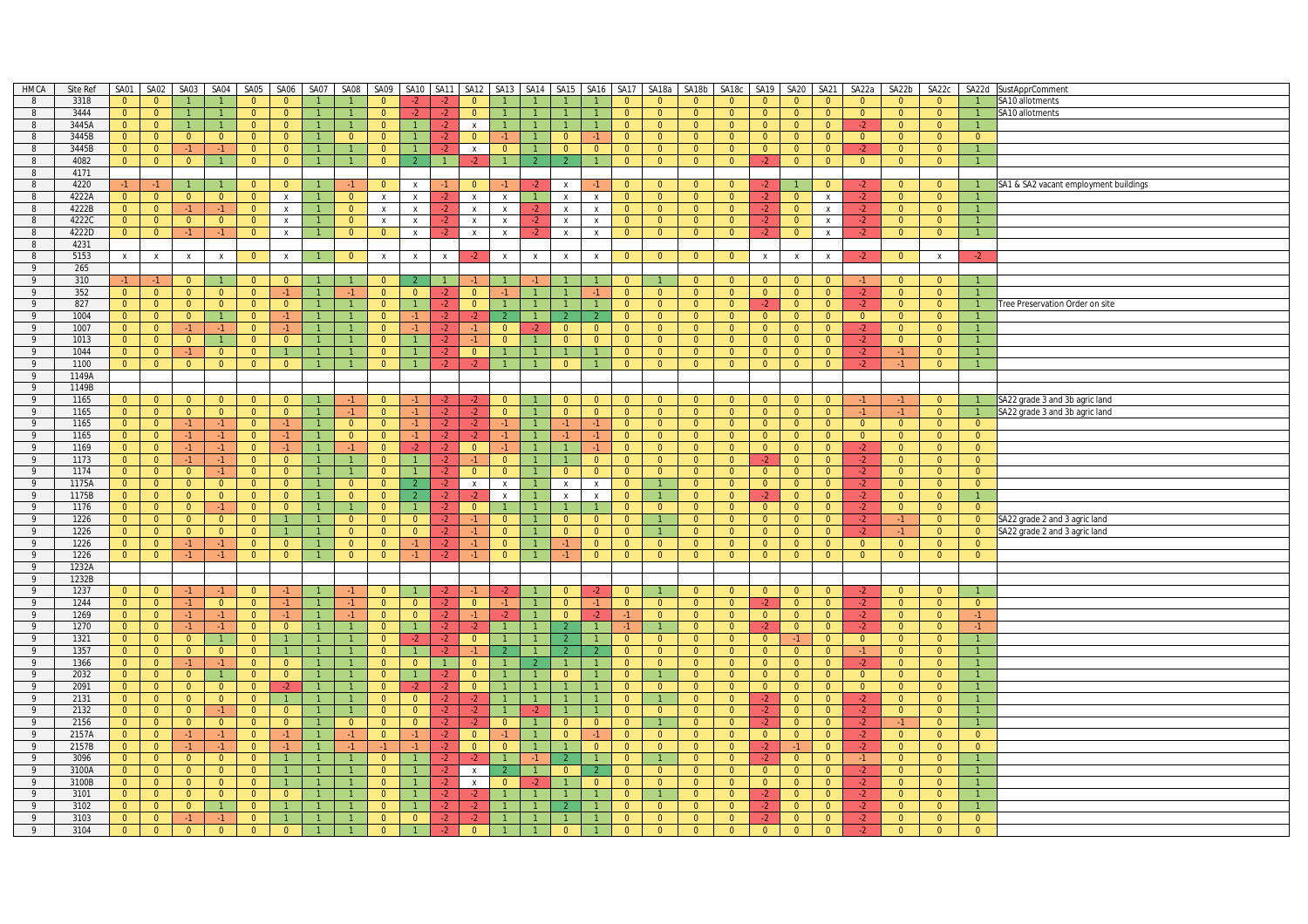| <b>HMCA</b>      | Site Ref       | SA01                             | SA02                             | <b>SA03</b>                    | SA04                           | SA05                             |                                  | SA06 SA07      | SA08                   | SA09                             | SA10                       | SA <sub>11</sub> | SA12                      | SA13                     | SA <sub>14</sub>                 | SA <sub>15</sub>                 |                             |                                | SA16 SA17 SA18a                  | SA18b                            | SA18c SA19                       |                                  | SA20                             | SA21                             | SA22a          | SA22b          | SA22c                            |                                | SA22d SustApprComment                                                            |
|------------------|----------------|----------------------------------|----------------------------------|--------------------------------|--------------------------------|----------------------------------|----------------------------------|----------------|------------------------|----------------------------------|----------------------------|------------------|---------------------------|--------------------------|----------------------------------|----------------------------------|-----------------------------|--------------------------------|----------------------------------|----------------------------------|----------------------------------|----------------------------------|----------------------------------|----------------------------------|----------------|----------------|----------------------------------|--------------------------------|----------------------------------------------------------------------------------|
| -9               | 3105           | $\overline{0}$                   | $\overline{0}$                   | $\overline{0}$                 |                                | $\Omega$                         |                                  |                |                        | $\Omega$                         |                            | $\cdot$          | $\Omega$                  |                          |                                  |                                  |                             | $\Omega$                       | $\overline{0}$                   | $\overline{0}$                   | $\overline{0}$                   | $\overline{0}$                   | $\Omega$                         | $\overline{0}$                   | $-2$           | $\overline{0}$ | $\Omega$                         |                                |                                                                                  |
| 9                | 3106           | $-1$                             | $-1$                             | $-1$                           | $\overline{0}$                 | $\overline{0}$                   | $\overline{0}$                   | $\overline{1}$ |                        | $-1$                             | $\overline{0}$             | $-1$             | $\overline{0}$            |                          | $-2$                             |                                  | $\mathbf{1}$                | $\overline{0}$                 | $\overline{0}$                   | $\overline{0}$                   | $\overline{0}$                   | $-2$                             | $\overline{0}$                   | $\overline{0}$                   | $-2$           | $-1$           | $\overline{0}$                   | $\mathbf{1}$                   |                                                                                  |
| 9                | 3107           | $\overline{0}$                   | $\overline{0}$                   | $-1$                           | $-1$                           | $\mathbf{0}$                     | $-1$                             |                |                        | $\Omega$                         | $\mathbf{0}$               | -2               |                           |                          |                                  | $\mathbf{0}$                     | $\mathbf{1}$                | $\Omega$                       | $\overline{0}$                   | $\overline{0}$                   | $\overline{0}$                   | $\overline{0}$                   | $\overline{0}$                   | $\overline{0}$                   | $-2$           | $\overline{0}$ | $\overline{0}$                   |                                |                                                                                  |
| 9                | 3108           | $\overline{0}$                   | $\overline{0}$                   | $-1$                           | $-1$                           | $\overline{0}$                   | $-1$                             | $\overline{1}$ |                        | $\overline{0}$                   | $\overline{0}$             | $-2$             | $-2$                      |                          |                                  | $\overline{0}$                   | $\overline{1}$              | $\overline{0}$                 | $\overline{0}$                   | $\overline{0}$                   | $\overline{0}$                   | $\overline{0}$                   | $\overline{0}$                   | $\overline{0}$                   | $-2$           | $\overline{0}$ | $\overline{0}$                   | $\overline{1}$                 |                                                                                  |
| 9                | 3109A          | $\overline{0}$                   | $\overline{0}$                   | $\overline{0}$                 | $\overline{0}$                 | $\overline{0}$                   | $\overline{0}$                   |                |                        | $\Omega$                         | $\overline{0}$             | $-2$             | $-1$                      |                          |                                  |                                  |                             | $\Omega$                       | $\overline{0}$                   | $\Omega$                         | $\overline{0}$                   | $\overline{0}$                   | $\overline{0}$                   | $\overline{0}$                   | $-2$           | $\mathbf{0}$   | $\overline{0}$                   |                                |                                                                                  |
| 9                | 3109B          | $\overline{0}$                   | $\overline{0}$                   | $\overline{0}$                 | $\overline{0}$                 | $\overline{0}$                   | $\overline{0}$                   | $\overline{1}$ |                        | $-1$                             | $\overline{0}$             | $-2$             | $-1$                      |                          | $\overline{1}$<br>$\overline{1}$ |                                  |                             | $\Omega$                       | $\overline{0}$                   | $\overline{0}$                   | $\overline{0}$                   | $-2$                             |                                  | $\overline{0}$                   | $-2$           | $\overline{0}$ | $\overline{0}$                   |                                |                                                                                  |
| 9                | 3109C          | $\overline{0}$                   | $\overline{0}$                   | $\overline{0}$                 | $\overline{0}$                 | $\overline{0}$                   | $\overline{0}$                   |                |                        | $-1$                             | $\overline{1}$             | $-2$             | $-1$                      |                          |                                  | $\mathbf{1}$                     | $\overline{1}$<br>$-1$      | $\Omega$                       | $\Omega$                         | $\overline{0}$                   | $\overline{0}$                   | $\overline{\mathbf{0}}$          | $-1$                             | $\overline{0}$                   | $\overline{0}$ | $\overline{0}$ | $\overline{0}$                   | $\overline{1}$                 |                                                                                  |
| 9                | 3110           | $\overline{0}$                   | $\overline{0}$                   | $-1$                           | $-1$                           | $\overline{0}$                   | $-1$                             | $\overline{1}$ | $-1$                   | $\overline{0}$                   | $\mathbf{1}$               | $-2$             | $\mathbf{0}$              | $-1$                     |                                  | $\overline{0}$                   | $\overline{1}$              | $\mathbf{0}$                   | $\overline{0}$                   | $\mathbf{0}$                     | $\overline{0}$                   | $-2$                             | $\overline{0}$                   | $\overline{0}$                   | $-2$           | $\overline{0}$ | $\overline{0}$                   | $\overline{0}$                 |                                                                                  |
| -9<br>9          | 3112<br>3113   | $\overline{0}$<br>$\overline{0}$ | $\overline{0}$<br>$\overline{0}$ | $\overline{0}$<br>$\mathbf{1}$ | $\overline{0}$<br>$\mathbf{1}$ | $\overline{0}$<br>$\overline{0}$ | $\overline{0}$<br>$\overline{0}$ | $\overline{1}$ | $\overline{1}$<br>$-1$ | $\overline{0}$<br>$\overline{0}$ | $\Omega$<br>$\overline{1}$ | -2<br>$-2$       | $-1$<br>$\Omega$          |                          |                                  | $\mathbf{1}$<br>$-1$             | $-1$                        | $\overline{0}$<br>$\Omega$     | $\overline{0}$<br>$\overline{0}$ | $\overline{0}$<br>$\overline{0}$ | $\overline{0}$<br>$\overline{0}$ | $\overline{0}$<br>$\overline{0}$ | $\overline{0}$<br>$\overline{0}$ | $\overline{0}$<br>$\overline{0}$ | $-2$<br>$-2$   | $-1$<br>$-1$   | $\overline{0}$<br>$\overline{0}$ | $\overline{1}$<br>$\mathbf{1}$ |                                                                                  |
| 9                | 3115           | $\overline{\mathbf{0}}$          | $\overline{0}$                   | $-1$                           | $-1$                           | $\overline{0}$                   | $-1$                             |                | $-1$                   | $\overline{0}$                   | $\overline{0}$             | $-2$             | $-2$                      |                          | $\overline{1}$                   | $-1$                             | $-1$                        | $\Omega$                       |                                  | $\overline{0}$                   | $\overline{0}$                   | $\overline{0}$                   | $\overline{0}$                   | $\overline{0}$                   | $-2$           | $-1$           | $\overline{0}$                   | $\overline{0}$                 |                                                                                  |
| 9                | 3116           | $\overline{\mathbf{0}}$          | $\overline{0}$                   | $-1$                           | $-1$                           | $\overline{0}$                   | $\mathbf{0}$                     |                | $-1$                   | $\mathbf{0}$                     | $\mathbf{0}$               | $-2$             | $\mathbf{0}$              | $\overline{0}$           | $-2$                             | $\overline{0}$                   | $\overline{0}$              | $\overline{0}$                 | $\mathbf{0}$                     | $\overline{0}$                   | $\overline{0}$                   | $\overline{0}$                   | $\mathbf{0}$                     | $\overline{0}$                   | $-2$           | $\overline{0}$ | $\overline{0}$                   | $\mathbf{0}$                   |                                                                                  |
| $\overline{9}$   | 3117           | $\overline{0}$                   | $\overline{0}$                   | $-1$                           | $-1$                           | $\overline{0}$                   | $-1$                             |                | $-1$                   | $\Omega$                         | $\mathbf{0}$               | $-2$             | $-1$                      | $-2$                     | $-2$                             | $-1$                             | $-2$                        | $\overline{0}$                 | $\overline{0}$                   | $\Omega$                         | $\overline{0}$                   | $\overline{0}$                   | $\overline{0}$                   | $\overline{0}$                   | $-2$           | $\mathbf{0}$   | $\overline{0}$                   | $\mathbf{1}$                   |                                                                                  |
| 9                | 3321           | $\overline{0}$                   | $\overline{0}$                   | $\overline{0}$                 | $\overline{0}$                 | $\overline{0}$                   | $\overline{0}$                   |                |                        | $\Omega$                         | $\mathbf{1}$               | -2               | $\overline{0}$            |                          | $\overline{1}$                   |                                  | $\overline{1}$              | $\overline{0}$                 |                                  | $\Omega$                         | $\overline{0}$                   | $\overline{0}$                   | $\overline{0}$                   | $\overline{0}$                   | $-2$           | $\overline{0}$ | $\overline{0}$                   | $\mathbf{1}$                   |                                                                                  |
| 9                | 3450           | $\overline{0}$                   | $\overline{0}$                   | $\overline{0}$                 | $\overline{0}$                 | $\overline{0}$                   | $\overline{1}$                   |                |                        | $\Omega$                         |                            | -2               | $-2$                      |                          | -2                               | $\overline{0}$                   |                             | $\overline{0}$                 |                                  | $\Omega$                         | $\overline{0}$                   | $\overline{0}$                   | $\mathbf{0}$                     | $\mathbf{0}$                     | $-2$           | $\overline{0}$ | $\mathbf{0}$                     |                                |                                                                                  |
| 9                | 3463           | $\overline{0}$                   | $\overline{0}$                   | $\overline{0}$                 | $-1$                           | $\overline{0}$                   | $\mathbf{1}$                     |                |                        | $\Omega$                         |                            |                  | $\Omega$                  |                          |                                  |                                  |                             | $\Omega$                       | $\overline{0}$                   | $\Omega$                         | $\overline{0}$                   | $\overline{0}$                   | $\overline{0}$                   | $\overline{0}$                   | $-2$           | $\mathbf{0}$   | $\mathbf{0}$                     | $\mathbf{1}$                   |                                                                                  |
| 9                | 4200A          | $\overline{0}$                   | $\overline{0}$                   | $-1$                           | $-1$                           | $\overline{0}$                   | $\mathsf{X}$                     | $\mathbf{1}$   | $\overline{0}$         | $\overline{0}$                   | $\mathsf{X}$               | $-2$             | $\mathsf{X}$              | $\mathsf{x}$             | $\overline{1}$                   | x                                | $\mathbf{x}$                | $\bullet$                      | $\overline{0}$                   | $\overline{0}$                   | $\overline{0}$                   | $\overline{0}$                   | $\overline{0}$                   | $\mathsf{X}$                     | $-2$           | $\overline{0}$ | $\overline{0}$                   | $\overline{0}$                 |                                                                                  |
| - 9              | 4200B          | $\overline{0}$                   | $\overline{0}$                   | $-1$                           | $-1$                           | $\overline{0}$                   | $\boldsymbol{\mathsf{X}}$        |                | $\overline{0}$         | $\overline{0}$                   | $\mathbf{x}$               | $-2$             | $\boldsymbol{\mathsf{x}}$ | $\mathsf{x}$             | $\overline{1}$                   | $\mathbf{x}$                     | $\mathbf{x}$                | $\overline{0}$                 | $\overline{0}$                   | $\overline{0}$                   | $\overline{0}$                   | $\overline{0}$                   | $\overline{0}$                   | $\mathbf{x}$                     | $-2$           | $\overline{0}$ | $\Omega$                         | $\overline{0}$                 |                                                                                  |
| 9                | 4250           | $\overline{0}$                   | $\overline{0}$                   | $\overline{0}$                 |                                | $\overline{0}$                   | $\mathbf{1}$                     |                | $\overline{0}$         | $-1$                             | $\mathsf{X}$               | $-2$             | $\overline{0}$            | $\mathsf{x}$             | $\overline{1}$                   | x                                | $\mathbf{x}$                | $\overline{0}$                 | $\overline{0}$                   | $\mathbf{0}$                     | $\overline{0}$                   | $\overline{0}$                   | $\overline{0}$                   | $\overline{0}$                   | $-2$           | $\overline{0}$ | $\overline{0}$                   | $\overline{0}$                 | SA9 & SA10 loss of allotments                                                    |
| 9                | 4258           | $\mathbf 0$                      | $\overline{0}$                   | $\mathbf{0}$                   | $\overline{0}$                 | $\overline{0}$                   | $-1$                             |                | $-1$                   | $\Omega$                         | $\,$ X                     | $-2$             | $-2$                      | $-2$                     |                                  | $-1$                             | $-2$                        | $\overline{0}$                 | $\overline{0}$                   | $\overline{0}$                   | $\overline{0}$                   | $\overline{0}$                   | $\overline{0}$                   | $\mathbf{0}$                     | $-2$           | $-1$           | $\overline{0}$                   | $\overline{1}$                 | SA6 the site falls adjacent to the LT5B:6 leisure designation for Barrowby Hall. |
|                  |                |                                  |                                  |                                |                                |                                  |                                  |                |                        |                                  |                            |                  |                           |                          |                                  |                                  |                             |                                |                                  |                                  |                                  |                                  |                                  |                                  |                |                |                                  |                                |                                                                                  |
| 9                | 4258           | $\overline{0}$                   | $\overline{0}$                   | $\overline{0}$                 | $\mathbf{0}$                   | $\overline{0}$                   | $-1$                             |                | $-1$                   | $\mathbf{0}$                     | $\mathsf{X}$               | $-2$             | $-2$                      | $-2$                     |                                  | $-1$                             | $-2$                        | $\overline{0}$                 | $\overline{0}$                   | $\overline{0}$                   | $\mathbf{0}$                     | $\overline{0}$                   | $\mathbf{0}$                     | $\overline{0}$                   | $-2$           | $-1$           | $\overline{0}$                   | $\mathbf{1}$                   | SA6 the site falls adjacent to the LT5B:6 leisure designation for Barrowby Hall. |
| -9               | 5002           | $\overline{0}$                   | $\overline{0}$                   | $-1$                           | $-1$                           | $\overline{0}$                   | $\overline{0}$                   |                | $-1$                   | $\overline{0}$                   | $\mathbf{x}$               | $-2$             | -2                        | -2                       |                                  |                                  | $\cdot$                     | $\overline{0}$                 | $\overline{0}$                   | $\overline{0}$                   | $\overline{0}$                   | $\overline{0}$                   | $\overline{0}$                   | $\overline{0}$                   | $-2$           | $\overline{0}$ | $\overline{0}$                   | $\overline{1}$                 |                                                                                  |
| 9                | 5012           | $\overline{0}$                   | $\overline{0}$                   | $\mathbf{1}$                   |                                | $\overline{0}$                   | $\overline{0}$                   |                |                        | $\overline{0}$                   | $\mathsf{x}$               | $-2$             | $\mathbf{0}$              | $\overline{2}$           | $\overline{1}$                   |                                  | $\overline{2}$              | $\overline{0}$                 | $\overline{0}$                   | $\overline{0}$                   | $\overline{0}$                   | $\overline{0}$                   | $\overline{0}$                   | $\overline{0}$                   | $-2$           | $-1$           | $\overline{0}$                   | $\overline{1}$                 |                                                                                  |
| 9                | 5012           | $\overline{0}$                   | $\overline{0}$                   | $\mathbf{1}$                   | $\mathbf{1}$                   | $\Omega$                         | $\overline{0}$                   | $\mathbf{1}$   |                        | $\overline{0}$                   | $\mathsf{x}$               | -2.              | $\overline{0}$            | 2                        | $\mathbf{1}$                     | $\mathbf{1}$                     | $\overline{2}$              | $\overline{0}$                 | $\overline{0}$                   | $\overline{0}$                   | $\overline{0}$                   | $\overline{0}$                   | $\overline{0}$                   | $\overline{0}$                   | $-2$           | -1             | $\overline{0}$                   | $\mathbf{1}$                   |                                                                                  |
| 9                | 5013           | $-1$                             | $-1$                             | $\overline{1}$                 | $\overline{1}$                 | $\overline{0}$                   | $\overline{1}$                   | $\overline{1}$ | $\overline{1}$         | $\overline{0}$                   | $\mathsf{x}$               | $\overline{2}$   | $\overline{0}$            | -2                       | $\overline{2}$                   |                                  | $\overline{2}$              | $\overline{0}$                 | $\overline{0}$                   | $\overline{0}$                   | $\overline{0}$                   | $-2$                             | $\overline{1}$                   | $\overline{0}$                   | $\overline{0}$ | $\overline{0}$ | $\overline{0}$                   | $\overline{0}$                 |                                                                                  |
| 10               | 126            | $-1$                             | $-1$                             | $\mathbf{1}$                   | $\overline{0}$                 | $\overline{0}$                   |                                  |                |                        | $\mathbf{0}$                     |                            |                  | $-1$                      |                          | $\overline{2}$                   | $\overline{0}$                   |                             |                                |                                  | $\overline{0}$                   | $\overline{0}$                   | $-2$                             |                                  | $\overline{0}$                   | $-2$           | $\overline{0}$ | $\overline{0}$                   | $\mathbf{1}$                   | 15 Accessbility score modified in scoring to reflect proximity to train station. |
|                  |                |                                  |                                  |                                |                                |                                  |                                  |                |                        |                                  |                            |                  |                           |                          |                                  |                                  |                             |                                |                                  |                                  |                                  |                                  |                                  |                                  |                |                |                                  |                                |                                                                                  |
| 10               | 137A           | $\overline{0}$                   | $\Omega$                         | $\Omega$                       |                                | $\overline{0}$                   | $\overline{0}$                   |                |                        | $\Omega$                         | $\Omega$                   |                  |                           |                          |                                  |                                  |                             | $\Omega$                       |                                  | $\Omega$                         | $\overline{0}$                   | $\overline{0}$                   | $\overline{0}$                   | $\overline{0}$                   | $\overline{0}$ | $-1$           | $\overline{0}$                   |                                |                                                                                  |
| 10               | 137B           | $-1$                             | $-1$                             | $\overline{0}$                 | $\overline{1}$                 | $\overline{0}$                   | $\overline{0}$                   |                |                        | $\overline{0}$                   | $\overline{0}$             | $-2$             | $-1$                      |                          | $\mathbf{1}$                     | $\overline{0}$                   | $\vert$ 1                   | $\overline{0}$                 | $\overline{1}$                   | $\overline{0}$                   | $\overline{0}$                   | $\overline{0}$                   | $\overline{0}$                   | $\overline{0}$                   | $\overline{0}$ | $-1$           | $\overline{0}$                   |                                |                                                                                  |
| 10               | 141            | $-1$                             | $-1$                             | $\overline{0}$                 |                                | $\overline{0}$                   | $\mathbf{1}$                     |                |                        | $\Omega$                         |                            |                  | $\overline{0}$            |                          |                                  |                                  |                             | $\overline{0}$                 |                                  | $\overline{0}$                   | $\overline{0}$                   | $\overline{0}$                   | $\overline{0}$                   | $\Omega$                         | $\overline{0}$ | $\overline{0}$ | $\overline{0}$                   |                                | ? Score would depend on whether mill is demolished or retained                   |
| 10               | 148            | $\overline{0}$                   | $\overline{0}$                   | $\mathbf{1}$                   | $\overline{1}$                 | $\overline{0}$                   | $-1$                             | $\overline{1}$ |                        | $\overline{0}$                   | $\overline{0}$             |                  | $\overline{0}$            | $\overline{0}$           | $\overline{2}$                   | $\mathbf{1}$                     | $\overline{0}$              | $-2$                           |                                  | $\overline{0}$                   | $\overline{0}$                   | $\overline{0}$                   | $\overline{1}$                   | $\overline{0}$                   | $-2$           | $\overline{0}$ | $\overline{0}$                   | $\mathbf{1}$                   |                                                                                  |
| 10               | 173            | $\overline{0}$                   | $\overline{0}$                   | $\overline{0}$                 | $-1$                           | $\overline{0}$                   | $-2$                             | $\mathbf{1}$   | $-1$                   | $\overline{0}$                   | $\overline{1}$             |                  | $\overline{0}$            | $-1$                     | $\overline{1}$                   | $\overline{0}$                   | $-1$                        | $\overline{0}$                 | $\overline{0}$                   | $\overline{0}$                   | $\overline{0}$                   | $\overline{0}$                   | $\overline{0}$                   | $\overline{0}$                   | $-2$           | $\overline{0}$ | $\overline{0}$                   | $\mathbf{1}$                   |                                                                                  |
| 10               | 304            | $-1$                             | $-1$                             | $-1$                           | $-1$                           | $\overline{0}$                   | -1 -                             |                | $-1$                   | $\overline{0}$                   | $\mathbf{1}$               |                  | $\overline{0}$            |                          |                                  | $\overline{0}$                   | -2.                         | $-1$                           |                                  | $\overline{0}$                   | $\overline{0}$                   | $\overline{0}$                   | $\overline{0}$                   | $\overline{0}$                   | $\overline{0}$ | $\overline{0}$ | $\overline{0}$                   | $\mathbf{1}$                   |                                                                                  |
| 10               | 309            | $\overline{0}$                   | $\overline{0}$                   | $\mathbf{1}$                   | $\mathbf{1}$                   | $\overline{0}$                   | $\overline{0}$                   | $\overline{1}$ | $-1$                   | $\Omega$                         | $\overline{0}$             | $-2$             | $\overline{0}$            | $\overline{0}$           | $\overline{1}$                   | $\mathbf{1}$                     | $\overline{0}$              | $-1$                           |                                  | $\Omega$                         | $\overline{0}$                   | $-1$                             | $\overline{0}$                   | $\overline{0}$                   | $-2$           | $\mathbf{0}$   | $\overline{0}$                   | $\mathbf{1}$                   |                                                                                  |
| 10               | 314            | $\overline{0}$                   | $\overline{0}$                   | $\overline{0}$                 | $-1$                           | $\overline{0}$                   | $\overline{0}$                   |                |                        | $\overline{0}$                   | $\overline{0}$             |                  | $\overline{0}$            | $\Omega$                 | $\overline{1}$                   | $\overline{0}$                   | $\overline{0}$              | $\overline{0}$                 | $\overline{0}$                   | $\Omega$                         | $\overline{0}$                   | $-2$                             |                                  | -1                               | $-2$           | $\overline{0}$ | $\overline{0}$                   |                                |                                                                                  |
| 10               | 333            | $-1$                             | $-1$                             | $\overline{0}$                 | $\mathbf{1}$                   | $\overline{0}$                   | $\overline{0}$                   |                |                        | $\Omega$                         |                            |                  | $\Omega$                  |                          |                                  |                                  |                             | $\overline{0}$                 |                                  | $\overline{0}$                   | $\overline{0}$                   | $\overline{0}$                   | $\mathbf{0}$                     | $\mathbf{0}$                     | $-2$           | $\overline{0}$ | $\overline{0}$                   | $\mathbf{1}$                   |                                                                                  |
| 10               | 341            | $-1$                             | $-1$                             | $\mathbf{1}$                   |                                | $\overline{0}$                   | $\mathbf{1}$                     |                |                        | $\Omega$                         |                            |                  | $\Omega$                  |                          |                                  |                                  |                             | $\Omega$                       |                                  | $\Omega$                         | $\overline{0}$                   | $-2$                             | $\overline{0}$                   | $\overline{0}$                   | $\overline{0}$ | $\mathbf{0}$   | $\mathbf{0}$                     |                                |                                                                                  |
| 10               | 343            | $-1$                             | $-1$                             | $\mathbf{1}$                   | $\overline{1}$                 | $\overline{0}$                   | $\overline{0}$                   | $\mathbf{1}$   |                        | $\overline{0}$                   | $-1$                       |                  | $\overline{0}$            |                          | $\overline{2}$                   | 1                                | $\overline{1}$              | $\Omega$                       |                                  | $\overline{0}$                   | $\overline{0}$                   | $\overline{0}$                   | $\overline{0}$                   | $\overline{0}$                   | $-2$           | $\overline{0}$ | $\overline{0}$                   |                                |                                                                                  |
| 10               | 562            | $\overline{0}$                   | $\overline{0}$                   | $\overline{0}$                 | $-1$                           | $\overline{0}$                   |                                  |                | $-1$                   | $\overline{0}$                   | $\mathbf{1}$               |                  | $\Omega$                  | $-1$                     | $\overline{2}$                   |                                  |                             | $\Omega$                       |                                  | $\overline{0}$                   | $\overline{0}$                   | $\overline{0}$                   |                                  | $\overline{0}$                   | $-2$           | $\overline{0}$ | $\overline{0}$                   |                                |                                                                                  |
| 10<br>10         | 1018A<br>1018B | $\overline{0}$                   | $\overline{0}$<br>$-1$           | $-1$<br>$-1$                   | $-1$                           | $\overline{0}$<br>$\overline{0}$ | $\overline{0}$<br>$\overline{0}$ | $\mathbf{1}$   | $\mathbf{1}$           | $\mathbf{0}$                     | $\mathbf{1}$               | -2<br>-2         | $\mathbf{0}$<br>$\Omega$  | $\mathbf{0}$<br>$\Omega$ | $\overline{1}$<br>$\mathbf{1}$   | $\overline{0}$<br>$\overline{0}$ | $\overline{0}$              | $\mathbf{0}$<br>$\overline{0}$ | $\overline{0}$<br>$\overline{0}$ | $\mathbf{0}$<br>$\Omega$         | $\overline{0}$<br>$\overline{0}$ | $\overline{0}$<br>$\overline{0}$ | $\overline{0}$                   | $\mathbf{0}$                     | $-2$           | -1<br>$-1$     | $\overline{0}$                   |                                |                                                                                  |
| 10               | 1029           | -1.<br>$\overline{0}$            | $\overline{0}$                   | $\mathbf{1}$                   | $-1$<br>$\overline{1}$         | $\overline{0}$                   | $\overline{0}$                   | $\overline{1}$ | $-1$                   | -2<br>$\overline{0}$             | $\overline{0}$             | $-2$             | $\overline{0}$            | $\Omega$                 |                                  |                                  | $\bullet$<br>$\overline{0}$ | $\overline{0}$                 | $\overline{0}$                   | $\overline{0}$                   | $\overline{0}$                   | $\overline{0}$                   | $-1$<br>$\overline{0}$           | $\overline{0}$<br>$\overline{0}$ | $-2$<br>$-2$   | $\overline{0}$ | $\overline{0}$<br>$\overline{0}$ | -1.<br>$\mathbf{1}$            |                                                                                  |
| 10               | 1032           | $\overline{0}$                   | $\overline{0}$                   | $\overline{0}$                 | $\overline{0}$                 | $\overline{0}$                   | $\overline{0}$                   | $\overline{1}$ | $\overline{1}$         | $\mathbf{0}$                     | $\mathbf{1}$               | $-2$             | $\overline{0}$            |                          | $\mathbf{1}$                     | $\mathbf{1}$                     | $\mathbf{1}$                | $\overline{0}$                 |                                  | $\overline{0}$                   | $\overline{0}$                   | $-2$                             | $\overline{0}$                   | $\overline{0}$                   | $-2$           | $-1$           | $\overline{0}$                   | $\overline{1}$                 |                                                                                  |
| 10 <sup>10</sup> | 1043           | $\overline{0}$                   | $\overline{0}$                   | $\mathbf{1}$                   | $\mathbf{1}$                   | $\overline{0}$                   | $\overline{0}$                   |                |                        | $\mathbf{0}$                     | $\overline{1}$             | $-2$             |                           |                          | $\mathbf{1}$                     |                                  |                             | $\Omega$                       | $\overline{0}$                   | $\mathbf{0}$                     | $\overline{0}$                   | $-2$                             | $\mathbf{0}$                     | $\overline{0}$                   | $-2$           | $\overline{0}$ | $\mathbf{0}$                     | $\bullet$                      | Site covered by a tree preservation order                                        |
| 10               | 1064A          | $-2$                             | $-2$                             | $\overline{0}$                 | $-1$                           | $\overline{0}$                   | $\overline{0}$                   |                | $-1$                   | $\overline{0}$                   | $\overline{1}$             | $-2$             | $\overline{0}$            | $-1$                     | $\overline{1}$                   | $\overline{0}$                   | $-1$                        | $\overline{0}$                 |                                  | $\overline{0}$                   | $\overline{0}$                   | $\overline{0}$                   | $\overline{0}$                   | $\overline{0}$                   | $-2$           | $-1$           | $\overline{0}$                   | $\overline{1}$                 |                                                                                  |
| 10               | 1064B          | $\overline{0}$                   | $\overline{0}$                   | $\overline{0}$                 | $-1$                           | $\overline{0}$                   | $\overline{0}$                   | $\mathbf{1}$   | $-1$                   | $\overline{0}$                   | $\mathbf{1}$               | $-2$             | $\mathsf{X}$              | $-1$                     | $\overline{1}$                   | $-1$                             | $-1$                        | $\Omega$                       |                                  | $\Omega$                         | $\overline{0}$                   | $\overline{0}$                   | $\overline{0}$                   | $\overline{0}$                   | $-2$           | $-1$           | $\overline{0}$                   | $\overline{1}$                 |                                                                                  |
| 10               | 1066           | $\mathbf{x}$                     | $\mathbf{x}$                     | X                              | $\mathbf x$                    | $\mathbf{0}$                     | $\mathsf{X}$                     |                | $\mathbf{x}$           | $\boldsymbol{\mathsf{x}}$        | $\mathsf{x}$               | $\mathsf{X}$     | $\Omega$                  | $\overline{0}$           | $\mathsf{x}$                     | $\overline{0}$                   | $\overline{0}$              | X                              | $\mathbf{0}$                     | $\overline{0}$                   | x                                | $\mathsf{X}$                     | $\mathsf{x}$                     | $\mathsf{x}$                     | $\mathbf{x}$   | $\mathsf{x}$   | $\mathbf{x}$                     | $x -$                          |                                                                                  |
| 10               | 1067A          | $\overline{\mathbf{0}}$          | $\overline{0}$                   | $\overline{0}$                 | $-1$                           | $\overline{0}$                   | $-1$                             | $\overline{1}$ | $-1$                   |                                  | $\overline{0}$             | $-2$             | $-1$                      | $-1$                     |                                  | $-1$                             | $-1$                        | $\Omega$                       | $\overline{0}$                   | $\Omega$                         | $\overline{0}$                   | $\overline{0}$                   |                                  | $\Omega$                         | $-2$           | $-1$           | $\Omega$                         | 1                              |                                                                                  |
| 10               | 1067B          | $\overline{0}$                   | $\overline{0}$                   | $\overline{0}$                 | $-1$                           | $\overline{0}$                   | $\overline{0}$                   |                |                        | $\overline{0}$                   | $\overline{0}$             | $-2$             | $-1$                      |                          |                                  | $\overline{0}$                   | $\overline{1}$              | $\overline{0}$                 | $\overline{0}$                   | $\overline{0}$                   | $\overline{0}$                   | $\overline{0}$                   | $\overline{0}$                   | $\overline{0}$                   | $-2$           | $\overline{0}$ | $\overline{0}$                   | $\mathbf{1}$                   |                                                                                  |
| 10               | 1068           | $\overline{0}$                   | $\overline{0}$                   | $\overline{0}$                 | $-1$                           | $\overline{0}$                   | $\overline{0}$                   |                |                        | $\mathbf{0}$                     | $-1$                       | $-2$             | $-1$                      | $\overline{0}$           | $\overline{1}$                   | $\overline{0}$                   | $\overline{0}$              | $\overline{0}$                 | $\overline{0}$                   | $\overline{0}$                   | $\overline{0}$                   | $\overline{0}$                   | $\overline{0}$                   | $\overline{0}$                   | $-2$           | $-1$           | $\overline{0}$                   |                                |                                                                                  |
| 10               | 1069           | $-1$                             | $-1$                             | $\overline{0}$                 | $-1$                           | $\overline{0}$                   | $\overline{0}$                   |                |                        | $\overline{0}$                   | $\mathbf{1}$               | $-1$             | $-1$                      | $\overline{0}$           | $\overline{1}$                   | $\overline{0}$                   | $\overline{0}$              | $\overline{0}$                 | $\overline{0}$                   | $\Omega$                         | $\overline{0}$                   | $\overline{0}$                   | $\overline{0}$                   | $\overline{0}$                   | $-2$           | $\mathbf{0}$   | $\overline{0}$                   | $\mathbf{1}$                   |                                                                                  |
| 10               | 1072           | $\overline{0}$                   | $\overline{0}$                   | $\mathbf{1}$                   | $-1$                           | $\overline{0}$                   | $\overline{0}$                   |                |                        | $\overline{0}$                   | $-1$                       | $-2$             | $\overline{0}$            |                          |                                  |                                  |                             |                                | $\overline{0}$                   | $\overline{0}$                   | $\overline{0}$                   | $\overline{0}$                   | $\overline{0}$                   | $\overline{0}$                   | $-2$           | $-1$           | $\overline{0}$                   | $-1$                           |                                                                                  |
| 10               | 1077           | $\overline{0}$                   | $\overline{0}$                   | $-1$                           | $\mathbf{1}$                   | $\overline{0}$                   | $\overline{0}$                   | $\overline{1}$ |                        | $\overline{0}$                   | $-2$                       |                  | $\overline{0}$            |                          | $\mathcal{P}$                    |                                  |                             | $\overline{0}$                 | $\overline{0}$                   | $\overline{0}$                   | $\overline{0}$                   | $\overline{0}$                   | $\overline{0}$                   | $\overline{0}$                   | $-2$           | $-1$           | $\overline{0}$                   | $\mathbf{1}$                   |                                                                                  |
| 10 <sup>1</sup>  | 1096           | $\overline{0}$                   | $\overline{0}$                   | $-1$                           | $\overline{0}$                 | $\overline{0}$                   | $\overline{0}$                   |                |                        | $\overline{0}$                   | $\mathbf{1}$               | -2               | $\overline{0}$            |                          | -2                               |                                  |                             | $\Omega$                       | $\overline{0}$                   | $\Omega$                         | $\overline{0}$                   | $\overline{0}$                   | $\overline{0}$                   | $\overline{0}$                   | $-2$           | $\mathbf{0}$   | $\overline{0}$                   | $\mathbf{1}$                   |                                                                                  |
| 10               | 1099A          | $\overline{0}$                   | $\overline{0}$                   | $\overline{0}$                 | $\overline{1}$                 | $\overline{0}$                   | $\overline{0}$                   | $\overline{1}$ |                        | $\overline{0}$                   | $\vert$ 1                  | $-2$             | $\mathsf{x}$              | $\overline{1}$           | $\vert$ 1                        | $\overline{0}$                   | $\overline{1}$              | $\Omega$                       | $\overline{0}$                   | $\overline{0}$                   | $\overline{0}$                   | $\overline{0}$                   | $\overline{0}$                   | $\overline{0}$                   | $-2$           | $\overline{0}$ | $\overline{0}$                   | $\mathbf{1}$                   |                                                                                  |
| 10               | 1099B          | $\overline{0}$                   | $\overline{0}$                   | $-1$                           |                                | $\overline{0}$                   | $\overline{0}$                   |                |                        | $\overline{0}$                   | $\mathbf{1}$               | $-2$             | -2                        |                          | $\mathbf{1}$                     | -1                               |                             | $\Omega$                       | $\overline{0}$                   | $\overline{0}$                   | $\overline{0}$                   | $\overline{0}$                   | $\overline{0}$                   | $\overline{0}$                   | $-2$           | $\overline{0}$ | $\overline{0}$                   |                                |                                                                                  |
| 10               | 1112           | $-2$                             | $-2$                             | $\mathbf{1}$                   | $-1$                           | $\mathbf{0}$                     | $\mathbf{0}$                     |                |                        | $\mathbf{0}$                     | $\overline{0}$             | $-2$             | $-1$                      |                          |                                  | $\overline{0}$                   |                             | $\mathbf{0}$                   |                                  | $\mathbf 0$                      | $\mathbf{0}$                     | $-2$                             | $\mathbf{0}$                     | $\mathbf{0}$                     | $-2$           | $-1$           | $\mathbf{0}$                     | $\overline{0}$                 | Existing employment allocation, borders but is not itself an Local Nature Area   |
| 10               | 1135           | $\overline{0}$                   | $\overline{0}$                   |                                | -1.                            | $\mathbf{0}$                     | $\mathbf{0}$                     |                |                        | $\mathbf{0}$                     |                            | -2               | $-2$                      |                          |                                  |                                  |                             |                                |                                  | $\mathbf{0}$                     | $\mathbf{0}$                     | $-2$                             | $\mathbf{0}$                     | $\mathbf{0}$                     | $-2$           |                | $\mathbf{0}$                     | $-2$                           |                                                                                  |
| 10               | 1143A          | $-1$                             |                                  | $\overline{0}$                 |                                | $\overline{0}$                   | $\overline{0}$                   |                |                        | $\overline{0}$                   | $\overline{0}$             | $-1$             | $\overline{0}$            |                          |                                  | $\overline{0}$                   |                             | $\overline{0}$                 | $\overline{0}$                   | $\overline{0}$                   | $\overline{0}$                   | $\overline{0}$                   | $\overline{0}$                   | $\overline{0}$                   | $-2$           |                | $\overline{0}$                   |                                |                                                                                  |
|                  |                |                                  |                                  |                                |                                |                                  |                                  |                |                        |                                  |                            |                  |                           |                          |                                  |                                  |                             |                                |                                  |                                  |                                  |                                  |                                  |                                  |                |                |                                  |                                |                                                                                  |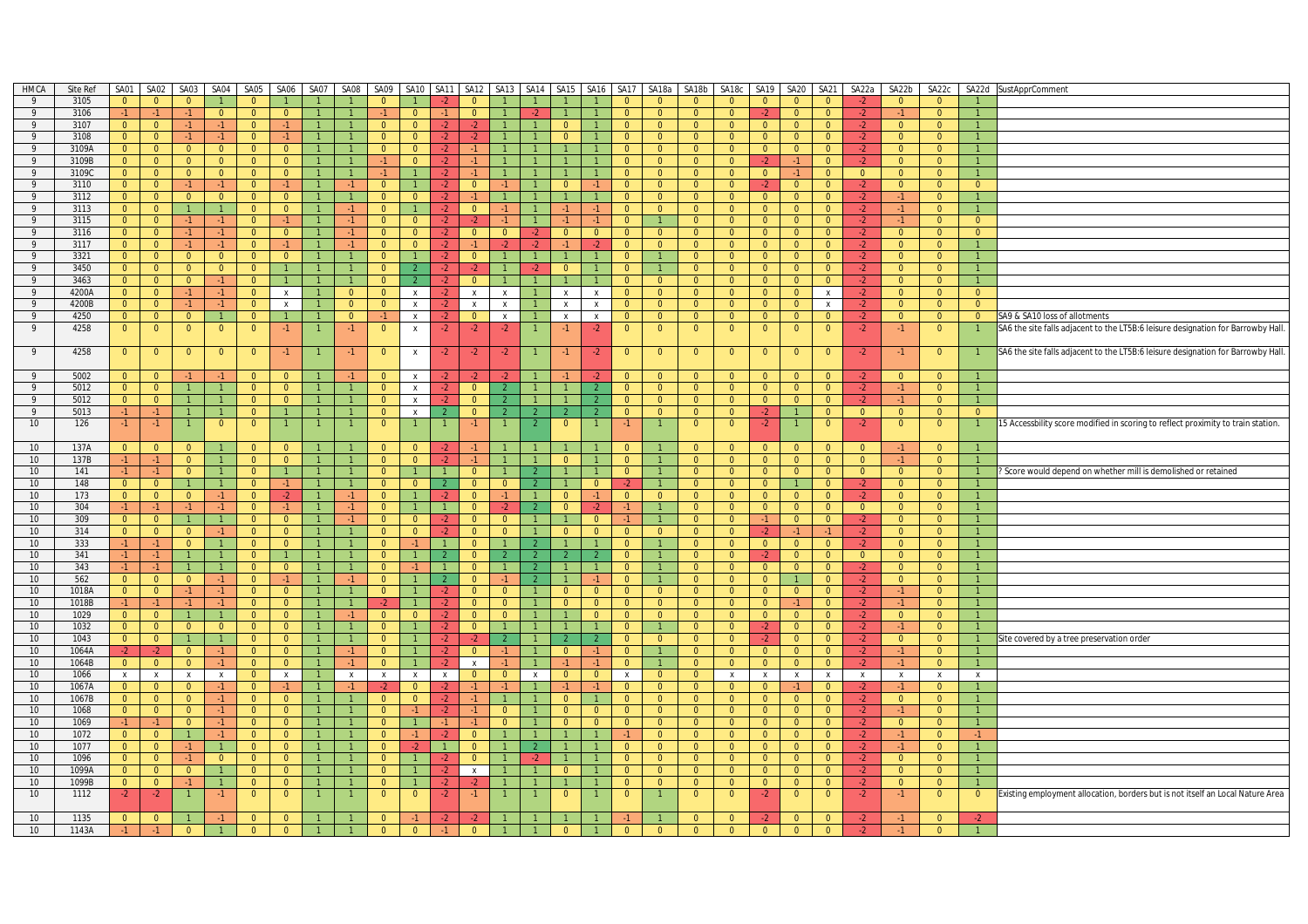| <b>HMCA</b>             | Site Ref       |                                  | SA01 SA02                                 |                                  | SA03 SA04                      | SA05                             | SA06                             |                | SA07 SA08      |                                  | SA09 SA10              |                |                                  |                            | SA11 SA12 SA13 SA14 | SA <sub>15</sub>                 | SA16 SA17                      |                                  |                                  |                                  | SA18a SA18b SA18c                |                                  | SA19 SA20                            | SA21                             | SA22a                  | SA22b                            | SA22c                            |                                | SA22d SustApprComment                                                   |
|-------------------------|----------------|----------------------------------|-------------------------------------------|----------------------------------|--------------------------------|----------------------------------|----------------------------------|----------------|----------------|----------------------------------|------------------------|----------------|----------------------------------|----------------------------|---------------------|----------------------------------|--------------------------------|----------------------------------|----------------------------------|----------------------------------|----------------------------------|----------------------------------|--------------------------------------|----------------------------------|------------------------|----------------------------------|----------------------------------|--------------------------------|-------------------------------------------------------------------------|
| 10                      | 1143B          | $\overline{0}$                   | $\overline{0}$                            | $\overline{0}$                   |                                | $\overline{0}$                   | $\overline{0}$                   |                |                | $\mathbf{0}$                     | $\mathbf{0}$           |                | $\overline{0}$                   |                            |                     |                                  |                                | $\overline{0}$                   | $\mathbf{0}$                     | $\overline{0}$                   | $\overline{0}$                   | $\overline{0}$                   | $\overline{0}$                       | $\overline{0}$                   |                        |                                  | $\mathbf{0}$                     |                                |                                                                         |
| 10                      | 1143C          | $\overline{0}$                   | $\overline{0}$                            | $-1$                             | $-1$                           | $\overline{0}$                   | $-2$                             |                |                | $-1$                             | $\overline{0}$         | $-2$           | $\overline{0}$                   |                            |                     |                                  |                                | $\overline{0}$                   |                                  | $\overline{0}$                   | $\overline{0}$                   | $\overline{0}$                   | $\overline{0}$                       | $\overline{0}$                   | $-2$                   | $-1$                             | $\overline{0}$                   | $\mathbf{1}$                   |                                                                         |
| 10                      | 1143D          | $\overline{0}$                   | $\overline{0}$                            | $-1$                             | $-1$                           | $\overline{0}$                   | $\overline{0}$                   |                |                | $\Omega$                         | $\Omega$               | $-2$           | $\mathbf{0}$                     | $\Omega$                   |                     | $\overline{0}$                   | $\overline{0}$                 | $\overline{0}$                   | $\overline{0}$                   | $\overline{0}$                   | $\Omega$                         | $\Omega$                         | $\overline{0}$                       | $\overline{0}$                   | $-2$                   | $-1$                             | $\overline{0}$                   | 1                              |                                                                         |
| 10<br>10                | 1143E<br>1143F | $\overline{0}$<br>$\overline{0}$ | $\overline{0}$<br>$\overline{0}$          | $-1$<br>$-1$                     | $-1$<br>$-1$                   | $\overline{0}$<br>$\overline{0}$ | $-2$<br>$\mathbf{0}$             | $\overline{1}$ |                | $\mathbf{0}$                     | $\mathbf{0}$           | $-2$<br>$-2$   | $\overline{0}$<br>$\overline{0}$ | $\overline{0}$<br>$\Omega$ |                     | $\overline{0}$<br>$\overline{0}$ | $\overline{0}$<br>$\mathbf{0}$ | $\overline{0}$<br>$\overline{0}$ | $\overline{0}$<br>$\overline{0}$ | $\overline{0}$<br>$\overline{0}$ | $\overline{0}$<br>$\overline{0}$ | $\overline{0}$<br>$\mathbf{0}$   | $\overline{0}$<br>$\overline{0}$     | $\overline{0}$<br>$\overline{0}$ | $-2$<br>$-2$           | $-1$<br>$-1$                     | $\overline{0}$<br>$\mathbf{0}$   | $\mathbf{1}$<br>$\mathbf{1}$   |                                                                         |
| $10$                    | 1166           | $\overline{0}$                   | $\overline{0}$                            | $\overline{1}$                   | $\mathbf{1}$                   | $\Omega$                         | $\overline{0}$                   |                |                | $\Omega$                         |                        | $-2$           | $\mathbf{0}$                     |                            |                     | $\Omega$                         |                                | $\overline{0}$                   |                                  | $\overline{0}$                   | $\Omega$                         | $\overline{0}$                   | $\overline{0}$                       | $\Omega$                         | $\overline{0}$         | $\overline{0}$                   | $\overline{0}$                   | $\mathbf{1}$                   |                                                                         |
| 10 <sup>°</sup>         | 1171A          | $\overline{0}$                   | $\overline{0}$                            | $\overline{0}$                   | $\overline{1}$                 | $\overline{0}$                   | $\overline{0}$                   | $\overline{1}$ | $\overline{0}$ | $\overline{0}$                   | $\overline{0}$         | $-2$           | $\overline{0}$                   |                            | $\overline{1}$      | $\mathbf{1}$                     | $\overline{1}$                 | $-2$                             | $\overline{0}$                   | $\overline{0}$                   | $\overline{0}$                   | $\overline{0}$                   | $\overline{0}$                       | $\overline{0}$                   | $\overline{0}$         | $\overline{0}$                   | $\overline{0}$                   | $\overline{0}$                 | SA17 within 100m of safeguarded site                                    |
| 10                      | 1171A          | $\overline{0}$                   | $\overline{0}$                            | $\overline{0}$                   | $\overline{1}$                 | $\overline{0}$                   | $\overline{0}$                   |                | $\mathbf{1}$   | $\overline{0}$                   |                        | $-2$           | $\mathbf{0}$                     |                            |                     |                                  |                                | $-1$                             | $\mathbf{0}$                     | $\overline{0}$                   | $\overline{0}$                   | $\overline{0}$                   | $\overline{0}$                       | $\overline{0}$                   | $-2$                   | $-1$                             | $\overline{0}$                   | $\mathbf{1}$                   |                                                                         |
| 10                      | 1171A          | $\overline{0}$                   | $\overline{0}$                            | $\overline{0}$                   | $\overline{1}$                 | $\overline{0}$                   | $\overline{0}$                   |                |                | $\overline{0}$                   |                        | $-2$           | $\mathbf{0}$                     |                            |                     | $\mathbf{1}$                     |                                | $-1$                             | $\Omega$                         | $\overline{0}$                   | $\overline{0}$                   | $\overline{0}$                   | $\overline{0}$                       | $\overline{0}$                   | $\cdot$                | $-1$                             | $\overline{0}$                   | $\overline{1}$                 |                                                                         |
| 10 <sup>10</sup>        | 1171A          | $\overline{0}$                   | $\bullet$                                 | $\overline{0}$                   | 1                              | $\overline{0}$                   | $\overline{0}$                   | $\overline{1}$ | $\Omega$       | $\overline{0}$                   | $\overline{0}$         | $-2$           | $\overline{0}$                   |                            |                     | $\mathbf{1}$                     |                                | $-2$                             | $\Omega$                         | $\overline{0}$                   | $\overline{0}$                   | $\overline{0}$                   | $\overline{0}$                       | $\overline{0}$                   | $\overline{0}$         | $\overline{0}$                   | $\overline{0}$                   | $\overline{0}$                 | SA17 within 100m of safeguarded site                                    |
| 10<br>10                | 1171B<br>1200A | $\overline{0}$<br>$\overline{0}$ | $\overline{0}$<br>$\overline{0}$          | $\overline{0}$<br>$\overline{0}$ | $\mathbf{1}$<br>1              | $\overline{0}$<br>$\overline{0}$ | $\Omega$<br>$\overline{0}$       |                | $\overline{1}$ | $\Omega$<br>$\overline{0}$       | $-1$<br>$\overline{0}$ | $-2$<br>$-2$   | $\overline{0}$<br>$-1$           |                            |                     |                                  |                                | $\overline{0}$<br>$\overline{0}$ | $\overline{0}$                   | $\overline{0}$<br>$\overline{0}$ | $\Omega$<br>$\overline{0}$       | $\overline{0}$<br>$\overline{0}$ | $\overline{0}$<br>$\overline{0}$     | $\Omega$<br>$\overline{0}$       | $-2$<br>$-2$           | $-1$<br>$-1$                     | $\overline{0}$<br>$\overline{0}$ | $\mathbf{1}$<br>1 <sup>1</sup> |                                                                         |
| 10 <sup>°</sup>         | 1200B          | $\overline{0}$                   | $\overline{0}$                            | $\mathbf{0}$                     | $\mathbf{1}$                   | $\mathbf{0}$                     | $\mathbf{0}$                     |                |                | $\mathbf{0}$                     | $\mathbf{0}$           | $-2$           | -2                               |                            |                     | $\Omega$                         |                                | $\mathbf{0}$                     | $\Omega$                         | $\mathbf{0}$                     | $\mathbf{0}$                     | $\mathbf{0}$                     | $\overline{0}$                       | $\mathbf{0}$                     | $-2$                   | -1                               | $\overline{0}$                   |                                |                                                                         |
| 10                      | 1207           | $-1$                             | $-1$                                      | $\overline{0}$                   | $\overline{1}$                 | $\overline{0}$                   | $\overline{0}$                   | $\overline{1}$ | $\overline{1}$ | $\overline{0}$                   | $\overline{1}$         | $\overline{1}$ | $\overline{0}$                   |                            | $-1$                | $\overline{1}$                   |                                | $\overline{0}$                   | $\mathbf{1}$                     | $\overline{0}$                   | $\overline{0}$                   | $\overline{0}$                   | $\overline{0}$                       | $\overline{0}$                   | $-2$                   | $\overline{0}$                   | $\overline{0}$                   | $\overline{1}$                 |                                                                         |
| 10                      | 1208           | $-1$                             | $-1$                                      | $\overline{0}$                   | $-1$                           | $\overline{0}$                   | $\overline{0}$                   | $\overline{1}$ |                | $\overline{0}$                   | $\overline{0}$         | $\mathbf{1}$   | $\overline{0}$                   |                            | $-1$                | $\overline{2}$                   |                                | $\overline{0}$                   |                                  | $\overline{0}$                   | $\overline{0}$                   | $\overline{0}$                   | $\overline{0}$                       | $\overline{0}$                   | $-2$                   | $\overline{0}$                   | $\overline{0}$                   | $\mathbf{1}$                   |                                                                         |
| 10 <sup>°</sup>         | 1209           | $-1$                             | $-1$                                      | $\overline{0}$                   | $-1$                           | $\overline{0}$                   | $\overline{0}$                   |                |                | -2                               | $-1$                   | $-1$           | $\overline{0}$                   |                            | $-2$                | $\overline{1}$                   |                                | $\overline{0}$                   |                                  | $\overline{0}$                   | $\overline{0}$                   | $-1$                             | -1                                   | $\overline{0}$                   | $-2$                   | $-1$                             | $\overline{0}$                   |                                |                                                                         |
| $10$                    | 1220A          | $\overline{0}$                   | $\overline{0}$                            | $\overline{0}$                   | $\overline{0}$                 | $\overline{0}$                   | $\overline{0}$                   | $\mathbf{1}$   | $\mathbf{1}$   | $\overline{0}$                   | $\overline{2}$         | $-2$           | $\overline{0}$                   |                            | $\overline{1}$      | $\overline{0}$                   |                                | $\overline{0}$                   | $\overline{0}$                   | $\overline{0}$                   | $\overline{0}$                   | $-1$                             | $\overline{0}$                       | $\overline{0}$                   | $-2$                   | $-1$                             | $\overline{0}$                   | $\mathbf{1}$                   |                                                                         |
| 10<br>10                | 1220B<br>1229  | $\overline{0}$<br>$\overline{0}$ | $\overline{0}$<br>$\overline{0}$          | $\overline{0}$<br>$\overline{0}$ | $\overline{0}$<br>$\mathbf{1}$ | $\overline{0}$<br>$\overline{0}$ | $\mathbf{0}$<br>$\overline{0}$   |                | $\overline{0}$ | $\overline{0}$                   |                        | $-2$<br>$-2$   | $\overline{0}$<br>$\overline{0}$ | $\Omega$<br>$\overline{0}$ |                     | $\overline{0}$                   | $\mathbf{0}$<br>$\overline{0}$ | $\overline{0}$<br>$\overline{0}$ | $\overline{0}$<br>$\overline{0}$ | $\overline{0}$<br>$\overline{0}$ | $\overline{0}$<br>$\overline{0}$ | $\overline{0}$<br>$-2$           | $-1$<br>$\overline{0}$               | $\overline{0}$<br>$\mathbf{0}$   | $-2$<br>$-2$           | $\Omega$                         | $\overline{0}$<br>$\overline{0}$ | $\mathbf{1}$                   |                                                                         |
| 10                      | 1258           | $\overline{0}$                   | $\overline{0}$                            | $\overline{0}$                   | $\sim$ 1                       | $\overline{0}$                   | $\overline{0}$                   | $\mathbf{1}$   | $\overline{1}$ | $\overline{0}$                   | $\overline{1}$         | $-2$           | $-1$                             |                            |                     | $\overline{2}$                   | $\mathbf{1}$                   | $\overline{0}$                   | $\overline{0}$                   | $\overline{0}$                   | $\overline{0}$                   | $-2$                             | $\overline{0}$                       | $\overline{0}$                   | $-2$                   | $\overline{0}$                   | $\overline{0}$                   | $\overline{1}$                 |                                                                         |
| 10                      | 1260           | $\overline{0}$                   | $\overline{0}$                            | $\overline{0}$                   | $-1$                           | $\overline{0}$                   | $-1$                             |                | $-1$           | $-1$                             | $-1$                   | $-2$           | $-2$                             |                            | $-2$                | $\overline{0}$                   | $-1$                           | $\overline{0}$                   |                                  | $\overline{0}$                   | $\overline{0}$                   | $-2$                             | $-1$                                 | $\overline{0}$                   | $-2$                   | $-1$                             | $\overline{0}$                   | $\mathbf{1}$                   | Special Landscape Area                                                  |
| 10                      | 1266           | $\overline{0}$                   | $\overline{0}$                            | $\overline{0}$                   | $\overline{0}$                 | $\overline{0}$                   | $\overline{0}$                   |                | $\mathbf{1}$   | $\overline{0}$                   | $-2$                   | $-2$           | $\overline{0}$                   | $\overline{0}$             |                     | $\mathbf{1}$                     | $\overline{0}$                 | $\overline{0}$                   |                                  | $\overline{0}$                   | $\overline{0}$                   | $-2$                             | $\overline{0}$                       | $\overline{0}$                   | $-2$                   | $-1$                             | $\overline{0}$                   | $\mathbf{1}$                   |                                                                         |
| 10                      | 1274           | $-1$                             | $-1$                                      | $\overline{0}$                   | $\overline{0}$                 | $\overline{0}$                   | $\overline{0}$                   |                | $-1$           | $\overline{0}$                   | $\mathbf{1}$           | $-2$           | $-1$                             | $\overline{0}$             |                     | $\overline{0}$                   | $\overline{0}$                 | $\overline{0}$                   | $\overline{0}$                   | $\overline{0}$                   | $\overline{0}$                   | $-2$                             | $-1$                                 | $\overline{0}$                   | $-2$                   | $-1$                             | $\overline{0}$                   | $\mathbf{1}$                   |                                                                         |
| 10                      | 1275A          | $\overline{0}$                   | $\overline{0}$                            | $\overline{0}$                   | $-1$                           | $\overline{0}$                   | $\overline{0}$                   |                |                | $\overline{0}$                   |                        | -2.            | $\overline{0}$                   |                            |                     |                                  |                                | $\overline{0}$                   | $\overline{0}$                   | $\overline{0}$                   | $\overline{0}$                   | $\overline{0}$                   | $\overline{0}$                       | $\overline{0}$                   | $-2$                   | $-1$                             | $\overline{0}$                   | $\mathbf{1}$                   |                                                                         |
| 10<br>10                | 1275B<br>1279  | $\overline{0}$<br>$\overline{0}$ | $\overline{0}$<br>$\overline{0}$          | $\overline{0}$<br>$\overline{0}$ | $-1$<br>$-1$                   | $\overline{0}$<br>$\overline{0}$ | $\overline{0}$<br>$\overline{0}$ |                |                | $-1$<br>$\overline{0}$           | $\overline{0}$         | $-2$<br>$-2$   | $\overline{0}$<br>$-1$           | $\overline{0}$             |                     | $\mathbf{1}$                     | $\overline{0}$                 | $\overline{0}$<br>$\Omega$       | $\overline{0}$                   | $\overline{0}$<br>$\overline{0}$ | $\overline{0}$<br>$\overline{0}$ | $-2$<br>$\overline{0}$           | $\overline{0}$<br>$\overline{0}$     | $\overline{0}$<br>$\overline{0}$ | $-2$<br>$-2$           | $-1$<br>$-1$                     | $\overline{0}$<br>$\overline{0}$ | $\mathbf{1}$<br>$\mathbf{1}$   |                                                                         |
| 10                      | 1280           | $\overline{0}$                   | $\overline{0}$                            | $\mathbf{1}$                     | $\mathbf{1}$                   | $\overline{0}$                   | $-1$                             | $\overline{1}$ |                | $\overline{0}$                   | $-2$                   | $-2$           | $\overline{0}$                   |                            |                     |                                  |                                | $\overline{0}$                   | $\overline{0}$                   | $\overline{0}$                   | $\overline{0}$                   | $-1$                             | $\overline{0}$                       | $\overline{0}$                   | $\overline{0}$         | $\overline{0}$                   | $\overline{0}$                   | $\mathbf{1}$                   |                                                                         |
| 10                      | 1282           | $\overline{0}$                   | $\overline{0}$                            | $\overline{0}$                   | $\overline{0}$                 | $\overline{0}$                   | $\mathbf{0}$                     |                |                | $\mathbf{0}$                     | $\overline{2}$         | $-2$           | $\mathbf{0}$                     |                            |                     |                                  |                                | $\overline{0}$                   | $\overline{0}$                   | $\overline{0}$                   | $\overline{0}$                   | $\overline{0}$                   | $\overline{0}$                       | $\overline{0}$                   | $-2$                   | $-1$                             | $\mathbf{0}$                     | $\mathbf{1}$                   |                                                                         |
| $10$                    | 1283           | $\overline{0}$                   | $\overline{0}$                            | $\overline{0}$                   | $\overline{0}$                 | $\Omega$                         | $\Omega$                         |                |                | -2                               | $\overline{1}$         | $-2$           | $\mathbf{0}$                     |                            |                     | $\overline{0}$                   |                                | $\Omega$                         | $\Omega$                         | $\overline{0}$                   | $\overline{0}$                   | $-1$                             | $-1$                                 | $\Omega$                         | $-2$                   | $-1$                             | $\overline{0}$                   | $\mathbf{1}$                   |                                                                         |
| 10 <sup>1</sup>         | 1284A          | $\overline{0}$                   | $\overline{0}$                            | $\overline{0}$                   | $-1$                           | $\overline{0}$                   | $\overline{0}$                   | $\overline{1}$ | $\mathbf{1}$   | $\overline{0}$                   | $\overline{1}$         | $-2$           | $\overline{1}$                   |                            |                     |                                  | $\mathbf{1}$                   | $\overline{0}$                   | $\Omega$                         | $\overline{0}$                   | $\overline{0}$                   | $-2$                             | $\overline{0}$                       | $\overline{0}$                   | $\overline{0}$         | $\Omega$                         | $\overline{0}$                   | $\mathbf{1}$                   |                                                                         |
| 10                      | 1284B          | $\overline{0}$                   | $\overline{0}$                            | $\overline{0}$                   | $-1$                           | $\overline{0}$                   | $\overline{0}$                   | $\mathbf{1}$   | $\overline{1}$ | $-2$                             | $-1$                   | $-2$           | $-1$                             | $\overline{0}$             |                     | $\overline{0}$                   | $\overline{0}$                 | $\overline{0}$                   | $\mathbf{1}$                     | $\overline{0}$                   | $\overline{0}$                   | $-1$                             | $-1$                                 | $\overline{0}$                   | $-2$                   | $-1$                             | $\overline{0}$                   | $\mathbf{1}$                   |                                                                         |
| 10<br>10 <sup>°</sup>   | 1319<br>1320   | $\overline{0}$<br>$\overline{0}$ | $\overline{0}$<br>$\overline{0}$          | $\mathbf{1}$<br>$\overline{0}$   | $\overline{1}$<br>$-1$         | $\overline{0}$<br>$\overline{0}$ | $\overline{1}$<br>$\overline{0}$ | $\overline{1}$ |                | $\overline{0}$<br>$\overline{0}$ | $-2$<br>$\overline{0}$ | $-1$<br>$-1$   | $-1$<br>$\overline{0}$           | $\overline{2}$             |                     | 2 <sup>7</sup>                   | $\overline{2}$                 | $-1$<br>$\overline{0}$           | $\Omega$                         | $\mathbf{0}$<br>$\overline{0}$   | $\overline{0}$<br>$\overline{0}$ | $-2$<br>$\overline{0}$           | $\overline{0}$<br>$\overline{0}$     | $\overline{0}$<br>$\overline{0}$ | $\overline{0}$<br>-2   | $\overline{0}$<br>$-1$           | $\overline{0}$<br>$\overline{0}$ | 1 <sup>1</sup>                 |                                                                         |
| 10                      | 1325           | $-1$                             | $-1$                                      | $\overline{1}$                   | $\mathbf{1}$                   | $\overline{0}$                   |                                  |                | $\mathbf{1}$   | $\Omega$                         |                        | $\overline{1}$ | $\Omega$                         |                            |                     | $\mathcal{L}$                    |                                | $\overline{0}$                   |                                  | $\overline{0}$                   | $\Omega$                         | $\overline{0}$                   | $\overline{0}$                       | $\overline{0}$                   | $\overline{0}$         | $\overline{0}$                   | $\overline{0}$                   | $\mathbf{1}$                   |                                                                         |
| 10                      | 1330B          | $\overline{0}$                   | $\overline{0}$                            | $\overline{0}$                   | $\overline{0}$                 | $\overline{0}$                   | $-1$                             | $\mathbf{1}$   |                | $\overline{0}$                   | $\overline{0}$         |                | $\mathsf{x}$                     | $\overline{0}$             |                     | $\mathbf{1}$                     | $\overline{0}$                 | $\overline{0}$                   | $\overline{0}$                   | $\overline{0}$                   | $\overline{0}$                   | $\overline{0}$                   | $\overline{0}$                       | $\overline{0}$                   | $-2$                   | $\overline{0}$                   | $\overline{0}$                   | $\mathbf{1}$                   |                                                                         |
| 10 <sup>°</sup>         | 1332           | $\overline{0}$                   | $\overline{0}$                            | $-1$                             | $\overline{0}$                 | $\overline{0}$                   | $-1$                             |                | $-1$           | -1                               | $-1$                   | $-2$           | $\mathbf{0}$                     | -2                         |                     | $\Omega$                         |                                | $\overline{0}$                   |                                  | $\mathbf{0}$                     | $\mathbf{0}$                     | $\mathbf{0}$                     | $\overline{0}$                       | $\mathbf{0}$                     | $-2$                   | $-1$                             | $\mathbf{0}$                     |                                |                                                                         |
| 10                      | 1334           | $\overline{0}$                   | $\overline{0}$                            | $\overline{0}$                   | $-1$                           | $\overline{0}$                   | $-1$                             | $\overline{1}$ | $-1$           | $-1$                             | $-1$                   | $-2$           | $\overline{0}$                   | $-1$                       |                     | $-1$                             | $-1$                           | $\overline{0}$                   | $\overline{0}$                   | $\overline{0}$                   | $\overline{0}$                   | $\overline{0}$                   | $\overline{0}$                       | $\overline{0}$                   | $-2$                   | $-1$                             | $\overline{0}$                   | $\overline{1}$                 |                                                                         |
| 10                      | 1336           | $\overline{0}$                   | $\overline{0}$                            | $\overline{1}$                   | $\overline{0}$                 | $\overline{0}$                   | $\overline{0}$                   | $\overline{1}$ |                | $\overline{0}$                   | $\overline{1}$         | $-2$           | $\overline{0}$                   | $\overline{0}$             |                     | $\mathbf{1}$                     | $\overline{0}$                 | $\overline{0}$                   | $\overline{0}$                   | $\overline{0}$                   | $\overline{0}$                   | $\overline{0}$                   | $\overline{0}$                       | $\overline{0}$                   | $-2$                   | $\overline{0}$                   | $\overline{0}$                   | $\mathbf{1}$                   |                                                                         |
| 10 <sup>1</sup><br>$10$ | 1344<br>5165   | $\overline{0}$<br>$\overline{0}$ | $\overline{0}$<br>$\overline{\mathbf{0}}$ | $-1$<br>$\mathbf{x}$             | $\overline{0}$<br>$\mathsf{x}$ | $\overline{0}$<br>$\Omega$       | $\overline{0}$<br>$\mathbf{x}$   |                | $\Omega$       | $\overline{0}$<br>$\mathbf{0}$   | -2<br>$\mathbf{x}$     | $-2$<br>$-1$   | $\overline{0}$<br>$\overline{0}$ | $\,$ X                     |                     | $\mathsf{x}$                     | $\,$ X $\,$                    | $\overline{0}$<br>$\Omega$       | $\mathbf{1}$                     | $\overline{0}$<br>$\Omega$       | $\overline{0}$<br>$\Omega$       | $\overline{0}$<br>$\Omega$       | $\overline{0}$<br>$\overline{0}$     | $\overline{0}$<br>$\mathbf{x}$   | $-2$<br>$-2$           | $-1$<br>$-1$                     | $\overline{0}$<br>$\Omega$       | $\mathbf{1}$                   | SA20 part greenfield and brownfield site                                |
| 10                      | 2036           | $-1$                             | $-1$                                      |                                  |                                | $\overline{0}$                   |                                  |                |                | $\overline{0}$                   |                        |                | $\overline{0}$                   | $\overline{2}$             |                     |                                  | $\overline{2}$                 | $\overline{0}$                   |                                  | $\overline{0}$                   | $\overline{0}$                   | $-1$                             | $\overline{0}$                       |                                  | $\overline{0}$         | $\Omega$                         | $\overline{0}$                   | $\mathbf{1}$                   |                                                                         |
| 10 <sup>10</sup>        | 2078           | $\overline{0}$                   | $\overline{0}$                            | $-1$                             | $\overline{0}$                 | $\overline{0}$                   | $-1$                             |                | $-1$           | $\overline{0}$                   | $\mathbf{0}$           | $-2$           | $-2$                             | $-2$                       |                     | $-1$                             | $-2$                           | $\overline{0}$                   |                                  | $\overline{0}$                   | $\overline{0}$                   | $-1$                             | $\overline{0}$                       | $\mathbf{0}$                     | $-2$                   | $\overline{0}$                   | $\overline{0}$                   | $\mathbf{1}$                   |                                                                         |
| 10                      | 2095           | $\overline{0}$                   | $\overline{0}$                            | $\overline{0}$                   | $-1$                           | $\overline{0}$                   | $\overline{0}$                   |                |                | $\overline{0}$                   | $-1$                   | $-2$           | $-2$                             |                            | $-2$                |                                  |                                | $\mathbf{0}$                     | $\mathbf{0}$                     | $\mathbf{0}$                     | $\overline{0}$                   | $\overline{0}$                   | $-1$                                 | $\mathbf{x}$                     | $-2$                   | $-1$                             | $\overline{0}$                   | $\mathbf{1}$                   | Scale of development would have potential harm on setting of the listed |
|                         |                |                                  |                                           |                                  |                                |                                  |                                  |                |                |                                  |                        |                |                                  |                            |                     |                                  |                                |                                  |                                  |                                  |                                  |                                  |                                      |                                  |                        |                                  |                                  |                                | building                                                                |
| 10                      | 2096           | $\overline{0}$                   | $\overline{0}$                            | $\overline{0}$                   | $\overline{0}$                 | $\mathbf{0}$                     | $-1$                             |                |                | $\mathbf{0}$                     | $-1$<br>$\overline{1}$ | $-2$           |                                  |                            |                     | $\mathbf{1}$                     |                                | $\Omega$                         | $\Omega$<br>$\Omega$             | $\Omega$                         | $\mathbf{0}$                     |                                  | $\mathbf{0}$                         | $\overline{0}$                   | $-2$                   | -1<br>$-1$                       | $\mathbf{0}$                     | $\mathbf{1}$<br>$\mathbf{1}$   |                                                                         |
| 10<br>10                | 2098A<br>2098B | $\overline{0}$<br>$\overline{0}$ | $\overline{0}$<br>$\overline{0}$          | $\overline{0}$<br>$\overline{0}$ | $-1$<br>$-1$                   | $\overline{0}$<br>$\overline{0}$ | $-1$                             |                |                | $\overline{0}$<br>$\mathbf{0}$   |                        | $-2$<br>-2     | $\overline{0}$<br>$-2$           | $\mathbf{0}$               |                     | $\overline{0}$                   | $\overline{0}$                 | $\overline{0}$<br>$\overline{0}$ | $\overline{0}$                   | $\overline{0}$<br>$\overline{0}$ | $\overline{0}$<br>$\overline{0}$ | $\overline{0}$<br>$-1$           | $\overline{0}$<br>$\overline{0}$     | $\overline{0}$<br>$\overline{0}$ | $-2$<br>$-2$           | $-1$                             | $\overline{0}$<br>$\overline{0}$ | $\mathbf{1}$                   |                                                                         |
| 10                      | 2098C          | $\overline{0}$                   | $\overline{0}$                            | $\overline{0}$                   | $\overline{0}$                 | $\overline{0}$                   | $-1$                             | $\mathbf{1}$   | $\mathbf{1}$   | $\overline{0}$                   |                        | $-2$           | $-2$                             | $\overline{0}$             |                     | $\overline{0}$                   | $\overline{0}$                 | $\overline{0}$                   | $\overline{0}$                   | $\overline{0}$                   | $\overline{0}$                   | $-1$                             | $\overline{0}$                       | $\overline{0}$                   | $-2$                   | $-1$                             | $\overline{0}$                   | $\mathbf{1}$                   |                                                                         |
| 10                      | 2099           | $\overline{0}$                   | $\overline{0}$                            | $\overline{0}$                   | $\mathbf{1}$                   | $\overline{0}$                   | $-1$                             |                |                | $\Omega$                         | $-1$                   | $-2$           |                                  |                            |                     | $\overline{0}$                   |                                | $\Omega$                         |                                  | $\overline{0}$                   | $\overline{0}$                   |                                  | $\overline{0}$                       | $\Omega$                         | $\cdot$                | $-1$                             | $\mathbf{0}$                     | $\mathbf{1}$                   | Score on basis of potential loss of woodland                            |
| 10                      | 2100B          | $\overline{0}$                   | $\overline{0}$                            | $\overline{0}$                   | $\overline{0}$                 | $\overline{0}$                   | $-1$                             |                |                | $\overline{0}$                   | $-2$                   | $-1$           | $\mathsf{x}$                     |                            |                     | $\mathbf{1}$                     |                                | $\overline{0}$                   |                                  | $\overline{0}$                   | $\overline{0}$                   | $\overline{0}$                   | $\overline{0}$                       | $\overline{0}$                   | $-2$                   | $\overline{0}$                   | $\overline{0}$                   | $\mathbf{1}$                   |                                                                         |
| 10                      | 2104           | $\overline{0}$                   | $\overline{0}$                            | $\mathbf{1}$                     | $-1$                           | $\overline{0}$                   | $\overline{0}$                   |                | $\overline{0}$ | $\overline{0}$                   |                        | $-2$           | $-2$                             |                            |                     | $-1$                             |                                | $\overline{0}$                   | $\mathbf{0}$                     | $\overline{0}$                   | $\mathbf{0}$                     | $-2$                             | $\overline{0}$                       | $\overline{0}$                   | $\overline{0}$         | $\overline{0}$                   | $\overline{0}$                   | $\overline{0}$                 | Local Nature Area                                                       |
| 10<br>10 <sup>1</sup>   | 2104<br>2104   | $\overline{0}$<br>$\overline{0}$ | $\overline{0}$<br>$\overline{0}$          | $\overline{1}$<br>$\overline{1}$ | $-1$<br>$-1$                   | $\overline{0}$<br>$\overline{0}$ | $\overline{0}$<br>$\overline{0}$ | $\overline{1}$ | $\mathbf{1}$   | $-1$<br>$\cdot$ 1                | $\overline{1}$         | $-2$<br>$-2$   | $-2$<br>$-2$                     |                            | $-2$<br>$-2$        | $\overline{0}$<br>$\Omega$       | $\mathbf{1}$<br>$\mathbf{1}$   | $\overline{0}$<br>$\overline{0}$ | $\overline{0}$<br>$\overline{0}$ | $\overline{0}$<br>$\overline{0}$ | $\overline{0}$<br>$\overline{0}$ | $\overline{0}$<br>$\overline{0}$ | $\overline{\mathbf{0}}$<br>$\bullet$ | $\overline{0}$<br>$\overline{0}$ | $-2$                   | $\overline{0}$<br>$\overline{0}$ | $\overline{0}$<br>$\overline{0}$ | $\mathbf{1}$                   |                                                                         |
| 10                      | 2104           | $\overline{0}$                   | $\overline{0}$                            | $\overline{1}$                   | $-1$                           | $\overline{0}$                   | $\overline{0}$                   |                | $\overline{0}$ | $\mathbf{0}$                     |                        | $-2$           | $-2$                             |                            |                     | $-1$                             |                                | $\overline{0}$                   | $\overline{0}$                   | $\overline{0}$                   | $\overline{0}$                   | $-2$                             | $\overline{0}$                       | $\overline{0}$                   | $-2$<br>$\overline{0}$ | $\overline{0}$                   | $\overline{0}$                   | $\overline{0}$                 | Local Nature Area                                                       |
| 10                      | 2105           | $\overline{0}$                   | $\overline{0}$                            | $-1$                             | 1                              | $\overline{0}$                   | $-1$                             | $\overline{1}$ | $\mathbf{1}$   | $\overline{0}$                   | $-2$                   | $-2$           | $\overline{0}$                   | $\overline{0}$             | $\overline{1}$      | $\overline{0}$                   | $\overline{0}$                 | $\overline{0}$                   | $\overline{0}$                   | $\overline{0}$                   | $\overline{0}$                   | $-2$                             | $\overline{0}$                       | $\overline{0}$                   | $-2$                   | $\overline{0}$                   | $\overline{0}$                   | $\mathbf{1}$                   |                                                                         |
| 10 <sup>1</sup>         | 2114           | $\overline{0}$                   | $\overline{0}$                            | $-1$                             | $-1$                           | $\overline{0}$                   | $-1$                             |                |                |                                  |                        | $-2$           | $-2$                             | $-1$                       |                     | $-1$                             |                                | -1                               |                                  | $\overline{0}$                   | $\overline{0}$                   | $\overline{0}$                   | $\overline{0}$                       | $\overline{0}$                   | $-2$                   | $\Omega$                         | $\overline{0}$                   |                                |                                                                         |
| 10                      | 2124           | $\overline{0}$                   | $\overline{0}$                            | $-1$                             | $\overline{1}$                 | $\overline{0}$                   | $\overline{0}$                   |                | $-1$           | $\cdot$ 1                        | $-1$                   | $-2$           | $\overline{0}$                   | $\overline{0}$             |                     | $\overline{0}$                   | $\overline{0}$                 | $\overline{0}$                   | $\overline{0}$                   | $\overline{0}$                   | $\Omega$                         | $-2$                             | $\overline{0}$                       | $\overline{0}$                   | $-2$                   | $-1$                             | $\overline{0}$                   | $\mathbf{1}$                   |                                                                         |
| 10                      | 2125           | $\overline{0}$                   | $\overline{0}$                            | $\overline{0}$                   | $\bullet$                      | $\overline{0}$                   | $\overline{0}$                   | $\mathbf{1}$   |                | $\overline{0}$                   | $\overline{1}$         | $-2$           | $\overline{0}$                   |                            |                     |                                  | $\mathbf{1}$                   | $\overline{0}$                   | $\overline{0}$                   | $\overline{0}$                   | $\overline{0}$                   | $\overline{0}$                   | $\overline{0}$                       | $\overline{0}$                   | $\overline{0}$         | $\overline{0}$                   | $\overline{0}$                   | $\mathbf{1}$                   |                                                                         |
| 10<br>10                | 2127<br>2128   | $\overline{0}$<br>$\overline{0}$ | $\overline{0}$<br>$\overline{0}$          | $-1$<br>$\overline{0}$           | $-1$<br>$\overline{1}$         | $\Omega$<br>$\overline{0}$       | $\overline{0}$<br>$-1$           | $\overline{1}$ | $\overline{1}$ | $\overline{0}$                   | $-1$<br>$\overline{1}$ | -2<br>$-1$     | -1<br>$\overline{0}$             | $\Omega$<br>$\overline{0}$ |                     | $\mathbf{1}$                     | $\Omega$<br>$\overline{0}$     | $\overline{0}$<br>$\overline{0}$ | $\mathbf{0}$<br>$\overline{0}$   | $\mathbf{0}$<br>$\overline{0}$   | $\mathbf{0}$<br>$\overline{0}$   | -1.<br>$\overline{0}$            | $\overline{0}$<br>$\overline{0}$     | $\Omega$<br>$\overline{0}$       | $-2$<br>$-2$           | $-1$<br>$\overline{0}$           | $\mathbf{0}$<br>$\overline{0}$   | $\overline{1}$                 |                                                                         |
| 10                      | 2155           | $-1$                             | $-1$                                      | $\overline{0}$                   | $\overline{0}$                 | $\overline{0}$                   | $-1$                             | $\overline{1}$ | $\overline{0}$ | $\overline{0}$                   |                        | $-1$           | $\overline{0}$                   | $\overline{0}$             |                     |                                  | $\overline{0}$                 | $\overline{0}$                   | $\Omega$                         | $\overline{0}$                   | $\overline{0}$                   | $\overline{0}$                   | $\overline{0}$                       | $\overline{0}$                   | $-2$                   | $-1$                             | $\overline{0}$                   | $\overline{1}$                 |                                                                         |
| 10                      | 2159           | $\overline{0}$                   | $\overline{0}$                            |                                  |                                | $\Omega$                         | $\Omega$                         |                | $\Omega$       | $\mathbf{0}$                     | $\Omega$               |                | $\overline{0}$                   | $\Omega$                   |                     | $\Omega$                         | $\Omega$                       | $\Omega$                         | $\Omega$                         | $\overline{0}$                   | $\overline{0}$                   | $\Omega$                         | $\overline{0}$                       | $\Omega$                         |                        |                                  | $\overline{0}$                   | $\overline{0}$                 |                                                                         |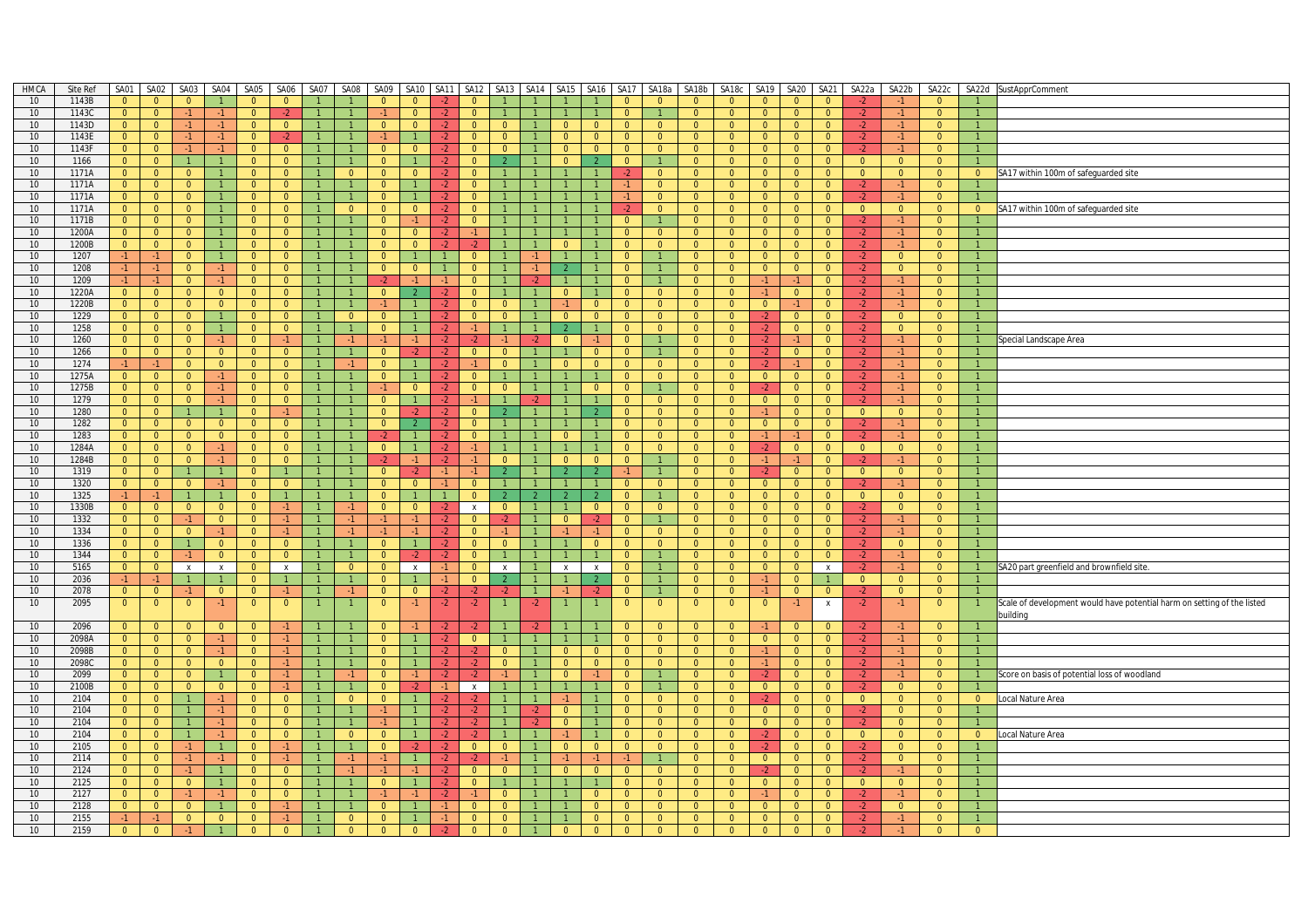| HMCA             | Site Ref | SA01           | SA02                    | SA03           | SA04           | SA05           | SA06             | SA07           | SA08           | SA09           | SA10                      | SA <sub>11</sub> | SA <sub>12</sub> | SA13                      |                |                | SA14 SA15 SA16 |                | SA17 SA18a     | SA18b                   | SA18c          | SA <sub>19</sub> | SA20           | <b>SA21</b>    | SA22a          | SA22b          | SA22c          |                | SA22d SustApprComment                                                           |
|------------------|----------|----------------|-------------------------|----------------|----------------|----------------|------------------|----------------|----------------|----------------|---------------------------|------------------|------------------|---------------------------|----------------|----------------|----------------|----------------|----------------|-------------------------|----------------|------------------|----------------|----------------|----------------|----------------|----------------|----------------|---------------------------------------------------------------------------------|
| 10               | 2159     | $\overline{0}$ | $\overline{0}$          | $-1$           | $\overline{1}$ | $\overline{0}$ | $\overline{0}$   |                |                | $\overline{0}$ |                           |                  | $\overline{0}$   |                           |                | $\overline{0}$ | $\overline{0}$ | $\overline{0}$ | $\overline{0}$ | $\overline{0}$          | $\overline{0}$ | $\overline{0}$   | $\overline{0}$ | $\overline{0}$ |                |                | $\overline{0}$ |                |                                                                                 |
| 10               | 2159     | $\overline{0}$ | $\overline{0}$          | $-1$           | $\overline{1}$ | $\overline{0}$ | $\overline{0}$   |                | $\overline{0}$ | $\overline{0}$ | $\overline{0}$            | $-2$             | $\overline{0}$   | $\overline{0}$            |                | $\overline{0}$ | $\overline{0}$ | $\overline{0}$ | $\overline{0}$ | $\overline{0}$          | $\overline{0}$ | $\overline{0}$   | $\overline{0}$ | $\overline{0}$ | $-2$           | $-1$           | $\overline{0}$ | $\overline{0}$ |                                                                                 |
| 10               | 2159     | $\overline{0}$ | $\overline{0}$          | $-1$           | $\overline{1}$ | $\overline{0}$ | $\overline{0}$   |                | $-1$           | $\overline{0}$ | $-1$                      | $-2$             | $\overline{0}$   | $\overline{0}$            |                | $\overline{0}$ | $\overline{0}$ | $\overline{0}$ | $\overline{0}$ | $\overline{0}$          | $\overline{0}$ | $\overline{0}$   | $\overline{0}$ | $\overline{0}$ | $-2$           | $-1$           | $\overline{0}$ |                |                                                                                 |
| 10               | 2164     | $\overline{0}$ | $\overline{\mathbf{0}}$ | $\overline{0}$ | $-1$           | $\overline{0}$ | $\overline{0}$   |                | $-1$           | $-1$           |                           | $-2$             | $\overline{0}$   | $-1$                      |                | $-1$           | $-1$           | $\overline{0}$ | $\overline{0}$ | $\overline{0}$          | $\overline{0}$ | $\overline{0}$   | $\overline{0}$ | $\overline{0}$ | $-2$           | $-1$           | $\overline{0}$ | $\overline{1}$ |                                                                                 |
| 10 <sup>°</sup>  | 3000     | $-1$           | $\overline{0}$          | $\overline{1}$ | $\mathbf{1}$   | $\overline{0}$ | $\overline{0}$   | $\overline{1}$ | $\mathbf{1}$   | $\overline{0}$ | $\overline{0}$            | $-2$             | $\overline{0}$   | $\mathbf{1}$              |                | $\overline{1}$ | $\mathbf{1}$   | $\overline{0}$ | $\overline{0}$ | $-1$                    | $\overline{0}$ | $\overline{0}$   | $\overline{0}$ | $\overline{0}$ | $-2$           | $-1$           | $\overline{0}$ |                |                                                                                 |
| 10               | 3003     | $\overline{0}$ | $\overline{0}$          | $\overline{0}$ | $\overline{1}$ | $\overline{0}$ | $\overline{0}$   |                | $\mathbf{1}$   | $\overline{0}$ | $-1$                      | $-2$             | $\mathbf{0}$     |                           |                |                | $\mathbf{1}$   | $\overline{0}$ |                | $\overline{0}$          | $\overline{0}$ | $-2$             | $\overline{0}$ | $\overline{0}$ | $\overline{0}$ | $\overline{0}$ | $\overline{0}$ |                |                                                                                 |
| 10               | 3007     | $-1$           | $-1$                    | $\overline{1}$ | $\overline{0}$ | $\overline{0}$ | $\overline{0}$   |                | $\mathbf{1}$   | $\overline{0}$ |                           | $-2$             | $\overline{0}$   |                           |                |                | 1              | $\overline{0}$ | $\mathbf{1}$   | $\overline{0}$          | $\overline{0}$ | $\bullet$        | $\overline{0}$ | $\overline{0}$ | $-2$           | $\overline{0}$ | $\Omega$       | $\overline{1}$ |                                                                                 |
| 10               | 3056     | $\overline{0}$ | $\overline{0}$          | $\overline{0}$ | $\mathbf{1}$   | $\overline{0}$ | $-1 -$           |                | $-1$           | $-1$           |                           | $-2$             | $\overline{0}$   | $-1$                      |                | $-1$           | $-1$           | $\overline{0}$ |                | $\overline{0}$          | $\overline{0}$ | $\overline{0}$   | $\overline{0}$ | $\overline{0}$ | $-2$           | $-1$           | $\overline{0}$ |                |                                                                                 |
| 10               | 3057     | $\overline{0}$ | $\overline{0}$          | $-1$           | $-1$           | $\Omega$       | $-1 -$           | $\overline{1}$ | $-1$           | $-1$           | $\overline{0}$            | $-2$             | $\cdot$          | $-1$                      | $\overline{1}$ | $\Omega$       | $-1$           | $\Omega$       | $\Omega$       | $\Omega$                | $\Omega$       | $-1$             | $\overline{0}$ | $\Omega$       | $-2$           | $-1$           | $\Omega$       | $\overline{1}$ |                                                                                 |
|                  |          |                |                         |                |                |                |                  |                |                | $-1$           |                           |                  | $-1$             |                           |                | $-1$           | $-2$           |                |                |                         |                |                  |                |                |                | $-1$           |                |                |                                                                                 |
| 10               | 3058     | $\overline{0}$ | $\overline{0}$          | $-1$           | $-1$           | $\overline{0}$ | $-1$             |                | $-1$           |                | $-1$                      | $-2$             |                  | $-2$                      | $-2$           |                |                | $\overline{0}$ | $\overline{0}$ | $\overline{0}$          | $\overline{0}$ | $\overline{0}$   | $\overline{0}$ | $\overline{0}$ | $-2$           |                | $\overline{0}$ |                |                                                                                 |
| 10 <sup>10</sup> | 3059     | $\overline{0}$ | $\overline{0}$          | $-1$           | $-1$           | $\overline{0}$ | $-1$             |                | $-1$           | $-1$           |                           | $-1$             | $-1$             | $-1$                      | $-2$           | $\overline{0}$ | $-1$           | $\overline{0}$ |                | $\overline{0}$          | $\overline{0}$ | $\overline{0}$   | $\overline{0}$ | $\overline{0}$ | $-2$           | $-1$           | $\overline{0}$ |                |                                                                                 |
| 10               | 3060A    | $\overline{0}$ | $\overline{0}$          | $\overline{0}$ | $\overline{1}$ | $\overline{0}$ | $\boldsymbol{X}$ |                | $\overline{0}$ | $\overline{0}$ | $\mathsf{x}$              |                  | X                | $\boldsymbol{\mathsf{x}}$ |                | $\mathbf{x}$   | $\pmb{\chi}$   | $\overline{0}$ | $\overline{0}$ | $\overline{0}$          | $\overline{0}$ | $-2$             | $\overline{0}$ | $\pmb{\chi}$   | $-2$           | $-1$           | $\Omega$       | $\overline{1}$ |                                                                                 |
| 10               | 3060B    | $\overline{0}$ | $\overline{\mathbf{0}}$ | $\overline{0}$ | $\overline{0}$ | $\overline{0}$ | $-1$             | $\overline{1}$ | $\overline{0}$ | $-2$           | $\mathsf{x}$              | $-2$             | $\mathsf{x}$     | $\mathsf{x}$              |                | $\mathbf{x}$   | $\mathsf{x}$   | $\overline{0}$ | $\overline{0}$ | $\overline{0}$          | $\overline{0}$ | $-2$             | $-1$           | $\mathsf{x}$   | $-2$           | $-1$           | $\overline{0}$ | $\overline{1}$ |                                                                                 |
| 10               | 3061     | $\overline{0}$ | $\overline{0}$          | $\overline{1}$ | $\overline{1}$ | $\overline{0}$ | $\overline{0}$   |                | $\mathbf{1}$   | $\overline{0}$ | $\overline{0}$            | $-2$             | $\overline{0}$   | $\mathbf{1}$              |                | $-1$           | $\mathbf{1}$   | $\overline{0}$ | $\overline{0}$ | $\overline{0}$          | $\overline{0}$ | $\overline{0}$   | $\overline{0}$ | $\overline{0}$ | $-2$           | $-1$           | $\overline{0}$ |                |                                                                                 |
| 10               | 3062     | $\overline{0}$ | $\overline{0}$          | $\overline{0}$ | $\mathbf{1}$   | $\overline{0}$ | $\overline{0}$   |                | $\overline{1}$ | $\overline{0}$ | $\overline{0}$            | $-2$             | $\overline{0}$   | $\overline{1}$            |                | $\overline{0}$ | $\mathbf{1}$   | $\overline{0}$ | $\overline{0}$ | $\overline{0}$          | $\overline{0}$ | $\overline{0}$   | $\overline{0}$ | $\overline{0}$ | $-2$           | $-1$           | $\overline{0}$ |                |                                                                                 |
| 10 <sup>1</sup>  | 3063     | $\overline{0}$ | $\overline{0}$          | $\overline{0}$ | $\overline{1}$ | $\overline{0}$ | $\overline{0}$   |                |                | $\overline{0}$ | $\overline{0}$            | $-2$             | $\overline{0}$   |                           |                | $\overline{0}$ |                | $\overline{0}$ | $\overline{0}$ | $\overline{0}$          | $\overline{0}$ | $-2$             | $\overline{0}$ | $\overline{0}$ | $-2$           | $-1$           | $\overline{0}$ |                |                                                                                 |
| 10               | 3064     | $\overline{0}$ | $\overline{0}$          | $\Omega$       | $\overline{1}$ | $\overline{0}$ | $-1$             |                | $\mathbf{1}$   | $-1$           | $\overline{0}$            | $-2$             | $\Omega$         |                           |                | $\Omega$       | 1              | $\Omega$       | $\overline{0}$ | $\overline{0}$          | $\overline{0}$ | $\overline{0}$   | $\overline{0}$ | $\overline{0}$ | $-2$           | $-1$           | $\Omega$       | $\overline{1}$ |                                                                                 |
| 10 <sup>1</sup>  | 3068     | $\overline{0}$ | $\overline{0}$          | $\overline{0}$ | $-1$           | $\overline{0}$ | $\overline{0}$   |                |                |                | $\overline{0}$            | $-2$             | $\overline{0}$   | $\overline{0}$            |                | $\overline{0}$ | $\overline{0}$ | $\overline{0}$ | $\overline{0}$ | $\overline{0}$          | $\overline{0}$ | $\overline{0}$   | $\overline{0}$ | $\overline{0}$ | $-2$           | $-1$           | $\overline{0}$ |                |                                                                                 |
| 10               | 3069     | $\overline{0}$ | $\overline{\mathbf{0}}$ | $\overline{0}$ | $-1$           | $\overline{0}$ | $\overline{0}$   |                |                | $\overline{0}$ | $\overline{0}$            | $-2$             | $-1$             | -1                        | $-2$           |                | $\mathbf{1}$   | $\overline{0}$ | $\overline{0}$ | $\overline{0}$          | $\overline{0}$ | $\overline{0}$   | $\overline{0}$ | $\overline{0}$ | $-2$           | $-1$           | $\overline{0}$ |                |                                                                                 |
| 10               | 3075     | $-1$           | $-1$                    | $\overline{0}$ | $\overline{0}$ | $\overline{0}$ | $\overline{0}$   | $\overline{1}$ | $\mathbf{1}$   | $\overline{0}$ | $\mathbf{1}$              |                  | $-1$             | $\mathbf{1}$              |                | $\overline{1}$ | $\mathbf{1}$   | $\overline{0}$ | $\mathbf{1}$   | $\overline{0}$          | $\overline{0}$ | $\overline{0}$   | $\mathbf{1}$   | $\overline{0}$ | $-2$           | $-1$           | $\overline{0}$ | $\overline{1}$ |                                                                                 |
| 10               | 3077A    | $\overline{0}$ | $\overline{0}$          | $\overline{1}$ | $-1$           | $\overline{0}$ | $-1$             |                | $\overline{1}$ | $\overline{0}$ | $\Omega$                  | $-2$             | $-1$             | $\mathbf{1}$              |                |                |                | $\Omega$       | $\overline{0}$ | $\overline{0}$          | $\overline{0}$ | $\overline{0}$   | $\overline{0}$ | $\overline{0}$ | $\overline{0}$ | $-1$           | $\overline{0}$ | $\mathbf{1}$   |                                                                                 |
| 10               | 3077B    | $\overline{0}$ | $\overline{0}$          | $\overline{0}$ | $-1$           | $\overline{0}$ | $-1 -$           |                |                | $\overline{0}$ | $\overline{0}$            | $-2$             | -1               |                           |                |                |                |                | $\overline{0}$ | $\overline{0}$          | $\overline{0}$ | $\overline{0}$   | $\overline{0}$ | $\overline{0}$ | $\overline{0}$ | $-1$           | $\overline{0}$ | $-2$           |                                                                                 |
|                  |          |                | $\overline{0}$          |                | $-1$           | $\overline{0}$ | $-1$             |                | $\overline{1}$ |                |                           |                  | $-1$             | $\mathbf{1}$              |                |                | 1              | $\overline{0}$ | $\overline{0}$ | $\overline{0}$          |                |                  |                |                |                | $-1$           |                | $\overline{1}$ |                                                                                 |
| 10               | 3078A    | $\overline{0}$ |                         | $\overline{1}$ |                |                |                  |                |                | $\overline{0}$ |                           | $-2$             |                  |                           |                |                |                |                |                |                         | $\overline{0}$ | $\overline{0}$   | $\overline{0}$ | $\overline{0}$ | $-2$           |                | $\overline{0}$ |                |                                                                                 |
| 10               | 3078B    | $\overline{0}$ | $\overline{0}$          |                | $-1$           | $\overline{0}$ | $-1$             |                |                | $-1$           | $\overline{0}$            | $-1$             |                  |                           |                |                |                | $\mathbf{0}$   | $\overline{0}$ | $\overline{\mathbf{0}}$ | $\overline{0}$ | $-2$             | $\mathsf{x}$   | $\mathsf{X}$   | $-2$           | $-1$           | $\overline{0}$ |                |                                                                                 |
| 10               | 3120     | $\overline{0}$ | $\overline{0}$          | $\overline{0}$ | $-1$           | $\overline{0}$ | $\Omega$         | $\overline{1}$ | $-1$           | $\Omega$       |                           | $-2$             | $\Omega$         | $\Omega$                  | $\cdot$        | $\Omega$       | $\Omega$       | $\Omega$       | $\Omega$       | $\overline{0}$          | $\overline{0}$ | $-2$             | $\overline{0}$ | $\Omega$       | $-2$           | $-1$           | $\Omega$       | $\overline{1}$ |                                                                                 |
| 10               | 3189     | $\overline{0}$ | $\overline{0}$          | $\overline{1}$ | $\mathbf{1}$   | $\overline{0}$ | $\mathbf{1}$     | $\mathbf{1}$   | $\mathbf{1}$   | $\overline{0}$ |                           | $\overline{2}$   | $\overline{0}$   | $\mathcal{P}$             |                |                | $\mathcal{P}$  | $\overline{0}$ | $\overline{1}$ | $\overline{0}$          | $\overline{0}$ | $-2$             | $\overline{0}$ | $\overline{0}$ | $\overline{0}$ | $\overline{0}$ | $\overline{0}$ |                |                                                                                 |
| 10               | 3320     | $\overline{0}$ | $\overline{0}$          | $-1$           | $-1$           | $\overline{0}$ | $-1$             |                | $-1$           | $-2$           | $\overline{0}$            | $-2$             | $-1$             | $-1$                      |                |                | $-1$           | $\overline{0}$ | $\overline{0}$ | $\overline{0}$          | $\overline{0}$ | $-1$             | $-1$           | $\mathbf{0}$   | $-2$           | $\overline{0}$ | $\overline{0}$ |                |                                                                                 |
| 10               | 3365     | $\overline{0}$ | $\overline{0}$          |                | $\overline{1}$ | $\overline{0}$ | $-1$             |                | $\mathbf{1}$   | $\overline{0}$ |                           |                  | $-1$             |                           |                |                | 1              | $\overline{0}$ | $\overline{0}$ | $\overline{0}$          | $\overline{0}$ | $-2$             | $\overline{0}$ | $\overline{0}$ | $-2$           | $\overline{0}$ | $\Omega$       | $\overline{1}$ |                                                                                 |
| 10               | 3372     | $\overline{0}$ | $\overline{0}$          | $\overline{1}$ | $\mathbf{1}$   | $\overline{0}$ | $\overline{0}$   | $\overline{1}$ | $-1$           | $\overline{0}$ |                           | $-2$             | $\overline{0}$   | $\overline{0}$            |                |                | $\Omega$       | $\overline{0}$ | $\overline{0}$ | $\overline{0}$          | $\overline{0}$ | $-2$             | $\overline{0}$ | $\overline{0}$ | $-2$           | $\overline{0}$ | $\overline{0}$ | $\overline{1}$ |                                                                                 |
| 10               | 3373A    | $\overline{0}$ | $\overline{0}$          | $\overline{1}$ | $\overline{1}$ | $\overline{0}$ | $\overline{0}$   |                | $-1$           | $\overline{0}$ |                           | $-2$             | $-2$             | $\overline{0}$            |                | $\overline{0}$ | $\overline{0}$ | $\overline{0}$ | $\overline{0}$ | $\overline{0}$          | $\overline{0}$ | $-1$             | $\overline{0}$ | $\overline{0}$ | $-2$           | $\overline{0}$ | $\overline{0}$ |                |                                                                                 |
| 10               | 3373B    | $\overline{0}$ | $\overline{0}$          | $\overline{1}$ | $\overline{1}$ | $\overline{0}$ | $\mathbf{0}$     |                | $-1$           | $\overline{0}$ |                           | $-2$             | $-2$             | $\overline{0}$            |                | $\mathbf{0}$   | $\Omega$       | $\overline{0}$ | $\overline{0}$ | $\overline{0}$          | $\overline{0}$ | $-2$             | $\overline{0}$ | $\overline{0}$ | $-2$           | $\overline{0}$ | $\overline{0}$ | $\overline{1}$ | ocal Nature Area                                                                |
| 10               | 3373C    | $\overline{0}$ | $\overline{0}$          | $\overline{1}$ | $\overline{1}$ | $\overline{0}$ | $\overline{0}$   |                | $-1$           | $\overline{0}$ | $\overline{0}$            | $-2$             | $\Omega$         | $\overline{0}$            |                | $\overline{0}$ | $\overline{0}$ | $\overline{0}$ | $\overline{0}$ | $\overline{0}$          | $\overline{0}$ | $\overline{0}$   | $\overline{0}$ | $\overline{0}$ | $-2$           | $\overline{0}$ | $\overline{0}$ | $\overline{1}$ |                                                                                 |
| 10               | 3378     | $-1$           | $-1$                    | $\overline{0}$ | $\overline{0}$ | $\overline{0}$ | $\overline{0}$   |                |                | $\Omega$       |                           |                  | $\Omega$         |                           |                |                |                | $\Omega$       |                | $\overline{0}$          | $\overline{0}$ | $-2$             | $\overline{0}$ | $\overline{0}$ | $-2$           | $\overline{0}$ | $\Omega$       |                |                                                                                 |
| 10               | 3386     | $-1$           | $-1$                    | $\overline{1}$ | $\mathbf{1}$   | $\overline{0}$ | $\mathbf{1}$     | $\mathbf{1}$   | $\mathbf{1}$   | $\overline{0}$ | $\overline{0}$            | $\overline{1}$   | $\overline{0}$   | $\mathbf{1}$              |                | $\overline{1}$ | $\mathbf{1}$   | $\overline{0}$ | $\overline{1}$ | $\overline{0}$          | $\overline{0}$ | $\overline{0}$   | $\overline{0}$ | $\overline{0}$ | $\overline{0}$ | $\overline{0}$ | $\overline{0}$ |                |                                                                                 |
| 10               | 3387     |                |                         |                |                |                | $\mathbf{0}$     |                |                |                | $\overline{0}$            |                  |                  |                           |                |                | -1             | $\mathbf{0}$   |                |                         |                |                  |                |                |                |                |                |                |                                                                                 |
|                  |          | $-2$           | $-2$                    | $\overline{0}$ | $\overline{0}$ | $\overline{0}$ |                  |                |                | $\mathbf{0}$   |                           | $-2$             | $-2$             |                           |                |                |                |                |                | $\mathbf{0}$            | $\overline{0}$ | $\overline{0}$   | $\mathbf{0}$   | $\mathbf{0}$   | $-2$           | $-1$           | $\overline{0}$ | $\overline{0}$ | Existing employment allocation, borders but is not itself an Local Nature Area  |
|                  |          |                |                         |                |                |                |                  |                |                |                |                           |                  |                  |                           |                |                |                |                |                |                         |                |                  |                |                |                |                |                |                |                                                                                 |
| 10               | 3394     | $-1$           | $-1$                    | $\overline{1}$ | $\mathbf{1}$   | $\overline{0}$ |                  |                |                | $\mathbf{0}$   |                           |                  | $\Omega$         |                           |                |                | $\mathcal{P}$  | $\overline{0}$ |                | $\overline{0}$          | $\overline{0}$ | $\overline{0}$   | $\overline{0}$ | $\mathbf{0}$   | $\Omega$       | $\overline{0}$ | $\overline{0}$ | $\overline{1}$ |                                                                                 |
| 10               | 3397     | $-1$           | $-1$                    | $\overline{1}$ | $\overline{1}$ | $\overline{0}$ | $\mathbf{1}$     |                | $\mathbf{1}$   | $\overline{0}$ | $\overline{0}$            |                  | $\overline{0}$   | $\overline{2}$            |                | $\overline{0}$ | <sup>2</sup>   | $\overline{0}$ |                | $\overline{0}$          | $\overline{0}$ | $\overline{0}$   | $\overline{0}$ | $\overline{0}$ | $\overline{0}$ | $\overline{0}$ | $\overline{0}$ | $\overline{1}$ |                                                                                 |
| 10               | 3456A    | $\overline{0}$ | $\overline{0}$          | $\overline{1}$ | $\overline{1}$ | $\overline{0}$ | $\overline{0}$   |                | $\mathbf{1}$   | $\overline{0}$ |                           | $-2$             | $\overline{0}$   | 1                         |                |                | $\overline{1}$ | $\overline{0}$ | $\overline{1}$ | $\overline{0}$          | $\overline{0}$ | $-2$             | $\overline{0}$ | $\overline{0}$ | $-2$           | $\overline{0}$ | $\overline{0}$ |                |                                                                                 |
| 10               | 3456B    | $\overline{0}$ | $\overline{0}$          | $\overline{1}$ | $\mathbf{1}$   | $\overline{0}$ | $\overline{0}$   |                |                | $\overline{0}$ |                           | $-2$             | $-2$             | $\overline{0}$            |                | $\overline{0}$ | $\mathbf{0}$   | $\overline{0}$ | $\overline{0}$ | $\overline{0}$          | $\overline{0}$ | $-2$             | $\overline{0}$ | $\overline{0}$ | $-2$           | $-1$           | $\overline{0}$ |                |                                                                                 |
| 10               | 3467     | $\overline{0}$ | $\overline{0}$          | $\overline{1}$ | $\overline{1}$ | $\overline{0}$ | $\Omega$         | $\overline{1}$ | $-1$           | $\Omega$       | $\overline{1}$            | $-2$             | $\Omega$         | $\overline{0}$            |                | $\overline{1}$ | $\Omega$       | $\Omega$       | $\mathbf{1}$   | $\overline{0}$          | $\overline{0}$ | $\overline{0}$   | $\overline{0}$ | $\overline{0}$ | $-2$           | $-1$           | $\Omega$       | $\overline{1}$ |                                                                                 |
| 10 <sup>°</sup>  | 4002     | $\overline{0}$ | $\overline{0}$          | $\overline{1}$ |                | $\overline{0}$ | $\overline{0}$   |                | $\overline{1}$ | $\overline{0}$ |                           |                  | $\overline{0}$   |                           |                |                |                | $\overline{0}$ |                | $\overline{0}$          | $\overline{0}$ | $\overline{0}$   | $\overline{0}$ | $\overline{0}$ | $\overline{0}$ | $\overline{0}$ | $\overline{0}$ |                |                                                                                 |
| 10               | 4004     | $-2$           | $-1$                    |                | $\mathbf{1}$   | $\overline{0}$ | $-1$             |                |                | $\mathbf{0}$   | $\mathbf{0}$              |                  | $\mathbf{0}$     | $\mathbf{0}$              |                |                | $\mathbf{0}$   |                |                | $\overline{0}$          | $\overline{0}$ | $\mathsf{X}$     |                | $\mathbf{0}$   | $-2$           | $-1$           | $\overline{0}$ |                |                                                                                 |
| 10               | 4028     | $\overline{0}$ | $\overline{\mathbf{0}}$ | $\overline{1}$ | $\overline{1}$ | $\overline{0}$ | $\overline{0}$   |                | $\overline{1}$ | $\overline{0}$ |                           |                  | $\overline{0}$   | $\mathbf{1}$              |                |                | 1              | $\overline{0}$ | $\overline{0}$ | $\overline{0}$          | $\overline{0}$ | $\overline{0}$   | $\overline{0}$ | $\overline{0}$ | $\overline{0}$ | $\overline{0}$ | $\overline{0}$ | $\overline{1}$ |                                                                                 |
| 10 <sup>°</sup>  | 4029     | $-1$           | $-1$                    | $-1$           | $-1$           | $\overline{0}$ | $-1$             |                |                |                |                           |                  | $\overline{0}$   | $\overline{0}$            |                | $\overline{0}$ | $\Omega$       | -1.            |                | $\overline{0}$          | $\bullet$      | $-2$             | $\overline{0}$ | $\overline{0}$ | $\overline{0}$ | $\overline{0}$ | $\overline{0}$ |                |                                                                                 |
| 10               | 4030     | $\overline{0}$ | $\overline{0}$          | $\overline{0}$ | $\overline{1}$ | $\overline{0}$ | $\overline{0}$   |                |                | $\overline{0}$ |                           |                  | $\overline{0}$   | $\mathbf{1}$              | $\overline{2}$ |                | $\mathbf{1}$   | $\overline{0}$ | $\overline{0}$ | $\overline{0}$          | $\overline{0}$ | $\overline{0}$   | $\overline{0}$ | $\overline{0}$ | $\overline{0}$ | $\overline{0}$ | $\overline{0}$ | $\overline{1}$ |                                                                                 |
| 10               | 4032     | $\overline{0}$ | $\overline{0}$          | $\overline{0}$ | $\mathbf{1}$   | $\overline{0}$ | $\overline{0}$   | $\overline{1}$ | $\mathbf{1}$   | $\overline{0}$ | $\mathbf{1}$              | 2                | $\overline{0}$   | $\mathbf{1}$              |                | $\mathcal{P}$  | $\mathbf{1}$   | $\overline{0}$ | $\overline{0}$ | $\overline{0}$          | $\overline{0}$ | $\overline{0}$   | $\overline{0}$ | $\overline{0}$ | $\overline{0}$ | $\overline{0}$ | $\overline{0}$ |                |                                                                                 |
| 10 <sup>°</sup>  | 4033     | $\overline{0}$ | $\overline{0}$          | $\overline{0}$ | $\overline{1}$ | $\overline{0}$ | $\overline{0}$   |                | $\mathbf{1}$   | $\overline{0}$ |                           | $-2$             | $\overline{0}$   | $\mathbf{1}$              |                |                | $\mathbf{1}$   | $\overline{0}$ | $\overline{0}$ | $\overline{0}$          | $\overline{0}$ | $\overline{0}$   | $\overline{0}$ | $\overline{0}$ | $-2$           | $\overline{0}$ | $\overline{0}$ |                |                                                                                 |
| 10               |          | $\overline{0}$ | $\overline{0}$          | $\Omega$       | $\overline{1}$ | $\overline{0}$ | $\Omega$         |                |                | $\Omega$       |                           |                  | $\Omega$         |                           |                |                |                | $\Omega$       | $\overline{0}$ | $\overline{0}$          | $\overline{0}$ | $\Omega$         | $\overline{0}$ | $\Omega$       | $\Omega$       | $\Omega$       | $\Omega$       |                |                                                                                 |
|                  | 4034     |                |                         |                |                |                |                  |                |                |                |                           |                  |                  |                           |                |                |                |                |                |                         |                |                  |                |                |                |                |                |                |                                                                                 |
| 10 <sup>°</sup>  | 4035     | $\overline{0}$ | $\overline{0}$          | $\overline{0}$ | $\overline{1}$ | $\overline{0}$ | $\overline{0}$   | $\overline{1}$ |                | $\overline{0}$ | $\overline{2}$            | $\overline{2}$   | $\overline{0}$   | $\mathbf{1}$              |                |                |                | $\overline{0}$ | $\overline{0}$ | $\overline{0}$          | $\overline{0}$ | $\overline{0}$   | $\overline{0}$ | $\overline{0}$ | $\overline{0}$ | $\overline{0}$ | $\overline{0}$ |                |                                                                                 |
| 10               | 4052     | $\overline{0}$ | $\overline{0}$          | $\overline{1}$ | $-1$           | $\overline{0}$ | $\overline{0}$   |                |                | $\overline{0}$ |                           | $\overline{2}$   | $\mathbf{0}$     | $\mathbf{1}$              |                |                | $\mathbf{1}$   | $\overline{0}$ | $\overline{0}$ | $\overline{0}$          | $\overline{0}$ | $-2$             | $\overline{0}$ | $\overline{0}$ | $\Omega$       | $\overline{0}$ | $\overline{0}$ |                |                                                                                 |
| 10               | 4053     | $\overline{0}$ | $\overline{0}$          | $\overline{1}$ | $\mathbf{1}$   | $\overline{0}$ | $\mathbf{1}$     |                | $\overline{1}$ | $\overline{0}$ | $\mathbf{1}$              |                  | $\overline{0}$   | $\overline{2}$            |                | $\overline{1}$ | $\overline{2}$ | $\overline{0}$ | $\overline{0}$ | $\overline{0}$          | $\overline{0}$ | $\overline{0}$   | $\overline{0}$ | $\overline{0}$ | $\overline{0}$ | $\overline{0}$ | $\overline{0}$ | $\overline{1}$ | Score on the basis of conversion rather than demolition                         |
| 10 <sup>°</sup>  | 4054     | $\overline{0}$ | $\overline{0}$          |                | $\mathbf{1}$   | $\overline{0}$ |                  |                |                | $\overline{0}$ |                           |                  | $\Omega$         | $\overline{2}$            |                |                | $\mathcal{P}$  | $\overline{0}$ | $\overline{0}$ | $\overline{0}$          | $\overline{0}$ | $\overline{0}$   | $\overline{0}$ | $\overline{0}$ | $\Omega$       | $\overline{0}$ | $\overline{0}$ |                |                                                                                 |
| 10               | 4175     | $\overline{0}$ | $\overline{0}$          | $\overline{0}$ | $\overline{0}$ | $\overline{0}$ | $\overline{0}$   |                | $\overline{1}$ | $\overline{0}$ | $\mathbf{x}$              | $-2$             | $\overline{0}$   | $\mathbf{1}$              |                |                | $\mathbf{1}$   | $\overline{0}$ | $\overline{0}$ | $\overline{0}$          | $\overline{0}$ | $\overline{0}$   | $\overline{0}$ | $\overline{0}$ | $\overline{0}$ | $\overline{0}$ | $\overline{0}$ | $\overline{1}$ |                                                                                 |
| 10 <sup>°</sup>  | 4205     |                |                         |                |                |                |                  |                |                |                |                           |                  |                  |                           |                |                |                |                |                |                         |                |                  |                |                |                |                |                |                |                                                                                 |
| 10               | 4206     |                |                         |                |                |                |                  |                |                |                |                           |                  |                  |                           |                |                |                |                |                |                         |                |                  |                |                |                |                |                |                |                                                                                 |
| 10               | 4208     | $\overline{0}$ | $\overline{0}$          | $\overline{1}$ | $\overline{1}$ | $\overline{0}$ | $\mathbf{0}$     |                | $\mathbf{0}$   | $\Omega$       | x                         |                  | $\overline{0}$   | $\mathbf{0}$              |                | $\overline{0}$ | $\overline{0}$ | $\overline{0}$ | $\overline{0}$ | $\overline{0}$          | $\overline{0}$ | $\overline{0}$   | $\overline{0}$ | $\mathbf{0}$   |                | $\overline{0}$ | $\overline{0}$ |                |                                                                                 |
| 10 <sup>1</sup>  | 4209     | $\overline{0}$ | $\overline{0}$          | $\overline{0}$ | $\overline{0}$ | $\overline{0}$ | $\overline{0}$   | $\overline{1}$ | $\overline{0}$ | $\overline{0}$ | $\mathsf{X}$              | $-2$             | $\overline{0}$   | $\overline{0}$            | $\overline{1}$ | $\overline{0}$ | $\overline{0}$ | $\overline{0}$ | $\overline{0}$ | $\overline{0}$          | $-1$           | $\overline{0}$   | $\overline{0}$ | $\overline{0}$ | $-2$           | $-1$           | $\overline{0}$ |                |                                                                                 |
| 10               | 4211     | $-1$           | $-1$                    | $\overline{0}$ | $\overline{0}$ | $\overline{0}$ |                  |                | $\mathbf{1}$   | $\mathbf{0}$   | $\boldsymbol{\mathsf{x}}$ | $-1$             | $-2$             |                           |                |                | $\mathbf{1}$   | $\mathbf{0}$   | $\overline{0}$ | $\overline{0}$          | $\overline{0}$ | $-2$             |                | $\mathbf{0}$   | $\mathbf{0}$   | $\overline{0}$ | $\overline{0}$ |                | SA20 majority of site is unattractive brownfield site, the remainder is part of |
|                  |          |                |                         |                |                |                |                  |                |                |                |                           |                  |                  |                           |                |                |                |                |                |                         |                |                  |                |                |                |                |                |                | LNA.                                                                            |
| 10               | 4252     | $-1$           | -1                      |                | $-1$           | $\overline{0}$ | $\overline{0}$   |                |                | $\mathbf{0}$   |                           |                  |                  |                           |                |                |                | $\mathbf{0}$   | $\Omega$       | $\mathbf{0}$            | $\overline{0}$ |                  |                |                |                | $\Omega$       | $\Omega$       |                |                                                                                 |
| 10               | 4256     | $\overline{0}$ | $\overline{0}$          | $\overline{0}$ | $-1$           | $\overline{0}$ | $-1$             | $\overline{1}$ | $-1$           | $\overline{0}$ | $\mathsf{X}$              | $-2$             | $-2$             | $-1$                      | $\overline{1}$ | $\overline{1}$ | $-1$           | $\overline{0}$ | $\overline{0}$ | $\overline{0}$          | $\overline{0}$ | $\overline{0}$   | $\overline{0}$ | $\overline{0}$ | $-2$           | $\overline{0}$ | $\overline{0}$ |                |                                                                                 |
|                  |          |                |                         |                |                |                |                  |                |                |                | $\mathsf{x}$              |                  |                  |                           |                |                |                |                |                |                         |                |                  |                |                |                |                |                |                |                                                                                 |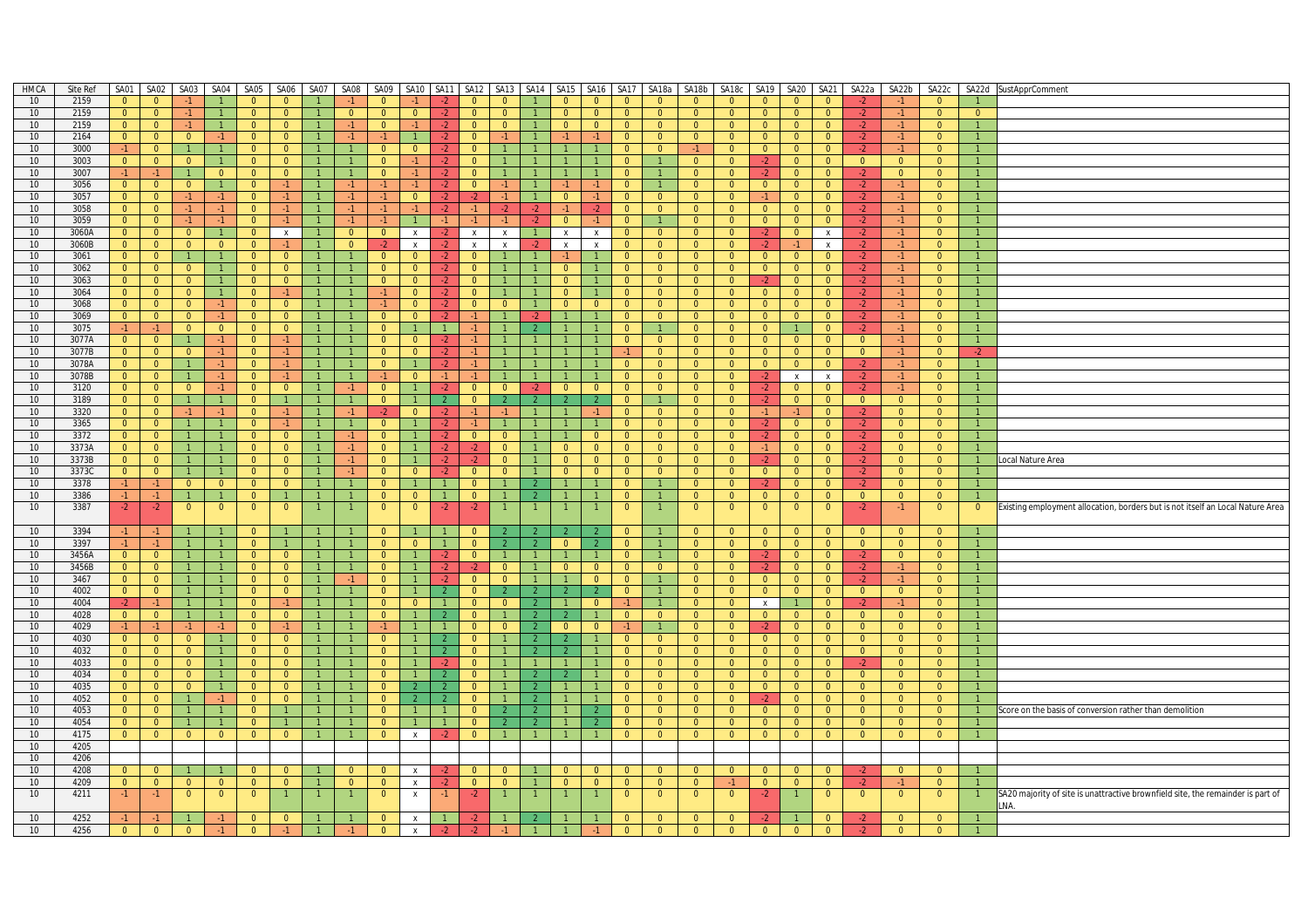| <b>HMCA</b> | Site Ref | <b>SA01</b>    | SA02           | <b>SA03</b>    | SA04           | SA05           | SA06           | SA07           | SA08           | SA09           | SA <sub>10</sub>          | <b>SA11</b>    | <b>SA12</b>               | SA <sub>13</sub> | SA <sub>14</sub> | <b>SA15</b>    | SA <sub>16</sub> | SA <sub>17</sub> | SA18a          | SA18b          | SA18c          | SA19           | <b>SA20</b>    | SA21           | SA22a          | SA22b          | SA22c          | SA22d          | SustApprComment                                                                |
|-------------|----------|----------------|----------------|----------------|----------------|----------------|----------------|----------------|----------------|----------------|---------------------------|----------------|---------------------------|------------------|------------------|----------------|------------------|------------------|----------------|----------------|----------------|----------------|----------------|----------------|----------------|----------------|----------------|----------------|--------------------------------------------------------------------------------|
| 10          | 5000     | $\mathbf{0}$   | $\overline{0}$ |                |                | $\mathbf{0}$   | $\mathbf{0}$   |                | $\Omega$       | $\Omega$       | $\boldsymbol{\mathsf{x}}$ | $-2$           | $\mathbf{0}$              | $\Omega$         |                  |                | $\Omega$         | $\mathbf{0}$     | $\mathbf 0$    | $\mathbf{0}$   | $\mathbf{0}$   |                | $\mathbf{0}$   | $\Omega$       |                |                | $\overline{0}$ |                |                                                                                |
| 10          | 5008     | $\overline{0}$ | $\overline{0}$ | $\Omega$       | $\overline{0}$ | $\overline{0}$ | $\overline{0}$ |                |                | $\Omega$       | $\mathbf{x}$              | $-1$           | $-2$                      |                  |                  |                |                  | $\overline{0}$   | $\overline{0}$ | $\overline{0}$ | $\overline{0}$ | $-1$           | $\mathbf{0}$   | $\overline{0}$ | $\overline{0}$ | $\overline{0}$ | $\overline{0}$ |                | SA1 & 2 whilst not B class uses, the site provides employment from the         |
|             |          |                |                |                |                |                |                |                |                |                |                           |                |                           |                  |                  |                |                  |                  |                |                |                |                |                |                |                |                |                |                | college use SA19 strong tree belt particularly on west side of site:           |
|             |          |                |                |                |                |                |                |                |                |                |                           |                |                           |                  |                  |                |                  |                  |                |                |                |                |                |                |                |                |                |                |                                                                                |
|             |          |                |                |                |                |                |                |                |                |                |                           |                |                           |                  |                  |                |                  |                  |                |                |                |                |                |                |                |                |                |                |                                                                                |
| 10          | 5143     |                |                |                |                |                |                |                |                |                |                           |                |                           |                  |                  |                |                  |                  |                |                |                |                |                |                |                |                |                |                |                                                                                |
| 10          | 5144     | $\overline{0}$ | $\overline{0}$ | $\mathsf{x}$   | $\mathsf{x}$   | $\overline{0}$ | $\overline{0}$ |                |                | $\overline{0}$ | $\pmb{\chi}$              | $\overline{1}$ | $\overline{0}$            |                  | $\overline{2}$   | $\overline{2}$ | $\overline{2}$   | $\overline{0}$   | $\overline{0}$ | $\overline{0}$ | $\overline{0}$ | $-2$           | $\overline{0}$ | $\mathbf{x}$   | $-2$           | $\overline{0}$ | $\overline{0}$ | $\overline{1}$ |                                                                                |
| 10          | 5147     | $-1$           | $\overline{0}$ | $\mathsf{X}$   | $\mathsf{X}$   | $\overline{0}$ | $\mathsf{X}$   |                | $\Omega$       | $\overline{0}$ | $\mathsf{x}$              | -2             | $\overline{0}$            | $\mathsf{X}$     | $\overline{2}$   | $\mathsf{X}$   | $\mathsf{X}$     | $\overline{0}$   | $\overline{0}$ | $\overline{0}$ | $\overline{0}$ | $\overline{0}$ | $\overline{0}$ | $\mathsf{X}$   |                | $\overline{0}$ | $\overline{0}$ |                |                                                                                |
| 11          | CFSM051  | $-1$           | $-1$           |                | $\overline{1}$ | $\overline{0}$ |                |                |                | $\mathbf{0}$   |                           |                | $-2$                      | $\overline{2}$   | $\overline{2}$   |                |                  | $\overline{0}$   |                | $\overline{0}$ | $\overline{0}$ | $-2$           | $\overline{0}$ | $-1$           | $\overline{0}$ | $\overline{0}$ | $\overline{0}$ |                | SA12 Mill ponds are UK BAP Priority Area. Support with mitigation if west side |
|             |          |                |                |                |                |                |                |                |                |                |                           |                |                           |                  |                  |                |                  |                  |                |                |                |                |                |                |                |                |                |                | of site including ponds is excluded from site.                                 |
| 11          | 157      | $\mathbf{0}$   | $\Omega$       |                |                | $\mathbf{0}$   |                |                |                | $\mathbf{0}$   |                           | -2             | $\mathbf{0}$              |                  |                  |                | $\mathfrak{p}$   | $\mathbf{0}$     |                | $\mathbf{0}$   | $\mathbf{0}$   | -2.            | $\Omega$       | $\Omega$       | $\Omega$       | $\mathbf{0}$   | $\overline{0}$ |                |                                                                                |
| 11          | 254      | $\overline{0}$ | $\overline{0}$ |                | $\overline{1}$ | $\overline{0}$ | $-2$           |                |                | $\overline{0}$ | $-2$                      | $-2$           | $\overline{0}$            | $\overline{2}$   |                  | $\overline{2}$ | $\overline{2}$   | $\overline{0}$   |                | $\overline{0}$ | $\overline{0}$ | $\overline{0}$ | $\overline{0}$ | $\overline{0}$ | $\overline{0}$ | $\overline{0}$ | $\overline{0}$ |                | SA6 reflecting former use of playing pitch. SA10 existing playing pitch.       |
|             |          |                |                |                |                |                |                |                |                |                |                           |                |                           |                  |                  |                |                  |                  |                |                |                |                |                |                |                |                |                |                |                                                                                |
| 11          | 306      | $\overline{0}$ | $\overline{0}$ | $\overline{0}$ | $-1$           | $\overline{0}$ | $\overline{0}$ |                | $-1$           | $\Omega$       | $\overline{0}$            |                |                           | $-1$             |                  | $\overline{0}$ | $-1$             | $\overline{0}$   |                | $\overline{0}$ | $\Omega$       | $\cdot$        | $\Omega$       | $\overline{0}$ | $-2$           | $\Omega$       | $\overline{0}$ | $\overline{0}$ |                                                                                |
| 11          | 308      | $\overline{0}$ | $\overline{0}$ | $\mathbf{1}$   | $\overline{1}$ | $\overline{0}$ | $-1$           | $\mathbf{1}$   | $\mathbf{1}$   | $\overline{0}$ | $\overline{1}$            | $-1$           | $\overline{0}$            | $\overline{0}$   | $\vert$ 1        | $\overline{0}$ | $\overline{0}$   | $\overline{0}$   | $\overline{0}$ | $\overline{0}$ | $\overline{0}$ | $\overline{0}$ | $\overline{0}$ | $\overline{0}$ | $\overline{0}$ | $\overline{0}$ | $\overline{0}$ | $\vert$ 1      | SA9 query if still existing access to sports facility                          |
| 11          | 638      |                |                |                | $\mathbf{1}$   | $\overline{0}$ |                |                | 0?             | $\Omega$       |                           |                | $\Omega$                  |                  |                  |                |                  | $\Omega$         | $\overline{0}$ |                |                |                |                |                | $\Omega$       |                |                |                |                                                                                |
|             |          | $\overline{0}$ | $\overline{0}$ |                |                |                | $\overline{0}$ |                |                |                |                           |                |                           |                  |                  |                | 2                |                  |                | $\overline{0}$ | $\overline{0}$ | $\overline{0}$ | $\overline{0}$ | $\overline{0}$ |                | $\overline{0}$ | $\overline{0}$ |                |                                                                                |
| 11          | 659      | $\overline{0}$ | $\overline{0}$ | $\overline{1}$ | $\overline{1}$ | $\overline{0}$ | $\overline{0}$ |                |                | $\overline{0}$ |                           | $-2$           | $\overline{0}$            | 2 <sup>7</sup>   |                  | $\overline{2}$ | $\overline{2}$   | $-2$             | $\overline{0}$ | $\overline{0}$ | $\overline{0}$ | $-1$           | $\overline{0}$ | $\overline{0}$ | $\overline{0}$ | $\overline{0}$ | $\overline{0}$ |                |                                                                                |
| 11          | 1053A    | $\overline{0}$ | $\overline{0}$ | $-1$           | $-1$           | $\overline{0}$ | $\overline{0}$ | $\overline{1}$ | $-1$           | $\overline{0}$ | $\overline{0}$            | $-2$           | $\mathsf{x}$              | $-2$             | $-2$             | $-1$           | $-2$             | $\overline{0}$   | $\overline{1}$ | $\overline{0}$ | $\overline{0}$ | $\overline{0}$ | $\overline{0}$ | $\overline{0}$ | $-2$           | $\overline{0}$ | $\overline{0}$ | $\overline{0}$ | SA14 partly within flood zone 2 and 3                                          |
| 11          | 1053B    | $\overline{0}$ | $\overline{0}$ | $-1$           | $-1$           | $\overline{0}$ | $\overline{0}$ | $\mathbf{1}$   | $-1$           | $\overline{0}$ | $\overline{0}$            | $-2$           | $\boldsymbol{\mathsf{X}}$ | $-2$             | $-2$             | $-1$           | $-2$             | $\overline{0}$   | $\mathbf{1}$   | $\overline{0}$ | $\overline{0}$ | $-2$           | $\overline{0}$ | $\overline{0}$ | $-2$           | $\overline{0}$ | $\overline{0}$ | $\overline{1}$ | SA14 partly within flood zone 2 and 3                                          |
| 11          | 1060A    | $\overline{0}$ | $\overline{0}$ | $\overline{0}$ | $\overline{1}$ | $\overline{0}$ | $\overline{0}$ |                |                | $\overline{0}$ |                           | $-2$           | $\mathsf{x}$              | $\Omega$         | $\overline{1}$   | $\overline{1}$ | $\overline{0}$   | $\overline{0}$   | $\overline{0}$ | $\overline{0}$ | $\overline{0}$ | $\Omega$       | $\overline{0}$ | $\overline{0}$ | $-2$           | $\overline{0}$ | $\Omega$       |                |                                                                                |
| 11          | 1060B    | $\overline{0}$ | $\overline{0}$ | $\overline{0}$ | $\overline{1}$ | $\overline{0}$ | $\overline{0}$ | $\overline{1}$ |                | $\overline{0}$ |                           | $-2$           | $\mathsf{x}$              | $\overline{0}$   | $\overline{1}$   | $\overline{0}$ | $\overline{0}$   | $\overline{0}$   | $\overline{0}$ | $\overline{0}$ | $\overline{0}$ | $\overline{0}$ | $\overline{0}$ | $\overline{0}$ |                | $\overline{0}$ | $\overline{0}$ |                |                                                                                |
| 11          | 1073A    | $\overline{0}$ | $\overline{0}$ |                | $\overline{1}$ | $\overline{0}$ |                |                |                | $\overline{0}$ |                           | $-2$           | $\mathsf{x}$              |                  |                  | $\mathcal{P}$  | $\mathcal{P}$    | $\overline{0}$   | $\overline{0}$ | $\overline{0}$ | $\overline{0}$ | $\overline{0}$ | $\overline{0}$ | $\overline{0}$ | $\overline{0}$ | $\overline{0}$ | $\overline{0}$ |                |                                                                                |
| 11          | 1073B    | $\overline{0}$ | $\overline{0}$ | $\overline{1}$ | $\overline{1}$ | $\overline{0}$ | 1              |                |                | $\overline{0}$ |                           | $-2$           | $\mathbf{x}$              |                  |                  |                | $\overline{2}$   | $\overline{0}$   | $\overline{0}$ | $\overline{0}$ | $\overline{0}$ | $\overline{0}$ | $\overline{0}$ | $\overline{0}$ | $\Omega$       | $\overline{0}$ | $\Omega$       |                |                                                                                |
| 11          | 1085     | $\overline{0}$ | $\overline{0}$ | $\overline{1}$ | $\overline{0}$ | $\overline{0}$ | $-1$           |                |                | -1             |                           | $-2$           | $\mathbf{0}$              |                  |                  | $\overline{0}$ |                  | $\overline{0}$   | $\overline{0}$ | $\overline{0}$ | $\overline{0}$ | $-2$           | $\overline{0}$ | $\overline{0}$ | $\Omega$       | $\overline{0}$ | $\overline{0}$ |                |                                                                                |
| 11          | 1110     | $\overline{0}$ | $\overline{0}$ | $\overline{0}$ | $\overline{0}$ | $\overline{0}$ | $\mathbf{1}$   | $\overline{1}$ | $-1$           | $\overline{0}$ | $\overline{1}$            | $-2$           | $-1$                      | $\overline{0}$   | $\overline{1}$   | $\overline{0}$ | $\overline{0}$   | $\overline{0}$   | $\mathbf{1}$   | $\overline{0}$ | $\overline{0}$ | $-2$           | $-1$           | $-1$           | $-2$           | $\overline{0}$ | $\overline{0}$ | $\overline{0}$ |                                                                                |
| 11          | 1114     | $\overline{0}$ | $\overline{0}$ |                | $\overline{0}$ | $\overline{0}$ | $\mathbf{1}$   | $\overline{1}$ |                | $\overline{0}$ |                           | $-2$           | $-1$                      | $\overline{0}$   | $-2$             | $\overline{0}$ | $\mathbf{0}$     | $\overline{0}$   | $\mathbf{1}$   | $\overline{0}$ | $\overline{0}$ | $-2$           | $\overline{0}$ | $\overline{0}$ | $-2$           | $\overline{0}$ | $\overline{0}$ |                |                                                                                |
| 11          | 1117     |                |                |                |                |                |                |                |                |                |                           |                |                           |                  |                  |                |                  |                  |                |                |                |                |                |                |                |                |                |                |                                                                                |
| 11          |          | $\overline{0}$ |                |                |                | $\overline{0}$ | $\overline{0}$ |                |                | $\Omega$       |                           |                | $\mathbf{x}$              |                  |                  | $\Omega$       | $-1$             | $\overline{0}$   | $\overline{0}$ | $\overline{0}$ | $\overline{0}$ | $-2$           |                | $\Omega$       | $-2$           | $\overline{0}$ | $\Omega$       |                |                                                                                |
|             | 1123A    |                | $\overline{0}$ |                |                |                |                |                |                |                |                           |                |                           |                  |                  |                |                  |                  |                |                |                |                | $\overline{0}$ |                | $-2$           |                |                |                |                                                                                |
| 11          | 1123B    | $\overline{0}$ | $\overline{0}$ | $\overline{1}$ | $\mathbf{1}$   | $\overline{0}$ | $\overline{0}$ | $\mathbf{1}$   | $-1$           | $\overline{0}$ |                           | $-2$           | $\mathsf{x}$              | $-1$             |                  | $\overline{0}$ | $-1$             | $\overline{0}$   | $\overline{0}$ | $\overline{0}$ | $\overline{0}$ | $-2$           | $\overline{0}$ | $\overline{0}$ |                | $\overline{0}$ | $\overline{0}$ |                |                                                                                |
| 11          | 1124     | $\overline{0}$ | $\overline{0}$ | $\overline{0}$ | $\overline{1}$ | $\overline{0}$ | $\overline{0}$ |                | $-1$           | $\overline{0}$ |                           | $-2$           | $\overline{0}$            | $-1$             |                  | $\overline{1}$ | $-1$             | $\overline{0}$   | $\overline{0}$ | $\overline{0}$ | $\overline{0}$ | $-2$           | $\overline{0}$ | $\overline{0}$ | $-2$           | $\overline{0}$ | $\overline{0}$ |                |                                                                                |
| 11          | 1150     | $-1$           | $-1$           | $\mathbf{1}$   | $\overline{1}$ | $\bullet$      | $\overline{0}$ | $\overline{1}$ |                | $\overline{0}$ |                           | $\overline{1}$ | $\mathbf{0}$              | $\mathcal{L}$    |                  | $\overline{0}$ | $\overline{2}$   | $-2$             | $\mathbf{1}$   | $\overline{0}$ | $\overline{0}$ | $\overline{0}$ | 1              | $\overline{0}$ | $\overline{0}$ | $\overline{0}$ | $\overline{0}$ |                |                                                                                |
| 11          | 1171A    | $\overline{0}$ | $\overline{0}$ | $\overline{0}$ | $\mathbf{1}$   | $\overline{0}$ | $\overline{0}$ | $\overline{1}$ |                | $\Omega$       |                           | $-2$           | $\overline{0}$            |                  |                  | $\overline{1}$ | $\mathbf{1}$     | $-1$             | $\overline{0}$ | $\overline{0}$ | $\overline{0}$ | $\overline{0}$ | $\overline{0}$ | $\overline{0}$ | $-2$           | $-1$           | $\overline{0}$ |                |                                                                                |
| 11          | 1171A    | $\overline{0}$ | $\overline{0}$ | $\overline{0}$ | $\overline{1}$ | $\overline{0}$ | $\overline{0}$ | $\mathbf{1}$   |                | $\overline{0}$ |                           | $-2$           | $\overline{0}$            |                  |                  | $\overline{1}$ | $\overline{1}$   | $-1$             | $\overline{0}$ | $\overline{0}$ | $\overline{0}$ | $\overline{0}$ | $\overline{0}$ | $\overline{0}$ | $-2$           | $-1$           | $\overline{0}$ |                |                                                                                |
| 11          | 1171A    | $\overline{0}$ | $\overline{0}$ | $\overline{0}$ | $\overline{1}$ | $\overline{0}$ | $\overline{0}$ | $\mathbf{1}$   | $\overline{0}$ | $\overline{0}$ | $\overline{0}$            | $-2$           | $\overline{0}$            |                  |                  | $\mathbf{1}$   | $\mathbf{1}$     | $-2$             | $\overline{0}$ | $\overline{0}$ | $\overline{0}$ | $\overline{0}$ | $\overline{0}$ | $\overline{0}$ | $\overline{0}$ | $\overline{0}$ | $\overline{0}$ | $\overline{0}$ | SA17 within 100m of safeguarded site                                           |
| 11          | 1171A    | $\overline{0}$ | $\overline{0}$ | $\overline{0}$ | $\overline{1}$ | $\overline{0}$ | $\overline{0}$ |                | $\overline{0}$ | $\overline{0}$ | $\mathbf{0}$              | $-2$           | $\overline{0}$            |                  |                  | $\overline{1}$ | $\mathbf{1}$     | $-2$             | $\overline{0}$ | $\overline{0}$ | $\overline{0}$ | $\overline{0}$ | $\overline{0}$ | $\overline{0}$ | $\mathbf{0}$   | $\overline{0}$ | $\overline{0}$ | $\overline{0}$ | SA17 within 100m of safeguarded site                                           |
| 11          | 1183     | $\overline{0}$ | $\overline{0}$ | $\overline{0}$ | $\overline{1}$ | $\overline{0}$ | $\overline{0}$ | $\mathbf{1}$   | $-1$           | $\Omega$       | $\overline{1}$            | $-2$           | $\overline{0}$            | $\overline{0}$   | $\overline{1}$   | $\overline{0}$ | $\overline{0}$   | $\overline{0}$   | $\overline{0}$ | $\overline{0}$ | $\overline{0}$ | $\Omega$       | $\overline{0}$ | $\Omega$       | $-2$           | $\overline{0}$ | $\Omega$       | $\overline{1}$ | SA17 within 100m of safeguarded site                                           |
| 11          | 1184     | $\overline{0}$ | $\overline{0}$ |                | $\mathbf{1}$   | $\overline{0}$ | $\overline{0}$ | $\overline{1}$ | $-1$           | $\overline{0}$ |                           | $-1$           | $\overline{0}$            | $\overline{0}$   | $\mathbf{1}$     | $\overline{0}$ | $\overline{0}$   | $\overline{0}$   | $\overline{0}$ | $\overline{0}$ | $\overline{0}$ | $\overline{0}$ | $\overline{0}$ | $\overline{0}$ | $-2$           | $\overline{0}$ | $\overline{0}$ |                |                                                                                |
| 11          | 1187     | $\overline{0}$ | $\overline{0}$ | $\overline{0}$ | $\overline{0}$ | $\overline{0}$ | $\overline{0}$ |                | $-1$           |                |                           | -2             | $-2$                      | -1.              | -2               |                | $-1$             | $\overline{0}$   | $\Omega$       | $\overline{0}$ | $\overline{0}$ | $\overline{0}$ | -1             | $\overline{0}$ | $-2$           | $\overline{0}$ | $\overline{0}$ |                |                                                                                |
| 11          | 1192     | $\overline{0}$ | $\overline{0}$ | $\overline{0}$ | $\overline{1}$ | $\overline{0}$ | $\overline{0}$ |                |                | $\overline{0}$ |                           | $-2$           | $-1$                      | $\overline{0}$   |                  | $\overline{0}$ | $\overline{0}$   | $\overline{0}$   | $\overline{0}$ | $\overline{0}$ | $\overline{0}$ | $-2$           | $\overline{0}$ | $\overline{0}$ | $-2$           | $\overline{0}$ | $\overline{0}$ | $\overline{1}$ |                                                                                |
| 11          | 1193A    | $\overline{0}$ | $\overline{0}$ | $\overline{0}$ | $\overline{0}$ | $\overline{0}$ | $\overline{0}$ | $\mathbf{1}$   |                | $\Omega$       |                           | $-2$           | $\mathsf{X}$              | $\overline{0}$   | $\overline{1}$   | $\overline{0}$ | $\overline{0}$   | $\overline{0}$   | $\overline{0}$ | $\overline{0}$ | $\overline{0}$ | $-2$           | $-1$           | $-1$           | $-2$           | $\overline{0}$ | $\overline{0}$ | $\mathbf{1}$   |                                                                                |
| 11          | 1193B    | $\overline{0}$ | $\overline{0}$ | $\overline{0}$ | $\overline{0}$ | $\overline{0}$ | $\overline{0}$ | $\mathbf{1}$   |                | $\overline{0}$ | $\overline{1}$            | $-2$           | $\mathsf{x}$              | $\overline{0}$   | $\overline{1}$   | $\overline{0}$ | $\overline{0}$   | $\overline{0}$   | $\overline{0}$ | $\overline{0}$ | $\overline{0}$ | $-2$           | $-1$           | $-1$           | $-2$           | $\overline{0}$ | $\overline{0}$ | $\mathbf{1}$   |                                                                                |
| 11          | 1195     | $\overline{0}$ | $\overline{0}$ | $\overline{1}$ | $\overline{1}$ | $\overline{0}$ | $\overline{0}$ | $\mathbf{1}$   | $\mathbf{1}$   | $\overline{0}$ |                           | $-2$           | $\overline{0}$            | 2 <sup>7</sup>   | $\mathbf{1}$     | $\mathbf{1}$   | $\overline{2}$   | $\overline{0}$   | $\overline{0}$ | $\overline{0}$ | $\overline{0}$ | $\overline{0}$ | $\overline{0}$ | $\overline{0}$ | $-2$           | $\overline{0}$ | $\overline{0}$ |                |                                                                                |
| 11          | 1201     | $\overline{0}$ | $\overline{0}$ | $\overline{0}$ | $\mathbf{1}$   | $\overline{0}$ | $\overline{0}$ |                |                | $\overline{0}$ | $\overline{0}$            | $-2$           | $-1$                      | $\overline{0}$   |                  |                | $\overline{0}$   | $\overline{0}$   | $\overline{0}$ | $\overline{0}$ | $\overline{0}$ | $-2$           | $\overline{0}$ | $\overline{0}$ | $-2$           | $\overline{0}$ | $\overline{0}$ |                | SA17 within 100m of safeguarded site                                           |
| 11          | 1212     | $\overline{0}$ | $\overline{0}$ | $\mathbf{1}$   | $\overline{0}$ | $\overline{0}$ | $\overline{0}$ | $\mathbf{1}$   |                | $\overline{0}$ | $\overline{0}$            | $-2$           | $\overline{0}$            |                  |                  | $\overline{0}$ | $\mathbf{1}$     | $\overline{0}$   | $\overline{0}$ | $\overline{0}$ | $\overline{0}$ | $-1$           | $\overline{0}$ | $\overline{0}$ | $-2$           | $\overline{0}$ | $\overline{0}$ | $\overline{1}$ |                                                                                |
| 11          | 1213     | $\overline{0}$ | $\overline{0}$ | $\overline{0}$ | $\mathbf{1}$   | $\overline{0}$ | $\overline{0}$ | $\overline{1}$ |                | $-1$           |                           | $-2$           | $-2$                      | $\overline{0}$   |                  | $\overline{0}$ | $\overline{0}$   | $\overline{0}$   | $\mathbf{1}$   | $\overline{0}$ | $\overline{0}$ | $\overline{0}$ | $-1$           | $\overline{0}$ | $-2$           | $\overline{0}$ | $\overline{0}$ |                |                                                                                |
| 11          |          |                |                | $\overline{1}$ |                |                |                |                |                |                |                           |                |                           |                  | $\mathcal{P}$    |                |                  |                  | $\mathbf{1}$   |                |                |                |                |                |                |                |                |                |                                                                                |
|             | 1250     | $-1$           | $-1$           |                | $\mathbf{1}$   | $\overline{0}$ | $\overline{0}$ |                |                | $\mathbf{0}$   |                           | $\vert$ 1      | $\overline{0}$<br>$\cdot$ | $\overline{2}$   |                  | $\overline{2}$ | $\overline{2}$   | $\overline{0}$   |                | $\overline{0}$ | $\overline{0}$ | $\overline{0}$ | $\overline{0}$ | $\mathbf{0}$   | $\mathbf{0}$   | $\overline{0}$ | $\overline{0}$ |                |                                                                                |
| 11          | 1253     | $\overline{0}$ | $\overline{0}$ | $\overline{0}$ | $-1$           | $\overline{0}$ | $\overline{0}$ | $\mathbf{1}$   | $-1$           | $\overline{0}$ |                           | $-2$           |                           | $-2$             | $-2$             | $-1$           | $-2$             | $\overline{0}$   | $\overline{0}$ | $\overline{0}$ | $\overline{0}$ | $\Omega$       | $\bullet$      | $\overline{0}$ | $-2$           | $\overline{0}$ | $\Omega$       |                |                                                                                |
| 11          | 1322     | $\overline{0}$ | $\overline{0}$ | $\overline{1}$ | $\overline{0}$ | $\overline{0}$ | $\overline{0}$ | $\overline{1}$ |                | $\overline{0}$ |                           | $\overline{2}$ | $-2$                      |                  | $-1$             | $\overline{1}$ |                  | $\overline{0}$   |                | $\overline{0}$ | $\overline{0}$ | $\overline{0}$ |                | $\overline{0}$ | $\overline{0}$ | $\overline{0}$ | $\overline{0}$ |                | SA14 east site boundary in Zone 3ai and 2.                                     |
| 11          | 1328     | $\overline{0}$ | $\overline{0}$ | $\overline{0}$ | $\overline{0}$ | $\overline{0}$ | $\overline{0}$ |                | $-1$           | $\overline{0}$ |                           | $-2$           | $\overline{0}$            | $-1$             |                  |                | $-1$             | $\overline{0}$   | $\overline{0}$ | $\overline{0}$ | $\overline{0}$ | $-2$           | $\overline{0}$ | $\overline{0}$ | $-2$           | $\overline{0}$ | $\overline{0}$ | $\mathbf{1}$   |                                                                                |
| 11          | 1341     | $\overline{0}$ | $\overline{0}$ | $\overline{1}$ | $\overline{1}$ | $\overline{0}$ | $\overline{0}$ | $\overline{1}$ |                | $\Omega$       |                           | $\overline{1}$ | $\overline{0}$            | 2 <sup>7</sup>   |                  | $\overline{2}$ | $\mathcal{P}$    | $\overline{0}$   | $\overline{1}$ | $\mathbf{0}$   | $\overline{0}$ | $\overline{0}$ | $\mathbf{1}$   | $\overline{0}$ | $\Omega$       | $\overline{0}$ | $\Omega$       | $\overline{1}$ |                                                                                |
| 11          | 1342     | $\overline{0}$ | $\overline{0}$ | $\mathbf{1}$   | $\mathbf{1}$   | $\overline{0}$ | $\mathbf{0}$   |                |                | $\mathbf{0}$   |                           | $-2$           | $\mathbf{0}$              | $\mathcal{P}$    |                  | $\overline{2}$ | $\overline{2}$   | $\mathbf{0}$     |                | $\mathbf{0}$   | $\overline{0}$ | $-2$           | $\overline{0}$ | $\mathbf{0}$   | $\Omega$       | $\mathbf{0}$   | $\Omega$       |                |                                                                                |
| 11          | 1343A    | $\overline{0}$ | $\overline{0}$ | $\overline{0}$ | $-1$           | $\overline{0}$ | $\overline{0}$ | $\overline{1}$ | $-1$           | $\overline{0}$ | $\overline{0}$            | $-2$           | $\mathbf{x}$              | $-2$             | $\overline{1}$   | $\overline{0}$ | $-2$             | $\Omega$         | $\mathbf{1}$   | $\overline{0}$ | $\overline{0}$ | $\Omega$       | $\overline{0}$ | $\overline{0}$ | $-2$           | $\overline{0}$ | $\Omega$       | $\mathbf{1}$   |                                                                                |
| 11          | 1343B    | $\overline{0}$ | $\overline{0}$ | $\overline{0}$ | $-1$           | $\overline{0}$ | $\overline{0}$ |                | $-1$           | $\overline{0}$ | $\overline{0}$            | $-2$           | $\boldsymbol{\mathsf{X}}$ | $-2$             |                  | $\overline{0}$ | $-2$             | $\overline{0}$   |                | $\overline{0}$ | $\overline{0}$ | $-2$           | $\overline{0}$ | $\overline{0}$ | $-2$           | $\overline{0}$ | $\overline{0}$ |                |                                                                                |
| 11          | HSG01793 |                |                |                |                |                |                |                |                |                |                           |                |                           |                  |                  |                |                  |                  |                |                |                |                |                |                |                |                |                |                |                                                                                |
| 11          | 2120     | $\overline{0}$ | $\overline{0}$ | $\overline{1}$ | $\overline{1}$ | $\overline{0}$ | $\mathbf{1}$   |                |                | $\overline{0}$ |                           |                | $\mathbf{0}$              |                  |                  |                | $\mathcal{P}$    | $\overline{0}$   | $\overline{0}$ | $\overline{0}$ | $\overline{0}$ | $\overline{0}$ | $\overline{0}$ | $\Omega$       | $\overline{0}$ | $\overline{0}$ | $\Omega$       | $\mathbf{1}$   |                                                                                |
| 11          | 2123     | $\overline{0}$ | $\overline{0}$ | $-1$           | $\mathbf{1}$   | $\overline{0}$ | $\overline{0}$ | $\mathbf{1}$   | $-1$           | $\Omega$       |                           | $-2$           | $\mathsf{x}$              | $-1$             |                  | $\overline{0}$ | $-1$             | $\overline{0}$   | $\overline{0}$ | $\overline{0}$ | $\overline{0}$ | $-2$           | $\overline{0}$ | $\overline{0}$ | $-2$           | $\overline{0}$ | $\overline{0}$ |                |                                                                                |
| 11          | 2159     | $\overline{0}$ | $\overline{0}$ | $-1$           | $\overline{1}$ | $\overline{0}$ | $\overline{0}$ |                | $\overline{0}$ | $\overline{0}$ | $\overline{0}$            | $-2$           | $\mathbf{0}$              | $\overline{0}$   |                  | $\overline{0}$ | $\overline{0}$   | $\overline{0}$   | $\overline{0}$ | $\overline{0}$ | $\overline{0}$ | $\overline{0}$ | $\overline{0}$ | $\overline{0}$ | $-2$           | $-1$           | $\overline{0}$ | $\overline{0}$ |                                                                                |
| 11          | 2159     | $\overline{0}$ | $\overline{0}$ | $-1$           | $\overline{1}$ | $\overline{0}$ | $\overline{0}$ | $\mathbf{1}$   | $-1$           | $\overline{0}$ | $-1$                      | $-2$           | $\overline{0}$            | $\overline{0}$   | $\overline{1}$   | $\overline{0}$ | $\overline{0}$   | $\overline{0}$   | $\overline{0}$ | $\overline{0}$ | $\overline{0}$ | $\overline{0}$ | $\overline{0}$ | $\overline{0}$ | $-2$           | $-1$           | $\overline{0}$ |                |                                                                                |
|             |          |                |                |                |                |                |                |                |                | $\overline{0}$ |                           |                |                           |                  |                  |                |                  |                  |                |                |                |                |                |                |                |                |                |                |                                                                                |
| 11          | 2159     | $\overline{0}$ | $\overline{0}$ | -1.            |                | $\overline{0}$ | $\overline{0}$ |                | $-1$           |                | $-1$                      | $-2$           | $\overline{0}$            | $\overline{0}$   |                  | $\overline{0}$ | $\overline{0}$   | $\overline{0}$   | $\overline{0}$ | $\overline{0}$ | $\overline{0}$ | $\overline{0}$ | $\overline{0}$ | $\overline{0}$ | $-2$           | $-1$           | $\Omega$       |                |                                                                                |
| 11          | 2159     | $\overline{0}$ | $\overline{0}$ | $-1$           | $\overline{1}$ | $\Omega$       | $\Omega$       | $\overline{1}$ | $\Omega$       | $\Omega$       | $\Omega$                  | $-2$           | $\Omega$                  | $\Omega$         |                  | $\Omega$       | $\Omega$         | $\Omega$         | $\overline{0}$ | $\Omega$       | $\overline{0}$ | $\Omega$       | $\overline{0}$ | $\Omega$       | $-2$           | $-1$           | $\Omega$       | $\Omega$       |                                                                                |
| 11          | 3001     | $\overline{0}$ | $\overline{0}$ | $\overline{0}$ | $\overline{0}$ | $\overline{0}$ | $-1$           |                | $-1$           | $\overline{0}$ | $-1$                      | $-2$           | $-1$                      | $-1$             |                  |                | $-1$             | $\overline{0}$   | $\overline{0}$ | $\overline{0}$ | $\overline{0}$ | $\overline{0}$ | $\overline{0}$ | $\overline{0}$ |                | $-1$           | $\overline{0}$ |                |                                                                                |
| 11          | 3011     | $-1$           | $-1$           |                | $\mathbf{1}$   | $\overline{0}$ | $\overline{0}$ |                |                | $\overline{0}$ |                           | $-1$           | $\mathbf{0}$              |                  |                  |                |                  | $\Omega$         |                | $\overline{0}$ | $\overline{0}$ | $-2$           |                | $\overline{0}$ | $-2$           | $\overline{0}$ | $\overline{0}$ |                |                                                                                |
| 11          | 3039     | $\Omega$       | $\Omega$       | $\Omega$       |                | $\Omega$       | $\Omega$       |                |                | $\Omega$       |                           | $\cdot$        |                           |                  |                  | $\Omega$       |                  | $\Omega$         | $\Omega$       | $\Omega$       | $\Omega$       | $-2$           | $\Omega$       | $\Omega$       | $-2$           | $\Omega$       | $\Omega$       |                |                                                                                |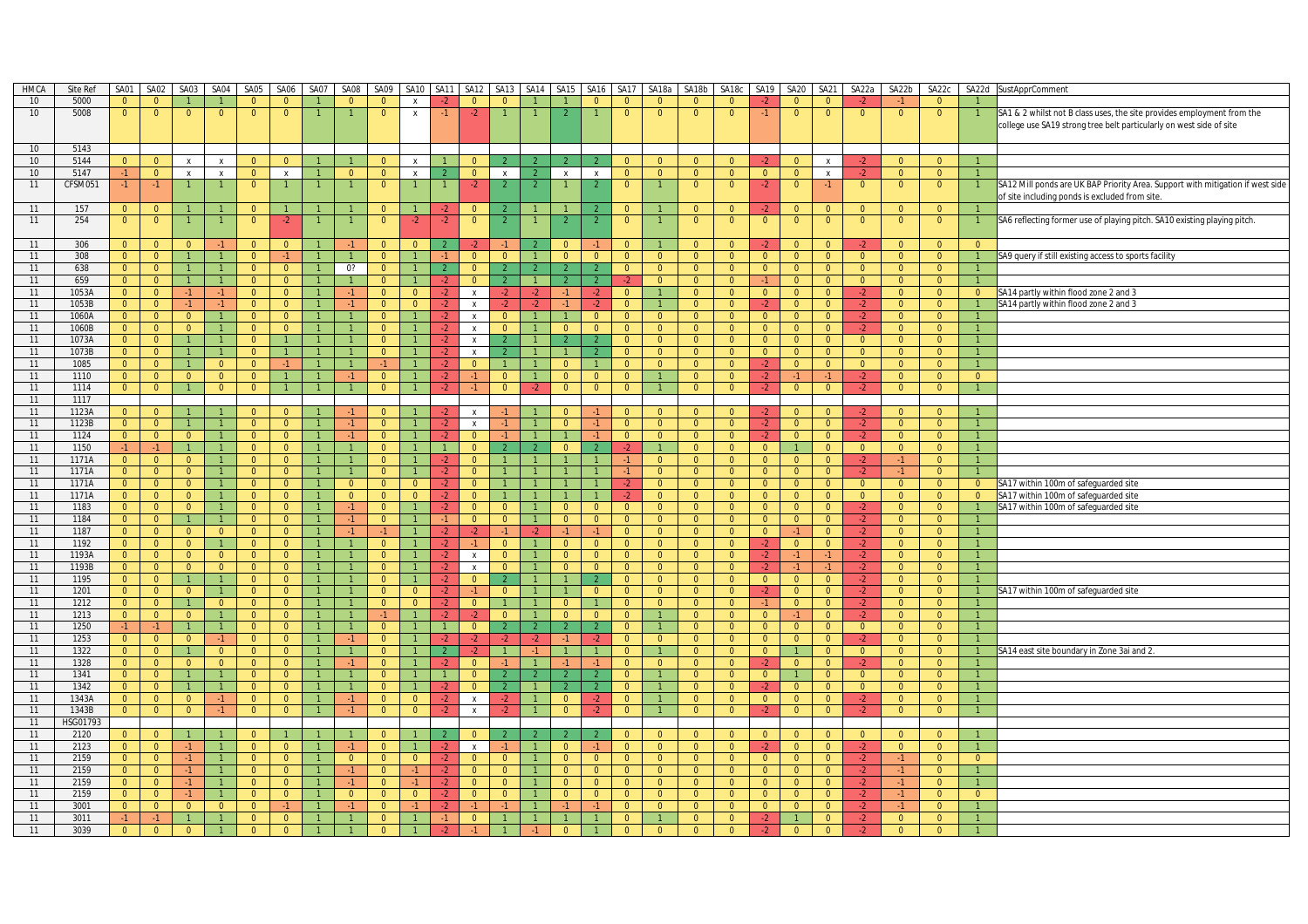| 3040<br>11<br>$\overline{0}$<br>$\Omega$<br>$\overline{0}$<br>$\Omega$<br>$\Omega$<br>$\Omega$<br>$-2$<br>$\Omega$<br>$\Omega$<br>$\Omega$<br>11<br>3041<br>$\overline{0}$<br>$\overline{0}$<br>$-2$<br>$\overline{0}$<br>$\overline{0}$<br>$\mathbf{1}$<br>$\Omega$<br>$\Omega$<br>$\overline{0}$<br>$\Omega$<br>$\Omega$<br>$\Omega$<br>$\Omega$<br>$\overline{0}$<br>$\overline{0}$<br>$-2$<br>$-2$<br>$-1$<br>$-2$<br>3048<br>11<br>$\overline{0}$<br>$\overline{0}$<br>$\Omega$<br>$\Omega$<br>$\Omega$<br>$-2$<br>$\overline{0}$<br>$\overline{0}$<br>$\Omega$<br>$\Omega$<br>$\overline{0}$<br>$-2$<br>$\mathsf{x}$<br>$\Omega$<br>$\Omega$<br>$\Omega$<br>$\Omega$<br>$\Omega$<br>$\Omega$<br>$\overline{0}$<br>$\Omega$<br>3050<br>$\overline{0}$<br>$\overline{0}$<br>$\overline{1}$<br>$\overline{0}$<br>11<br>$\overline{0}$<br>$-2$<br>$\Omega$<br>$\overline{0}$<br>$\Omega$<br>$\overline{0}$<br>$-2$<br>$\overline{0}$<br>$\overline{0}$<br>$\overline{0}$<br>$\overline{0}$<br>$\Omega$<br>$\mathbf{1}$<br>$\overline{0}$<br>$\Omega$<br>$\overline{0}$<br>$\overline{0}$<br>11<br>3121<br>$\overline{0}$<br>$\overline{0}$<br>$\overline{0}$<br>$\overline{0}$<br>$\overline{0}$<br>$\overline{0}$<br>$\overline{0}$<br>$\overline{0}$<br>$\overline{0}$<br>$\overline{0}$<br>$-1$<br>$\overline{0}$<br>$-2$<br>$\overline{0}$<br>$\Omega$<br>$\Omega$<br>$\overline{0}$<br>$\overline{0}$<br>$\overline{0}$<br>$\overline{0}$<br>$\overline{0}$<br>11<br>3124<br>$\overline{0}$<br>$\overline{0}$<br>$-2$<br>$\overline{0}$<br>$\overline{0}$<br>$\overline{0}$<br>$\overline{0}$<br>$-2$<br>$\overline{0}$<br>$\overline{0}$<br>$\overline{0}$<br>$\overline{0}$<br>$\overline{0}$<br>$\overline{0}$<br>$\overline{0}$<br>$\overline{0}$<br>$-2$<br>$-2$<br>3377A<br>11<br>$\overline{0}$<br>$\overline{0}$<br>$-1$<br>$\overline{0}$<br>$\overline{0}$<br>$\overline{0}$<br>$\overline{0}$<br>$-1$<br>$\overline{0}$<br>$\Omega$<br>$\Omega$<br>$-2$<br>$-2$<br>$-2$<br>$\Omega$<br>$\overline{0}$<br>$\Omega$<br>$\Omega$<br>$\overline{0}$<br>$-2$<br>$\overline{0}$<br>$\mathbf{1}$<br>$\mathbf{x}$<br>3377B<br>11<br>$\overline{0}$<br>$\overline{0}$<br>$-1$<br>$-2$<br>$\overline{0}$<br>$-1$<br>$\overline{0}$<br>$\Omega$<br>$\overline{0}$<br>$\overline{0}$<br>$\Omega$<br>$\overline{0}$<br>$\overline{0}$<br>$\overline{0}$<br>$-2$<br>$\overline{0}$<br>$-2$<br>$\overline{0}$<br>$-2$<br>$-1$<br>$-2$<br>$\mathsf{x}$<br>$-2$<br>$\Omega$<br>$\mathbf{1}$<br>3379<br>$-1$<br>$\mathbf{1}$<br>11<br>$-1$<br>$\overline{0}$<br>$\overline{0}$<br>$\overline{0}$<br>$\overline{0}$<br>$\Omega$<br>$\overline{0}$<br>$\overline{0}$<br>$\overline{0}$<br>$\overline{0}$<br>$\overline{0}$<br>$\overline{0}$<br>$\overline{0}$<br>$\overline{0}$<br>3388<br>11<br>$-1$<br>$-1$<br>$\overline{0}$<br>$\overline{0}$<br>$\Omega$<br>$\overline{0}$<br>$\overline{0}$<br>$\overline{0}$<br>$\overline{0}$<br>$\overline{1}$<br>$\overline{0}$<br>$\mathcal{P}$<br>$\overline{0}$<br>$-1$<br>$\Omega$<br>$\Omega$<br>$\overline{0}$<br>$\overline{0}$ | SA17 within 100m of safeguarded site                                         |
|---------------------------------------------------------------------------------------------------------------------------------------------------------------------------------------------------------------------------------------------------------------------------------------------------------------------------------------------------------------------------------------------------------------------------------------------------------------------------------------------------------------------------------------------------------------------------------------------------------------------------------------------------------------------------------------------------------------------------------------------------------------------------------------------------------------------------------------------------------------------------------------------------------------------------------------------------------------------------------------------------------------------------------------------------------------------------------------------------------------------------------------------------------------------------------------------------------------------------------------------------------------------------------------------------------------------------------------------------------------------------------------------------------------------------------------------------------------------------------------------------------------------------------------------------------------------------------------------------------------------------------------------------------------------------------------------------------------------------------------------------------------------------------------------------------------------------------------------------------------------------------------------------------------------------------------------------------------------------------------------------------------------------------------------------------------------------------------------------------------------------------------------------------------------------------------------------------------------------------------------------------------------------------------------------------------------------------------------------------------------------------------------------------------------------------------------------------------------------------------------------------------------------------------------------------------------------------------------------------------------------------------------------------------------------------------------------------------------------------------------------------------------------------------------------------------------------------------------------------------------------------------------------------------------------------------------------------------------------------------------------------------------------------------------------------------------------------|------------------------------------------------------------------------------|
|                                                                                                                                                                                                                                                                                                                                                                                                                                                                                                                                                                                                                                                                                                                                                                                                                                                                                                                                                                                                                                                                                                                                                                                                                                                                                                                                                                                                                                                                                                                                                                                                                                                                                                                                                                                                                                                                                                                                                                                                                                                                                                                                                                                                                                                                                                                                                                                                                                                                                                                                                                                                                                                                                                                                                                                                                                                                                                                                                                                                                                                                                 |                                                                              |
|                                                                                                                                                                                                                                                                                                                                                                                                                                                                                                                                                                                                                                                                                                                                                                                                                                                                                                                                                                                                                                                                                                                                                                                                                                                                                                                                                                                                                                                                                                                                                                                                                                                                                                                                                                                                                                                                                                                                                                                                                                                                                                                                                                                                                                                                                                                                                                                                                                                                                                                                                                                                                                                                                                                                                                                                                                                                                                                                                                                                                                                                                 |                                                                              |
|                                                                                                                                                                                                                                                                                                                                                                                                                                                                                                                                                                                                                                                                                                                                                                                                                                                                                                                                                                                                                                                                                                                                                                                                                                                                                                                                                                                                                                                                                                                                                                                                                                                                                                                                                                                                                                                                                                                                                                                                                                                                                                                                                                                                                                                                                                                                                                                                                                                                                                                                                                                                                                                                                                                                                                                                                                                                                                                                                                                                                                                                                 |                                                                              |
|                                                                                                                                                                                                                                                                                                                                                                                                                                                                                                                                                                                                                                                                                                                                                                                                                                                                                                                                                                                                                                                                                                                                                                                                                                                                                                                                                                                                                                                                                                                                                                                                                                                                                                                                                                                                                                                                                                                                                                                                                                                                                                                                                                                                                                                                                                                                                                                                                                                                                                                                                                                                                                                                                                                                                                                                                                                                                                                                                                                                                                                                                 |                                                                              |
|                                                                                                                                                                                                                                                                                                                                                                                                                                                                                                                                                                                                                                                                                                                                                                                                                                                                                                                                                                                                                                                                                                                                                                                                                                                                                                                                                                                                                                                                                                                                                                                                                                                                                                                                                                                                                                                                                                                                                                                                                                                                                                                                                                                                                                                                                                                                                                                                                                                                                                                                                                                                                                                                                                                                                                                                                                                                                                                                                                                                                                                                                 |                                                                              |
|                                                                                                                                                                                                                                                                                                                                                                                                                                                                                                                                                                                                                                                                                                                                                                                                                                                                                                                                                                                                                                                                                                                                                                                                                                                                                                                                                                                                                                                                                                                                                                                                                                                                                                                                                                                                                                                                                                                                                                                                                                                                                                                                                                                                                                                                                                                                                                                                                                                                                                                                                                                                                                                                                                                                                                                                                                                                                                                                                                                                                                                                                 |                                                                              |
|                                                                                                                                                                                                                                                                                                                                                                                                                                                                                                                                                                                                                                                                                                                                                                                                                                                                                                                                                                                                                                                                                                                                                                                                                                                                                                                                                                                                                                                                                                                                                                                                                                                                                                                                                                                                                                                                                                                                                                                                                                                                                                                                                                                                                                                                                                                                                                                                                                                                                                                                                                                                                                                                                                                                                                                                                                                                                                                                                                                                                                                                                 |                                                                              |
|                                                                                                                                                                                                                                                                                                                                                                                                                                                                                                                                                                                                                                                                                                                                                                                                                                                                                                                                                                                                                                                                                                                                                                                                                                                                                                                                                                                                                                                                                                                                                                                                                                                                                                                                                                                                                                                                                                                                                                                                                                                                                                                                                                                                                                                                                                                                                                                                                                                                                                                                                                                                                                                                                                                                                                                                                                                                                                                                                                                                                                                                                 |                                                                              |
|                                                                                                                                                                                                                                                                                                                                                                                                                                                                                                                                                                                                                                                                                                                                                                                                                                                                                                                                                                                                                                                                                                                                                                                                                                                                                                                                                                                                                                                                                                                                                                                                                                                                                                                                                                                                                                                                                                                                                                                                                                                                                                                                                                                                                                                                                                                                                                                                                                                                                                                                                                                                                                                                                                                                                                                                                                                                                                                                                                                                                                                                                 |                                                                              |
|                                                                                                                                                                                                                                                                                                                                                                                                                                                                                                                                                                                                                                                                                                                                                                                                                                                                                                                                                                                                                                                                                                                                                                                                                                                                                                                                                                                                                                                                                                                                                                                                                                                                                                                                                                                                                                                                                                                                                                                                                                                                                                                                                                                                                                                                                                                                                                                                                                                                                                                                                                                                                                                                                                                                                                                                                                                                                                                                                                                                                                                                                 |                                                                              |
| 3403<br>$\overline{0}$<br>$\mathbf{1}$<br>11<br>$\overline{0}$<br>$\mathbf{1}$<br>$\Omega$<br>$\Omega$<br>$\Omega$<br>$\Omega$<br>$\Omega$<br>$\Omega$<br>$\Omega$<br>$\Omega$<br>$\Omega$<br>$\Omega$<br>$-1$<br>$\overline{1}$<br>$\Omega$<br>$\Omega$<br>$\Omega$<br>$\mathbf{1}$<br>$-2$<br>$-2$<br>-2<br>$-2$                                                                                                                                                                                                                                                                                                                                                                                                                                                                                                                                                                                                                                                                                                                                                                                                                                                                                                                                                                                                                                                                                                                                                                                                                                                                                                                                                                                                                                                                                                                                                                                                                                                                                                                                                                                                                                                                                                                                                                                                                                                                                                                                                                                                                                                                                                                                                                                                                                                                                                                                                                                                                                                                                                                                                              | SA17 within 100m of safequarded site                                         |
| 11<br>3412<br>$\overline{1}$<br>$\overline{0}$<br>$-1$<br>$-1$<br>$\Omega$<br>$\overline{0}$<br>$\overline{0}$<br>$\overline{2}$<br>$\Omega$<br>$\overline{0}$<br>$\overline{0}$<br>$\overline{0}$<br>$\overline{0}$<br>$\overline{0}$<br>$\overline{0}$<br>$\overline{0}$<br>$\overline{1}$                                                                                                                                                                                                                                                                                                                                                                                                                                                                                                                                                                                                                                                                                                                                                                                                                                                                                                                                                                                                                                                                                                                                                                                                                                                                                                                                                                                                                                                                                                                                                                                                                                                                                                                                                                                                                                                                                                                                                                                                                                                                                                                                                                                                                                                                                                                                                                                                                                                                                                                                                                                                                                                                                                                                                                                    |                                                                              |
| 3440<br>11<br>$\overline{0}$<br>$\overline{0}$<br>$\overline{1}$<br>$\overline{0}$<br>$\overline{0}$<br>$\overline{0}$<br>$\overline{0}$<br>$\overline{0}$<br>$\overline{0}$<br>$\overline{0}$<br>$\overline{0}$<br>$\overline{0}$<br>$-2$<br>$\overline{0}$<br>$\overline{1}$<br>$\overline{0}$<br>$\overline{0}$<br>$\overline{0}$<br>$\overline{0}$<br>$\overline{1}$                                                                                                                                                                                                                                                                                                                                                                                                                                                                                                                                                                                                                                                                                                                                                                                                                                                                                                                                                                                                                                                                                                                                                                                                                                                                                                                                                                                                                                                                                                                                                                                                                                                                                                                                                                                                                                                                                                                                                                                                                                                                                                                                                                                                                                                                                                                                                                                                                                                                                                                                                                                                                                                                                                        |                                                                              |
| 3446<br>11                                                                                                                                                                                                                                                                                                                                                                                                                                                                                                                                                                                                                                                                                                                                                                                                                                                                                                                                                                                                                                                                                                                                                                                                                                                                                                                                                                                                                                                                                                                                                                                                                                                                                                                                                                                                                                                                                                                                                                                                                                                                                                                                                                                                                                                                                                                                                                                                                                                                                                                                                                                                                                                                                                                                                                                                                                                                                                                                                                                                                                                                      |                                                                              |
| 3455A<br>11<br>$\overline{0}$<br>$\overline{0}$<br>$-1$<br>$\overline{0}$<br>$\overline{0}$<br>$\overline{0}$<br>$\overline{0}$<br>$\overline{0}$<br>$\overline{0}$<br>$\overline{0}$<br>$\overline{0}$<br>$\overline{0}$<br>$-2$<br>$\overline{0}$<br>$-2$<br>$-1$<br>-2<br>$\overline{0}$<br>$\overline{0}$<br>-2<br>$\mathsf{X}$<br>$-2$                                                                                                                                                                                                                                                                                                                                                                                                                                                                                                                                                                                                                                                                                                                                                                                                                                                                                                                                                                                                                                                                                                                                                                                                                                                                                                                                                                                                                                                                                                                                                                                                                                                                                                                                                                                                                                                                                                                                                                                                                                                                                                                                                                                                                                                                                                                                                                                                                                                                                                                                                                                                                                                                                                                                     |                                                                              |
| 3455B<br>11                                                                                                                                                                                                                                                                                                                                                                                                                                                                                                                                                                                                                                                                                                                                                                                                                                                                                                                                                                                                                                                                                                                                                                                                                                                                                                                                                                                                                                                                                                                                                                                                                                                                                                                                                                                                                                                                                                                                                                                                                                                                                                                                                                                                                                                                                                                                                                                                                                                                                                                                                                                                                                                                                                                                                                                                                                                                                                                                                                                                                                                                     |                                                                              |
| 3464<br>$\overline{0}$<br>11<br>$\overline{0}$<br>$\overline{0}$<br>$\overline{0}$<br>$\overline{0}$<br>$-2$<br>$-1$<br>$\Omega$<br>$\Omega$<br>$-2$<br>$\Omega$<br>$-2$<br>$-1$<br>$-2$<br>$\Omega$<br>$\Omega$<br>$\Omega$<br>$\Omega$<br>$\Omega$<br>$\overline{0}$<br>$\Omega$<br>$\overline{0}$                                                                                                                                                                                                                                                                                                                                                                                                                                                                                                                                                                                                                                                                                                                                                                                                                                                                                                                                                                                                                                                                                                                                                                                                                                                                                                                                                                                                                                                                                                                                                                                                                                                                                                                                                                                                                                                                                                                                                                                                                                                                                                                                                                                                                                                                                                                                                                                                                                                                                                                                                                                                                                                                                                                                                                            |                                                                              |
| 11<br>4007<br>$\overline{0}$<br>$\overline{1}$<br>$\overline{0}$<br>$\overline{0}$<br>$\overline{0}$<br>$\overline{0}$<br>$\overline{1}$<br>$\Omega$<br>$\overline{0}$<br>$\overline{0}$<br>$\overline{0}$<br>$\overline{0}$<br>$\overline{0}$<br>$\overline{0}$<br>$\overline{0}$<br>$\overline{0}$<br>$\overline{1}$<br>$-1$<br>-2                                                                                                                                                                                                                                                                                                                                                                                                                                                                                                                                                                                                                                                                                                                                                                                                                                                                                                                                                                                                                                                                                                                                                                                                                                                                                                                                                                                                                                                                                                                                                                                                                                                                                                                                                                                                                                                                                                                                                                                                                                                                                                                                                                                                                                                                                                                                                                                                                                                                                                                                                                                                                                                                                                                                            |                                                                              |
| 4036<br>11<br>$\overline{0}$<br>$\overline{0}$<br>$\overline{1}$<br>$\overline{0}$<br>$\overline{0}$<br>$\overline{0}$<br>$-1$<br>$\overline{0}$<br>$\overline{0}$<br>$\overline{0}$<br>$\overline{0}$<br>$\Omega$<br>$-2$<br>$\overline{0}$<br>$\overline{0}$<br>$\overline{0}$<br>$\overline{0}$<br>$\overline{0}$                                                                                                                                                                                                                                                                                                                                                                                                                                                                                                                                                                                                                                                                                                                                                                                                                                                                                                                                                                                                                                                                                                                                                                                                                                                                                                                                                                                                                                                                                                                                                                                                                                                                                                                                                                                                                                                                                                                                                                                                                                                                                                                                                                                                                                                                                                                                                                                                                                                                                                                                                                                                                                                                                                                                                            |                                                                              |
| 4038<br>11<br>$\overline{0}$<br>$\overline{0}$<br>$\overline{1}$<br>$\overline{0}$<br>$\overline{0}$<br>$\overline{0}$<br>$\overline{0}$<br>$\overline{0}$<br>$\overline{0}$<br>$-2$<br>$\mathbf{0}$<br>$-2$<br>$\overline{0}$<br>$\overline{1}$<br>$\overline{0}$<br>$\overline{0}$<br>$\mathbf{0}$<br>$\overline{0}$<br>$\mathbf{1}$<br>$-1$<br>-2                                                                                                                                                                                                                                                                                                                                                                                                                                                                                                                                                                                                                                                                                                                                                                                                                                                                                                                                                                                                                                                                                                                                                                                                                                                                                                                                                                                                                                                                                                                                                                                                                                                                                                                                                                                                                                                                                                                                                                                                                                                                                                                                                                                                                                                                                                                                                                                                                                                                                                                                                                                                                                                                                                                            | SA10 existing greenspace                                                     |
| 4039<br>$-1$<br>$\mathbf{1}$<br>$\overline{0}$<br>$\overline{0}$<br>$\overline{0}$<br>$\overline{0}$<br>$\overline{0}$<br>$\overline{0}$<br>11<br>$-1$<br>$\overline{0}$<br>$\overline{0}$<br>$\Omega$<br>$\Omega$<br>$\overline{0}$<br>$\overline{0}$<br>$\overline{0}$<br>$\overline{0}$<br>$-2$<br>$\overline{1}$                                                                                                                                                                                                                                                                                                                                                                                                                                                                                                                                                                                                                                                                                                                                                                                                                                                                                                                                                                                                                                                                                                                                                                                                                                                                                                                                                                                                                                                                                                                                                                                                                                                                                                                                                                                                                                                                                                                                                                                                                                                                                                                                                                                                                                                                                                                                                                                                                                                                                                                                                                                                                                                                                                                                                            |                                                                              |
| 4041<br>$\overline{0}$<br>11<br>$\overline{0}$<br>$\overline{0}$<br>$\overline{0}$<br>$\Omega$<br>$\overline{0}$<br>$\overline{0}$<br>$\Omega$<br>$\Omega$<br>$\overline{0}$<br>$\overline{0}$<br>$\overline{0}$<br>$-2$<br>$\overline{0}$<br>$\overline{0}$<br>$\Omega$<br>$\overline{0}$<br>$\Omega$<br>$\overline{0}$                                                                                                                                                                                                                                                                                                                                                                                                                                                                                                                                                                                                                                                                                                                                                                                                                                                                                                                                                                                                                                                                                                                                                                                                                                                                                                                                                                                                                                                                                                                                                                                                                                                                                                                                                                                                                                                                                                                                                                                                                                                                                                                                                                                                                                                                                                                                                                                                                                                                                                                                                                                                                                                                                                                                                        |                                                                              |
| 4042A<br>$\overline{0}$<br>$\overline{0}$<br>11<br>$\overline{0}$<br>$\overline{0}$<br>$\Omega$<br>$\overline{0}$<br>$\overline{0}$<br>$\overline{0}$<br>$\overline{0}$<br>$\overline{0}$<br>$\mathbf{1}$<br>$\mathsf{x}$<br>$\overline{0}$<br>$\overline{0}$<br>$-2$<br>$-2$<br>$\mathsf{x}$<br>$\mathbf{x}$<br>$\overline{0}$<br>$\overline{0}$<br>$\overline{0}$<br>$\mathbf{x}$<br>$\mathsf{X}$<br>$\mathsf{x}$                                                                                                                                                                                                                                                                                                                                                                                                                                                                                                                                                                                                                                                                                                                                                                                                                                                                                                                                                                                                                                                                                                                                                                                                                                                                                                                                                                                                                                                                                                                                                                                                                                                                                                                                                                                                                                                                                                                                                                                                                                                                                                                                                                                                                                                                                                                                                                                                                                                                                                                                                                                                                                                             |                                                                              |
| $\overline{0}$<br>11<br>4042B<br>$\overline{0}$<br>$\overline{0}$<br>$\overline{0}$<br>$\overline{0}$<br>$\overline{0}$<br>$\overline{0}$<br>$\overline{0}$<br>$\overline{0}$<br>$\overline{0}$<br>$\overline{0}$<br>$\overline{0}$<br>$\overline{0}$<br>$\mathbf{1}$<br>$\mathsf{x}$<br>$\mathbf{1}$<br>$\mathsf{x}$<br>$\mathsf{x}$<br>$\mathsf{x}$<br>$\mathbf{x}$<br>$\overline{0}$<br>$-1$<br>$\mathsf{x}$<br>$\mathbf{1}$<br>$\mathsf{X}$<br>$-2$                                                                                                                                                                                                                                                                                                                                                                                                                                                                                                                                                                                                                                                                                                                                                                                                                                                                                                                                                                                                                                                                                                                                                                                                                                                                                                                                                                                                                                                                                                                                                                                                                                                                                                                                                                                                                                                                                                                                                                                                                                                                                                                                                                                                                                                                                                                                                                                                                                                                                                                                                                                                                         |                                                                              |
| 11<br>4044<br>$\overline{0}$<br>$-1$<br>$-1$<br>$\overline{0}$<br>$\overline{0}$<br>$\Omega$<br>$\overline{1}$<br>$-1$<br>$\overline{1}$<br>$\Omega$<br>$\Omega$<br>$\Omega$<br>$-2$<br>$\Omega$<br>$\overline{0}$<br>$-2$<br>$\overline{0}$<br>$\overline{0}$<br>$-2$<br>$\mathbf{1}$                                                                                                                                                                                                                                                                                                                                                                                                                                                                                                                                                                                                                                                                                                                                                                                                                                                                                                                                                                                                                                                                                                                                                                                                                                                                                                                                                                                                                                                                                                                                                                                                                                                                                                                                                                                                                                                                                                                                                                                                                                                                                                                                                                                                                                                                                                                                                                                                                                                                                                                                                                                                                                                                                                                                                                                          |                                                                              |
| 4045<br>11<br>$\overline{0}$<br>$\overline{0}$<br>$\overline{0}$<br>$\overline{0}$<br>$\overline{0}$<br>$-1$<br>$\overline{0}$<br>$-2$<br>$-1$<br>$\overline{0}$<br>$\overline{0}$<br>$\overline{0}$<br>$\Omega$<br>$-2$<br>$\overline{0}$<br>$\overline{0}$<br>$-2$<br>$\overline{0}$<br>$\overline{0}$<br>$\mathbf{1}$<br>$-2$<br>$-1$<br>$-1$                                                                                                                                                                                                                                                                                                                                                                                                                                                                                                                                                                                                                                                                                                                                                                                                                                                                                                                                                                                                                                                                                                                                                                                                                                                                                                                                                                                                                                                                                                                                                                                                                                                                                                                                                                                                                                                                                                                                                                                                                                                                                                                                                                                                                                                                                                                                                                                                                                                                                                                                                                                                                                                                                                                                | SA17 within 100m of safeguarded site                                         |
| 4046<br>$\overline{0}$<br>$\overline{0}$<br>$-2$<br>$\overline{0}$<br>11<br>$\overline{0}$<br>$\overline{0}$<br>$\overline{0}$<br>$\Omega$<br>$\overline{0}$<br>$\overline{0}$<br>$\overline{0}$<br>$\overline{0}$<br>$\overline{0}$<br>$\overline{0}$<br>$\overline{0}$<br>$-2$<br>$-2$<br>$\overline{0}$<br>$-2$<br>$\overline{0}$<br>$\overline{0}$<br>$\mathbf{1}$<br>$-1$<br>$\overline{1}$                                                                                                                                                                                                                                                                                                                                                                                                                                                                                                                                                                                                                                                                                                                                                                                                                                                                                                                                                                                                                                                                                                                                                                                                                                                                                                                                                                                                                                                                                                                                                                                                                                                                                                                                                                                                                                                                                                                                                                                                                                                                                                                                                                                                                                                                                                                                                                                                                                                                                                                                                                                                                                                                                |                                                                              |
| 4047<br>$-1$<br>$\overline{0}$<br>11<br>$-1$<br>$\overline{1}$<br>$\overline{0}$<br>$\mathbf{0}$<br>$\overline{0}$<br>$-1$<br>$\overline{0}$<br>$\Omega$<br>$\overline{0}$<br>$\Omega$<br>$\overline{0}$<br>$-2$<br>$\overline{0}$<br>$\overline{0}$<br>$\overline{0}$<br>$\overline{0}$<br>2                                                                                                                                                                                                                                                                                                                                                                                                                                                                                                                                                                                                                                                                                                                                                                                                                                                                                                                                                                                                                                                                                                                                                                                                                                                                                                                                                                                                                                                                                                                                                                                                                                                                                                                                                                                                                                                                                                                                                                                                                                                                                                                                                                                                                                                                                                                                                                                                                                                                                                                                                                                                                                                                                                                                                                                   |                                                                              |
| 4048<br>$\overline{0}$<br>11<br>$\overline{0}$<br>$\overline{0}$<br>$-2$<br>$\overline{0}$<br>$\Omega$<br>$\overline{0}$<br>$\overline{0}$<br>$-1$<br>$-1$<br>$\overline{1}$<br>$\overline{0}$<br>$\mathcal{L}$<br>$\overline{0}$<br>$\Omega$<br>$\overline{0}$<br>$\overline{0}$<br>$\overline{0}$<br>$\overline{0}$<br>$\overline{1}$<br>$\overline{2}$                                                                                                                                                                                                                                                                                                                                                                                                                                                                                                                                                                                                                                                                                                                                                                                                                                                                                                                                                                                                                                                                                                                                                                                                                                                                                                                                                                                                                                                                                                                                                                                                                                                                                                                                                                                                                                                                                                                                                                                                                                                                                                                                                                                                                                                                                                                                                                                                                                                                                                                                                                                                                                                                                                                       | SA1 & SA2 Site includes two thirds area of car park for adjoining employment |
|                                                                                                                                                                                                                                                                                                                                                                                                                                                                                                                                                                                                                                                                                                                                                                                                                                                                                                                                                                                                                                                                                                                                                                                                                                                                                                                                                                                                                                                                                                                                                                                                                                                                                                                                                                                                                                                                                                                                                                                                                                                                                                                                                                                                                                                                                                                                                                                                                                                                                                                                                                                                                                                                                                                                                                                                                                                                                                                                                                                                                                                                                 | use, although small % of site 4048                                           |
| 11<br>4049<br>$\overline{0}$<br>$\overline{0}$<br>$\overline{0}$<br>$\overline{0}$<br>$\overline{0}$<br>$\overline{0}$<br>$\overline{0}$<br>$\overline{0}$<br>$\overline{0}$<br>$\overline{0}$<br>$\overline{0}$<br>$\overline{0}$<br>$\overline{0}$<br>$\overline{0}$<br>$\overline{0}$<br>$-1$<br>$\overline{0}$<br>$-2$<br>$-1$<br>$\cdot$<br>$-1$<br>$-1$<br>$-1$                                                                                                                                                                                                                                                                                                                                                                                                                                                                                                                                                                                                                                                                                                                                                                                                                                                                                                                                                                                                                                                                                                                                                                                                                                                                                                                                                                                                                                                                                                                                                                                                                                                                                                                                                                                                                                                                                                                                                                                                                                                                                                                                                                                                                                                                                                                                                                                                                                                                                                                                                                                                                                                                                                           |                                                                              |
| 4050<br>11<br>$\overline{0}$<br>$\overline{0}$<br>$\overline{0}$<br>$\overline{0}$<br>$\overline{1}$<br>$\overline{0}$<br>$-1$<br>$-1$<br>$\overline{0}$<br>$\overline{1}$<br>$\overline{2}$<br>$-1$<br>$-1$<br>$\overline{0}$<br>$\overline{0}$<br>$\overline{0}$<br>$-2$<br>$\overline{0}$<br>$\overline{0}$<br>$\overline{0}$<br>$\overline{0}$<br>$\overline{0}$                                                                                                                                                                                                                                                                                                                                                                                                                                                                                                                                                                                                                                                                                                                                                                                                                                                                                                                                                                                                                                                                                                                                                                                                                                                                                                                                                                                                                                                                                                                                                                                                                                                                                                                                                                                                                                                                                                                                                                                                                                                                                                                                                                                                                                                                                                                                                                                                                                                                                                                                                                                                                                                                                                            | SA1 existing employer in smaller settlement.                                 |
| 4051<br>11<br>$\overline{0}$<br>SA10 loss of greenspace<br>$\overline{0}$<br>$\overline{1}$<br>$\overline{0}$<br>$\overline{0}$<br>$\overline{0}$<br>$\overline{0}$<br>$\overline{0}$<br>$\overline{0}$<br>$\overline{0}$<br>$\overline{0}$<br>$\overline{0}$<br>$\overline{0}$<br>$-2$<br>$-2$<br>$\mathcal{L}$<br>$\overline{0}$<br>$\overline{0}$<br>$\overline{0}$<br>$-2$                                                                                                                                                                                                                                                                                                                                                                                                                                                                                                                                                                                                                                                                                                                                                                                                                                                                                                                                                                                                                                                                                                                                                                                                                                                                                                                                                                                                                                                                                                                                                                                                                                                                                                                                                                                                                                                                                                                                                                                                                                                                                                                                                                                                                                                                                                                                                                                                                                                                                                                                                                                                                                                                                                  |                                                                              |
| 4097<br>11<br>$\overline{0}$<br>$\overline{0}$<br>$\overline{0}$<br>$\Omega$<br>$\overline{0}$<br>$\Omega$<br>$\Omega$<br>$-2$<br>$\Omega$<br>$\Omega$<br>$-1$<br>$-1$<br>$\Omega$<br>$-2$<br>$-2$<br>$\Omega$<br>$\overline{0}$<br>$\Omega$<br>$\Omega$<br>$-2$<br>$\Omega$<br>$-2$<br>$\overline{1}$                                                                                                                                                                                                                                                                                                                                                                                                                                                                                                                                                                                                                                                                                                                                                                                                                                                                                                                                                                                                                                                                                                                                                                                                                                                                                                                                                                                                                                                                                                                                                                                                                                                                                                                                                                                                                                                                                                                                                                                                                                                                                                                                                                                                                                                                                                                                                                                                                                                                                                                                                                                                                                                                                                                                                                          |                                                                              |
| 11<br>4168<br>$\overline{0}$<br>$\overline{0}$<br>$\overline{0}$<br>$-2$<br>$\overline{0}$<br>$\overline{0}$<br>$\overline{0}$<br>$\Omega$<br>$\Omega$<br>$\mathbf{0}$<br>$\Omega$<br>$\overline{0}$<br>$\Omega$<br>$\Omega$<br>$-2$<br>$\overline{0}$<br>$\overline{0}$<br>$\overline{0}$<br>$-1$<br>$\mathsf{x}$<br>$-1$                                                                                                                                                                                                                                                                                                                                                                                                                                                                                                                                                                                                                                                                                                                                                                                                                                                                                                                                                                                                                                                                                                                                                                                                                                                                                                                                                                                                                                                                                                                                                                                                                                                                                                                                                                                                                                                                                                                                                                                                                                                                                                                                                                                                                                                                                                                                                                                                                                                                                                                                                                                                                                                                                                                                                      | SA1 & 2 not B class uses but site is a local employer                        |
| 11<br>4169<br>$\Omega$<br>$\overline{0}$<br>$\Omega$<br>$-2$<br>$\Omega$<br>$\Omega$<br>$\overline{0}$<br>$\Omega$<br>$\Omega$<br>$\Omega$<br>$\Omega$<br>$\Omega$<br>$\overline{0}$<br>$-1$<br>$\mathsf{x}$<br>-2<br>$\Omega$<br>$\Omega$<br>$\Omega$                                                                                                                                                                                                                                                                                                                                                                                                                                                                                                                                                                                                                                                                                                                                                                                                                                                                                                                                                                                                                                                                                                                                                                                                                                                                                                                                                                                                                                                                                                                                                                                                                                                                                                                                                                                                                                                                                                                                                                                                                                                                                                                                                                                                                                                                                                                                                                                                                                                                                                                                                                                                                                                                                                                                                                                                                          |                                                                              |
| 4202<br>11                                                                                                                                                                                                                                                                                                                                                                                                                                                                                                                                                                                                                                                                                                                                                                                                                                                                                                                                                                                                                                                                                                                                                                                                                                                                                                                                                                                                                                                                                                                                                                                                                                                                                                                                                                                                                                                                                                                                                                                                                                                                                                                                                                                                                                                                                                                                                                                                                                                                                                                                                                                                                                                                                                                                                                                                                                                                                                                                                                                                                                                                      |                                                                              |
| 11<br>4203                                                                                                                                                                                                                                                                                                                                                                                                                                                                                                                                                                                                                                                                                                                                                                                                                                                                                                                                                                                                                                                                                                                                                                                                                                                                                                                                                                                                                                                                                                                                                                                                                                                                                                                                                                                                                                                                                                                                                                                                                                                                                                                                                                                                                                                                                                                                                                                                                                                                                                                                                                                                                                                                                                                                                                                                                                                                                                                                                                                                                                                                      |                                                                              |
| 4204<br>11                                                                                                                                                                                                                                                                                                                                                                                                                                                                                                                                                                                                                                                                                                                                                                                                                                                                                                                                                                                                                                                                                                                                                                                                                                                                                                                                                                                                                                                                                                                                                                                                                                                                                                                                                                                                                                                                                                                                                                                                                                                                                                                                                                                                                                                                                                                                                                                                                                                                                                                                                                                                                                                                                                                                                                                                                                                                                                                                                                                                                                                                      |                                                                              |
| 11<br>4210<br>$\overline{0}$<br>$\overline{0}$<br>$\overline{0}$<br>$\overline{0}$<br>$\overline{0}$<br>$\Omega$<br>$\overline{0}$<br>$\overline{0}$<br>$\overline{0}$<br>$-2$<br>$\overline{0}$<br>$\overline{0}$<br>$\overline{0}$<br>$\overline{0}$<br>$\overline{0}$<br>$-2$<br>$\overline{0}$<br>$-1$<br>$\mathbf{1}$<br>$-1$<br>$\mathsf{x}$<br>$-1$<br>$-1$<br>$-2$<br>$\overline{1}$<br>$-1$<br>Troydale area.                                                                                                                                                                                                                                                                                                                                                                                                                                                                                                                                                                                                                                                                                                                                                                                                                                                                                                                                                                                                                                                                                                                                                                                                                                                                                                                                                                                                                                                                                                                                                                                                                                                                                                                                                                                                                                                                                                                                                                                                                                                                                                                                                                                                                                                                                                                                                                                                                                                                                                                                                                                                                                                          | SA9 & SA20 considered in scale with Pudsey, however outside with the         |
| 11<br>4213<br>$\overline{0}$<br>$\overline{0}$<br>$\overline{0}$<br>$\overline{0}$<br>$\overline{0}$<br>$\overline{0}$<br>$\overline{0}$<br>$\Omega$<br>$\overline{0}$<br>$\overline{0}$<br>$\overline{0}$<br>$\overline{0}$<br>$\mathbf{0}$<br>$\overline{0}$<br>$\mathsf{x}$<br>$-2$<br>$-2$<br>-2                                                                                                                                                                                                                                                                                                                                                                                                                                                                                                                                                                                                                                                                                                                                                                                                                                                                                                                                                                                                                                                                                                                                                                                                                                                                                                                                                                                                                                                                                                                                                                                                                                                                                                                                                                                                                                                                                                                                                                                                                                                                                                                                                                                                                                                                                                                                                                                                                                                                                                                                                                                                                                                                                                                                                                            |                                                                              |
| 11<br>4214<br>$\mathbf{1}$<br>$\overline{0}$<br>$\overline{0}$<br>$\overline{0}$<br>$\overline{0}$<br>$\overline{0}$<br>$\overline{0}$<br>$\overline{0}$<br>$-1$<br>$-1$<br>$\overline{0}$<br>$\mathcal{L}$<br>$\overline{0}$<br>$\Omega$<br>$\overline{0}$<br>$\overline{0}$<br>$\overline{0}$<br>$\mathsf{x}$                                                                                                                                                                                                                                                                                                                                                                                                                                                                                                                                                                                                                                                                                                                                                                                                                                                                                                                                                                                                                                                                                                                                                                                                                                                                                                                                                                                                                                                                                                                                                                                                                                                                                                                                                                                                                                                                                                                                                                                                                                                                                                                                                                                                                                                                                                                                                                                                                                                                                                                                                                                                                                                                                                                                                                 |                                                                              |
| 11<br>4226<br>$\mathbf{x}$<br>$\overline{1}$<br>$\bullet$<br>$\overline{0}$<br>$\overline{2}$<br>$\Omega$<br>$\overline{0}$<br>$\overline{0}$<br>$\overline{0}$<br>$-2$<br>$\overline{0}$<br>$\overline{0}$<br>$\mathbf{x}$<br>$\mathbf{x}$<br>$\mathsf{x}$<br>$\mathsf{x}$<br>$\mathsf{x}$<br>$\mathsf{x}$<br>$\mathsf{x}$<br>$\mathsf{x}$<br>$\mathsf{x}$                                                                                                                                                                                                                                                                                                                                                                                                                                                                                                                                                                                                                                                                                                                                                                                                                                                                                                                                                                                                                                                                                                                                                                                                                                                                                                                                                                                                                                                                                                                                                                                                                                                                                                                                                                                                                                                                                                                                                                                                                                                                                                                                                                                                                                                                                                                                                                                                                                                                                                                                                                                                                                                                                                                     |                                                                              |
| 4227<br>11<br>$\overline{0}$<br>$\overline{0}$<br>$\overline{0}$<br>$\overline{0}$<br>$\overline{0}$<br>$\overline{0}$<br>$\overline{0}$<br>$\overline{0}$<br>$\overline{0}$<br>$\Omega$<br>$\Omega$<br>$-1$<br>$\overline{0}$<br>$\overline{0}$<br>$\overline{0}$<br>$\overline{0}$<br>$\overline{0}$<br>$\mathbf{x}$<br>$\cdot$<br>$-2$<br>$-1$                                                                                                                                                                                                                                                                                                                                                                                                                                                                                                                                                                                                                                                                                                                                                                                                                                                                                                                                                                                                                                                                                                                                                                                                                                                                                                                                                                                                                                                                                                                                                                                                                                                                                                                                                                                                                                                                                                                                                                                                                                                                                                                                                                                                                                                                                                                                                                                                                                                                                                                                                                                                                                                                                                                               |                                                                              |
| 4249<br>11                                                                                                                                                                                                                                                                                                                                                                                                                                                                                                                                                                                                                                                                                                                                                                                                                                                                                                                                                                                                                                                                                                                                                                                                                                                                                                                                                                                                                                                                                                                                                                                                                                                                                                                                                                                                                                                                                                                                                                                                                                                                                                                                                                                                                                                                                                                                                                                                                                                                                                                                                                                                                                                                                                                                                                                                                                                                                                                                                                                                                                                                      |                                                                              |
| 5004<br>11<br>$\overline{0}$<br>$\overline{0}$<br>$\Omega$<br>$-2$<br>$\mathbf{0}$<br>$-1$<br>$\Omega$<br>$\mathsf{X}$<br>$\mathsf{x}$<br>$\mathbf{x}$<br>-2<br>$\Omega$<br>$\Omega$<br>$-2$<br>$\mathsf{x}$<br>$\overline{0}$<br>$\overline{0}$<br>X<br>$\mathbf{x}$<br>-2<br>-2<br>$\mathsf{x}$                                                                                                                                                                                                                                                                                                                                                                                                                                                                                                                                                                                                                                                                                                                                                                                                                                                                                                                                                                                                                                                                                                                                                                                                                                                                                                                                                                                                                                                                                                                                                                                                                                                                                                                                                                                                                                                                                                                                                                                                                                                                                                                                                                                                                                                                                                                                                                                                                                                                                                                                                                                                                                                                                                                                                                               |                                                                              |
| 5010<br>11                                                                                                                                                                                                                                                                                                                                                                                                                                                                                                                                                                                                                                                                                                                                                                                                                                                                                                                                                                                                                                                                                                                                                                                                                                                                                                                                                                                                                                                                                                                                                                                                                                                                                                                                                                                                                                                                                                                                                                                                                                                                                                                                                                                                                                                                                                                                                                                                                                                                                                                                                                                                                                                                                                                                                                                                                                                                                                                                                                                                                                                                      |                                                                              |
| 5135<br>11                                                                                                                                                                                                                                                                                                                                                                                                                                                                                                                                                                                                                                                                                                                                                                                                                                                                                                                                                                                                                                                                                                                                                                                                                                                                                                                                                                                                                                                                                                                                                                                                                                                                                                                                                                                                                                                                                                                                                                                                                                                                                                                                                                                                                                                                                                                                                                                                                                                                                                                                                                                                                                                                                                                                                                                                                                                                                                                                                                                                                                                                      |                                                                              |
| 5136<br>11                                                                                                                                                                                                                                                                                                                                                                                                                                                                                                                                                                                                                                                                                                                                                                                                                                                                                                                                                                                                                                                                                                                                                                                                                                                                                                                                                                                                                                                                                                                                                                                                                                                                                                                                                                                                                                                                                                                                                                                                                                                                                                                                                                                                                                                                                                                                                                                                                                                                                                                                                                                                                                                                                                                                                                                                                                                                                                                                                                                                                                                                      |                                                                              |
| 5159<br>11<br>$\overline{0}$<br>$\overline{0}$<br>$\overline{0}$<br>$\overline{0}$<br>$\overline{0}$<br>$\overline{0}$<br>$\overline{0}$<br>$-1$<br>$-1$<br>$\mathbf{x}$<br>$\mathsf{x}$<br>$\overline{0}$<br>$\mathbf{0}$<br>$\mathsf{x}$<br>$\mathbf{x}$<br>$\mathsf{x}$<br>$\mathbf{x}$<br>-2<br>$\overline{0}$<br>$\mathsf{x}$<br>$\Omega$                                                                                                                                                                                                                                                                                                                                                                                                                                                                                                                                                                                                                                                                                                                                                                                                                                                                                                                                                                                                                                                                                                                                                                                                                                                                                                                                                                                                                                                                                                                                                                                                                                                                                                                                                                                                                                                                                                                                                                                                                                                                                                                                                                                                                                                                                                                                                                                                                                                                                                                                                                                                                                                                                                                                  |                                                                              |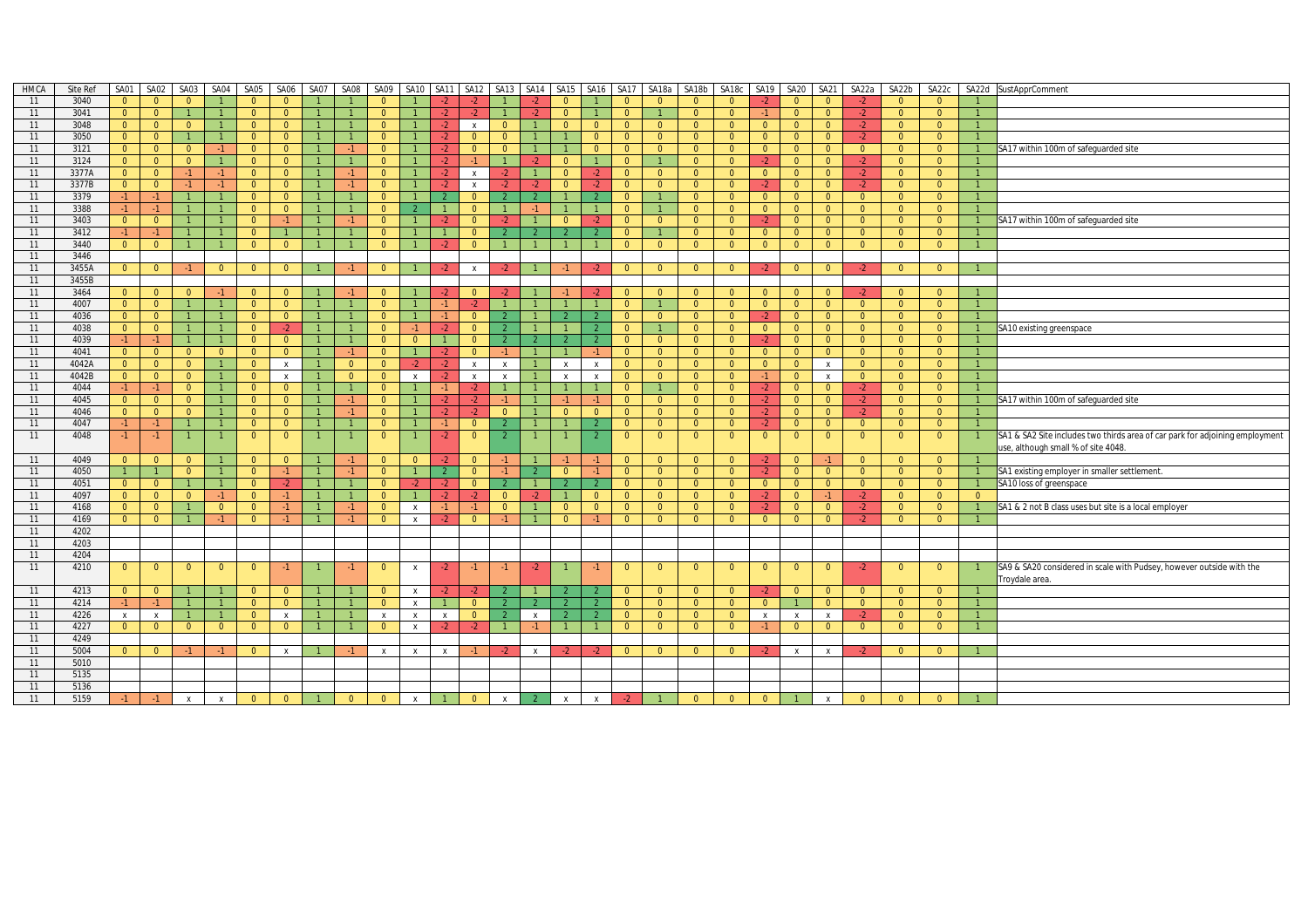**Sites Assessed for Housing in Aire Valley Area Action Plan**